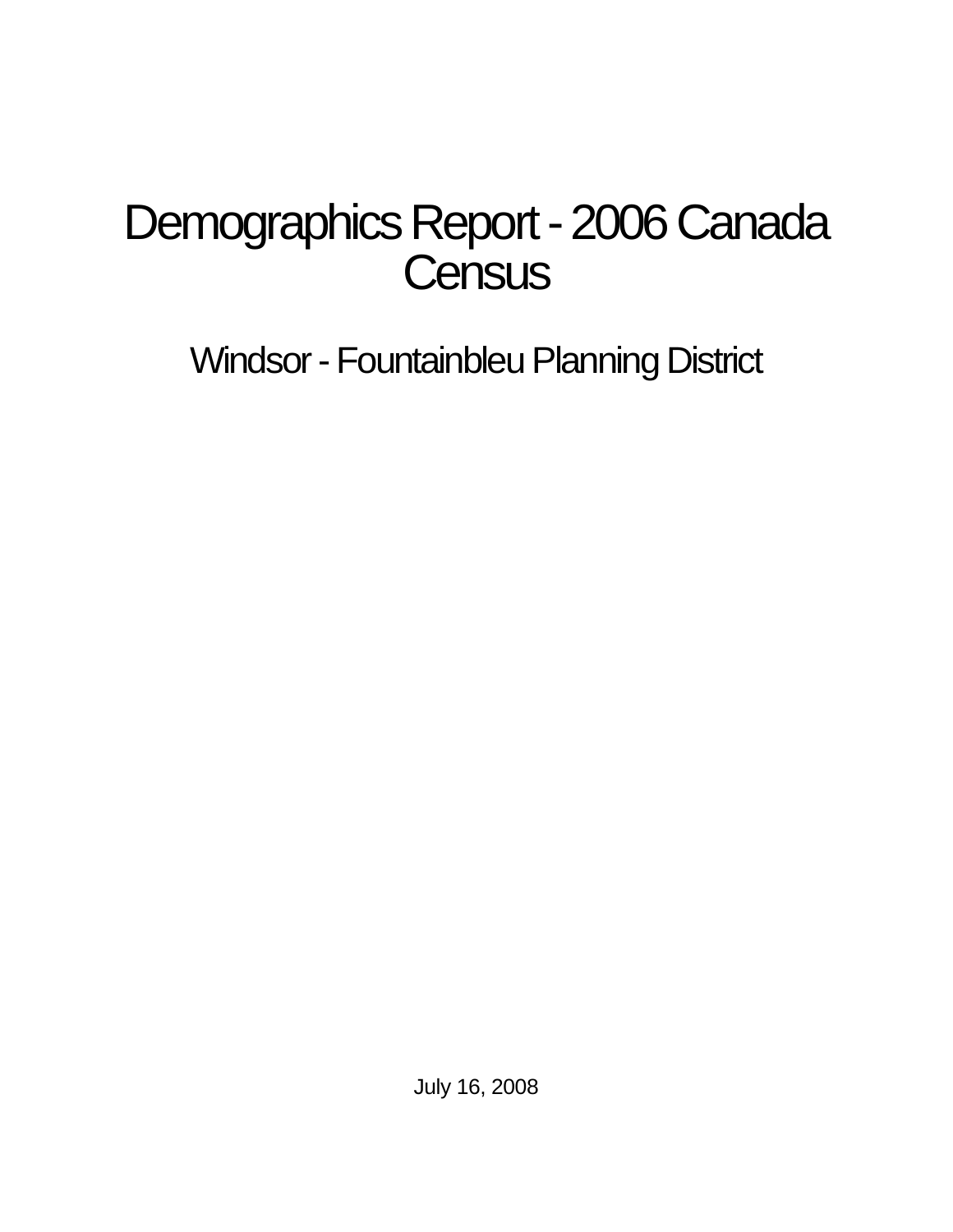# Table of Contents

| 2006 Census Population by Age and Sex Comparison 16 |  |
|-----------------------------------------------------|--|
|                                                     |  |
|                                                     |  |
|                                                     |  |
|                                                     |  |
|                                                     |  |
|                                                     |  |
|                                                     |  |
|                                                     |  |
| 2006 Census Knowledge of Non-official Language  28  |  |
|                                                     |  |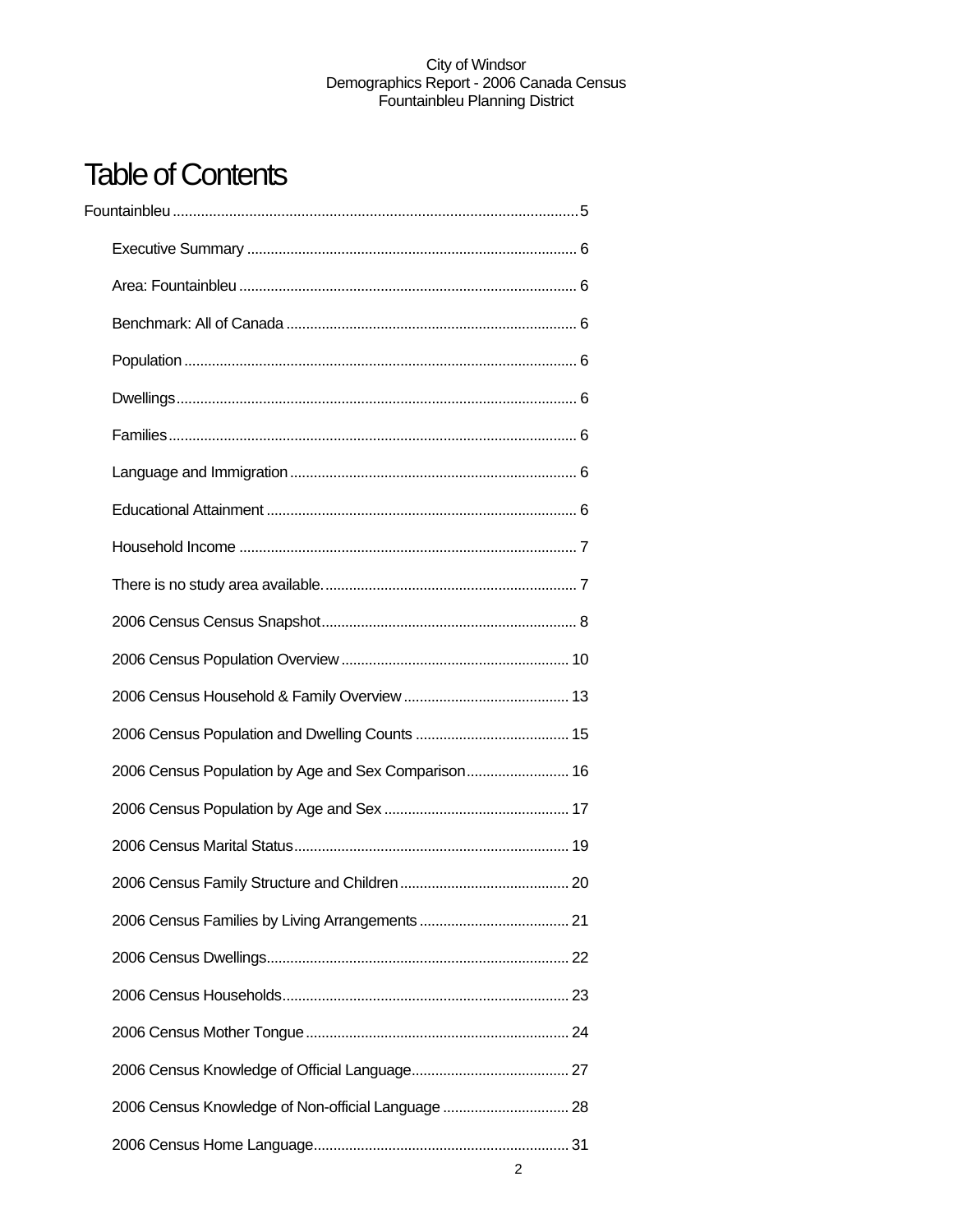| T UUTILAILIDIGU F IAHIHIY DISUIGU                                   |    |
|---------------------------------------------------------------------|----|
|                                                                     |    |
| 2006 Census Recent Immigration and Place of Birth (2001-2006) 37    |    |
|                                                                     |    |
|                                                                     |    |
|                                                                     |    |
|                                                                     |    |
| 2006 Census Presence of Children and Labour Force by Sex Comparison | 43 |
| 2006 Census Presence of Children and Labour Force by Sex  45        |    |
| 2006 Census Labour Force by Industry and Sex Comparison 49          |    |
|                                                                     |    |
| 2006 Census Labour Force by Occupation and Sex Comparison 54        |    |
|                                                                     |    |
|                                                                     |    |
| 2006 Census Labour Force by Occupation - Female  60                 |    |
| 2006 Census Labour Force by Class of Worker and Sex Comparison. 62  |    |
| 2006 Census Labour Force by Class of Worker and Sex 63              |    |
|                                                                     |    |
|                                                                     |    |
|                                                                     |    |
|                                                                     |    |
|                                                                     |    |
|                                                                     |    |
|                                                                     |    |
|                                                                     |    |
|                                                                     |    |
|                                                                     |    |
| 2006 Census Post Secondary Education by Sex Comparison  75          |    |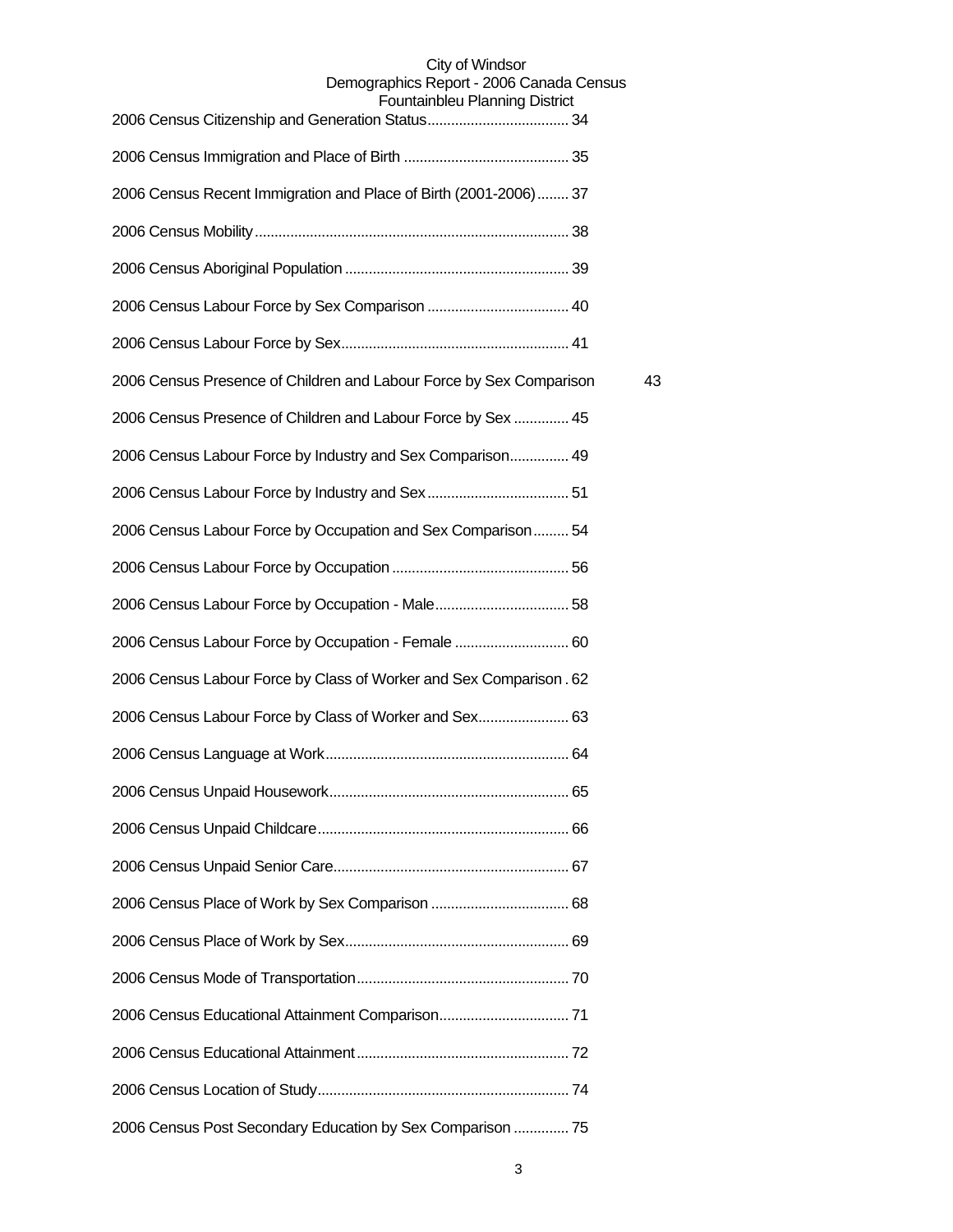| 2006 Census 2005 Employment Income by Sex and Work Activity  91    |
|--------------------------------------------------------------------|
| 2006 Census 2005 Individual Income by Sex Comparison 92            |
|                                                                    |
| 2006 Census 2005 Individual After-Tax Income by Sex 95             |
|                                                                    |
| 2006 Census 2005 Income of Non-family Persons by Sex  99           |
| 2006 Census 2005 After-Tax Income of Non-family Persons by Sex 101 |
|                                                                    |
|                                                                    |
|                                                                    |
|                                                                    |
| 2006 Census 2005 After-Tax Household Income  107                   |
|                                                                    |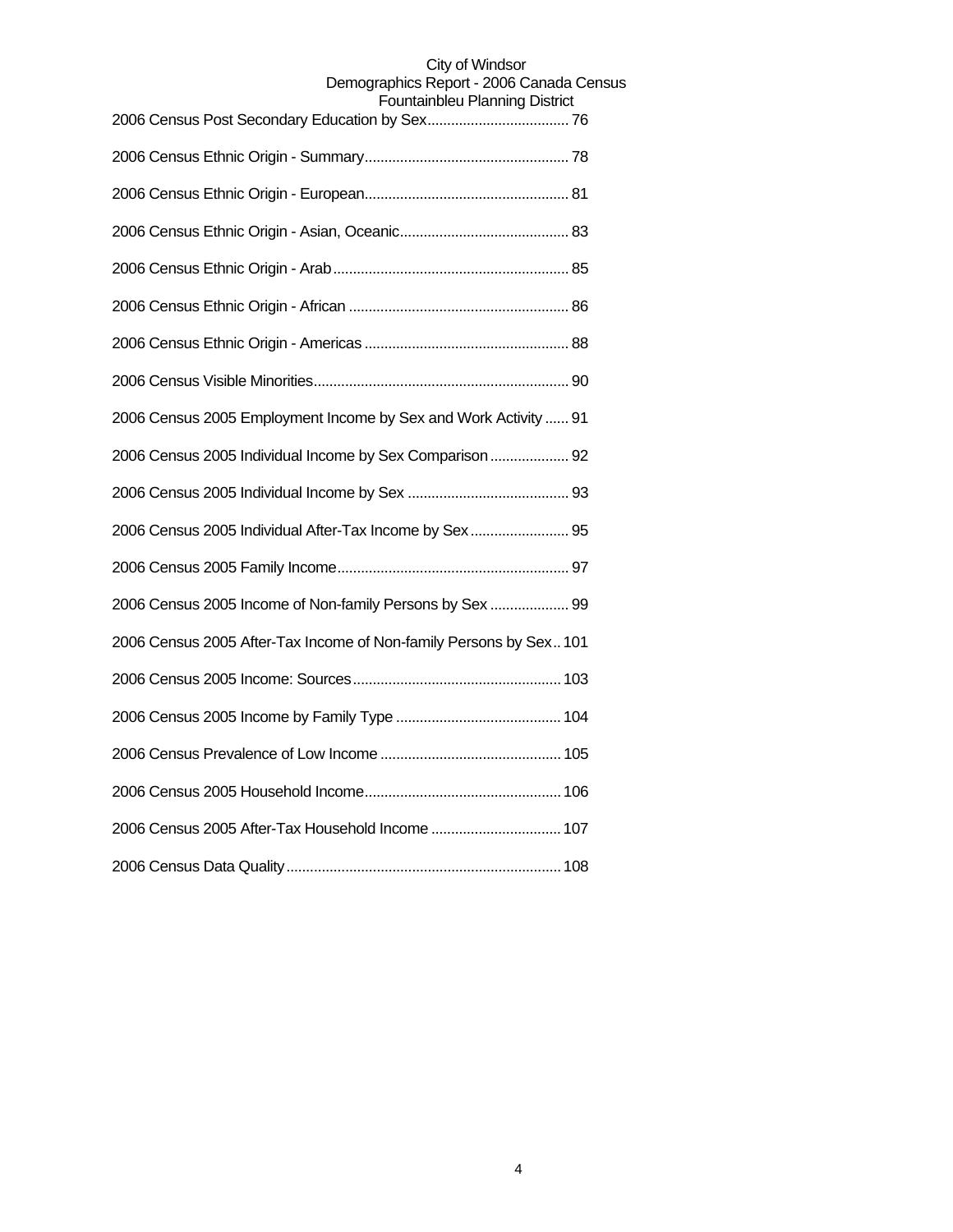Fountainbleu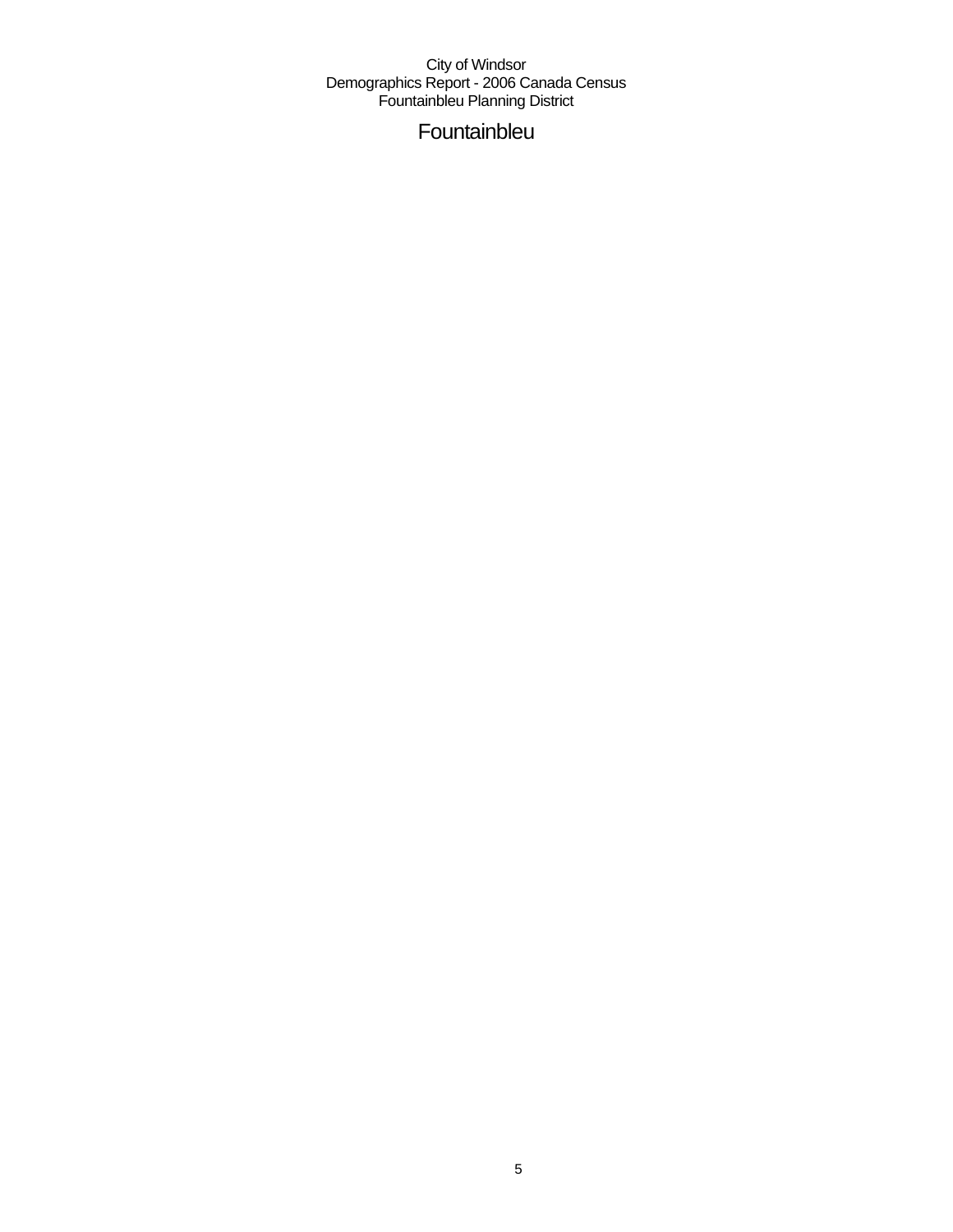### Executive Summary

#### EXECUTIVE SUMMARY

#### Area: Fountainbleu Benchmark: All of Canada

 $\overline{\mathbf{z}}$ 

 $\overline{\phantom{a}}$ 

#### Population

The 2006 population in Fountainbleu was **12,335**.

> The average density of population was **2,032.2** per square km.

The 2006 median age for this population was The 2006 median age for this population is **40.1**. The average age is **40.1**.

The 2006 population in All of Canada for 2006 was **31,612,900**.

> The average density of population was **3.5** per square km.

**39.5**. The average age is **39.1**.

In 2006, there were **5,141** occupied dwellings, of which **72.1%** are owneroccupied and **27.9%** are rented.

> Most of the dwellings are **singledetached houses** (70.8%). Dwellings in this area were mostly built **between 1946 to 1960** (26.7%).

#### Families

Dwellings

Of the **3,544** families in the area, **2,771**  are married or common law couples; **1,546** of the couples have one or more children at home. There are **748**  single-parent families.

In 2006, there were **12,435,520** occupied dwellings, of which **68.4%** are owneroccupied and **31.2%** are rented.

> Most of the dwellings are **singledetached houses** (55.3%). Dwellings in this area were mostly built **between 1971 to 1980** (19.5%).

Of the **8,896,840** families in the area, **7,482,775** are married or common law couples; **4,061,930** of the couples have one or more children at home. There are **1,414,060** single-parent families.

Z.

Language and Immigration

For 2006, the dominant non-official home language, **Arabic**, was spoken by **230** people, followed by **Serbian**, spoken by **220** people.

Educational Attainment

The top 3 places of birth for recent immigrants were **Southern Asia**, **West Central Asia and the Middle East** and **Southern Europe**.

The dominant non-official home language for All of Canada is **Chinese**, spoken by **790,030** people, followed by **Panjabi (Punjabi)**, spoken by **278,495** people.

The top 3 places of birth for recent immigrants were **Southern Asia**, **Eastern Asia** and **West Central Asia and the Middle East**.

 $\overline{\phantom{a}}$ 

Z.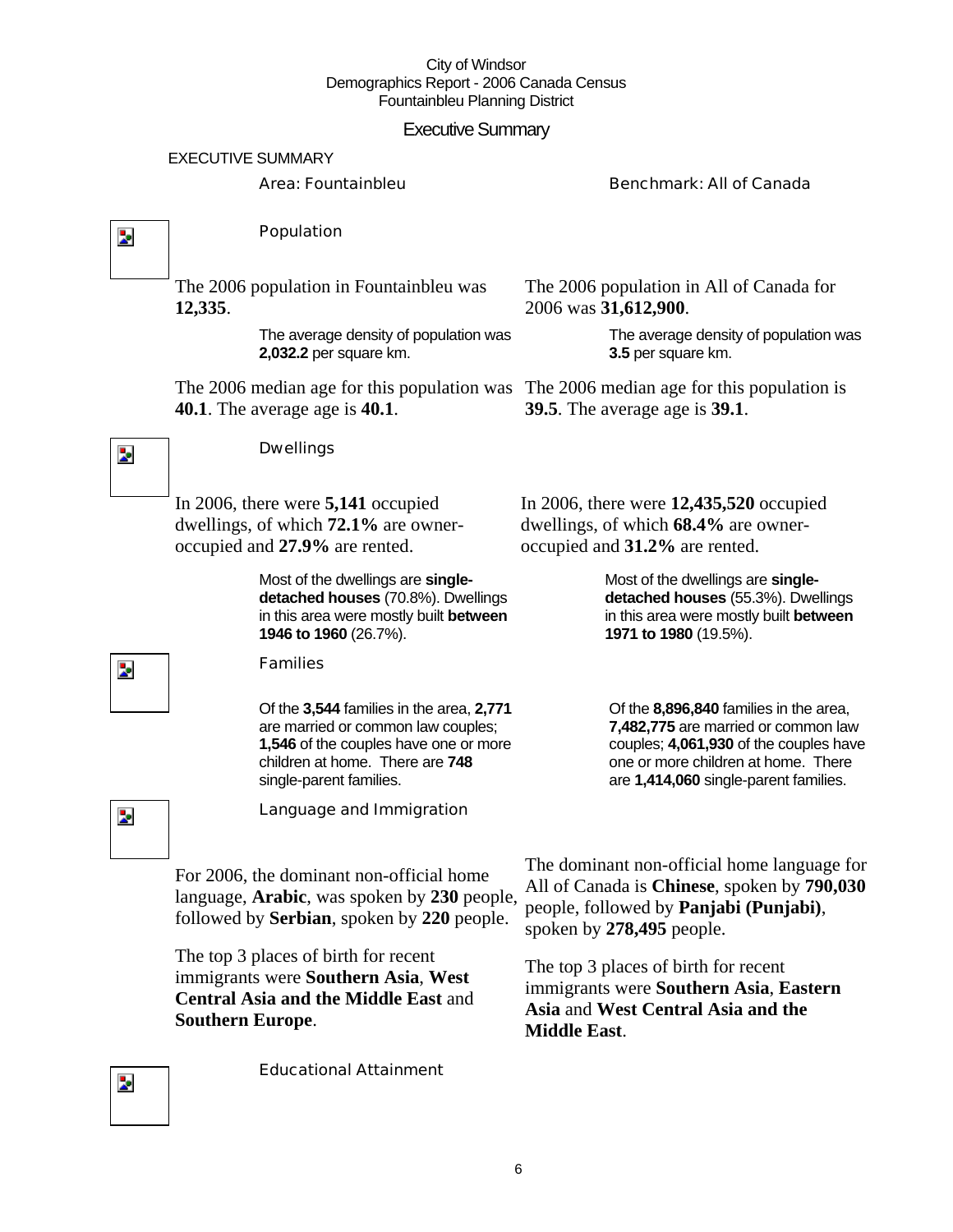In 2006, **11.1%** of the population over 15 in Fountainbleu had earned a Bachelor's Degree or higher and **27.5%** have a technical or academic certificate or diploma.

In comparison, for All of Canada, **22.6%** of the population over 15 had earned a Bachelor's Degree or higher and **28.1%** have a technical or academic certificate or diploma.

# $\overline{\mathbf{z}}$

#### Household Income

In 2006, the average household income was **\$61,921** and the per-capita income for this area was **\$25,899**.

In comparison, for All of Canada, the average household income was **\$69,548** and the percapita income for this area was **\$28,241**.

#### There is no study area available.

Source: 2006 Census - Statistics Canada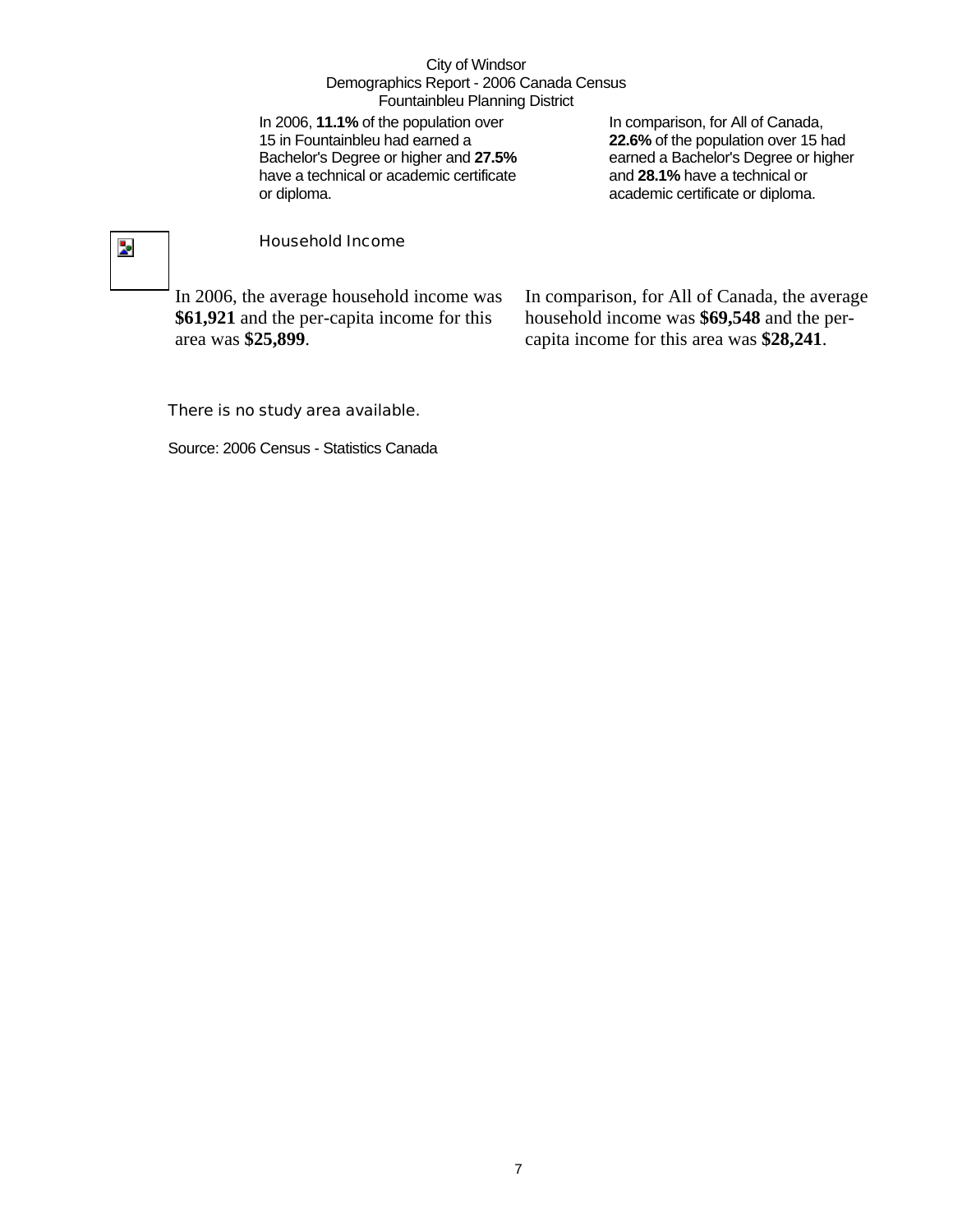# 2006 Census Census Snapshot

| 2006 Census<br><b>Census Snapshot</b> | <b>Fountainbleu</b>              |
|---------------------------------------|----------------------------------|
|                                       | %                                |
| <b>Total Population</b>               | 12,335                           |
| <b>Males</b>                          | 5,86748%                         |
| <b>Females</b>                        | 6,468 52%                        |
| <b>2006 Population by Age</b>         | 12,335                           |
| 0 to 4 years                          | 5%<br>625                        |
| 5 to 19 years                         | 2,368 19%                        |
| 20 to 24 years                        | 689 6%                           |
| 25 to 34 years                        | 1,608 13%                        |
| 35 to 44 years                        | 1,819 15%                        |
| 45 to 54 years                        | 1,699 14%                        |
| 55 to 64 years                        | 1,416 11%                        |
| 65 to 74 years                        | 1,137 9%                         |
| 75 to 84 years                        | 746 6%                           |
| 85 years and over                     | 217<br>2%                        |
| <b>Average age of population</b>      | 40.1                             |
| <b>Median age</b>                     | 40.1                             |
|                                       |                                  |
| <b>Families</b>                       | 3,544                            |
| Persons per family                    | 2.9                              |
|                                       |                                  |
| <b>Two-parent families</b>            | 2,771 78%                        |
| With no children at home              | 1,262 36%                        |
| With children at home                 | 1,546 44%                        |
| Lone-parent families                  | 74821%                           |
|                                       |                                  |
| Children per family                   | 1.1                              |
| Households                            | 5,156                            |
| Persons in private households         | 12,285                           |
| Persons per household                 | 2.4                              |
| Average household income              | \$61,921                         |
|                                       |                                  |
| <b>Occupied Dwellings</b>             | 5,141                            |
| <b>Owned Dwellings</b>                | 3,709 72%                        |
| <b>Rented Dwellings</b>               | 1,434 28%                        |
| Dominant building type                | Single detached houses           |
| Dominant period of construction       | 1946 - 1960                      |
|                                       |                                  |
| Average value of dwelling             | \$156,579                        |
| Average gross monthly rent            | \$557                            |
| <b>Top 5 visible minorities</b>       |                                  |
|                                       | Arab <sub>28%</sub><br>Black 26% |
|                                       | South Asian 15%                  |
|                                       | Latin American 12%               |
|                                       | West Asian<br>8%                 |
|                                       |                                  |
| <b>Dominant Demographics</b>          |                                  |
| <b>Official Home Language</b>         | English                          |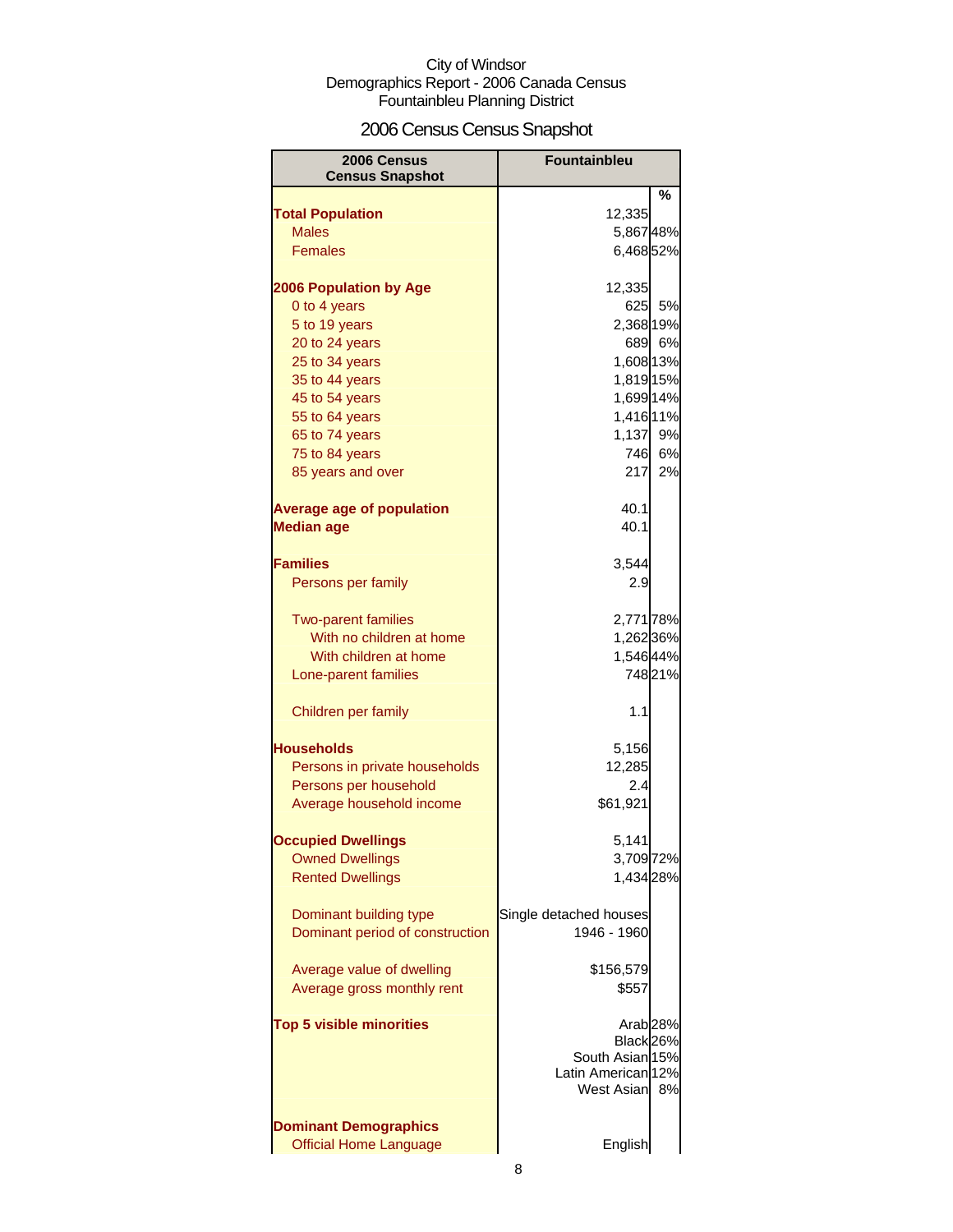| 2006 Census                      | <b>Fountainbleu</b> |   |
|----------------------------------|---------------------|---|
| <b>Census Snapshot</b>           |                     |   |
|                                  |                     | % |
| Non-official Home Language       | Arabic              |   |
| Recent Immigrant Places of Birth | Southern Asia       |   |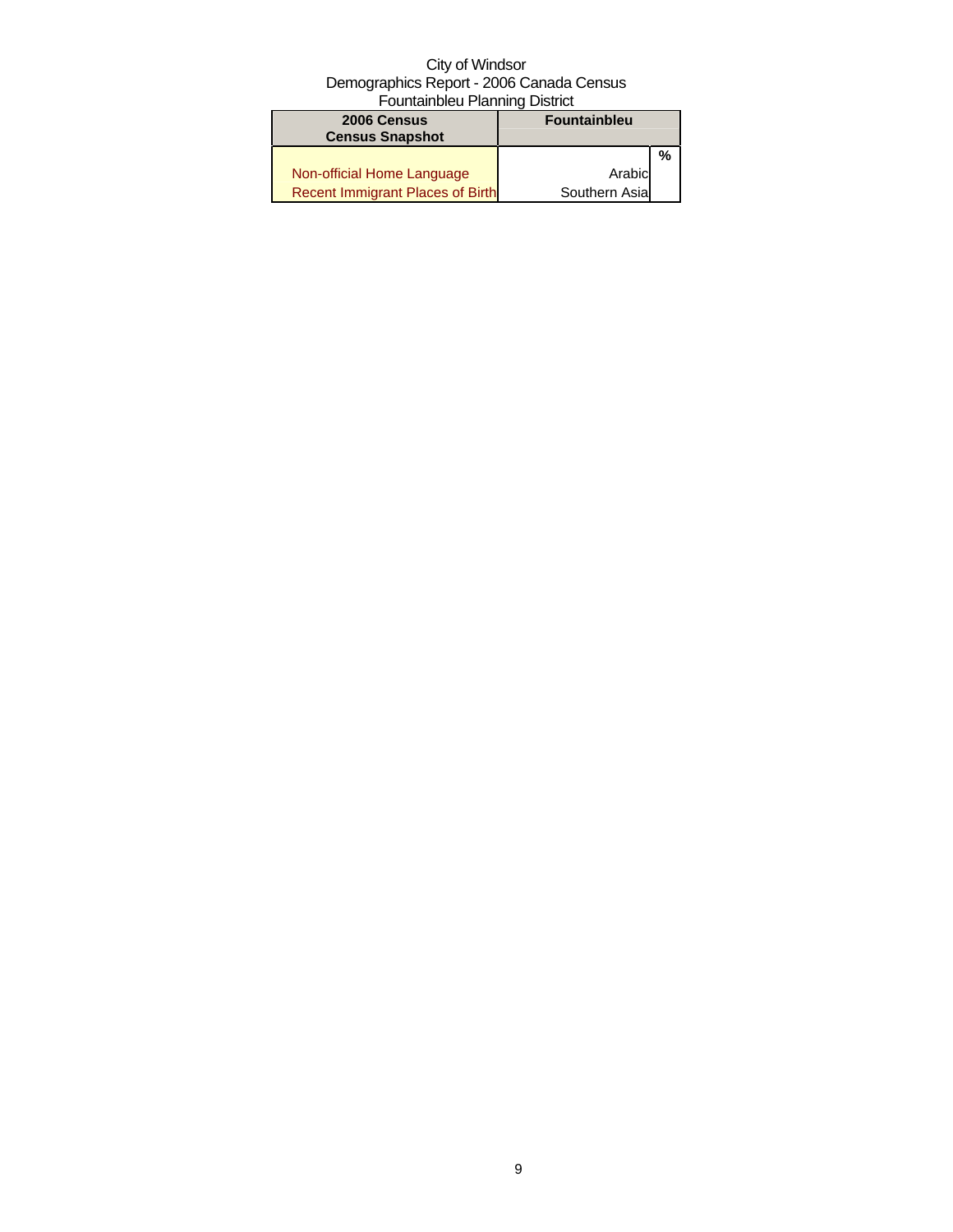# 2006 Census Population Overview

| 2006 Census<br><b>Population Overview</b>                   | <b>Fountainbleu</b> |
|-------------------------------------------------------------|---------------------|
| 2006 Population by Age                                      | %<br>12,335         |
|                                                             |                     |
| 0 to 4 years                                                | 5%<br>625           |
| 5 to 9 years                                                | 770<br>6%           |
| 10 to 14 years                                              | 797<br>6%           |
| 15 to 19 years                                              | 6%<br>801           |
| 20 to 24 years                                              | 689<br>6%           |
| 25 to 29 years                                              | 771<br>6%           |
| 30 to 34 years                                              | 837<br>7%           |
| 35 to 39 years                                              | 843<br>7%           |
| 40 to 44 years                                              | 976<br>8%           |
| 45 to 49 years                                              | 911<br>7%           |
| 50 to 54 years                                              | 788<br>6%           |
| 55 to 59 years                                              | 760<br>6%           |
| 60 to 64 years                                              | 656<br>5%           |
| 65 to 69 years                                              | 611<br>5%           |
| 70 to 74 years                                              | 526<br>4%           |
| 75 to 79 years                                              | 449<br>4%           |
| 80 to 84 years                                              | 297<br>2%           |
| 85 years and over                                           | 217<br>2%           |
| <b>Dominant age group</b>                                   | 40 to 44 years      |
| <b>Average age</b>                                          | 40.1                |
| <b>Median age</b>                                           | 40.1                |
| 2006 Population 15 years and over by Individual Income      | 9,575               |
| <b>Under \$10,000</b>                                       | 1,840 19%           |
| \$10,000 - \$19,999                                         | 1,948 20%           |
| \$20,000 - \$24,999                                         | 806 8%              |
| \$25,000 - \$29,999                                         | 541<br>6%           |
| \$30,000 - \$34,999                                         | 636<br>7%           |
| \$35,000 - \$39,999                                         | 634<br>7%           |
| \$40,000 - \$44,999                                         | 529<br>6%           |
| \$45,000 - \$49,999                                         | 5%<br>503           |
| \$50,000 - \$59,999                                         | 606 6%              |
| \$60,000 and over                                           | 1,417 15%           |
| <b>Median income</b>                                        | \$26,257            |
| <b>Average income</b>                                       | \$33,295            |
| 2006 Population 15 years and over by Educational Attainment | 10,052              |
| No certificate, diploma or degree                           | 2,787 28%           |
| Certificate, diploma or degree                              | 7,280 72%           |
| <b>High school certificate</b>                              | 3,307 33%           |
| Apprenticeship or trades certificate or diploma             | 945 9%              |
| College, CEGEP or other non-university certificate/diploma  | 1,818 18%           |
| University certificate, diploma or degree                   | 1,113 11%           |
| <b>Total Population by Home Language</b>                    | \$12,314            |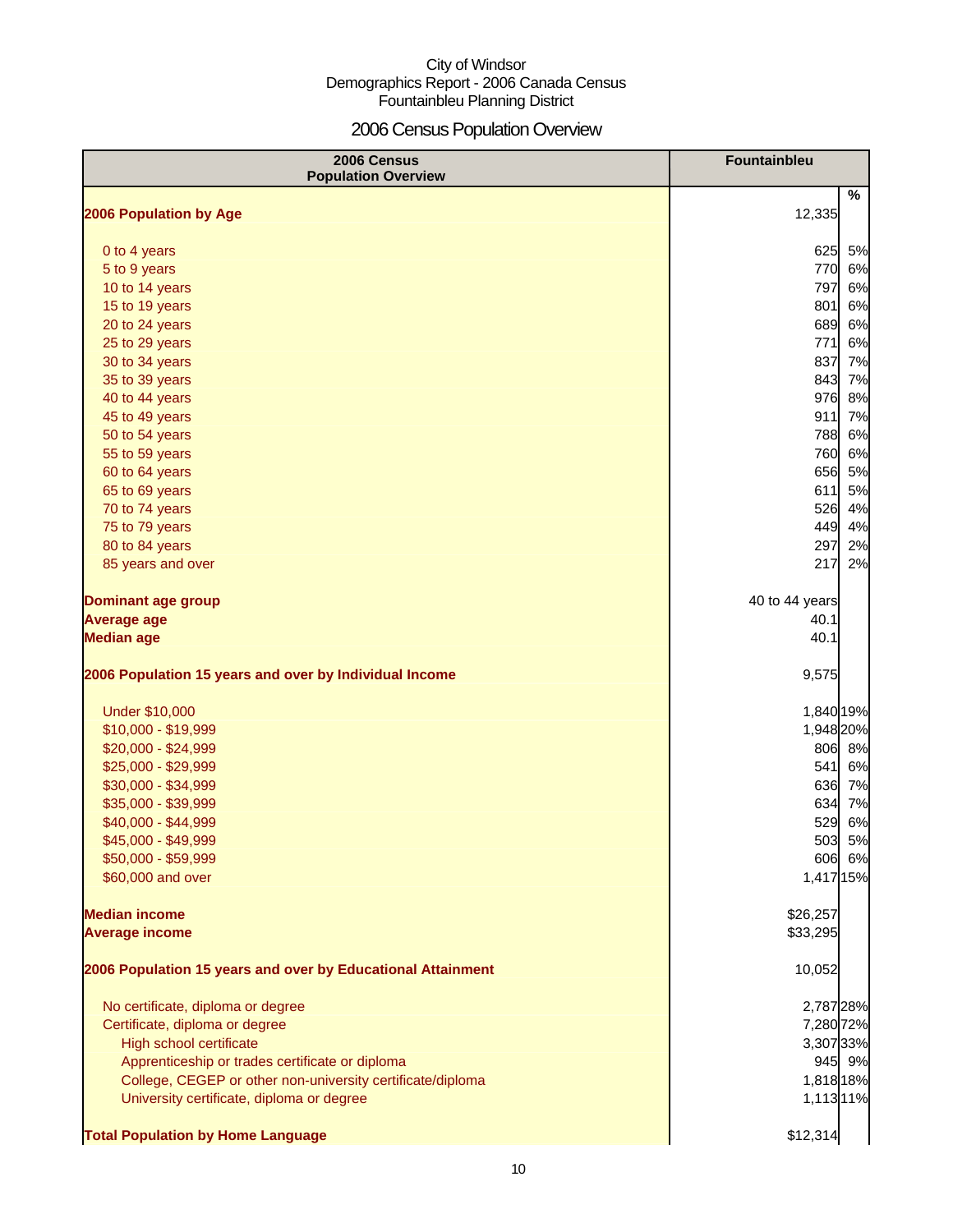| 2006 Census<br><b>Population Overview</b>                  | <b>Fountainbleu</b>    |    |
|------------------------------------------------------------|------------------------|----|
|                                                            |                        | %  |
|                                                            |                        |    |
| <b>Dominant Official Language</b>                          | English                |    |
|                                                            | Arabic <sub>17%</sub>  |    |
| Top 5 Non-official Languages                               | Serbian 16%            |    |
|                                                            | Italian <sub>14%</sub> |    |
|                                                            | Croatian 8%            |    |
|                                                            | Polish 7%              |    |
| 2006 Population by Ethnic Origin                           | 12,305                 |    |
| European                                                   | 11,88297%              |    |
| Asian, Oceanic                                             | 449 4%                 |    |
| Arab                                                       | 633 5%                 |    |
| African                                                    | 234 2%                 |    |
| Latin, Central and South American                          | 185 2%                 |    |
| Caribbean                                                  | 45 0%                  |    |
| <b>North American</b>                                      | 4,602 37%              |    |
|                                                            |                        |    |
| 2006 Population by Visible Minority                        | 12,315                 |    |
| <b>Visible minorities</b>                                  | 1,450 12%              |    |
| <b>Chinese</b>                                             | 55 0%                  |    |
| <b>South Asian</b>                                         | 215 2%                 |    |
| <b>Black</b>                                               | 365 3%                 |    |
| Filipino                                                   | 55 0%                  |    |
| <b>Latin American</b>                                      | 160 1%                 |    |
| <b>Southeast Asian</b>                                     | 35                     | 0% |
| Arab                                                       | 385 3%                 |    |
| <b>West Asian</b>                                          | 110                    | 1% |
| Korean                                                     | 0                      | 0% |
| Japanese                                                   | 10                     | 0% |
| Visible minority, n.i.e.                                   | 30                     | 0% |
| Multiple visible minority                                  | 25                     | 0% |
| Not a visible minority                                     | 10,870 88%             |    |
| <b>Total Population by Citizenship</b>                     | 12,306                 |    |
| Canadian citizens                                          | 11,70395%              |    |
| Under age 18                                               | 2,647 22%              |    |
| Age 18 and over                                            | 9,049 74%              |    |
| Not Canadian citizens                                      | 603 5%                 |    |
| <b>Total Recent Immigrants by Selected Places of Birth</b> | 381                    |    |
|                                                            |                        |    |
| <b>United States of America</b>                            | 40 10%                 |    |
| <b>Central America</b>                                     | 15 4%                  |    |
| <b>Caribbean and Bermuda</b>                               | 0 0%                   |    |
| <b>South America</b>                                       | 35 9%                  |    |
| Europe                                                     | 106 28%                |    |
| Africa                                                     | 25 7%                  |    |
| Asia and the Middle East                                   | 150 39%                |    |
| Oceania and other                                          | 0 0%                   |    |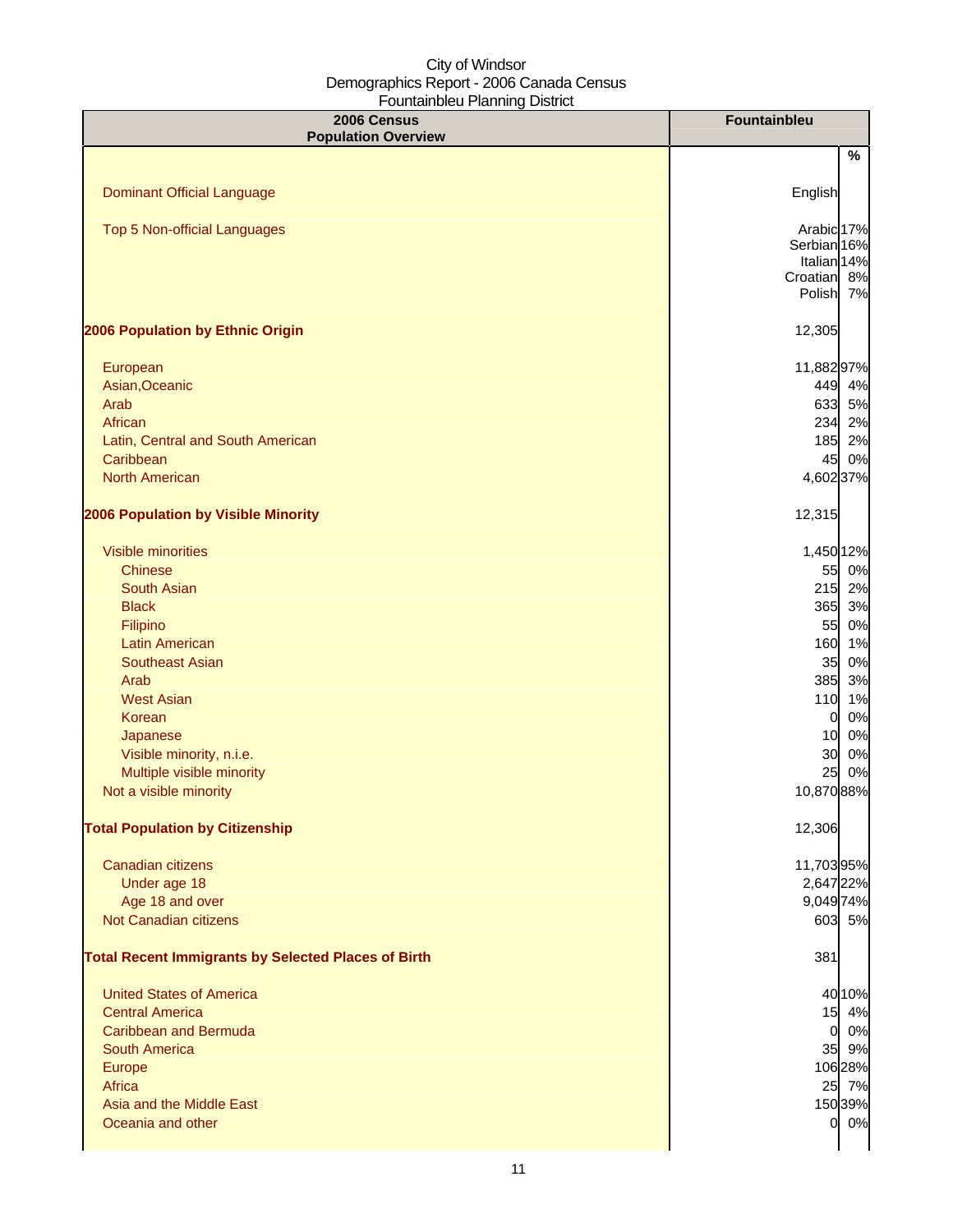| 2006 Census<br><b>Population Overview</b>                                                                          | <b>Fountainbleu</b>                                                                                         |
|--------------------------------------------------------------------------------------------------------------------|-------------------------------------------------------------------------------------------------------------|
|                                                                                                                    | %                                                                                                           |
| 2006 Population 15 years and over by Labour Force Activity                                                         | 10,082                                                                                                      |
| In the labour force                                                                                                | 5,988 59%                                                                                                   |
| Employed                                                                                                           | 5,455 54%                                                                                                   |
| Unemployed                                                                                                         | 508 5%                                                                                                      |
| Not in the labour force                                                                                            | 4,08941%                                                                                                    |
| Participation rate                                                                                                 | 59.4%                                                                                                       |
| Unemployment rate                                                                                                  | 8.5%                                                                                                        |
| Labour Force 15 years and over by Occupation                                                                       | 6,003                                                                                                       |
| Top 3 major group                                                                                                  | Sales and service<br>occupations 33%<br>Trades, transport and 22%<br>equipment 17%<br>Business, finance and |
| All occupations                                                                                                    | 5,79697%                                                                                                    |
| Management                                                                                                         | 291 5%                                                                                                      |
| Business, finance and administrative                                                                               | 784 13%                                                                                                     |
| Natural and applied sciences                                                                                       | 254 4%                                                                                                      |
| <b>Health occupations</b>                                                                                          | 371 6%                                                                                                      |
| Social science, education, government and religion                                                                 | 243 4%                                                                                                      |
| Art, culture, recreation and sport                                                                                 | 79 1%                                                                                                       |
| Sales and service                                                                                                  | 1,482 25%                                                                                                   |
| Trades, transport and equipment operators and related                                                              | 1,013 17%                                                                                                   |
| Primary industry-specific                                                                                          | 30 0%                                                                                                       |
| Processing, manufacturing and utilities                                                                            | 1,213 20%                                                                                                   |
| Occupation - Not applicable                                                                                        | 149 2%                                                                                                      |
| Labour Force 15 years and over with usual place of work or no fixed workplace address<br>by Mode of Transportation | 5,173                                                                                                       |
| Car, truck, van as driver                                                                                          | 4,25282%                                                                                                    |
| Car, truck, van as passenger                                                                                       | 372 7%                                                                                                      |
| <b>Public transit</b>                                                                                              | 185 4%                                                                                                      |
| Walked to work                                                                                                     | 190 4%                                                                                                      |
| <b>Bicycle</b>                                                                                                     | 84 2%                                                                                                       |
| Motorcycle                                                                                                         | 10 0%                                                                                                       |
| <b>Taxicab</b>                                                                                                     | 0%<br>$\mathbf{0}$                                                                                          |
| Other method                                                                                                       | 10 0%                                                                                                       |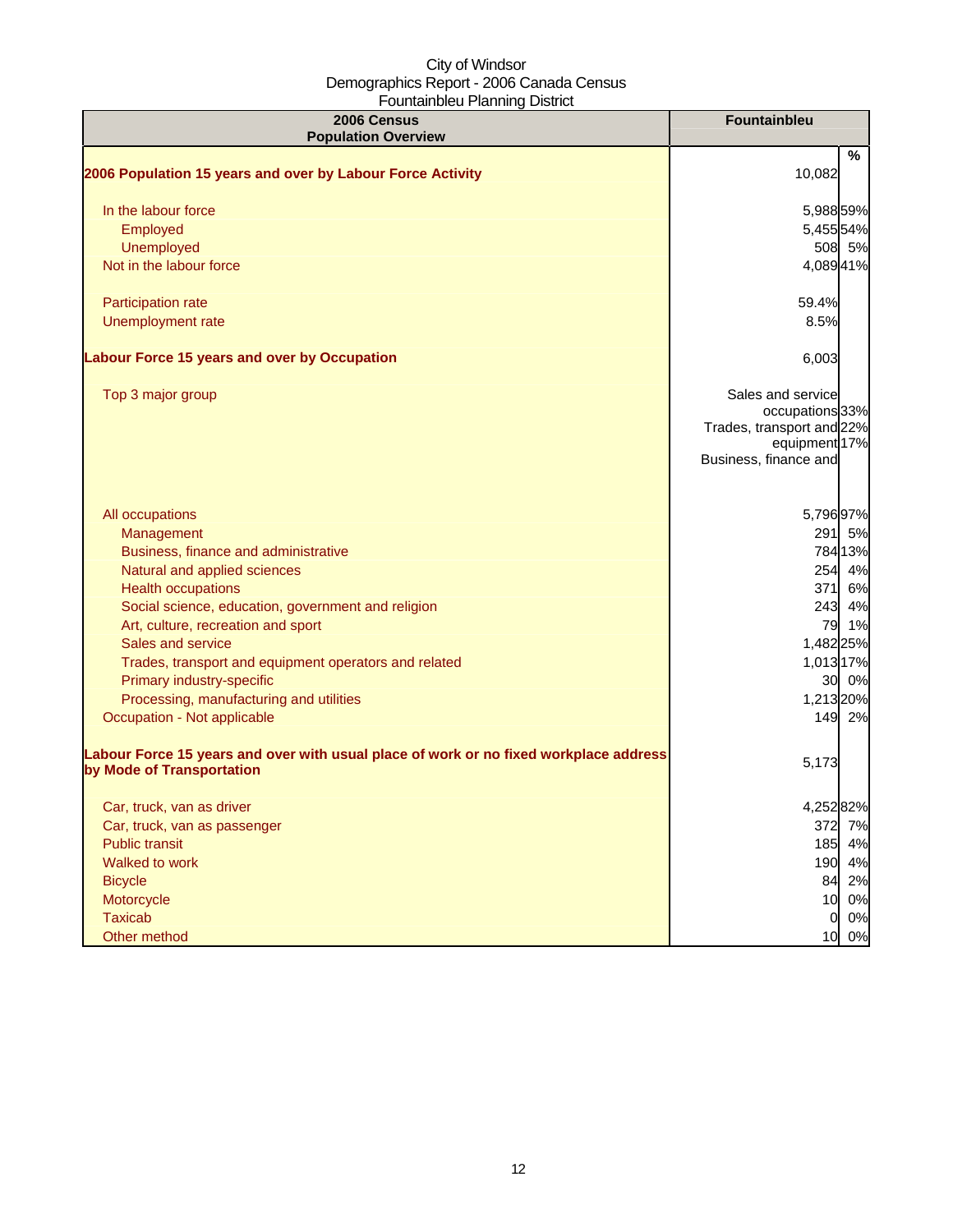# 2006 Census Household & Family Overview

| 2006 Census<br><b>Household &amp; Family Overview</b> | Fountainbleu           |         |
|-------------------------------------------------------|------------------------|---------|
|                                                       |                        | %       |
| <b>Households</b>                                     | 5,156                  |         |
| Persons in private households                         | 12,285                 |         |
| Persons per household                                 | 2.4                    |         |
| <b>Private households by Income</b>                   | 5,141                  |         |
| <b>Under \$10,000</b>                                 | 205                    | 4%      |
| \$10,000 - \$19,999                                   |                        | 794 15% |
| \$20,000 - \$29,999                                   |                        | 559 11% |
| \$30,000 - \$39,999                                   | 468                    | 9%      |
| \$40,000 - \$49,999                                   | 468                    | 9%      |
| \$50,000 - \$59,999                                   | 369                    | 7%      |
| \$60,000 - \$69,999                                   |                        | 524 10% |
| \$70,000 - \$79,999                                   | 268                    | 5%      |
| \$80,000 - \$89,999                                   | 282                    | 5%      |
| \$90,000 - \$99,999                                   | 224                    | 4%      |
| \$100,000 and over                                    |                        | 951 19% |
| <b>Median Household Income</b>                        | \$51,688               |         |
| <b>Average household income</b>                       | \$61,921               |         |
| Per capita income                                     | \$25,910               |         |
| Private households by size of household               | 5,156                  |         |
| 1 person                                              | 1,574 31%              |         |
| 2 persons                                             | 1,673 32%              |         |
| 3 persons                                             |                        | 861 17% |
| 4 - 5 persons                                         |                        | 982 19% |
| 6 or more persons                                     | 127                    | 2%      |
| <b>Occupied Dwellings</b>                             | 5,141                  |         |
| <b>Owned Dwellings</b>                                | 3,709 72%              |         |
| <b>Rented Dwellings</b>                               | 1,434 28%              |         |
| Single detached houses                                | 3,621 70%              |         |
| Semi-detached/row/duplex                              |                        | 591 11% |
| <b>Apartments</b>                                     |                        | 905 18% |
| Movable dwelling                                      | 0                      | 0%      |
| Dominant building type                                | Single detached houses |         |
| Dominant period of construction                       | 1946 - 1960            |         |
| Average value of dwelling                             | \$156,579              |         |
| Average gross monthly rent                            | \$557                  |         |
| <b>Families</b>                                       | 3,544                  |         |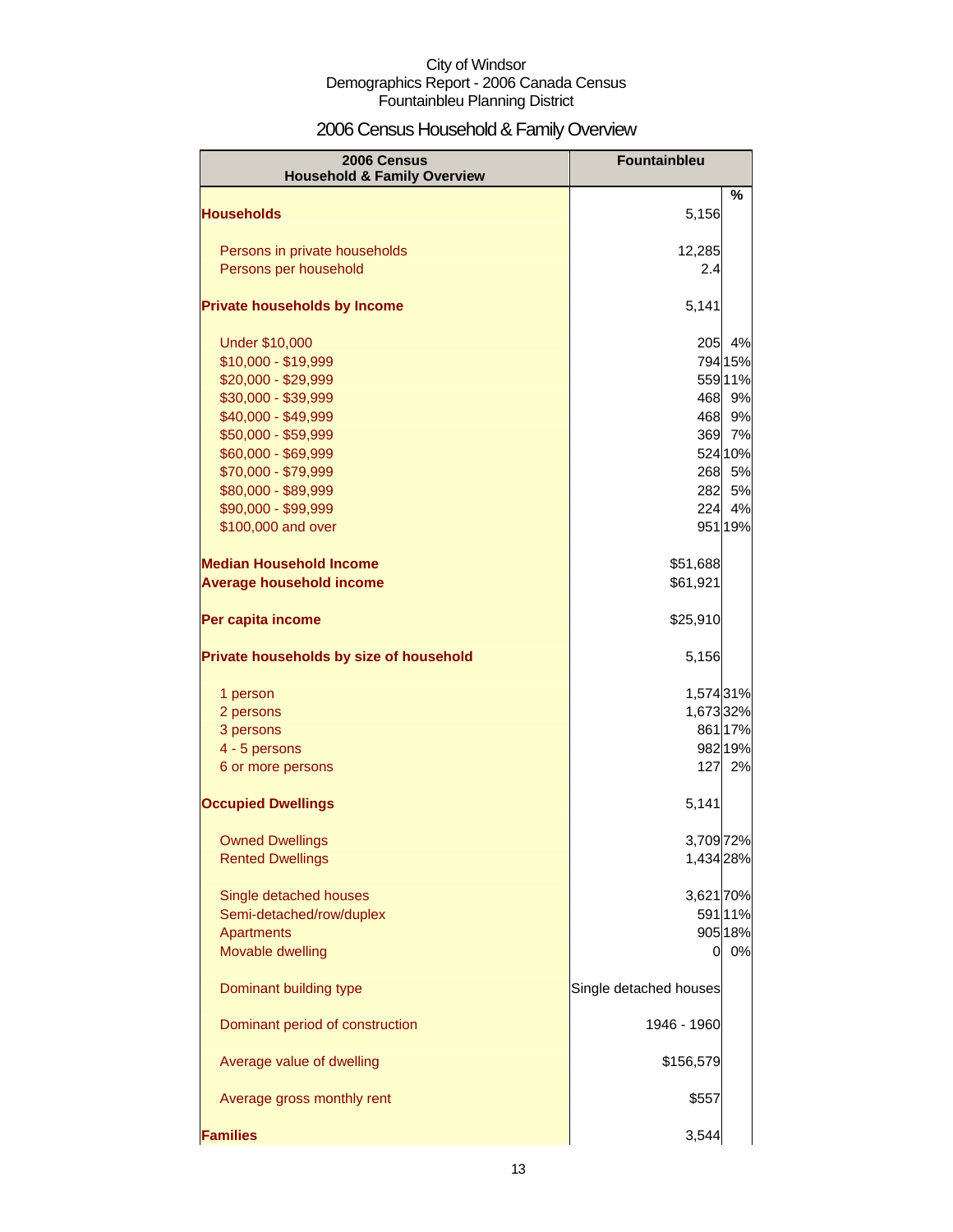| 2006 Census<br><b>Household &amp; Family Overview</b>   | <b>Fountainbleu</b> |         |
|---------------------------------------------------------|---------------------|---------|
|                                                         |                     | %       |
| Persons per family                                      | 2.9                 |         |
| <b>Two-parent families</b>                              | 2,771 78%           |         |
| With no children at home                                | 1,262 36%           |         |
| With children at home                                   | 1,546 44%           |         |
| Lone-parent families                                    |                     | 74821%  |
| <b>Total Census Families by Income</b>                  | 3,485               |         |
| <b>Under \$10,000</b>                                   | 105                 | 3%      |
| \$10,000 - \$19,999                                     | 255                 | 7%      |
| \$20,000 - \$29,999                                     | 291I                | 8%      |
| \$30,000 - \$39,999                                     | 274                 | 8%      |
| \$40,000 - \$49,999                                     | 323                 | 9%      |
| \$50,000 - \$59,999                                     | 245                 | 7%      |
| \$60,000 - \$69,999                                     |                     | 419 12% |
| \$70,000 - \$79,999                                     | 203                 | 6%      |
| \$80,000 - \$89,999                                     | 220                 | 6%      |
| \$90,000 - \$99,999                                     | 184                 | 5%      |
| \$100,000 and over                                      |                     | 901 26% |
| <b>Median income</b>                                    | \$65,179            |         |
| <b>Average income</b>                                   | \$73,989            |         |
| Census families in private households by size of family | 3,544               |         |
| 2 persons                                               | 1,714 48%           |         |
| 3 persons                                               |                     | 852 24% |
| 4 persons                                               |                     | 659 19% |
| 5 or more persons                                       |                     | 300 8%  |
| Total children at home by age                           | 3,940               |         |
| Under 6 years of age                                    |                     | 739 19% |
| 6 - 14 years                                            | 1,404 36%           |         |
| 15 - 17 years                                           |                     | 51313%  |
| 18 - 24 years                                           |                     | 755 19% |
| 25 years and over                                       |                     | 442 11% |
| Children/family                                         | 1.1                 |         |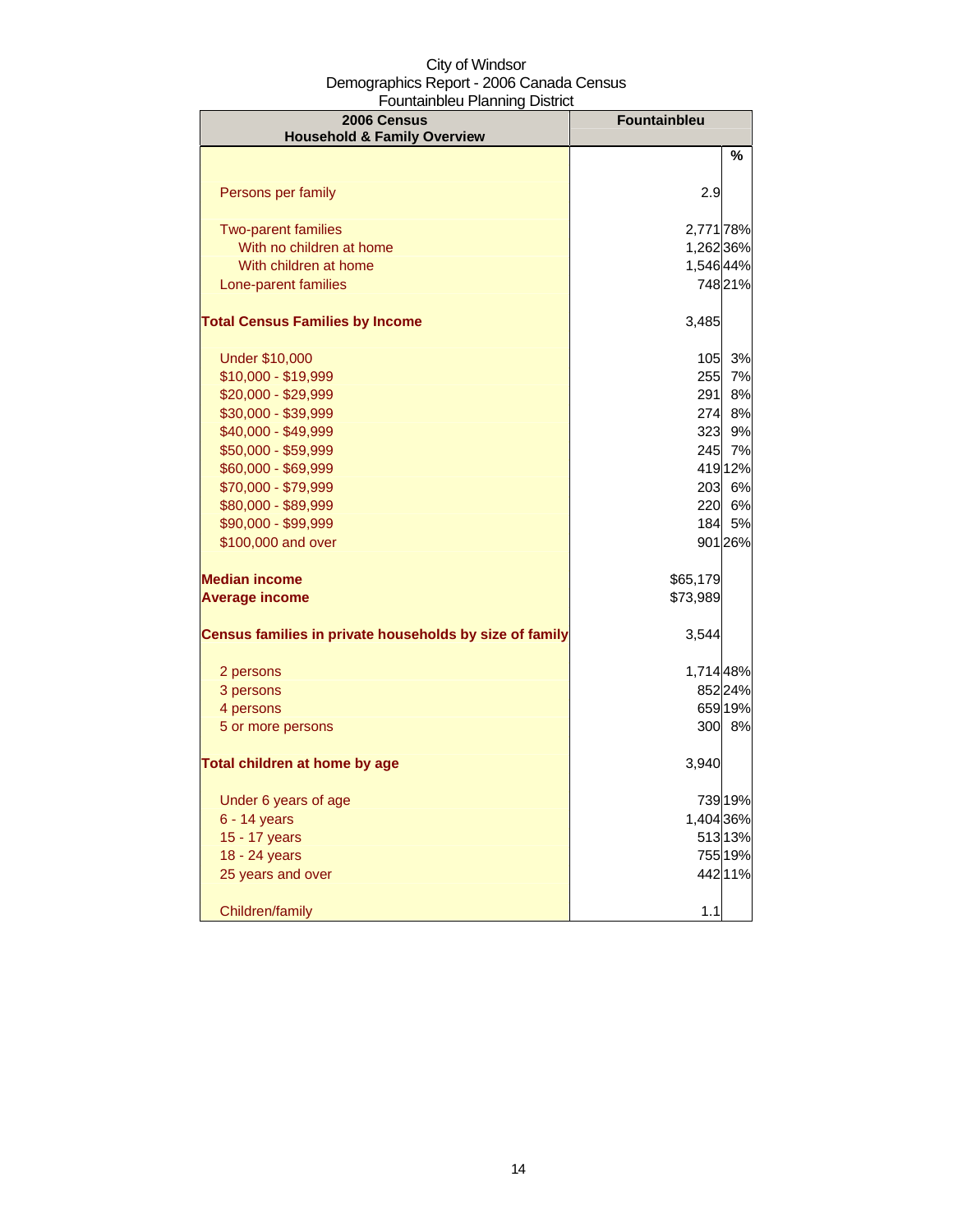# 2006 Census Population and Dwelling Counts

| 2006 Census<br><b>Population and Dwelling</b><br><b>Counts</b>                                                                                                                           | Fountainbleu |
|------------------------------------------------------------------------------------------------------------------------------------------------------------------------------------------|--------------|
| 2006 Population                                                                                                                                                                          | 12,329       |
| 2001 Population*                                                                                                                                                                         |              |
| 2001-2006 Population Change*                                                                                                                                                             |              |
| Persons                                                                                                                                                                                  |              |
| Percent                                                                                                                                                                                  |              |
| <b>2006 Private Dwellings</b>                                                                                                                                                            | 5,264        |
| Occupied by Usual Residents*                                                                                                                                                             |              |
| Land Area, sq km                                                                                                                                                                         | 6.1          |
| Persons per sq km                                                                                                                                                                        | 2,032.2      |
| Dwellings per sq km                                                                                                                                                                      | 867.7        |
| <b>Land Area, sq mile</b>                                                                                                                                                                | 2.3          |
|                                                                                                                                                                                          |              |
| Persons per sq mile                                                                                                                                                                      | 5,263.4      |
| <b>Dwellings per sq mile</b>                                                                                                                                                             | 2,247.3      |
| 2006 Population and dwelling counts in this category represent actual (unsuppressed) data. In all other<br>categories, data are subject to rounding or suppression by Statistics Canada. |              |
| * Data is not available for dissemination areas, blocks and user-defined areas (circles, polygons and drive-<br>times)                                                                   |              |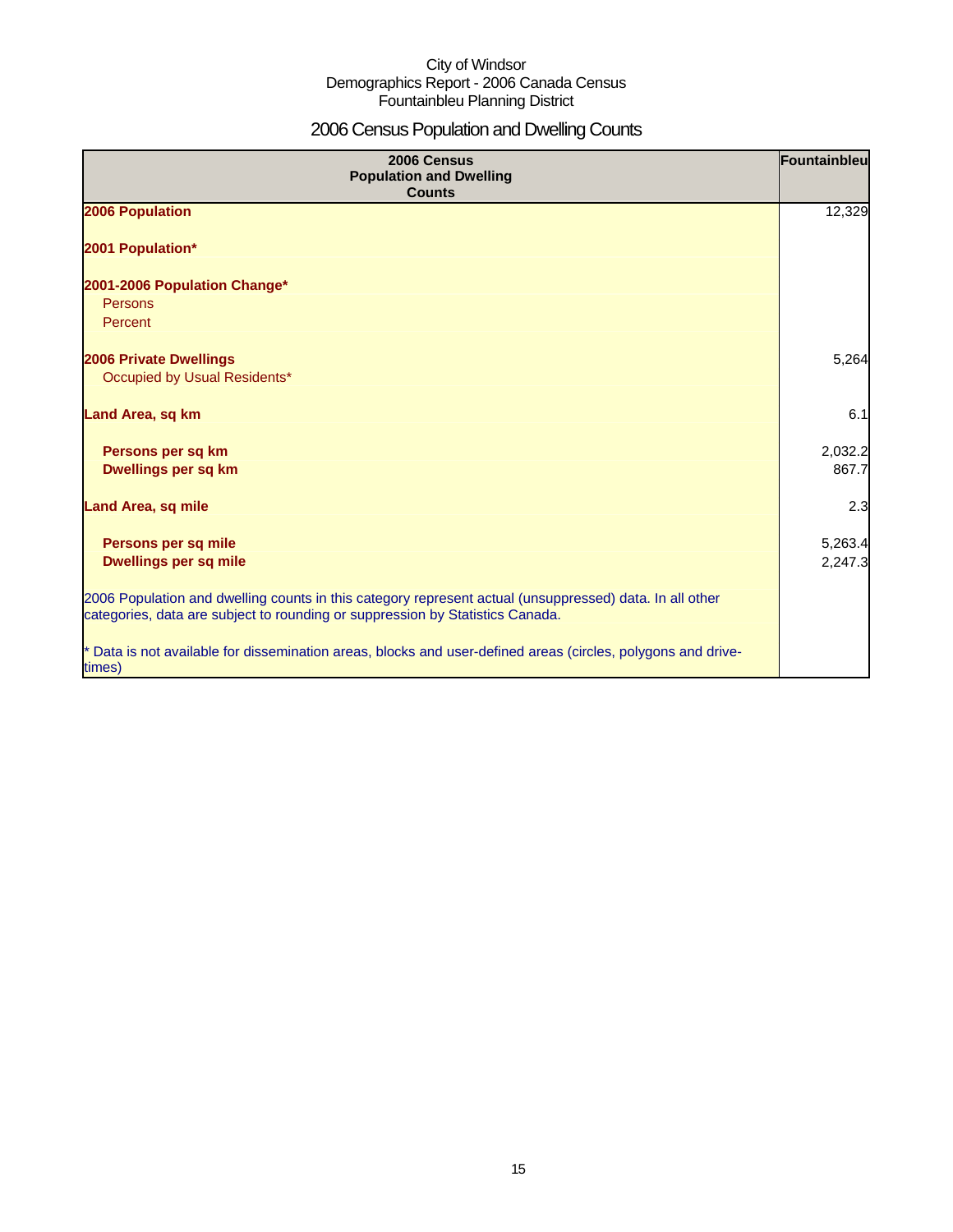| 2006 Census<br>Population by Age and Sex Comparison | Fountainbleu                      |    |              |         |                                                  |    |
|-----------------------------------------------------|-----------------------------------|----|--------------|---------|--------------------------------------------------|----|
|                                                     | <b>Total</b><br><b>Population</b> |    | <b>Males</b> |         | <b>Females</b>                                   |    |
| <b>Population by Age</b>                            | 12,335                            |    | 5,867        |         | 6,468                                            |    |
| 0 to 4 years                                        | 625                               | 5% | 314          | 5%      | 311                                              | 5% |
| 5 to 9 years                                        | 770                               | 6% | 382          | 7%      | 388                                              | 6% |
| 10 to 14 years                                      | 797                               | 6% | 401          | 7%      | 396                                              | 6% |
| 15 to 19 years                                      | 801                               | 6% | 406          | 7%      | 395                                              | 6% |
| 20 to 24 years                                      | 689                               | 6% | 326          | 6%      | 363                                              | 6% |
| 25 to 29 years                                      | 771                               | 6% | 361          | 6%      | 410                                              | 6% |
| 30 to 34 years                                      | 837                               | 7% | 396          | 7%      | 441                                              | 7% |
| 35 to 39 years                                      | 843                               | 7% | 415          | 7%      | 428                                              | 7% |
| 40 to 44 years                                      | 976                               | 8% | 463          | 8%      | 513                                              | 8% |
| 45 to 49 years                                      | 911                               | 7% | 433          | 7%      | 478                                              | 7% |
| 50 to 54 years                                      | 788                               | 6% | 381          | 6%      | 407                                              | 6% |
| 55 to 59 years                                      | 760                               | 6% | 360          | 6%      | 400                                              | 6% |
| 60 to 64 years                                      | 656                               | 5% | 298          | 5%      | 358                                              | 6% |
| 65 to 69 years                                      | 611                               | 5% | 270          | 5%      | 341                                              | 5% |
| 70 to 74 years                                      | 526                               | 4% | 229          | 4%      | 297                                              | 5% |
| 75 to 79 years                                      | 449                               | 4% | 192          | 3%      | 257                                              | 4% |
| 80 to 84 years                                      | 297                               | 2% | 110          | 2%      | 187                                              | 3% |
| 85 years and over                                   | 217                               | 2% | 65           | 1%      | 152                                              | 2% |
| 65 years and over                                   | 2,100 17%                         |    |              | 866 15% | 1,234 19%                                        |    |
| <b>Average age</b>                                  | 40.1                              |    | 38.4         |         | 41.7                                             |    |
| <b>Median age</b>                                   | 40.1                              |    | 38.8         |         | 41.3                                             |    |
| Dominant age group                                  |                                   |    |              |         | 40 to 44 years 8%40 to 44 years 8%40 to 44 years | 8% |

# 2006 Census Population by Age and Sex Comparison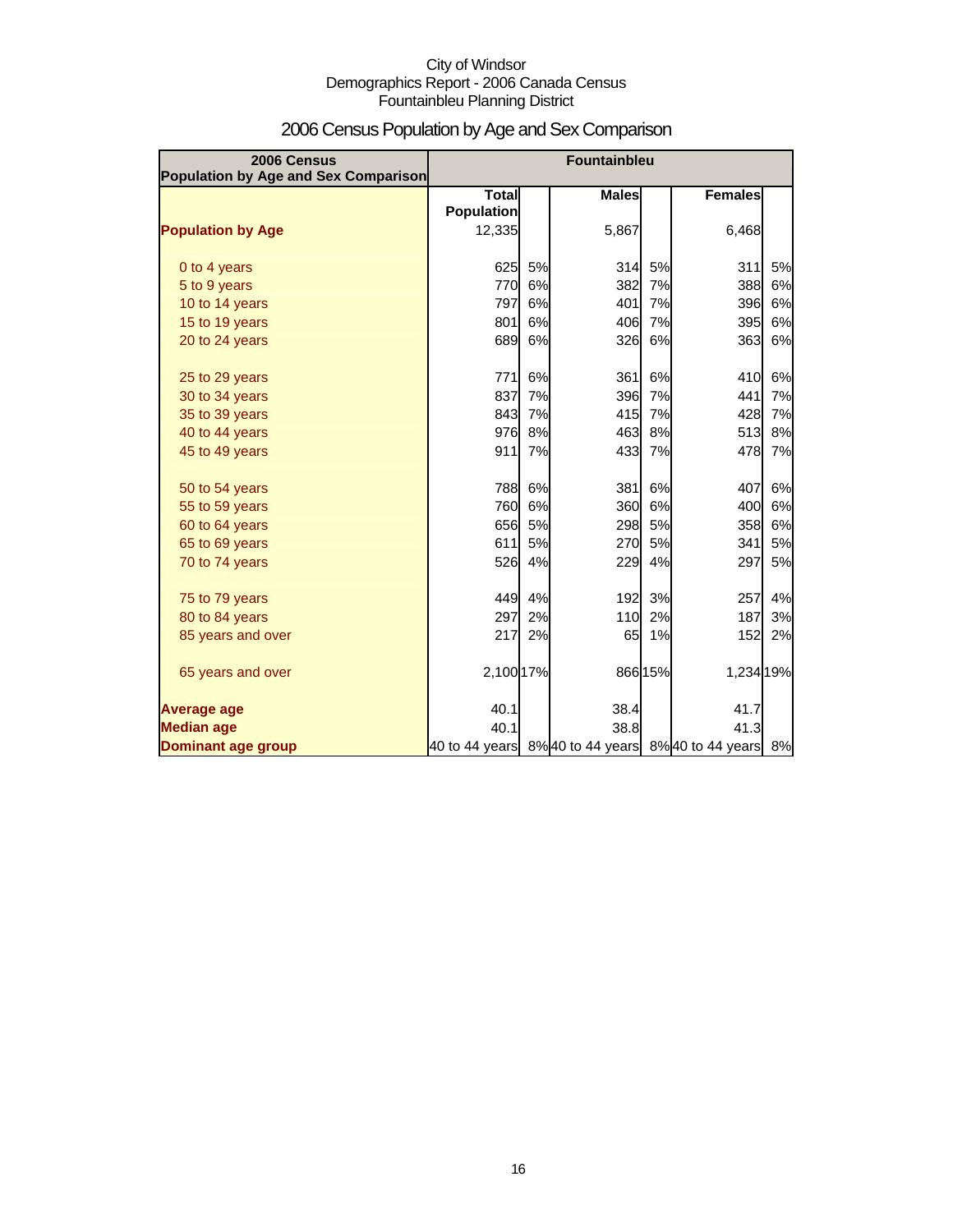# 2006 Census Population by Age and Sex

| 2006 Census<br><b>Population by Age and Sex</b> | <b>Fountainbleu</b> |           |
|-------------------------------------------------|---------------------|-----------|
| <b>2006 Population by Sex</b>                   | 12,335              | %         |
| <b>Males</b>                                    | 5,86748%            |           |
| <b>Females</b>                                  | 6,468 52%           |           |
|                                                 |                     |           |
| <b>2006 Population by Age</b>                   | 12,335              |           |
| 0 to 4 years                                    | 625                 | 5%        |
| 5 to 9 years                                    | 770                 | 6%        |
| 10 to 14 years                                  | 797                 | <b>6%</b> |
| 15 to 19 years                                  | 801                 | 6%        |
| 20 to 24 years                                  | 689                 | 6%        |
| 25 to 29 years                                  | 771                 | 6%        |
| 30 to 34 years                                  | 837                 | 7%        |
| 35 to 39 years                                  | 843                 | 7%        |
| 40 to 44 years                                  | 976                 | 8%        |
| 45 to 49 years                                  | 911                 | <b>7%</b> |
| 50 to 54 years                                  | 788                 | 6%        |
| 55 to 59 years                                  | 760                 | 6%        |
| 60 to 64 years                                  | 656                 | 5%        |
| 65 to 69 years                                  | 611                 | 5%        |
| 70 to 74 years                                  | 526                 | 4%        |
| 75 to 79 years                                  |                     | 449 4%    |
| 80 to 84 years                                  | 297                 | 2%        |
| 85 years and over                               | 217                 | 2%        |
| 65 years and over                               | 2,100 17%           |           |
| Average age                                     | 40.1                |           |
| <b>Median age</b>                               | 40.1                |           |
| <b>Dominant age group</b>                       | 40 to 44 years      |           |
| <b>Males by Age</b>                             | 5,867               |           |
| 0 to 4 years                                    | 314                 | 5%        |
| 5 to 9 years                                    | 382                 | 7%        |
| 10 to 14 years                                  | 401                 | 7%        |
| 15 to 19 years                                  | 406                 | 7%        |
| 20 to 24 years                                  | 326                 | 6%        |
| 25 to 29 years                                  | 361                 | 6%        |
| 30 to 34 years                                  | 396                 | 7%        |
| 35 to 39 years                                  | 415                 | 7%        |
| 40 to 44 years                                  | 463                 | 8%        |
| 45 to 49 years                                  | 433                 | 7%        |
| 50 to 54 years                                  | 381                 | 6%        |
| 55 to 59 years                                  | 360                 | 6%        |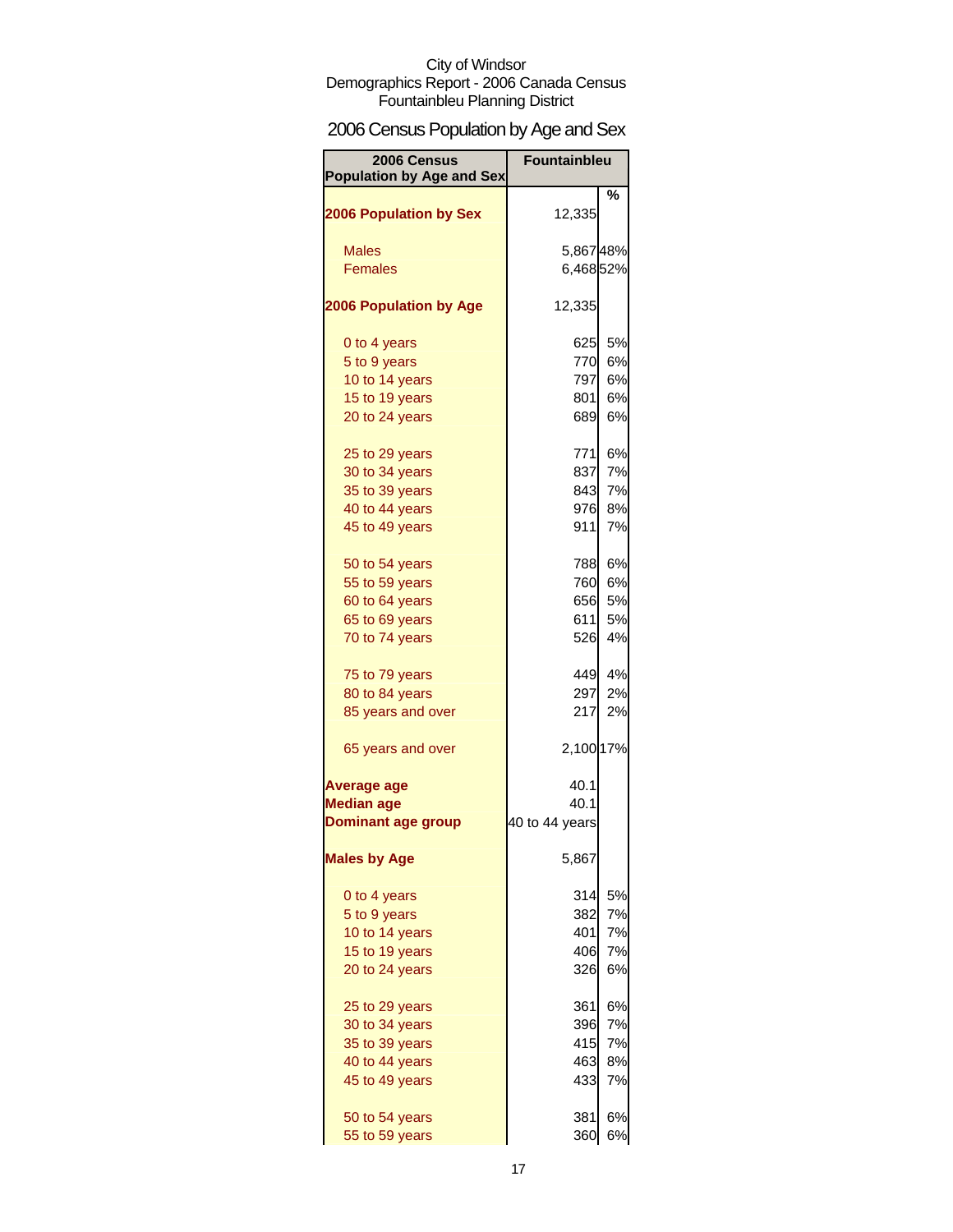| Fountainbleu Planning District   |                     |         |
|----------------------------------|---------------------|---------|
| 2006 Census                      | <b>Fountainbleu</b> |         |
| <b>Population by Age and Sex</b> |                     |         |
|                                  |                     | ℅       |
| 60 to 64 years                   | 298                 | 5%      |
| 65 to 69 years                   | 270                 | 5%      |
| 70 to 74 years                   | 229                 | 4%      |
|                                  | 192                 | 3%      |
| 75 to 79 years                   |                     |         |
| 80 to 84 years                   | 110                 | 2%      |
| 85 years and over                | 65                  | 1%      |
| 65 years and over                |                     | 866 15% |
| <b>Average age of males</b>      | 38.4                |         |
| <b>Median age of males</b>       | 38.8                |         |
| <b>Dominant age group</b>        | 40 to 44 years      |         |
| <b>Females by Age</b>            | 6,468               |         |
| 0 to 4 years                     | 311                 | 5%      |
|                                  |                     |         |
| 5 to 9 years                     | 388                 | 6%      |
| 10 to 14 years                   | 396                 | 6%      |
| 15 to 19 years                   | 395                 | 6%      |
| 20 to 24 years                   | 363                 | 6%      |
| 25 to 29 years                   | 410                 | 6%      |
| 30 to 34 years                   | 441                 | 7%      |
| 35 to 39 years                   | 428                 | 7%      |
| 40 to 44 years                   | 513                 | 8%      |
| 45 to 49 years                   | 478                 | 7%      |
|                                  | 407                 | 6%      |
| 50 to 54 years                   |                     |         |
| 55 to 59 years                   | 400<br>358          | 6%      |
| 60 to 64 years                   |                     | 6%      |
| 65 to 69 years                   | 341                 | 5%      |
| 70 to 74 years                   | 297                 | 5%      |
| 75 to 79 years                   | 257                 | 4%      |
| 80 to 84 years                   | 187                 | 3%      |
| 85 years and over                | 152                 | 2%      |
| 65 years and over                | 1,234 19%           |         |
| <b>Average age of females</b>    | 41.7                |         |
| <b>Median age of females</b>     | 41.3                |         |
| <b>Dominant age group</b>        | 40 to 44 years      |         |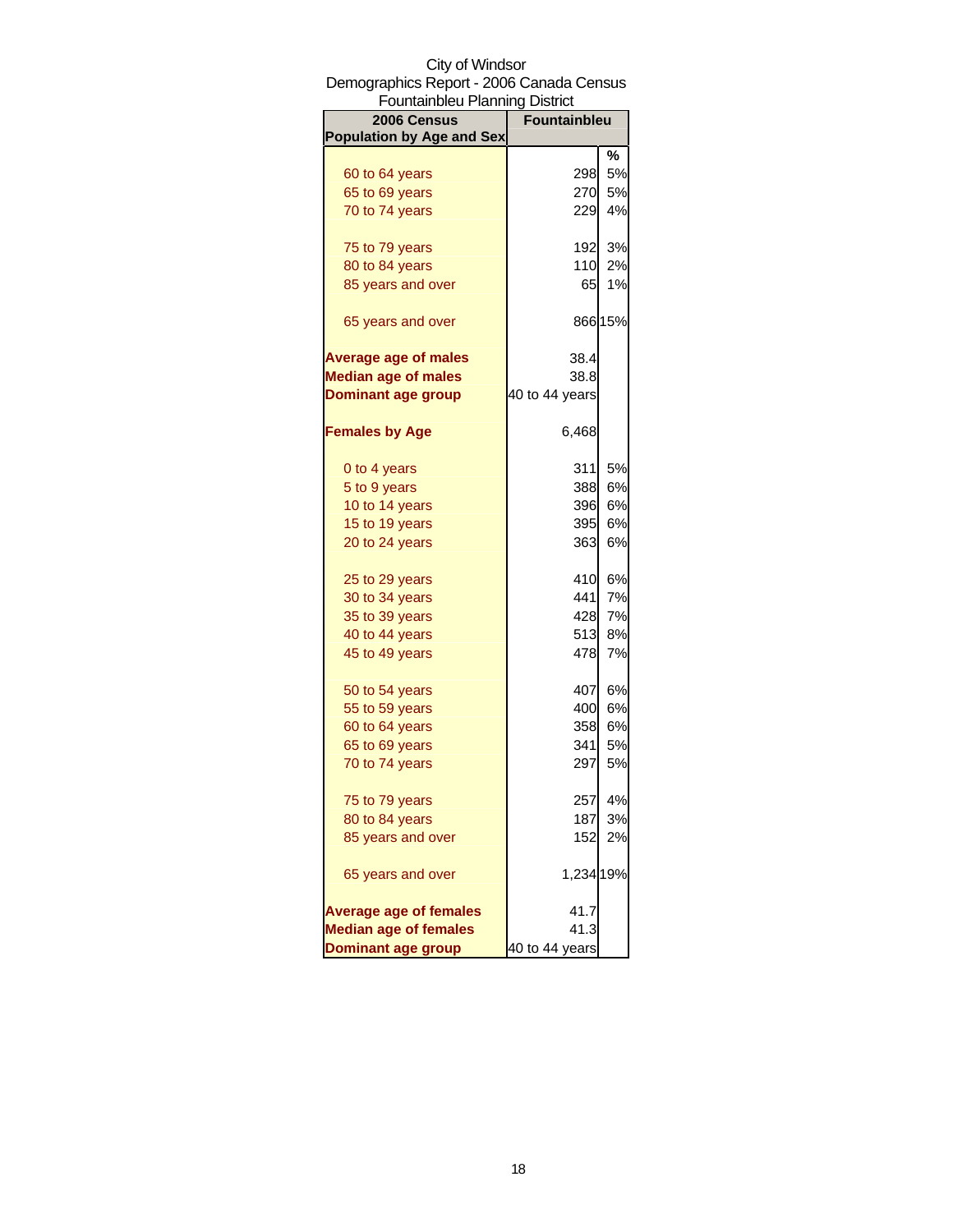## 2006 Census Marital Status

| 2006 Census<br><b>Marital Status</b>               | Fountainbleu |     |
|----------------------------------------------------|--------------|-----|
| Persons 15 years of age and over by marital status | 10,125       | %   |
| Single (never married)                             | 3,050 30%    |     |
| Married (not separated)                            | 5,012        | 50% |
| Widowed                                            | 757          | 7%  |
| <b>Divorced</b>                                    | 952          | 9%  |
| Separated (legally married)                        | 331          | 3%  |
| <b>Dominant marital status</b>                     | Married      | 50% |
| Persons 15 years and over by common-law status     | 10,135       |     |
| Not in a common-law relationship                   | 9,485        | 94% |
| In a common-law relationship                       | 650          | 6%  |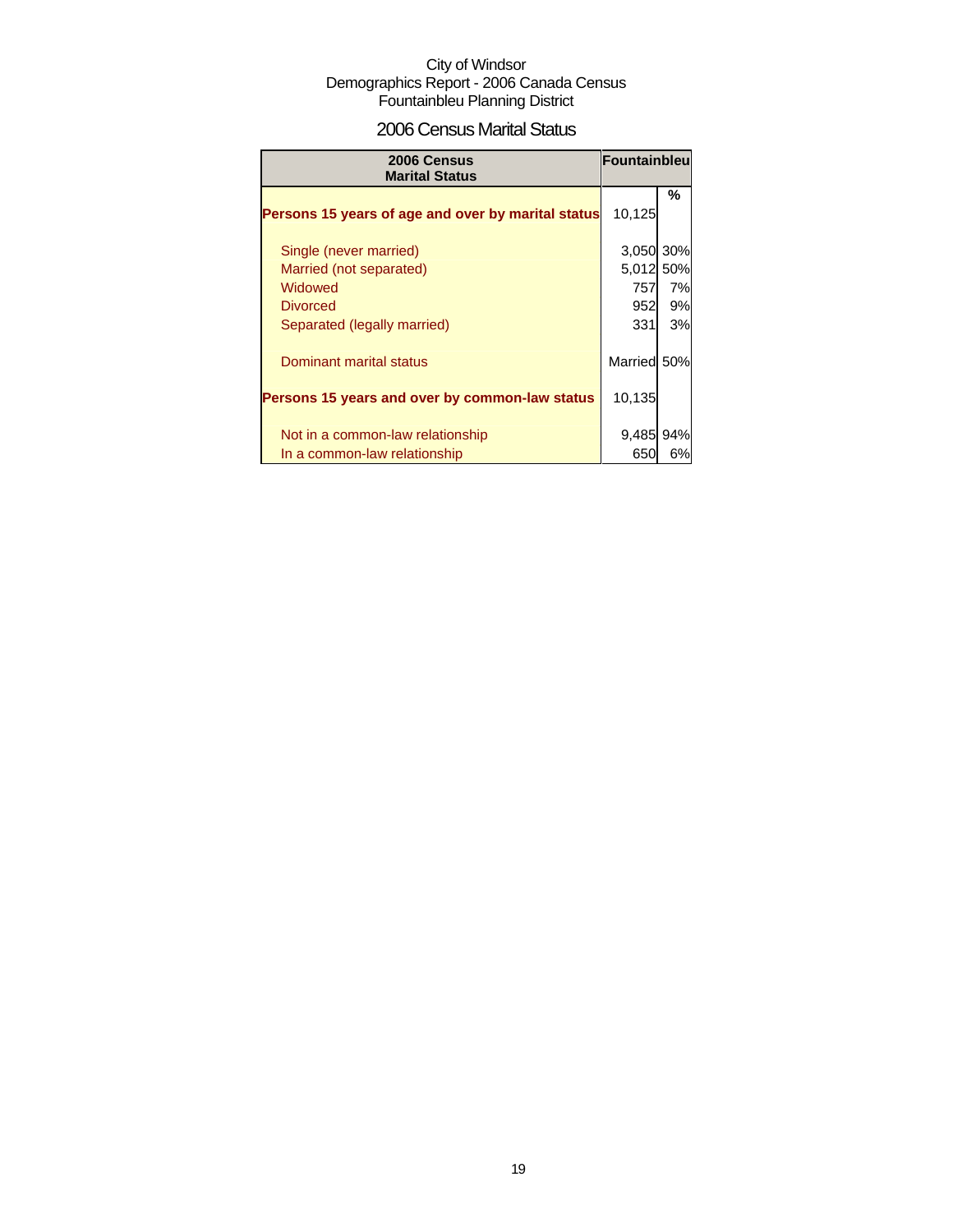# 2006 Census Family Structure and Children

| <b>2006 Census</b><br><b>Family Structure and Children</b> | Fountainbleu |     |
|------------------------------------------------------------|--------------|-----|
|                                                            |              | %   |
| Census families in private households by family structure  | 3,544        |     |
| <b>Married couples</b>                                     | 2,457        | 69% |
| With no children at home                                   | 1,122        | 32% |
| With children at home                                      | 1,357        | 38% |
| 1 child                                                    | 556          | 16% |
| 2 children                                                 | 574          | 16% |
| 3 or more children                                         | 234          | 7%  |
| Common-law couples                                         | 314I         | 9%  |
| With no children at home                                   | 140          | 4%  |
| With children at home                                      | 189          | 5%  |
| 1 child                                                    | 114          | 3%  |
| 2 children                                                 | 40           | 1%  |
| 3 or more children                                         | 30           | 1%  |
| Lone-parent families                                       | 748          | 21% |
| Male parent                                                | 101          | 3%  |
| 1 child                                                    | 99           | 3%  |
| 2 children                                                 | 10           | 0%  |
| 3 or more children                                         | 0            | 0%  |
| Lone Female parent                                         | 642          | 18% |
| 1 child                                                    | 386          | 11% |
| 2 children                                                 | 179          | 5%  |
| 3 or more children                                         | 75           | 2%  |
| Total children at home by age                              | 3,940        |     |
| Under 6 years of age                                       | 739          | 19% |
| 6 - 14 years                                               | 1,404        | 36% |
| 15 - 17 years                                              | 513          | 13% |
| 18 - 24 years                                              | 755          | 19% |
| 25 years and over                                          | 442          | 11% |
| Children/family                                            | 1.1          |     |
| Census families in private households by size of family    | 3,544        |     |
| 2 persons                                                  | 1,714        | 48% |
| 3 persons                                                  | 852          | 24% |
| 4 persons                                                  | 659          | 19% |
| 5 or more persons                                          | 300          | 8%  |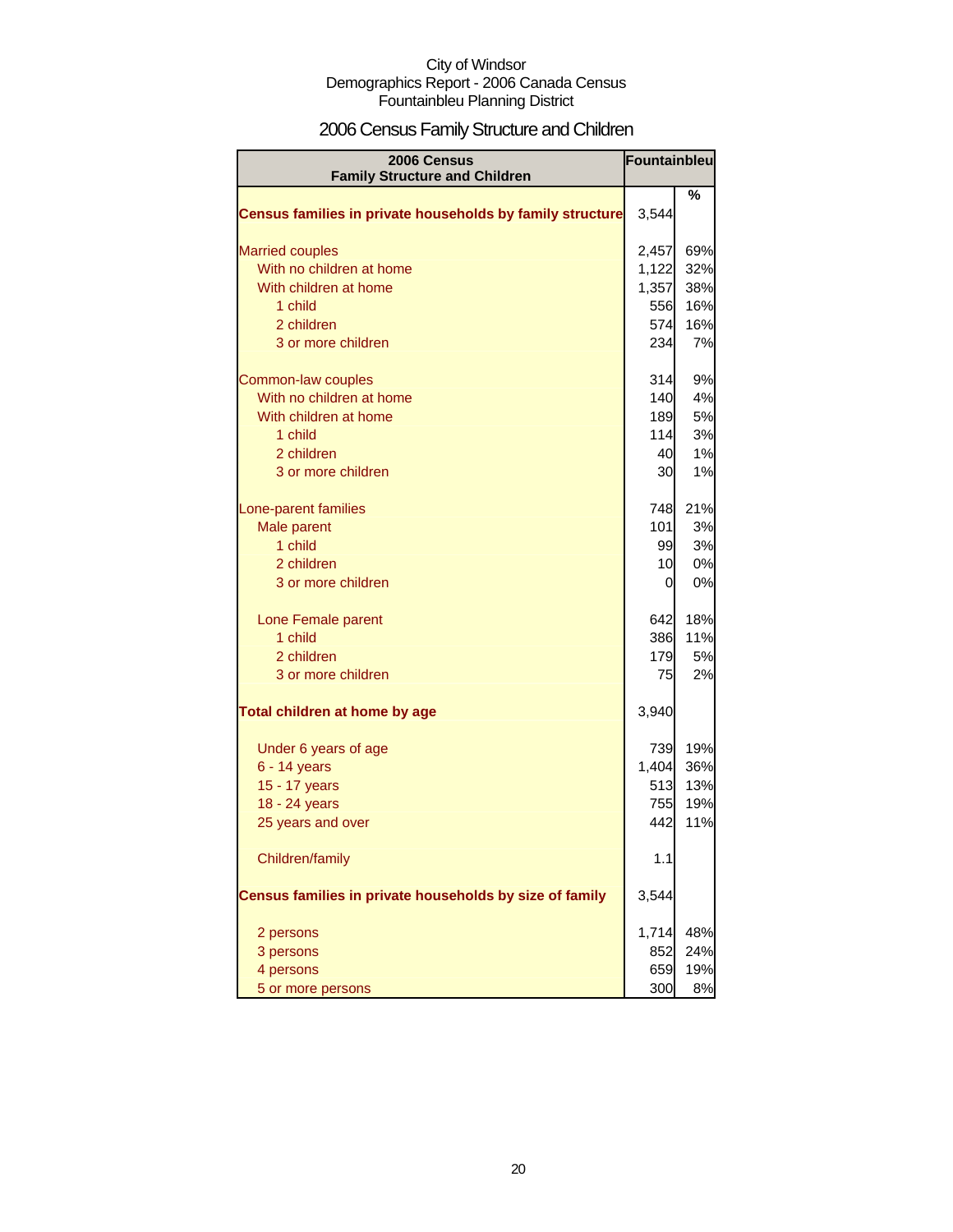# 2006 Census Families by Living Arrangements

| 2006 Census<br><b>Families by Living Arrangements</b> | Fountainbleu |         |
|-------------------------------------------------------|--------------|---------|
|                                                       |              | %       |
| Persons in private households by living arrangements  | 12,285       |         |
| Non-family persons                                    | 2,014        | 16%     |
| Living with relatives                                 | 173          | 1%      |
| Living with non-relatives only                        | 264          | 2%      |
| Living alone                                          | 1,554        | 13%     |
| <b>Family persons</b>                                 | 10,303       | 84%     |
| Persons per family                                    | 2.9          |         |
| Persons 65 years and over by living arrangements      | 2,052        |         |
| Non-family persons                                    | 812          | 40%     |
| Living with relatives                                 | 64           | 3%      |
| Living with non-relatives only                        | 30           | 1%      |
| Living alone                                          |              | 716 35% |
| <b>Family persons</b>                                 | 1,220        | 59%     |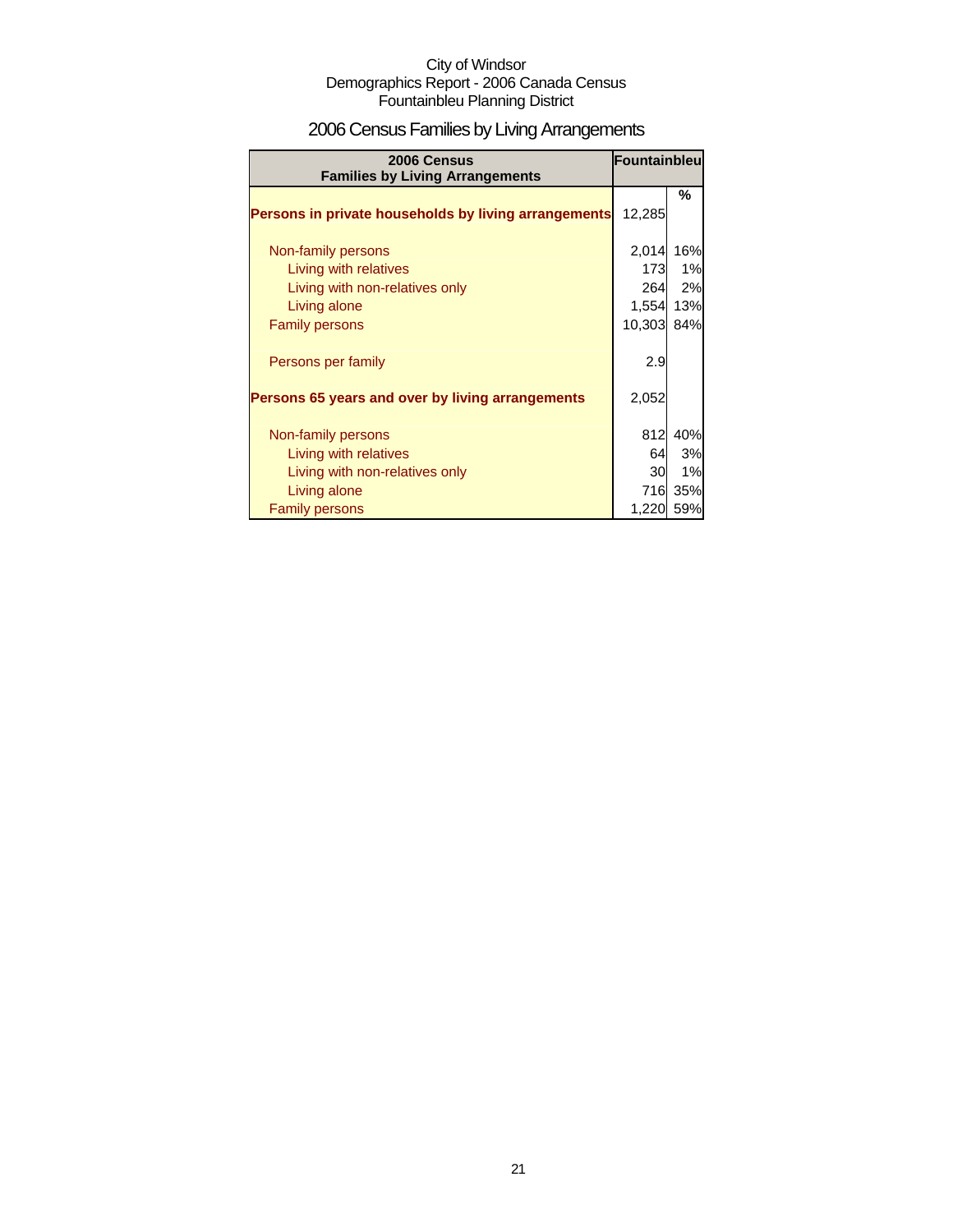# 2006 Census Dwellings

| 2006 Census<br><b>Dwellings</b>                      | <b>Fountainbleu</b>                  |         |
|------------------------------------------------------|--------------------------------------|---------|
|                                                      |                                      | %       |
| Occupied private dwellings by structure type         | 5,141                                |         |
| Single-detached house                                | 3,621 70%                            |         |
| Semi-detached house                                  | 164                                  | 3%      |
| Row house                                            | 300                                  | 6%      |
| Apartment, duplex                                    | 122                                  | 2%      |
| Apartment less than 5 storeys                        |                                      | 370 7%  |
| Apartment 5 or more storeys                          |                                      | 535 10% |
| Other single-attached house                          | $5\overline{a}$                      | 0%      |
| Movable dwelling                                     | 0                                    | 0%      |
| Dominant dwelling type                               | Single-detached house <sup>71%</sup> |         |
| Occupied private dwellings by tenure                 | 5,141                                |         |
| Owned                                                | 3,709 72%                            |         |
| Rented                                               | 1,434 28%                            |         |
| <b>Band housing</b>                                  | 0                                    | 0%      |
| Occupied private dwellings by maintenance required   | 5,141                                |         |
| Regular maintenance only                             | 3,698 72%                            |         |
| Minor repairs                                        | 1,090 21%                            |         |
| <b>Major repairs</b>                                 |                                      | 344 7%  |
| Occupied private dwellings by period of construction | 5,141                                |         |
| Before 1946                                          |                                      | 545 11% |
| 1946 - 1960                                          | 1,354 26%                            |         |
| 1961 - 1970                                          |                                      | 953 19% |
| 1971 - 1980                                          |                                      | 860 17% |
| 1981 - 1985                                          | <b>224</b>                           | 4%      |
| 1986 - 1990                                          | 214                                  | 4%      |
| 1991 - 1995                                          | 401                                  | 8%      |
| 1996 - 2000                                          | 326                                  | 6%      |
| 2001 - 2006                                          | 200                                  | 4%      |
| Dominant period of construction                      | 1946 - 1960 27%                      |         |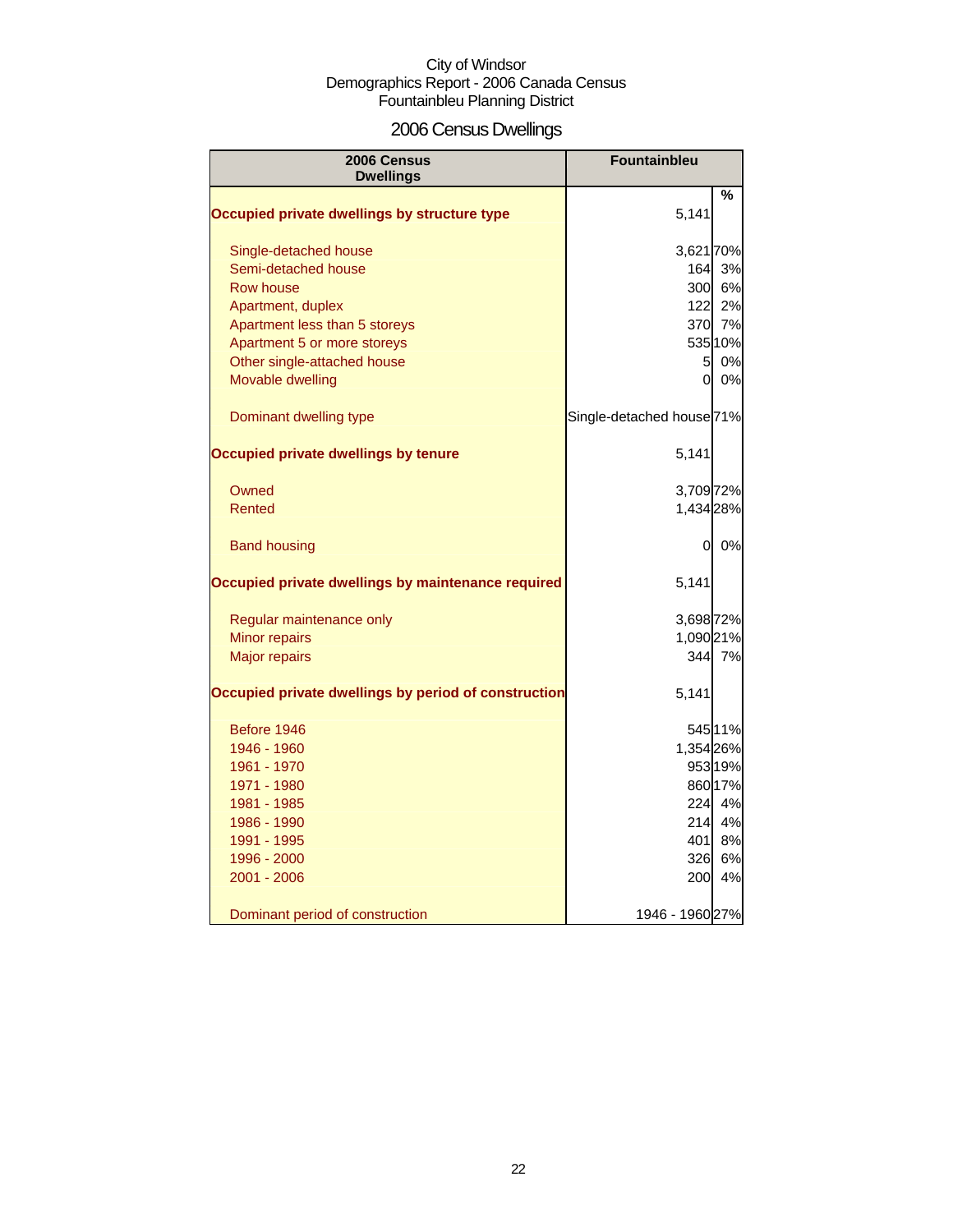## 2006 Census Households

| 2006 Census<br><b>Households</b>                                          |           | Fountainbleu |
|---------------------------------------------------------------------------|-----------|--------------|
| Private households by size of household                                   | 5,156     | ℅            |
| 1 person                                                                  | 1,574     | 31%          |
| 2 persons                                                                 | 1,673     | 32%          |
| 3 persons                                                                 | 861       | 17%          |
| 4 - 5 persons                                                             | 982       | 19%          |
| 6 or more persons                                                         | 127       | 2%           |
| Dominant household size                                                   | 2 persons | 32%          |
| <b>Persons in households</b>                                              | 12,296    |              |
| Persons per household                                                     | 2.4       |              |
| Private households by household type                                      | 5,128     |              |
| One-family households                                                     | 3,363     | 66%          |
| Multiple-family households                                                | 53        | 1%           |
| Non-family households                                                     | 1,684     | 33%          |
| <b>Rented Dwellings</b>                                                   | 1,434     |              |
| Tenant households in non-farm, non-reserve private dwellings              |           | 1,444 101%   |
| Average gross monthly rent                                                | \$557     |              |
| Households spending 30% or more of household income on gross rent         | 705       | 49%          |
| Households spending 30 to 99% of household income on gross rent           | 649       | 45%          |
| One-family tenant households without additional persons                   | 690       | 48%          |
| Average gross rent                                                        | \$541     |              |
| Households spending 30% or more of household income on gross rent         | 230       | 16%          |
| <b>Owned Dwellings</b>                                                    | 3,709     |              |
| Owner-occupied private non-farm, non-reserve dwellings                    | 3,684     | 99%          |
| Average value of dwelling                                                 | \$156,579 |              |
| Average owner's major payments                                            | \$940     |              |
| Households spending 30% or more of household income on major payments     | 623       | 17%          |
| Households spending 30% to 99% more of household income on major payments | 578       | 16%          |
| One-family owner-occupied households without additional persons           | 2,570     | 69%          |
| Average major payments                                                    | \$998     |              |
| Spending 30%+ of hh income on shelter                                     | 346       | 9%           |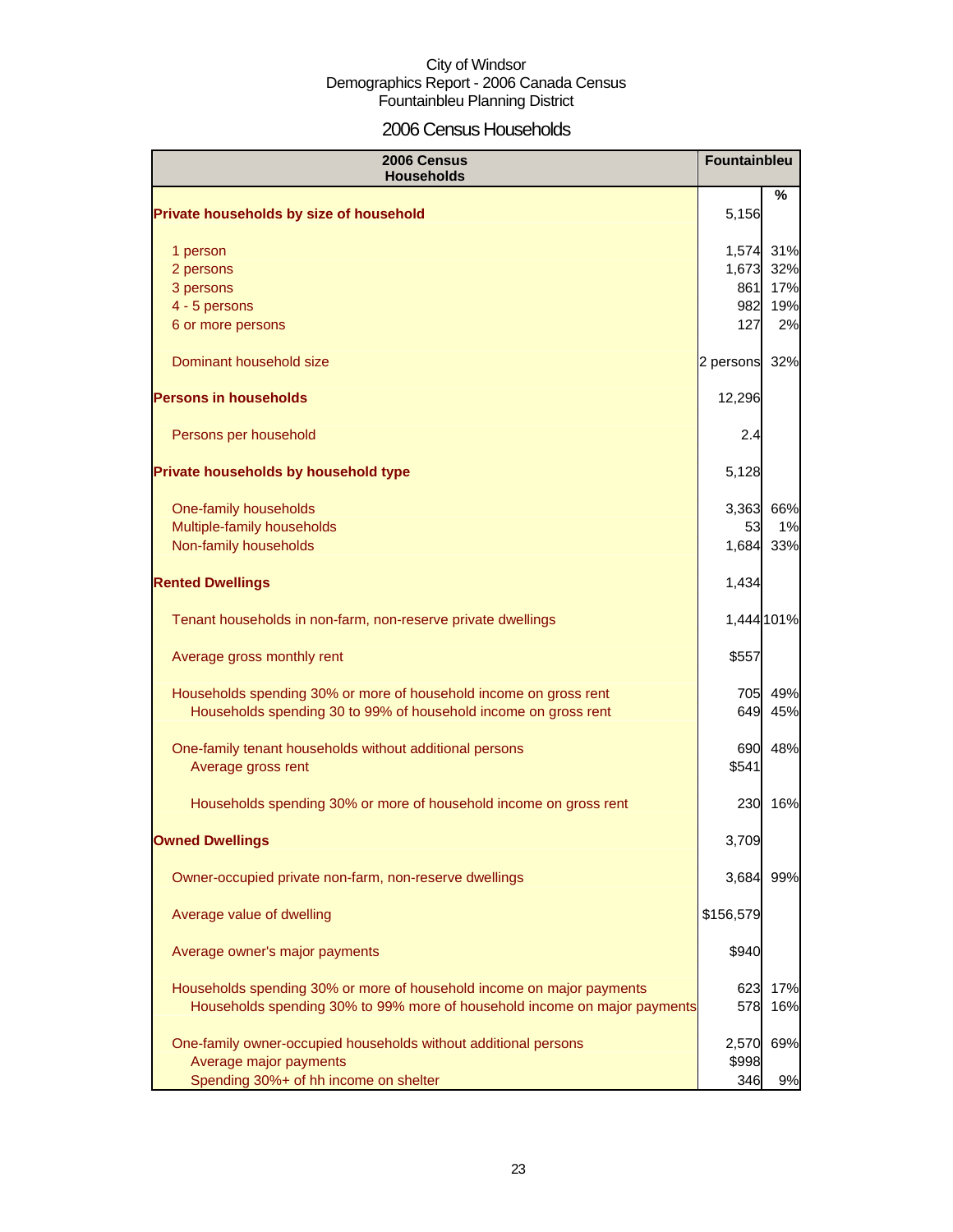# 2006 Census Mother Tongue

| 2006 Census<br><b>Mother Tongue</b>      | <b>Fountainbleu</b>                                 |                               |
|------------------------------------------|-----------------------------------------------------|-------------------------------|
|                                          |                                                     | %                             |
| <b>Total Population by Mother Tongue</b> | 12,304                                              |                               |
| Dominant language                        | English                                             | 72%                           |
| Dominant official language               | English                                             | 95%                           |
| Top 5 non-official languages             | Arabic 14.1%<br>Serbian 11.3%<br>Croatian<br>Polish | Italian 14.4%<br>7.7%<br>6.6% |
| <b>Single responses</b>                  | 12,195                                              | 99%                           |
| <b>Official languages</b>                | 9,151                                               | 74%                           |
| English                                  | 8,676                                               | 71%                           |
| French                                   | 475                                                 | 4%                            |
| Non-official languages                   | 3,014                                               | 24%                           |
| <b>Italian</b>                           | 427                                                 | 3%                            |
| Portuguese                               | 45                                                  | 0%                            |
| Romanian                                 | 75                                                  | 1%                            |
| Spanish                                  | 185                                                 | 2%                            |
| <b>Danish</b>                            | 0                                                   | 0%                            |
| <b>Dutch</b>                             | 30                                                  | 0%                            |
| Flemish                                  | 20                                                  | 0%                            |
| <b>Frisian</b>                           | 0                                                   | 0%                            |
| German                                   | 108                                                 | 1%                            |
| Norwegian                                | 0                                                   | 0%                            |
| <b>Swedish</b>                           | 0                                                   | 0%                            |
| Yiddish                                  | 0                                                   | 0%                            |
| <b>Bosnian</b>                           | 0                                                   | 0%                            |
| <b>Bulgarian</b>                         | 0                                                   | 0%                            |
| Croatian                                 | 228                                                 | 2%                            |
| Czech                                    | 0                                                   | 0%                            |
| Macedonian                               | 54                                                  | 0%                            |
| Polish                                   | 195                                                 | 2%                            |
| <b>Russian</b>                           | 10                                                  | 0%                            |
| <b>Serbian</b>                           | 335                                                 | 3%                            |
| Serbo-Croatian                           | 60                                                  | 0%                            |
| <b>Slovak</b>                            | 40                                                  | 0%                            |
| Slovenian                                | 70                                                  | 1%                            |
| <b>Ukrainian</b>                         | 55                                                  | 0%                            |
| Latvian                                  | 10                                                  | 0%                            |
| Lithuanian                               | 0                                                   | 0%                            |
| Estonian                                 | 0                                                   | 0%                            |
| Finnish                                  | 0                                                   | 0%                            |
| Hungarian                                | 66                                                  | 1%                            |
| <b>Greek</b>                             | 40                                                  | 0%                            |
|                                          |                                                     |                               |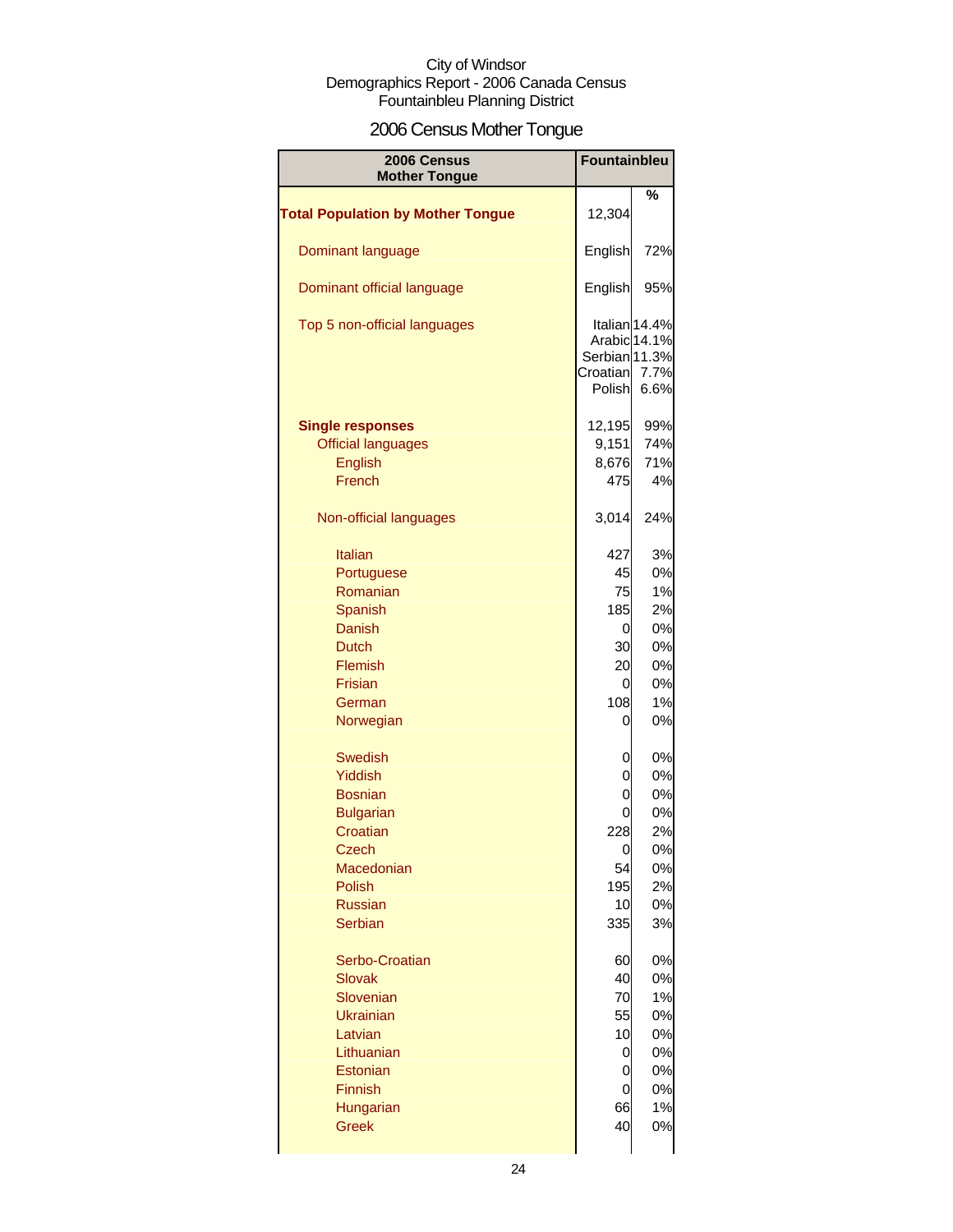| , vanuariwivu i lurining<br><b>PROUD</b><br>2006 Census<br><b>Mother Tongue</b> | <b>Fountainbleu</b> |          |
|---------------------------------------------------------------------------------|---------------------|----------|
|                                                                                 |                     | $\%$     |
| Armenian                                                                        | 0                   | 0%       |
| <b>Turkish</b>                                                                  | 15                  | 0%       |
| Amharic                                                                         | 0                   | 0%       |
| <b>Arabic</b>                                                                   | 419                 | 3%       |
| <b>Hebrew</b>                                                                   | 0                   | 0%       |
| <b>Maltese</b>                                                                  | 20                  | 0%       |
| Somali                                                                          | 20                  | 0%       |
| Tigrigna                                                                        | 0<br>30             | 0%       |
| Bengali<br>Gujarati                                                             | 0                   | 0%<br>0% |
|                                                                                 |                     |          |
| Hindi                                                                           | 25                  | 0%       |
| <b>Kurdish</b>                                                                  | 0                   | 0%       |
| Panjabi (Punjabi)                                                               | 75                  | $1\%$    |
| Pashto                                                                          | 0                   | 0%       |
| Persian (Farsi)<br>Sindhi                                                       | 0<br>0              | 0%<br>0% |
| Sinhala (Sinhalese)                                                             | 0                   | 0%       |
| Urdu                                                                            | 75                  | 1%       |
| Malayalam                                                                       | 0                   | 0%       |
| <b>Tamil</b>                                                                    | 0                   | 0%       |
|                                                                                 |                     |          |
| <b>Telugu</b><br>Japanese                                                       | 10<br>10            | 0%<br>0% |
| Korean                                                                          | 0                   | 0%       |
| <b>Chinese</b>                                                                  | 30                  | 0%       |
| Cantonese                                                                       | 0                   | 0%       |
| <b>Mandarin</b>                                                                 | 0                   | 0%       |
| <b>Taiwanese</b>                                                                | 0                   | 0%       |
| Chinese, n.o.s.                                                                 | 30                  | 0%       |
| Lao                                                                             | 0                   | 0%       |
| Khmer (Cambodian)                                                               | 0                   | 0%       |
| Vietnamese                                                                      | 10                  | 0%       |
| <b>Bisayan languages</b>                                                        | $\Omega$            | 0%       |
| <b>Ilocano</b>                                                                  | 0                   | 0%       |
| <b>Malay</b>                                                                    | 0                   | 0%       |
| Tagalog (Pilipino, Filipino)                                                    | 20                  | 0%       |
| Akan (Twi)                                                                      | 15                  | 0%       |
| <b>Swahili</b>                                                                  | 0                   | 0%       |
| <b>Creoles</b>                                                                  | 0                   | 0%       |
| <b>Aboriginal Languages</b>                                                     | 0                   | 0%       |
| Algonquin                                                                       | 0                   | 0%       |
| Atikamekw                                                                       | 0                   | 0%       |
| <b>Blackfoot</b>                                                                | 0                   | 0%       |
| Carrier                                                                         | 0                   | 0%       |
| Chilcotin                                                                       | 0                   | 0%       |
| Chipewyan                                                                       | 0                   | 0%       |
| <b>Cree</b><br>Siouan languages (Dakota/Sioux)                                  | 0<br>0              | 0%<br>0% |
| Dene                                                                            | 0                   | 0%       |
| <b>Dogrib</b>                                                                   | 0                   | 0%       |
| Gitksan                                                                         | 0                   | 0%       |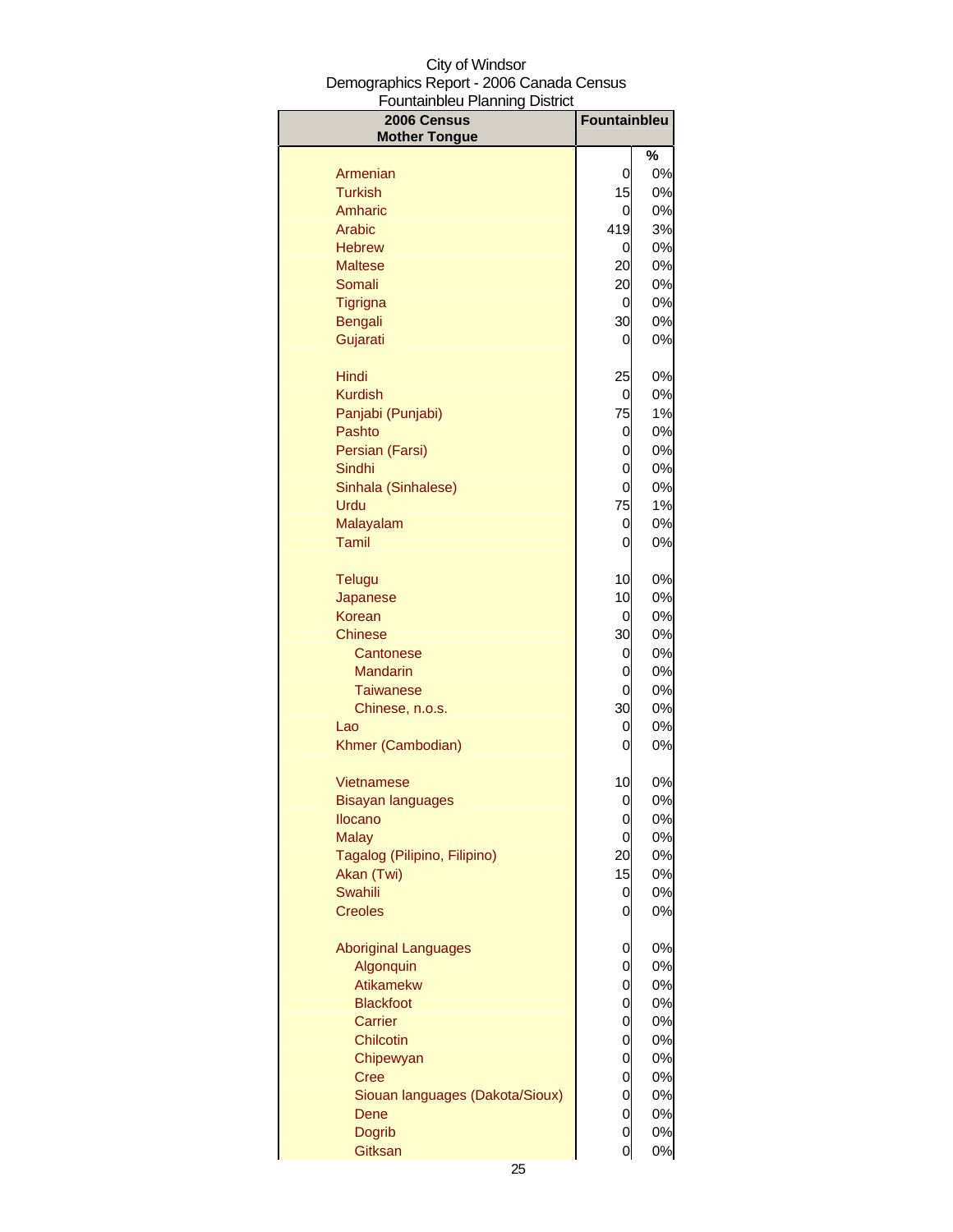| 2006 Census<br><b>Mother Tongue</b>       | <b>Fountainbleu</b> |       |
|-------------------------------------------|---------------------|-------|
|                                           |                     | %     |
| Inuinnagtun                               | 0                   | 0%    |
| Inuktitut, n.i.e.                         | 0                   | 0%    |
| Kutchin-Gwich'in (Loucheux)               | 0                   | 0%    |
| <b>Malecite</b>                           | 0                   | 0%    |
| Mi'kmaq                                   | 0                   | $0\%$ |
| <b>Mohawk</b>                             | 0                   | 0%    |
| Montagnais-Naskapi                        | 0                   | 0%    |
| Nisga'a                                   | 0                   | 0%    |
| North Slave (Hare)                        | 0                   | 0%    |
| Ojibway                                   | 0                   | 0%    |
| Oji-Cree                                  | 0                   | 0%    |
| Shuswap                                   | 0                   | $0\%$ |
| <b>South Slave</b>                        | 0                   | 0%    |
| <b>Tlingit</b>                            | 0                   | 0%    |
| Other languages                           | 145                 | 1%    |
| <b>Multiple responses</b>                 | 129                 | 1%    |
| <b>English and French</b>                 | 20                  | 0%    |
| English and non-official language         | 74                  | 1%    |
| French and non-official language          | 10                  | 0%    |
| English, French and non-official language | 0                   | 0%    |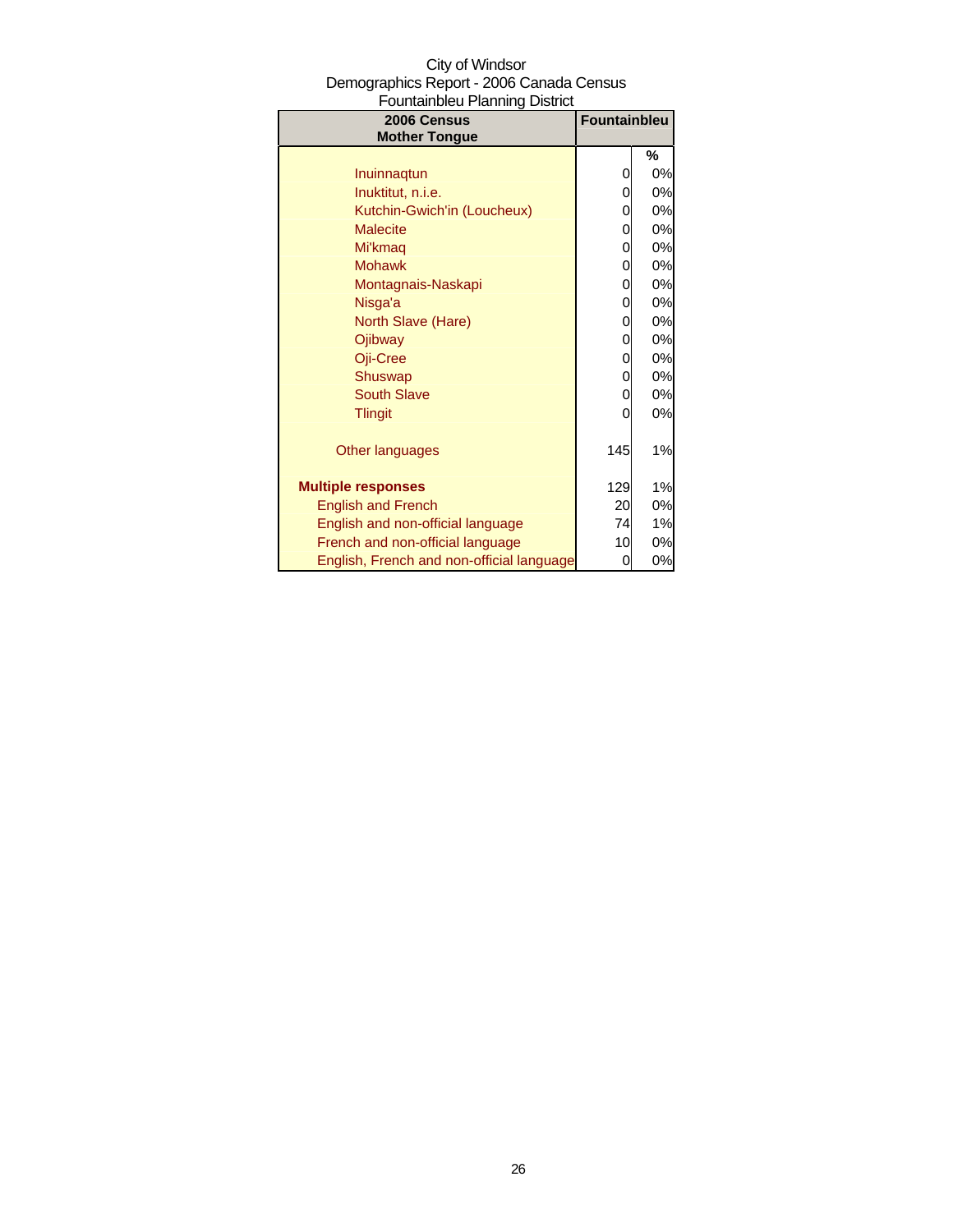# 2006 Census Knowledge of Official Language

| 2006 Census<br><b>Knowledge of Official Language</b>       | <b>Fountainbleu</b> |    |
|------------------------------------------------------------|---------------------|----|
|                                                            |                     | %  |
| <b>Total Population by knowledge of official languages</b> | 12,319              |    |
| English only                                               | 11,120 90%          |    |
| French only                                                | 0                   | 0% |
| <b>English and French</b>                                  | 1,037               | 8% |
| Neither English nor French                                 | 140                 | 1% |
| <b>Dominant Group</b>                                      | English only 90%    |    |
| Total population by first official language spoken         | 12,314              |    |
| English                                                    | 11,66295%           |    |
| French                                                     | 440                 | 4% |
| <b>English and French</b>                                  | 45                  | 0% |
| Neither English nor French                                 | 124                 | 1% |
| <b>Dominant Group</b>                                      | English 95%         |    |
| <b>Official language minority</b>                          |                     |    |
| (English in Quebec, French elsewhere)                      |                     |    |
| <b>Number</b>                                              | 463                 |    |
| Percentage                                                 | 3.8%                |    |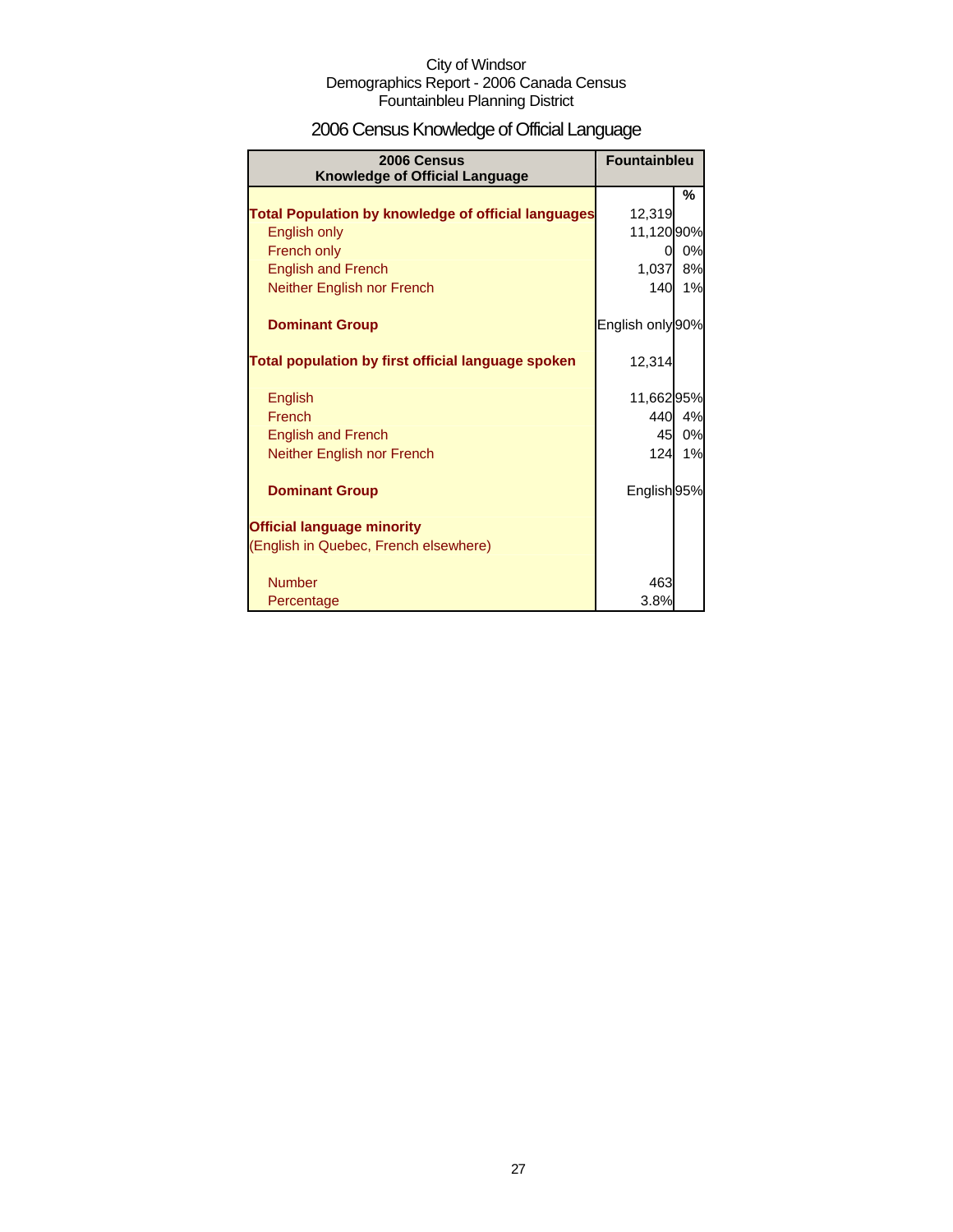# 2006 Census Knowledge of Non-official Language

| 2006 Census<br>Knowledge of Non-official Language              |                             | Fountainbleu |
|----------------------------------------------------------------|-----------------------------|--------------|
|                                                                |                             | %            |
| <b>Total Population by Knowledge of Non-official Languages</b> | 12,319                      |              |
| <b>Population Speaking Non-official Languages</b>              | 3,595 29%                   |              |
| <b>Top 5 Non-official Languages</b>                            | Arabic 14%                  |              |
|                                                                | Italian 14%<br>Croatian 10% |              |
|                                                                | Serbian                     | 8%           |
|                                                                | Polish                      | 8%           |
| Italian                                                        | 488                         | 4%           |
| Portuguese                                                     | 35                          | 0%           |
| Romanian                                                       | 80                          | 1%           |
| Spanish                                                        | 249                         | 2%           |
| <b>Danish</b><br><b>Dutch</b>                                  | $\overline{0}$<br>30        | 0%<br>0%     |
| Flemish                                                        | 10                          | 0%           |
| <b>Frisian</b>                                                 | $\overline{0}$              | 0%           |
| German                                                         | 152                         | 1%           |
| Norwegian                                                      | $\overline{0}$              | 0%           |
| <b>Swedish</b>                                                 | 0                           | 0%           |
| Yiddish                                                        | $\overline{0}$              | 0%           |
| <b>Bosnian</b>                                                 | $\overline{0}$              | 0%           |
| <b>Bulgarian</b><br>Croatian                                   | $\overline{0}$<br>357       | 0%<br>3%     |
| <b>Czech</b>                                                   | 20                          | 0%           |
| Macedonian                                                     | 66                          | 1%           |
| <b>Polish</b>                                                  | 274                         | 2%           |
| <b>Russian</b>                                                 | 30                          | 0%           |
| <b>Serbian</b>                                                 | 290                         | 2%           |
| Serbo-Croatian                                                 | 141                         | 1%           |
| <b>Slovak</b>                                                  | 40                          | 0%           |
| Slovenian<br>Ukrainian                                         | 50<br>55                    | 0%<br>0%     |
| Latvian                                                        | 10                          | 0%           |
| Lithuanian                                                     | $\mathbf 0$                 | 0%           |
| Estonian                                                       | $\overline{0}$              | 0%           |
| Finnish                                                        | $\overline{0}$              | 0%           |
| Hungarian                                                      | 56                          | 0%           |
| <b>Greek</b>                                                   | 55                          | 0%           |
| Armenian                                                       | $\overline{a}$              | 0%           |
| <b>Turkish</b><br>Amharic                                      | 10<br>$\overline{0}$        | 0%<br>0%     |
| Arabic                                                         | 496                         | 4%           |
| <b>Hebrew</b>                                                  | $\overline{0}$              | 0%           |
| <b>Maltese</b>                                                 | 10                          | 0%           |
| Somali                                                         | 20                          | 0%           |
| Tigrigna                                                       | $\overline{0}$              | 0%           |
| <b>Bengali</b>                                                 | 30                          | $0\%$        |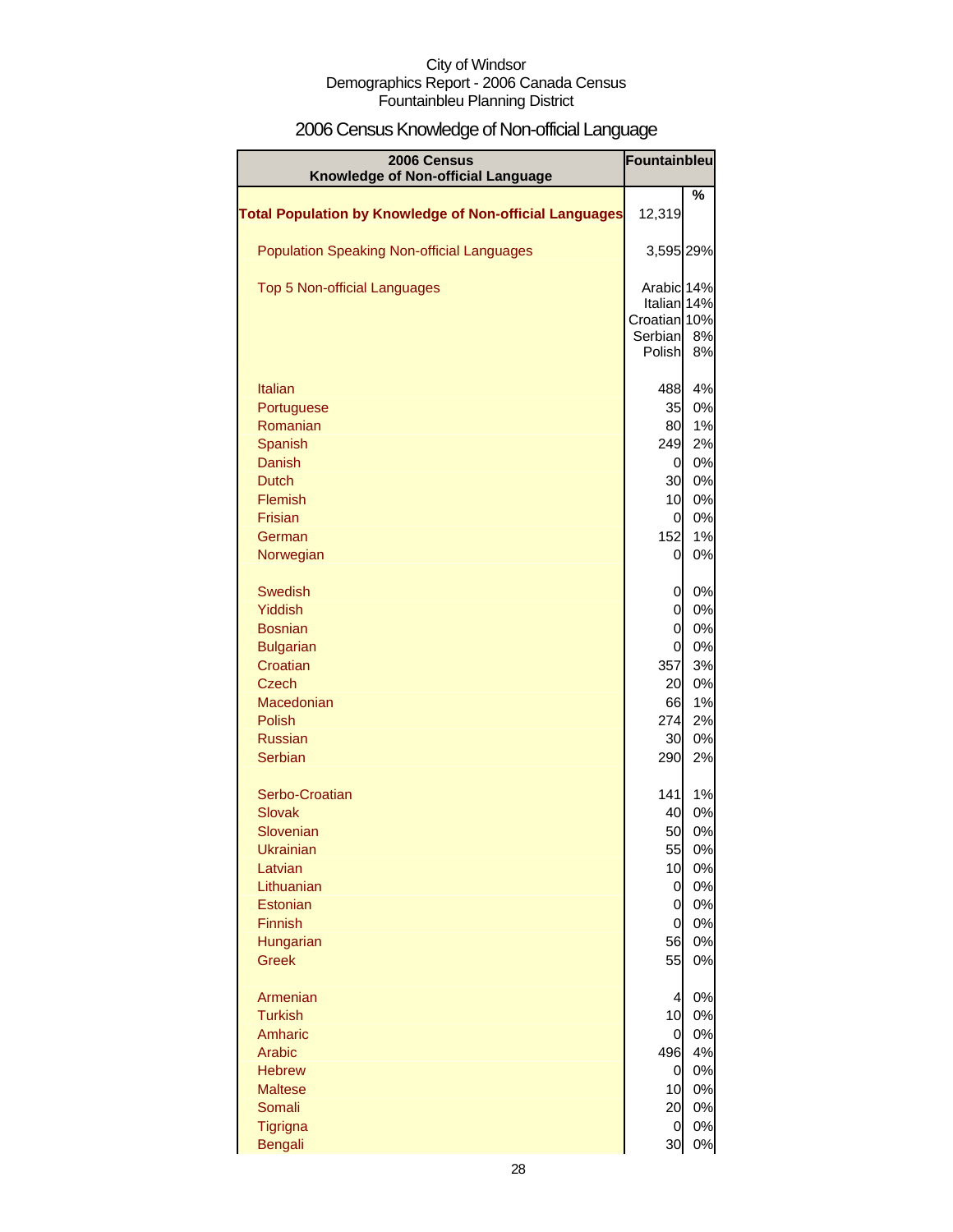| City of Windsor                          |
|------------------------------------------|
| Demographics Report - 2006 Canada Census |
| Fountainbleu Planning District           |

| 2006 Census                        | Fountainbleu                     |          |
|------------------------------------|----------------------------------|----------|
| Knowledge of Non-official Language |                                  |          |
| Gujarati                           | $\mathbf 0$                      | %<br>0%  |
|                                    |                                  |          |
| Hindi                              | 40                               | 0%       |
| <b>Kurdish</b>                     | 0                                | 0%       |
| Panjabi (Punjabi)                  | 110                              | 1%       |
| Pashto                             | 0                                | 0%       |
| Persian (Farsi)                    | 0                                | 0%       |
| Sindhi                             | $\mathbf 0$                      | 0%       |
| Sinhala (Sinhalese)                | 0                                | 0%       |
| Urdu                               | 65                               | 1%       |
| Malayalam                          | 0                                | 0%       |
| Tamil                              | 0                                | 0%       |
| <b>Telugu</b>                      | 10                               | 0%       |
| Japanese                           | 10                               | 0%       |
| Korean                             | 0                                | 0%       |
| <b>Chinese</b>                     | 20                               | 0%       |
| Cantonese                          | 10                               | 0%       |
| Mandarin                           | 0                                | 0%       |
| <b>Taiwanese</b>                   | $\overline{0}$                   | 0%       |
| Chinese, n.o.s.                    | 10                               | 0%       |
| Lao                                | $\overline{0}$                   | 0%       |
| Khmer (Cambodian)                  | 10                               | 0%       |
| Vietnamese                         | 10                               | 0%       |
| <b>Bisayan languages</b>           | 0                                | 0%       |
| <b>Ilocano</b>                     | $\overline{0}$                   | 0%       |
| <b>Malay</b>                       | 0                                | 0%       |
| Tagalog (Pilipino, Filipino)       | 35                               | 0%       |
| Akan (Twi)                         | 15                               | 0%       |
| <b>Swahili</b><br><b>Creoles</b>   | 0                                | 0%<br>0% |
|                                    | 0                                |          |
| <b>Aboriginal Languages</b>        | 0                                | 0%       |
| Algonquin                          | 0                                | 0%       |
| <b>Atikamekw</b>                   | $\mathbf 0$                      | 0%       |
| <b>Blackfoot</b>                   | $\overline{0}$                   | 0%       |
| Carrier<br>Chilcotin               | $\mathbf{0}$<br>$\overline{0}$   | 0%<br>0% |
| Chipewyan                          | $\overline{0}$                   | 0%       |
| <b>Cree</b>                        | $\overline{0}$                   | 0%       |
| Siouan languages (Dakota/Sioux)    | $\overline{0}$                   | 0%       |
| <b>Dene</b>                        | $\overline{0}$                   | 0%       |
| <b>Dogrib</b>                      | $\overline{0}$                   | 0%       |
| Gitksan                            | $\overline{0}$                   | 0%       |
| Inuinnaqtun                        | $\overline{0}$                   | 0%       |
| Inuktitut, n.i.e.                  | $\overline{0}$                   | 0%       |
| Kutchin-Gwich'in (Loucheux)        | $\overline{0}$                   | 0%       |
| <b>Malecite</b>                    | $\overline{0}$<br>$\overline{0}$ | 0%<br>0% |
| Mi'kmaq<br><b>Mohawk</b>           | $\overline{0}$                   | 0%       |
| Montagnais-Naskapi                 | $\mathbf 0$                      | 0%       |
| Nisga'a                            | $\mathbf 0$                      | 0%       |
| North Slave (Hare)                 | $\overline{0}$                   | $0\%$    |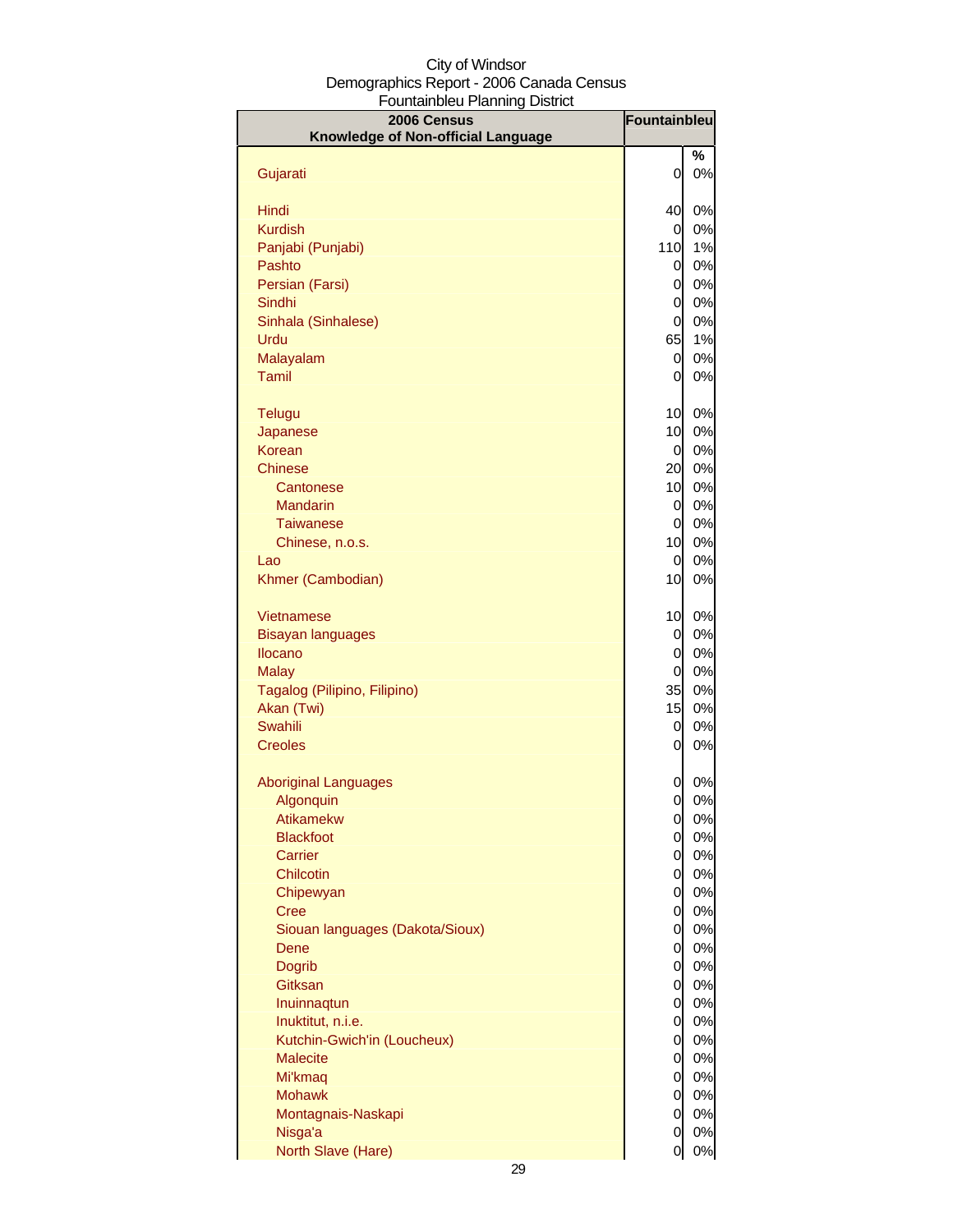| 2006 Census                        | Fountainbleu |    |
|------------------------------------|--------------|----|
| Knowledge of Non-official Language |              |    |
|                                    |              | %  |
| Ojibway                            |              | 0% |
| Oji-Cree                           |              | 0% |
| Shuswap                            |              | 0% |
| <b>South Slave</b>                 |              | 0% |
| <b>Tlingit</b>                     |              | 0% |
|                                    |              |    |
| Other languages                    | 210          | 2% |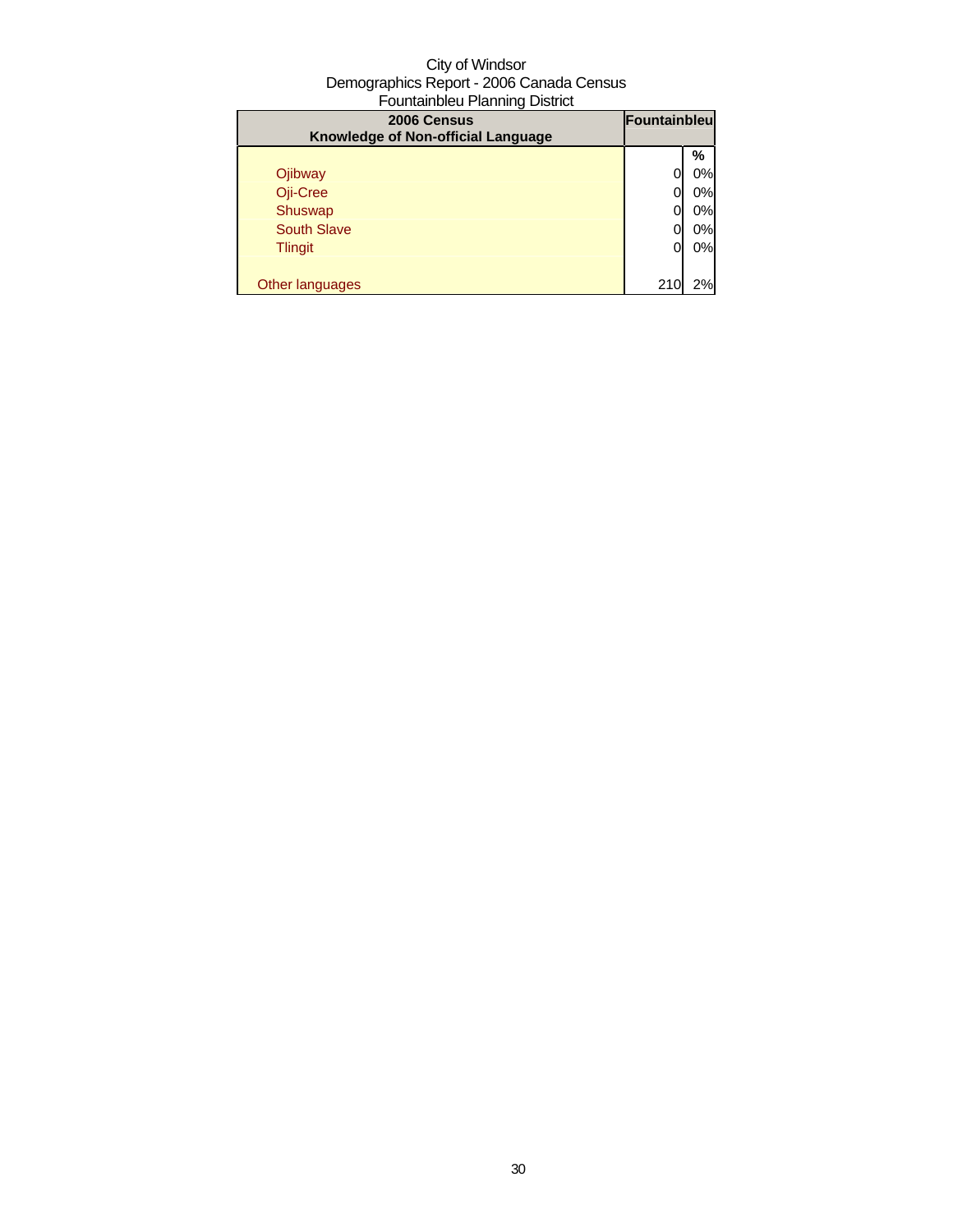# 2006 Census Home Language

| 2006 Census                              | <b>Fountainbleu</b> |       |
|------------------------------------------|---------------------|-------|
| <b>Home Language</b>                     |                     | %     |
| <b>Total Population by Home Language</b> | \$12,314            |       |
| <b>Dominant Official Language</b>        | English             |       |
| <b>Top 5 Non-official Languages</b>      | Arabic 17%          |       |
|                                          | Serbian 16%         |       |
|                                          | Italian 14%         |       |
|                                          | Croatian            | 8%    |
|                                          | Polish              | 7%    |
| Single responses                         | 12,027 98%          |       |
| <b>Official languages</b>                | 10,665 87%          |       |
| <b>English</b>                           | 10,587 86%          |       |
| French                                   | 78                  | 1%    |
|                                          |                     |       |
| Non-official languages                   | 1,375 11%           |       |
| <b>Italian</b>                           | 190                 | 2%    |
| Portuguese                               | 0l                  | 0%    |
| Romanian                                 | 30                  | 0%    |
| <b>Spanish</b>                           | 75                  | 1%    |
| Danish                                   | 0l                  | 0%    |
| <b>Dutch</b>                             | 0l                  | 0%    |
| Flemish                                  | 10                  | 0%    |
| <b>Frisian</b>                           | 0l                  | 0%    |
| German                                   | 20                  | 0%    |
| Norwegian                                | $\overline{0}$      | 0%    |
| <b>Swedish</b>                           | 0l                  | 0%    |
| Yiddish                                  | 0l                  | 0%    |
| <b>Bosnian</b>                           | οI                  | 0%    |
| <b>Bulgarian</b>                         | Οl                  | 0%    |
| Croatian                                 | 114                 | 1%    |
| Czech                                    | 0                   | 0%    |
| Macedonian                               | 14                  | 0%    |
| Polish                                   | 90                  | $1\%$ |
| <b>Russian</b>                           | 10                  | 0%    |
| Serbian                                  | 220                 | 2%    |
| Serbo-Croatian                           | 45                  | 0%    |
| <b>Slovak</b>                            | 20                  | 0%    |
| Slovenian                                | 10                  | 0%    |
| <b>Ukrainian</b>                         | 0                   | 0%    |
| Latvian                                  | 0                   | 0%    |
| Lithuanian                               | 0                   | 0%    |
| Estonian                                 | 0                   | 0%    |
| Finnish                                  | $\overline{0}$      | 0%    |
| Hungarian                                | 20                  | 0%    |
| <b>Greek</b>                             | 35                  | 0%    |
| Armenian                                 | $\mathbf 0$         | 0%    |
| <b>Turkish</b>                           | 0                   | 0%    |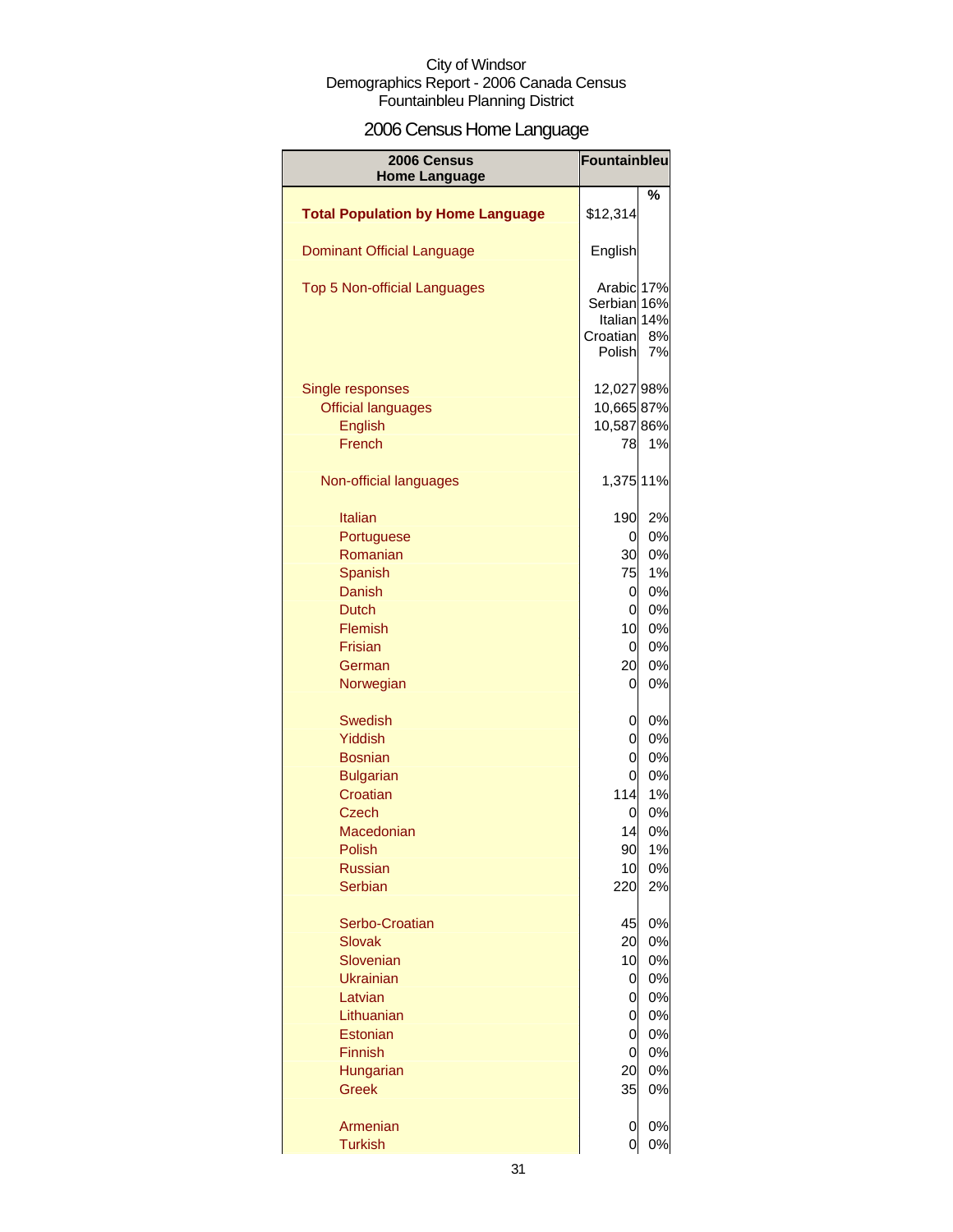| vanambioa mammy<br>יטו ויטו<br>2006 Census | <b>Fountainbleu</b> |          |
|--------------------------------------------|---------------------|----------|
| <b>Home Language</b>                       |                     | %        |
| Amharic                                    | 0                   | 0%       |
| Arabic                                     | 230                 | 2%       |
| <b>Hebrew</b>                              | 0                   | 0%       |
| <b>Maltese</b>                             | 0                   | 0%       |
| Somali                                     | 10                  | 0%       |
| <b>Tigrigna</b>                            | 0                   | 0%       |
| <b>Bengali</b>                             | 30                  | 0%       |
| Gujarati                                   | 0                   | 0%       |
| Hindi                                      | 10                  | 0%       |
| <b>Kurdish</b>                             | 0                   | 0%       |
| Panjabi (Punjabi)                          | 55                  | 0%       |
| Pashto                                     | 0                   | 0%       |
| Persian (Farsi)                            | 0                   | 0%       |
| <b>Sindhi</b>                              | 0                   | 0%       |
| Sinhala (Sinhalese)<br>Urdu                | 0<br>35             | 0%<br>0% |
| Malayalam                                  | 0                   | 0%       |
| Tamil                                      | 0                   | 0%       |
|                                            |                     |          |
| <b>Telugu</b><br>Japanese                  | 15<br>0             | 0%<br>0% |
| Korean                                     | 0                   | 0%       |
| Chinese                                    | 10                  | 0%       |
| Cantonese                                  | 0                   | $0\%$    |
| <b>Mandarin</b>                            | 0                   | 0%       |
| <b>Taiwanese</b>                           | 0                   | 0%       |
| Chinese, n.o.s.                            | 10 <sub>1</sub>     | $0\%$    |
| Lao                                        | 0                   | 0%       |
| Khmer (Cambodian)                          | 0                   | 0%       |
| Vietnamese                                 | 0                   | 0%       |
| <b>Bisayan languages</b>                   | 0                   | 0%       |
| <b>Ilocano</b>                             | 0                   | 0%       |
| <b>Malay</b>                               | 0                   | 0%       |
| Tagalog (Pilipino, Filipino)               | $\overline{0}$      | 0%       |
| Akan (Twi)                                 | 15                  | 0%       |
| <b>Swahili</b><br><b>Creoles</b>           | 0<br>0              | 0%<br>0% |
|                                            |                     |          |
| <b>Aboriginal Languages</b>                | 0                   | 0%       |
| Algonquin                                  | 0                   | 0%       |
| Atikamekw                                  | $\mathsf{o}$        | 0%       |
| <b>Blackfoot</b>                           | $\overline{0}$      | 0%       |
| Carrier<br>Chilcotin                       | 0<br>0              | 0%<br>0% |
| Chipewyan                                  | 0                   | 0%       |
| <b>Cree</b>                                | 0                   | 0%       |
| Siouan languages (Dakota/Sioux)            | 0                   | 0%       |
| Dene                                       | 0                   | 0%       |
| <b>Dogrib</b>                              | 0                   | 0%       |
| Gitksan                                    | 0                   | 0%       |
| Inuinnaqtun                                | 0                   | 0%       |
| Inuktitut, n.i.e.                          | 0                   | 0%       |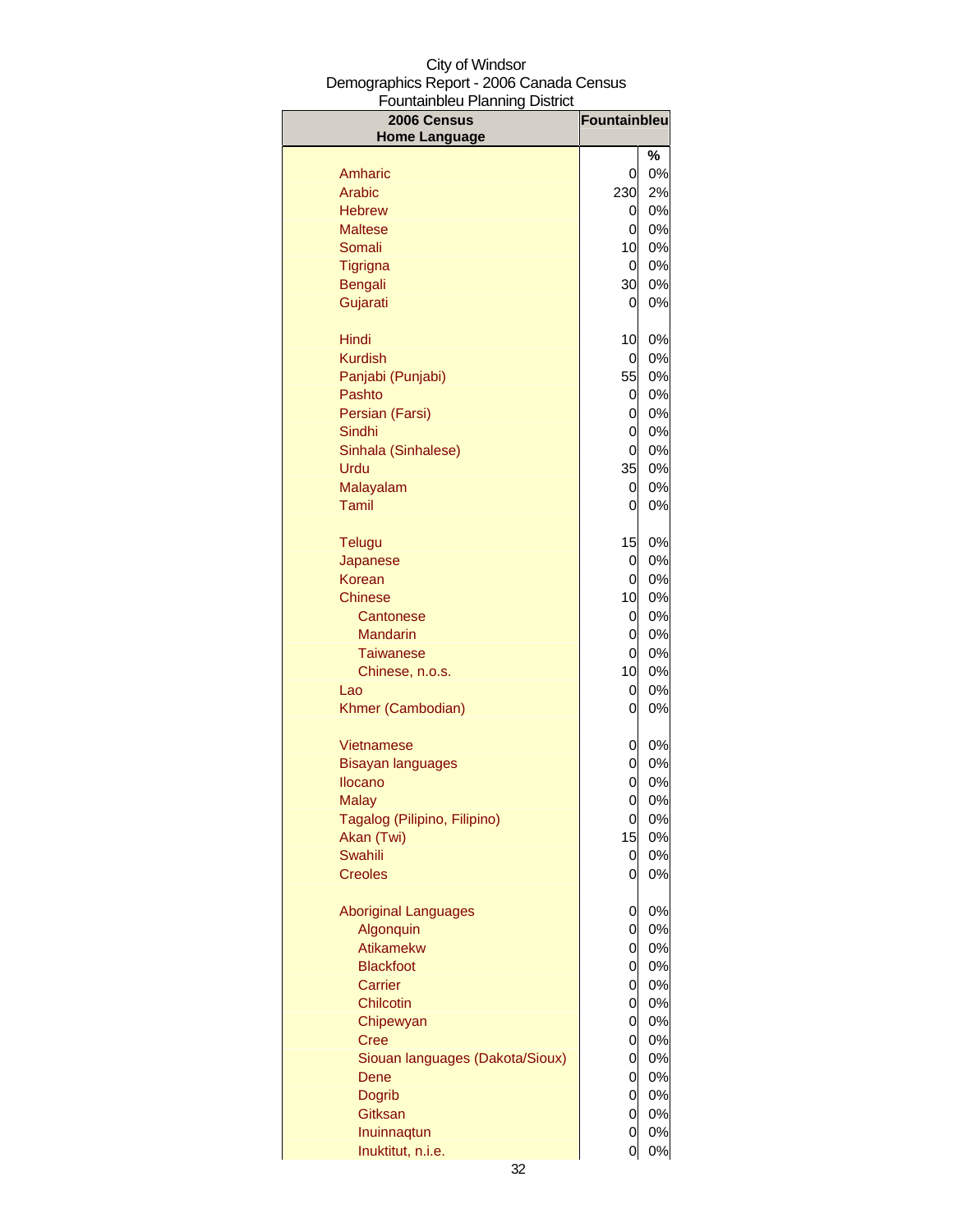| City of Windsor                          |
|------------------------------------------|
| Demographics Report - 2006 Canada Census |
| Fountainbleu Planning District           |

| 2006 Census                               | Fountainbleu |    |
|-------------------------------------------|--------------|----|
| <b>Home Language</b>                      |              |    |
|                                           |              | %  |
| Kutchin-Gwich'in (Loucheux)               | 0            | 0% |
| <b>Malecite</b>                           | 0            | 0% |
| Mi'kmag                                   | 0            | 0% |
| <b>Mohawk</b>                             | 0            | 0% |
| Montagnais-Naskapi                        | 0            | 0% |
| Nisga'a                                   | 0            | 0% |
| North Slave (Hare)                        | 0            | 0% |
| Ojibway                                   | 0            | 0% |
| Oji-Cree                                  | 0            | 0% |
| Shuswap                                   | 0            | 0% |
| <b>South Slave</b>                        | 0            | 0% |
| <b>Tlingit</b>                            | 0            | 0% |
|                                           |              |    |
| Other languages                           | 30           | 0% |
|                                           |              |    |
| <b>Multiple responses</b>                 | 270          | 2% |
| <b>English and French</b>                 | 25           | 0% |
| English and non-official language         | 269          | 2% |
| French and non-official language          | 0            | 0% |
| English, French and non-official language | 0            | 0% |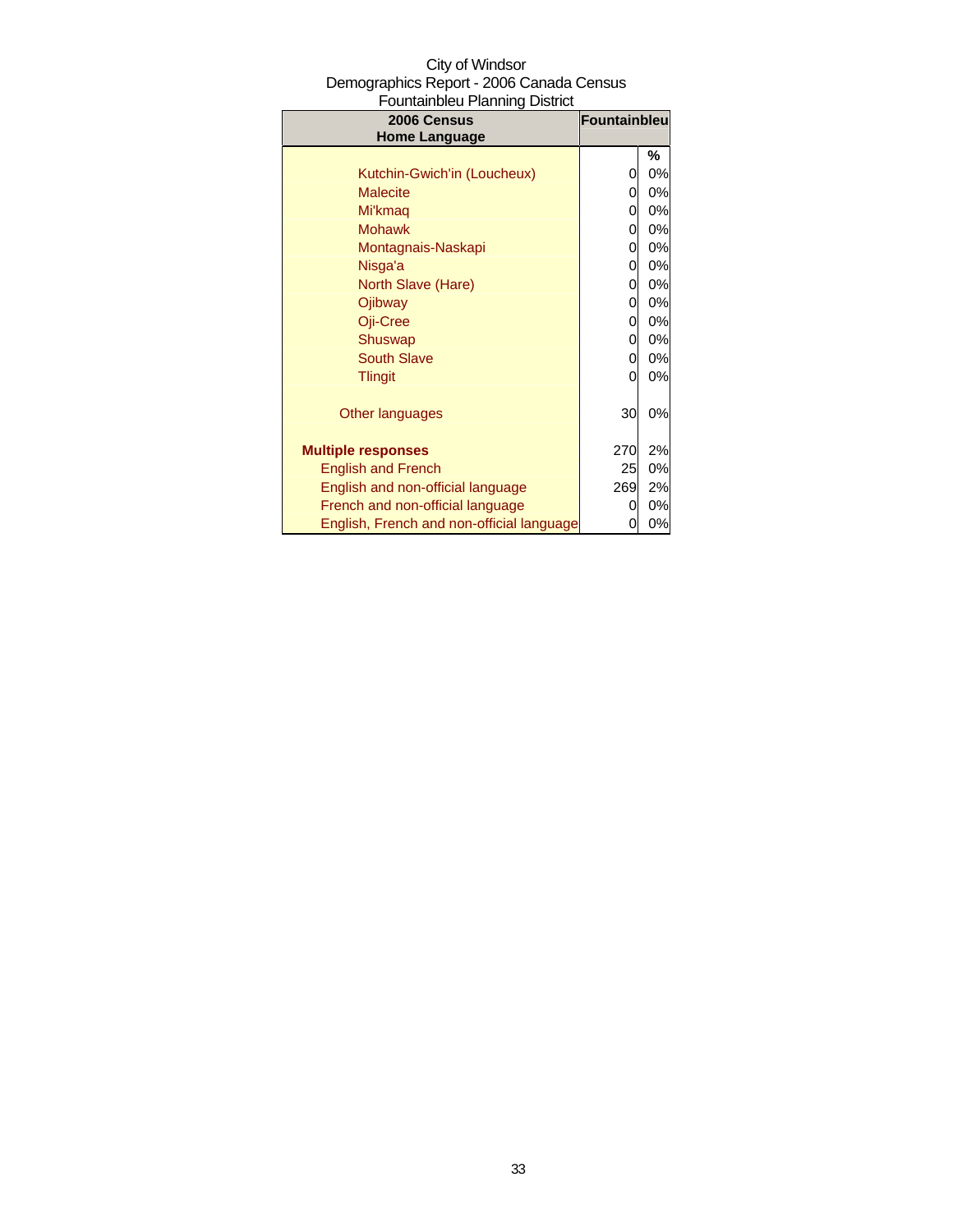# 2006 Census Citizenship and Generation Status

| 2006 Census<br><b>Citizenship and Generation Status</b>                                                                                                                       | Fountainbleu |     |
|-------------------------------------------------------------------------------------------------------------------------------------------------------------------------------|--------------|-----|
| <b>Total Population by Citizenship</b>                                                                                                                                        | 12,306       | %   |
| Canadian citizens                                                                                                                                                             | 11,703       | 95% |
| Under age 18                                                                                                                                                                  | 2,647        | 22% |
| Age 18 and over                                                                                                                                                               | 9,049        | 74% |
| Not Canadian citizens                                                                                                                                                         | 603          | 5%  |
| Population 15 years and over by Generation Status*                                                                                                                            | 10,111       |     |
| 1st generation                                                                                                                                                                | 2,911        | 29% |
| 2nd generation                                                                                                                                                                | 1,748        | 17% |
| 3rd generation or more                                                                                                                                                        | 5,440        | 54% |
| *Generation status of the respondent, i.e. "1st", "2nd" or "3rd+" generation, refers to whether the respondent or<br>the respondent's parents were born in or outside Canada. |              |     |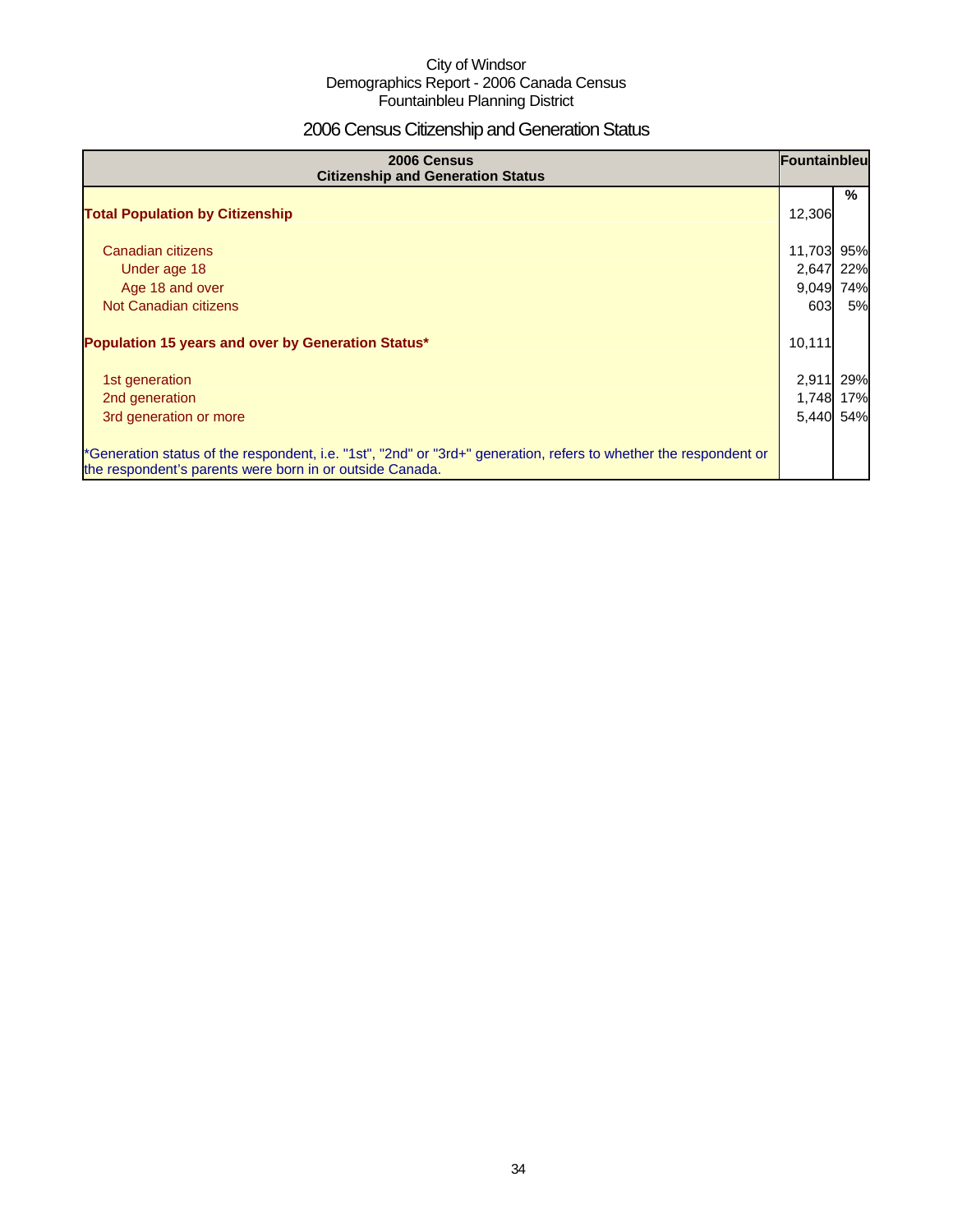# 2006 Census Immigration and Place of Birth

| 2006 Census<br><b>Immigration and Place of Birth</b>           | Fountainbleu                                                                                                                                     |                    |
|----------------------------------------------------------------|--------------------------------------------------------------------------------------------------------------------------------------------------|--------------------|
| <b>Total Immigrant Population by Period of Immigration</b>     | 2,996                                                                                                                                            | %                  |
|                                                                |                                                                                                                                                  |                    |
| Before 1961                                                    |                                                                                                                                                  | 62021%             |
| 1961 to 1970                                                   |                                                                                                                                                  | 509 17%            |
| 1971 to 1980<br>1981 to 1990                                   |                                                                                                                                                  | 353 12%<br>294 10% |
| 1991 to 2000                                                   |                                                                                                                                                  | 79427%             |
| 1991 to 1995                                                   |                                                                                                                                                  | 334 11%            |
| 1996 to 2000                                                   |                                                                                                                                                  | 454 15%            |
| 2001 to 2006                                                   |                                                                                                                                                  | 406 14%            |
| <b>Total Immigrant Population by Age at Immigration</b>        | 2,981                                                                                                                                            |                    |
| Under 5 years                                                  | 235                                                                                                                                              | 8%                 |
| 5 to 14 years                                                  |                                                                                                                                                  | 565 19%            |
| 15 to 24 years                                                 |                                                                                                                                                  | 834 28%            |
| 25 to 44 years                                                 | 1,083 36%                                                                                                                                        |                    |
| 45 years and over                                              |                                                                                                                                                  | 260 9%             |
| <b>Total Population by Immigrant Status and Place of Birth</b> | 12,319                                                                                                                                           |                    |
| Non-immigrants                                                 | 9,258 75%                                                                                                                                        |                    |
| Born in province of residence                                  | 8,538 69%                                                                                                                                        |                    |
| Born outside province of residence                             |                                                                                                                                                  | 692 6%             |
| Immigrants                                                     | 2,964 24%                                                                                                                                        |                    |
| Non-permanent residents                                        | 60                                                                                                                                               | 0%                 |
| <b>Total Immigrants by Place of Birth</b>                      | 2,964                                                                                                                                            |                    |
| Top 5 Immigrant Places of Birth                                | Southern Europe <sup>37%</sup><br>West Central Asia and the Middle East 15%<br>Eastern Europe <sup>13%</sup><br>Northern Europe<br>Southern Asia | 8%<br>6%           |
| <b>United States of America</b>                                | 150                                                                                                                                              | 5%                 |
| <b>Central America</b>                                         | 100                                                                                                                                              | 3%                 |
| Caribbean and Bermuda                                          | 35                                                                                                                                               | 1%                 |
| South America                                                  | 55                                                                                                                                               | 2%                 |
| Europe                                                         | 1,851 62%                                                                                                                                        |                    |
| <b>Western Europe</b>                                          | 109                                                                                                                                              | 4%                 |
| <b>Eastern Europe</b>                                          |                                                                                                                                                  | 375 13%            |
| <b>Southern Europe</b>                                         | 1,11738%                                                                                                                                         |                    |
| <b>Italy</b>                                                   |                                                                                                                                                  | 355 12%<br>784 26% |
| <b>Other Southern Europe</b><br><b>Northern Europe</b>         | 235                                                                                                                                              | 8%                 |
| <b>United Kingdom</b>                                          | 210                                                                                                                                              | 7%                 |
| <b>Other Northern Europe</b>                                   | 10                                                                                                                                               | 0%                 |
| Africa                                                         | 74                                                                                                                                               | 2%                 |
| <b>Western Africa</b>                                          | 30                                                                                                                                               | 1%                 |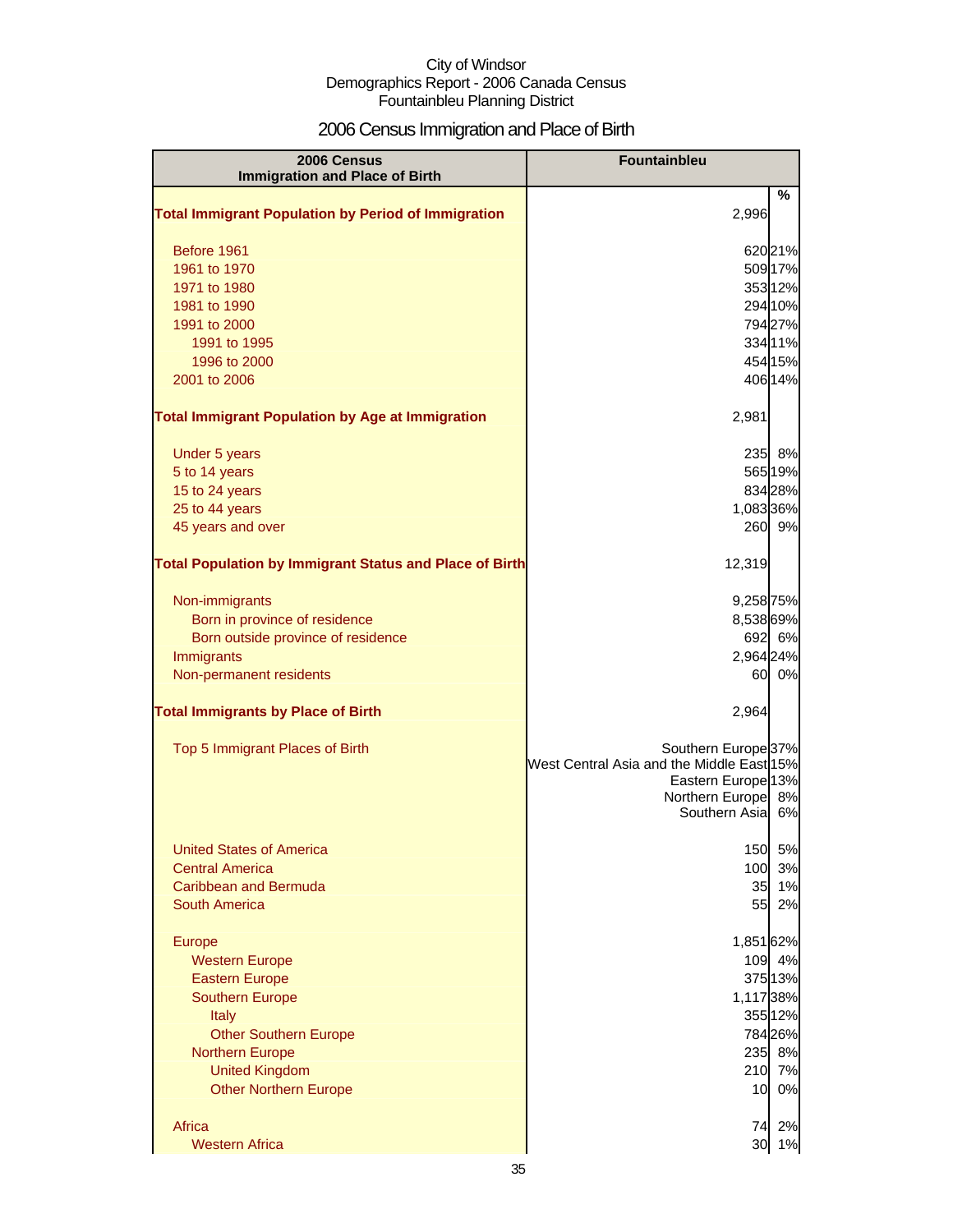| <u>oanaan noroa 1 nafining</u><br>2006 Census | <b>Fountainbleu</b> |         |
|-----------------------------------------------|---------------------|---------|
| <b>Immigration and Place of Birth</b>         |                     |         |
|                                               |                     | ℅       |
| <b>Eastern Africa</b>                         | 10                  | 0%      |
| <b>Northern Africa</b>                        | 10 <sup>1</sup>     | 0%      |
| <b>Central Africa</b>                         | 20                  | 1%      |
| Southern Africa                               | 01                  | 0%      |
|                                               |                     |         |
| Asia and the Middle East                      |                     | 71124%  |
| West Central Asia and the Middle East         |                     | 436 15% |
| <b>Eastern Asia</b>                           | 35                  | 1%      |
| China                                         | 20                  | 1%      |
| Hong Kong                                     | 25                  | 1%      |
| <b>Other Eastern Asia</b>                     | $\overline{0}$      | 0%      |
| Southeast Asia                                | 75                  | 3%      |
| <b>Philippines</b>                            | 35                  | 1%      |
| <b>Other Southeast Asia</b>                   | 30                  | 1%      |
| Southern Asia                                 | 180                 | 6%      |
| India                                         | 75                  | 3%      |
| <b>Other Southern Asia</b>                    | 90                  | 3%      |
|                                               |                     |         |
| Oceania and other                             | 10                  | 0%      |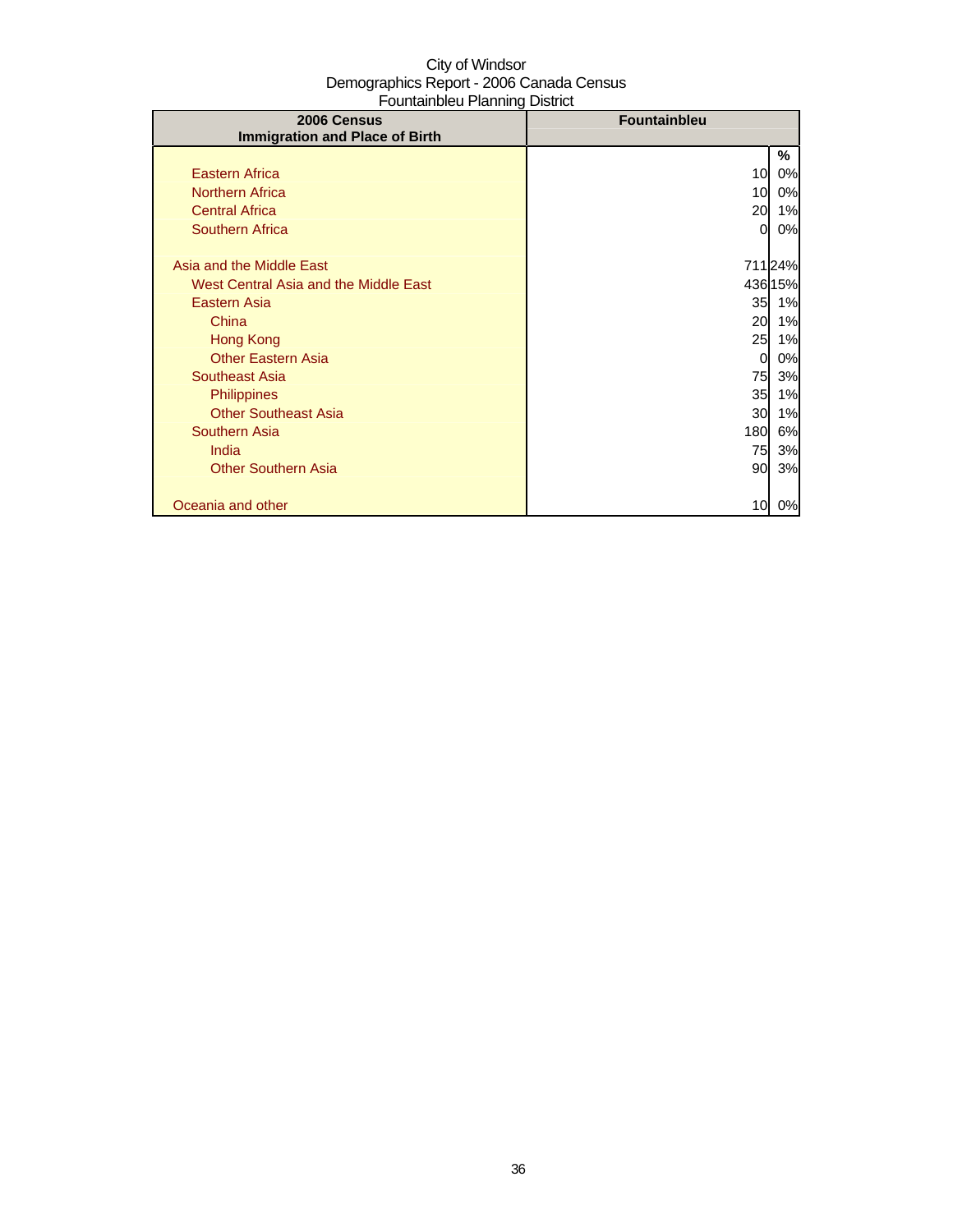| 2006 Census                                                | Fountainbleu                                                                                                                                                      |               |
|------------------------------------------------------------|-------------------------------------------------------------------------------------------------------------------------------------------------------------------|---------------|
| Recent Immigration and Place of Birth (2001-2006)          |                                                                                                                                                                   |               |
| <b>Total Recent Immigrants by Selected Places of Birth</b> | 381                                                                                                                                                               | $\%$          |
| Top 5 Recent Immigrant Places of Birth                     | Southern Asia 21%<br>West Central Asia and the Middle East 19%<br>Southern Europe <sup>15%</sup><br>Eastern Europe <sup>13%</sup><br>United States of America 10% |               |
| <b>United States of America</b>                            |                                                                                                                                                                   | 4010%         |
| <b>Central America</b>                                     | 15                                                                                                                                                                | 4%            |
| Caribbean and Bermuda                                      | $\overline{0}$                                                                                                                                                    | 0%            |
| <b>South America</b>                                       | 35                                                                                                                                                                | 9%            |
|                                                            |                                                                                                                                                                   |               |
| <b>Europe</b>                                              | 10 <sup>1</sup>                                                                                                                                                   | 106 28%<br>3% |
| <b>Western Europe</b><br><b>Eastern Europe</b>             |                                                                                                                                                                   | 4913%         |
| <b>Southern Europe</b>                                     |                                                                                                                                                                   | 5916%         |
| <b>Italy</b>                                               | $\mathbf{0}$                                                                                                                                                      | 0%            |
| <b>Other Southern Europe</b>                               |                                                                                                                                                                   | 49 13%        |
| <b>Northern Europe</b>                                     | $\overline{O}$                                                                                                                                                    | 0%            |
| <b>United Kingdom</b>                                      | $\Omega$                                                                                                                                                          | 0%            |
| <b>Other Northern Europe</b>                               | $\overline{0}$                                                                                                                                                    | 0%            |
|                                                            |                                                                                                                                                                   |               |
| Africa                                                     | 25                                                                                                                                                                | 7%            |
| <b>Western Africa</b><br><b>Eastern Africa</b>             | $\overline{0}$<br>$\overline{0}$                                                                                                                                  | 0%<br>0%      |
| <b>Northern Africa</b>                                     | $\overline{0}$                                                                                                                                                    | 0%            |
| <b>Central Africa</b>                                      | 25                                                                                                                                                                | 7%            |
| Southern Africa                                            | 0                                                                                                                                                                 | 0%            |
|                                                            |                                                                                                                                                                   |               |
| Asia and the Middle East                                   |                                                                                                                                                                   | 15039%        |
| West Central Asia and the Middle East                      |                                                                                                                                                                   | 7520%         |
| Eastern Asia                                               | 0                                                                                                                                                                 | 0%            |
| China                                                      | 0                                                                                                                                                                 | 0%            |
| <b>Hong Kong</b>                                           | 10                                                                                                                                                                | 3%            |
| <b>Other Eastern Asia</b>                                  | <sub>0</sub>                                                                                                                                                      | 0%            |
| <b>Southeast Asia</b>                                      | $\overline{0}$                                                                                                                                                    | 0%            |
| Philippines                                                | 10                                                                                                                                                                | 3%            |
| <b>Other Southeast Asia</b>                                | $\overline{0}$                                                                                                                                                    | 0%            |
| Southern Asia                                              |                                                                                                                                                                   | 8021%         |
| <b>India</b><br><b>Other Southern Asia</b>                 | 30                                                                                                                                                                | 8%            |
|                                                            |                                                                                                                                                                   | 5013%         |
| Oceania and other                                          | $\overline{0}$                                                                                                                                                    | 0%            |

## 2006 Census Recent Immigration and Place of Birth (2001-2006)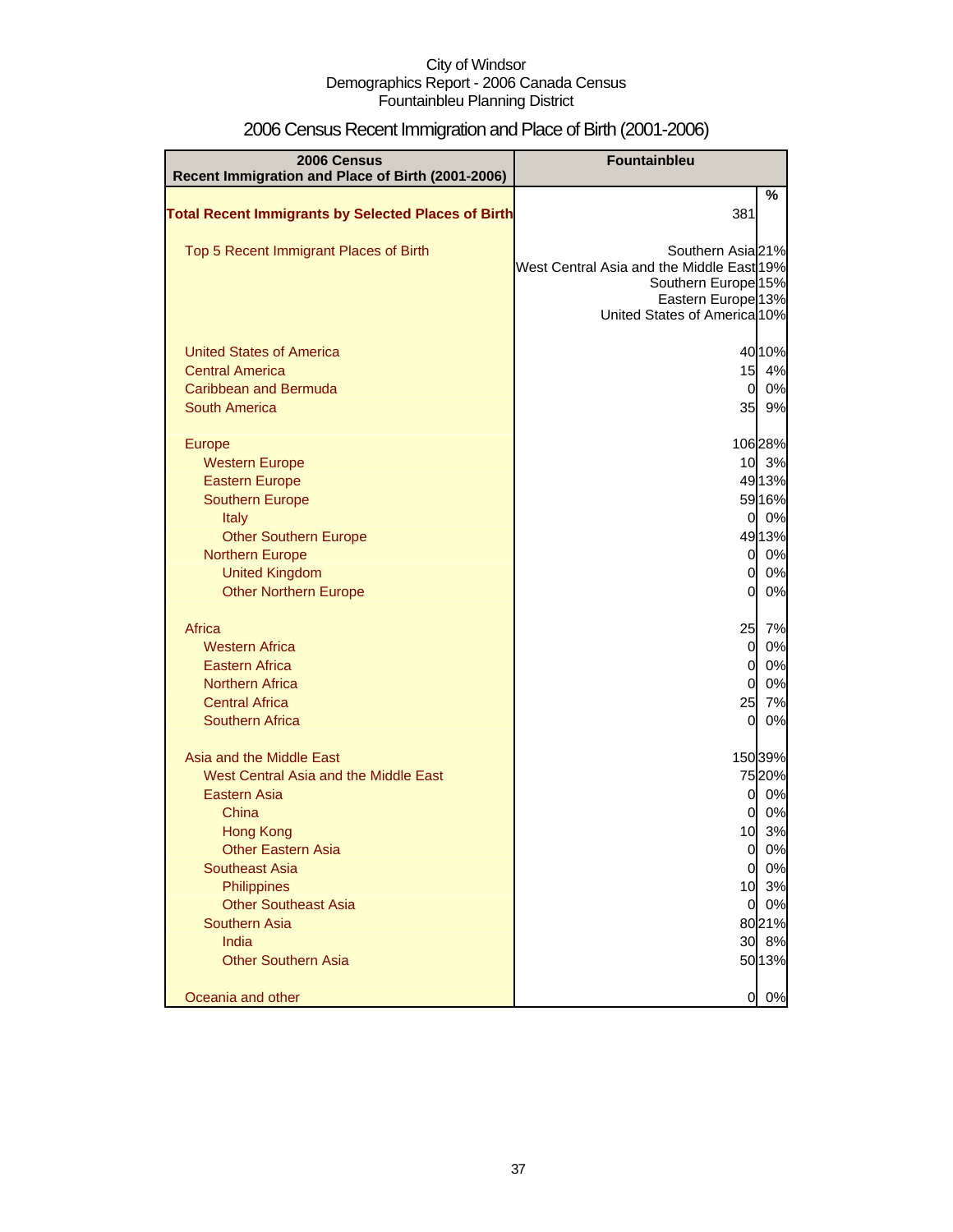## 2006 Census Mobility

| 2006 Census<br><b>Mobility</b>                                                                                                                                                                      | Fountainbleu                                            |                                                  |
|-----------------------------------------------------------------------------------------------------------------------------------------------------------------------------------------------------|---------------------------------------------------------|--------------------------------------------------|
| <b>Total Population by 1 year mobility status</b>                                                                                                                                                   | 12,159                                                  | $\frac{9}{6}$                                    |
| Non-movers (same address one year ago)<br><b>Movers</b><br>Non-migrants<br><b>Migrants</b><br>Internal migrants<br>Intraprovincial migrants<br>Interprovincial migrants<br><b>External migrants</b> | 11,022<br>1,140<br>970<br>135<br>125<br>140<br>10<br>20 | 91%<br>9%<br>8%<br>1%<br>1%<br>1%<br>0%<br>0%    |
| <b>Total Population by 5 year mobility status</b>                                                                                                                                                   | 11,664                                                  |                                                  |
| Non-movers (same address five years ago)<br><b>Movers</b><br>Non-migrants<br><b>Migrants</b><br>Internal migrants<br>Intraprovincial migrants<br>Interprovincial migrants                           | 7,874<br>3,761<br>2,827<br>938<br>641<br>596<br>75      | 65%<br>31%<br>23%<br>8%<br>5%<br><b>5%</b><br>1% |
| <b>External migrants</b>                                                                                                                                                                            | 319                                                     | 3%                                               |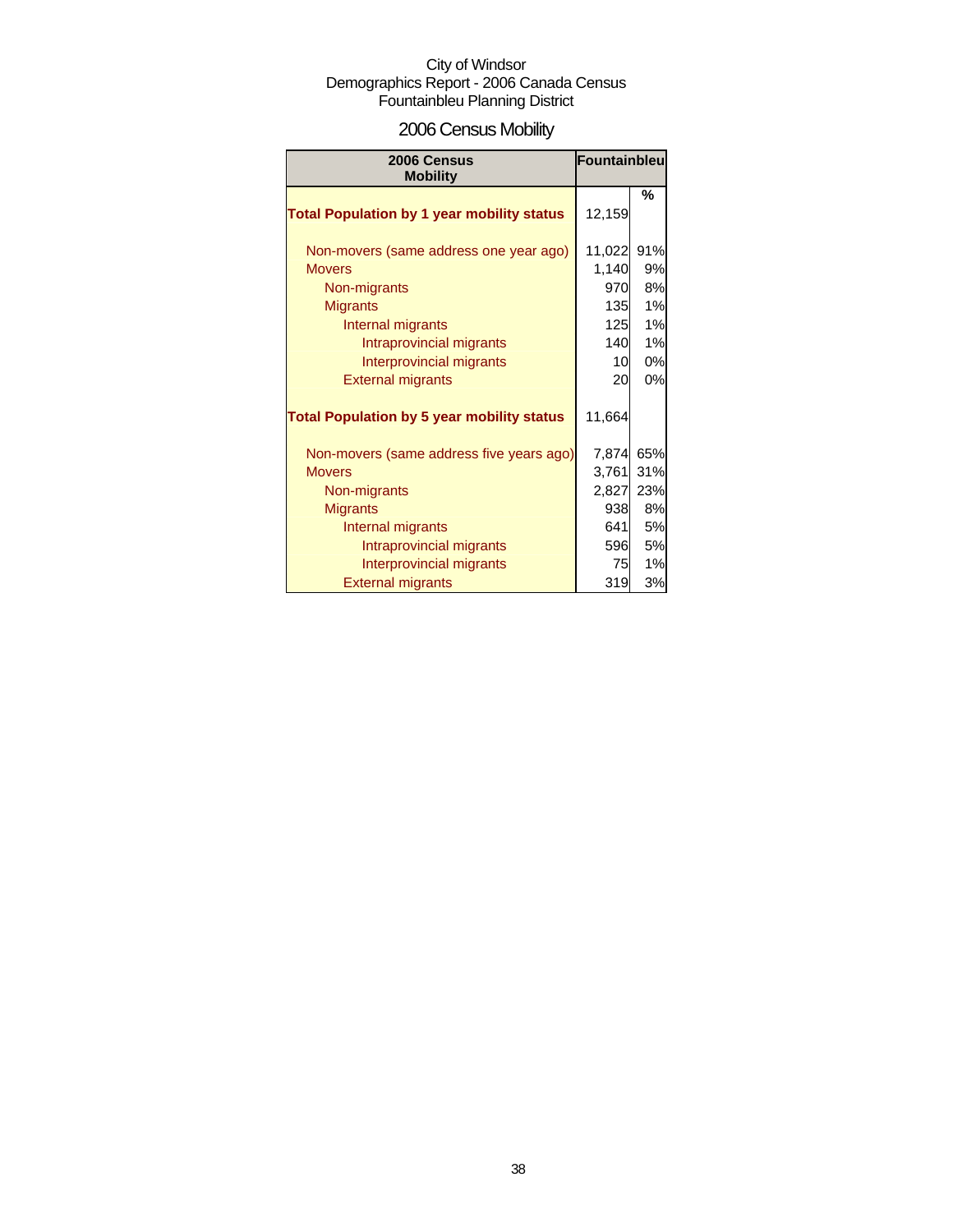## 2006 Census Aboriginal Population

| 2006 Census<br><b>Aboriginal Population</b>                                                                                                    | Fountainbleu   |    |
|------------------------------------------------------------------------------------------------------------------------------------------------|----------------|----|
| Population by Aboriginal* and non-Aboriginal Identity                                                                                          | 12,309         |    |
|                                                                                                                                                |                |    |
| Aboriginal population                                                                                                                          | 255            | 2% |
| <b>Single Response</b>                                                                                                                         | 245            | 2% |
| <b>Inuit</b>                                                                                                                                   | $\overline{0}$ | 0% |
| <b>Metis</b>                                                                                                                                   | 100            | 1% |
| North American Indian                                                                                                                          | 145            | 1% |
| Multiple responses                                                                                                                             | 0              | 0% |
| Aboriginal responses not included elsewhere                                                                                                    | 10             | 0% |
| Non-Aboriginal population                                                                                                                      | 12,069 98%     |    |
| <b>Population by Registered Indian Status</b>                                                                                                  | 12,306         |    |
| <b>Registered Indian</b>                                                                                                                       | 85             | 1% |
| Not a Registered Indian                                                                                                                        | 12,229 99%     |    |
| <b>Population by Aboriginal and Non-Aboriginal Ancestry</b>                                                                                    | 12,305         |    |
| Aboriginal ancestry                                                                                                                            | 465            | 4% |
| North American Indian single ancestry                                                                                                          | 75             | 1% |
| North American Indian and non-Aboriginal ancestries                                                                                            | 264            | 2% |
| Métis single ancestry                                                                                                                          | 10             | 0% |
| Métis and non-Aboriginal ancestries                                                                                                            | 105            | 1% |
| Inuit single ancestry                                                                                                                          | 0              | 0% |
| Inuit and non-Aboriginal ancestries                                                                                                            | $\mathbf 0$    | 0% |
| Other Aboriginal multiple ancestries                                                                                                           | 10             | 0% |
| Non-Aboriginal ancestry                                                                                                                        | 11,818 96%     |    |
| Indian Reservation DAs that refused enumeration                                                                                                | 0              |    |
| * Refers to those persons who reported identifying with at least one Aboriginal group, i.e. North American<br>Indian, Métis or Inuit (Eskimo). |                |    |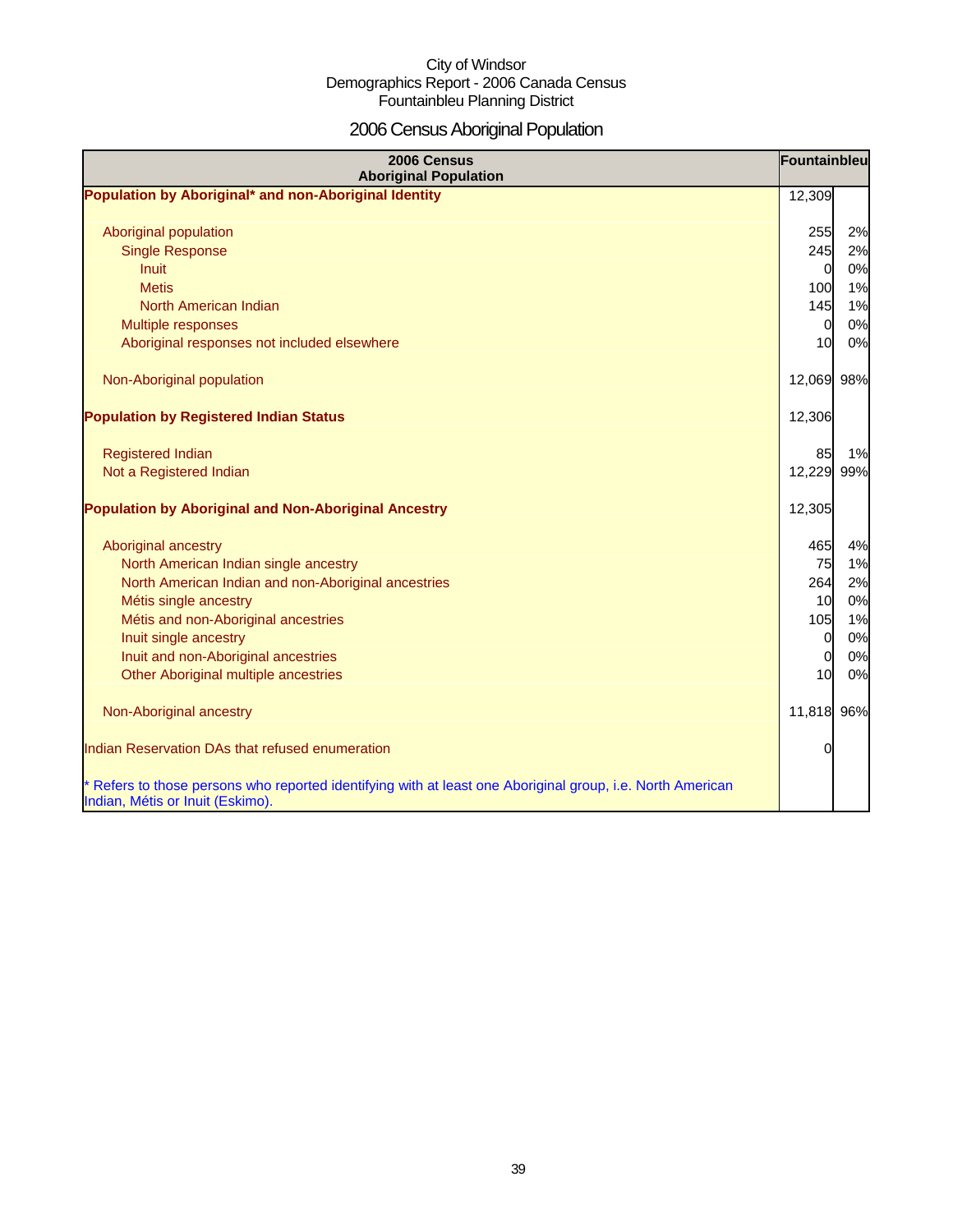## 2006 Census Labour Force by Sex Comparison

| 2006 Census<br><b>Labour Force by Sex</b><br>Comparison            |              |         | <b>Fountainbleu</b> |         |                |         |
|--------------------------------------------------------------------|--------------|---------|---------------------|---------|----------------|---------|
|                                                                    | <b>Total</b> |         | <b>Males</b>        |         | <b>Females</b> |         |
|                                                                    | Population   |         |                     |         |                |         |
| <b>Total Population 15 years and over by Labour Force Activity</b> | 10,082       |         | 4,768               |         | 5,349          |         |
| In the labour force                                                |              |         | 5,98859% 3,08165%   |         | 2,88954%       |         |
| Employed                                                           |              |         | 5,455 54% 2,827 59% |         | 2,61349%       |         |
| <b>Unemployed</b>                                                  | 508          | 5%      |                     | 234 5%  | 249            | 5%      |
| Not in the labour force                                            |              |         | 4,08941% 1,66235%   |         | 2,442 46%      |         |
| Participation rate                                                 | 59.4%        |         | 64.6%               |         | 54.0%          |         |
| Employment-population ratio                                        | 54.1%        |         | 59.3%               |         | 48.9%          |         |
| <b>Unemployment rate</b>                                           | 8.5%         |         | 7.6%                |         | 8.6%           |         |
| <b>Total Population 15-24 years by Labour Force Activity</b>       | 1,490        |         | 780                 |         | 685            |         |
| In the labour force                                                |              | 94363%  |                     | 498 64% |                | 44565%  |
| Employed                                                           |              | 789 53% |                     | 42154%  |                | 358 52% |
| <b>Unemployed</b>                                                  |              | 104 7%  |                     | 64 8%   |                | 35 5%   |
| Not in the labour force                                            |              | 53036%  |                     | 27435%  |                | 265 39% |
| Participation rate                                                 | 63.3%        |         | 63.8%               |         | 65.0%          |         |
| Employment-population ratio                                        | 53.0%        |         | 54.0%               |         | 52.3%          |         |
| Unemployment rate                                                  | 11.0%        |         | 12.9%               |         | 7.9%           |         |
| <b>Total Population 25 years and over by Labour Force Activity</b> | 8,597        |         | 3,968               |         | 4,644          |         |
| In the labour force                                                |              |         | 5,04059% 2,59165%   |         | 2,452 53%      |         |
| Employed                                                           |              |         | 4,64654% 2,41161%   |         | 2,245 48%      |         |
| <b>Unemployed</b>                                                  |              | 396 5%  | 170                 | 4%      | 185            | 4%      |
| Not in the labour force                                            |              |         | 3,56741% 1,34534%   |         | 2,18747%       |         |
| Participation rate                                                 | 58.6%        |         | 65.3%               |         | 52.8%          |         |
| <b>Employment-population ratio</b>                                 | 54.0%        |         | 60.8%               |         | 48.3%          |         |
| Unemployment rate                                                  | 7.9%         |         | 6.6%                |         | 7.5%           |         |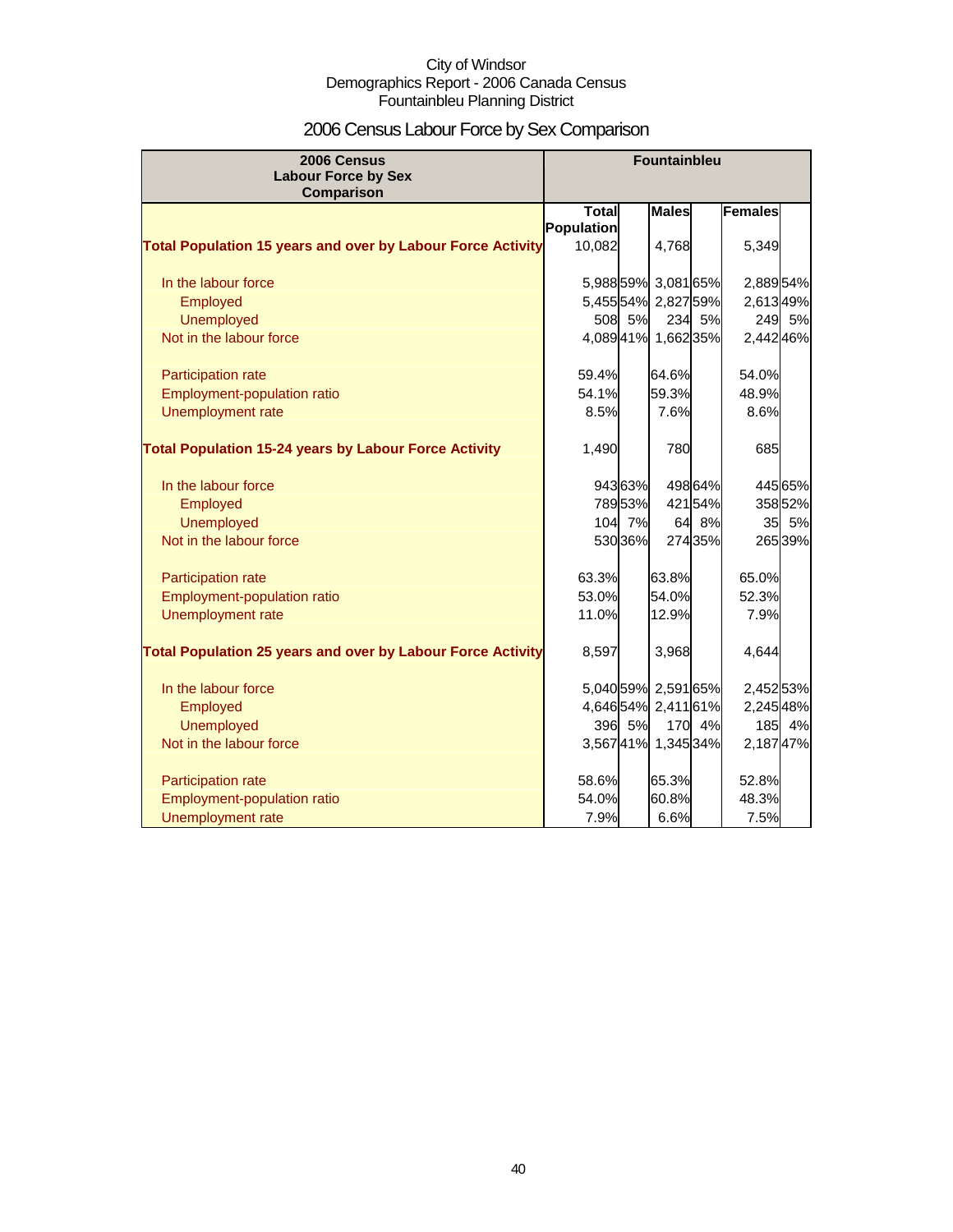## 2006 Census Labour Force by Sex

| 2006 Census<br><b>Labour Force by Sex</b>                          | Fountainbleu |           |
|--------------------------------------------------------------------|--------------|-----------|
|                                                                    |              | %         |
| <b>Total Population 15 years and over by Labour Force Activity</b> | 10,082       |           |
| In the labour force                                                | 5,988 59%    |           |
| Employed                                                           | 5,455 54%    |           |
| Unemployed                                                         | 508          | 5%        |
| Not in the labour force                                            | 4,089 41%    |           |
| <b>Participation rate</b>                                          | 59.4%        |           |
| Employment-population ratio                                        | 54.1%        |           |
| Unemployment rate                                                  | 8.5%         |           |
| <b>Total Population 15-24 years by Labour Force Activity</b>       | 1,490        |           |
| In the labour force                                                |              | 943 63%   |
| Employed                                                           |              | 789 53%   |
| <b>Unemployed</b>                                                  | 104          | 7%        |
| Not in the labour force                                            |              | 530 36%   |
| <b>Participation rate</b>                                          | 63.3%        |           |
| Employment-population ratio                                        | 53.0%        |           |
| Unemployment rate                                                  | 11.0%        |           |
| <b>Total Population 25 years and over by Labour Force Activity</b> | 8,597        |           |
| In the labour force                                                | 5,040 59%    |           |
| Employed                                                           | 4,646 54%    |           |
| <b>Unemployed</b>                                                  | 396          | <b>5%</b> |
| Not in the labour force                                            | 3,567        | 41%       |
| <b>Participation rate</b>                                          | 58.6%        |           |
| Employment-population ratio                                        | 54.0%        |           |
| Unemployment rate                                                  | 7.9%         |           |
| Males 15 years and over by Labour Force Activity                   | 4,768        |           |
| In the labour force                                                | 3,081        | 65%       |
| Employed                                                           | 2,827        | 59%       |
| <b>Unemployed</b>                                                  | 234          | 5%        |
| Not in the labour force                                            | 1,662        | 35%       |
| <b>Participation rate</b>                                          | 64.6%        |           |
| Employment-population ratio                                        | 59.3%        |           |
| Unemployment rate                                                  | 7.6%         |           |
| <b>Males 15-24 years by Labour Force Activity</b>                  | 780          |           |
| In the labour force                                                |              | 498 64%   |
| Employed                                                           | 421          | 54%       |
| <b>Unemployed</b>                                                  | 64           | 8%        |
| Not in the labour force                                            |              | 274 35%   |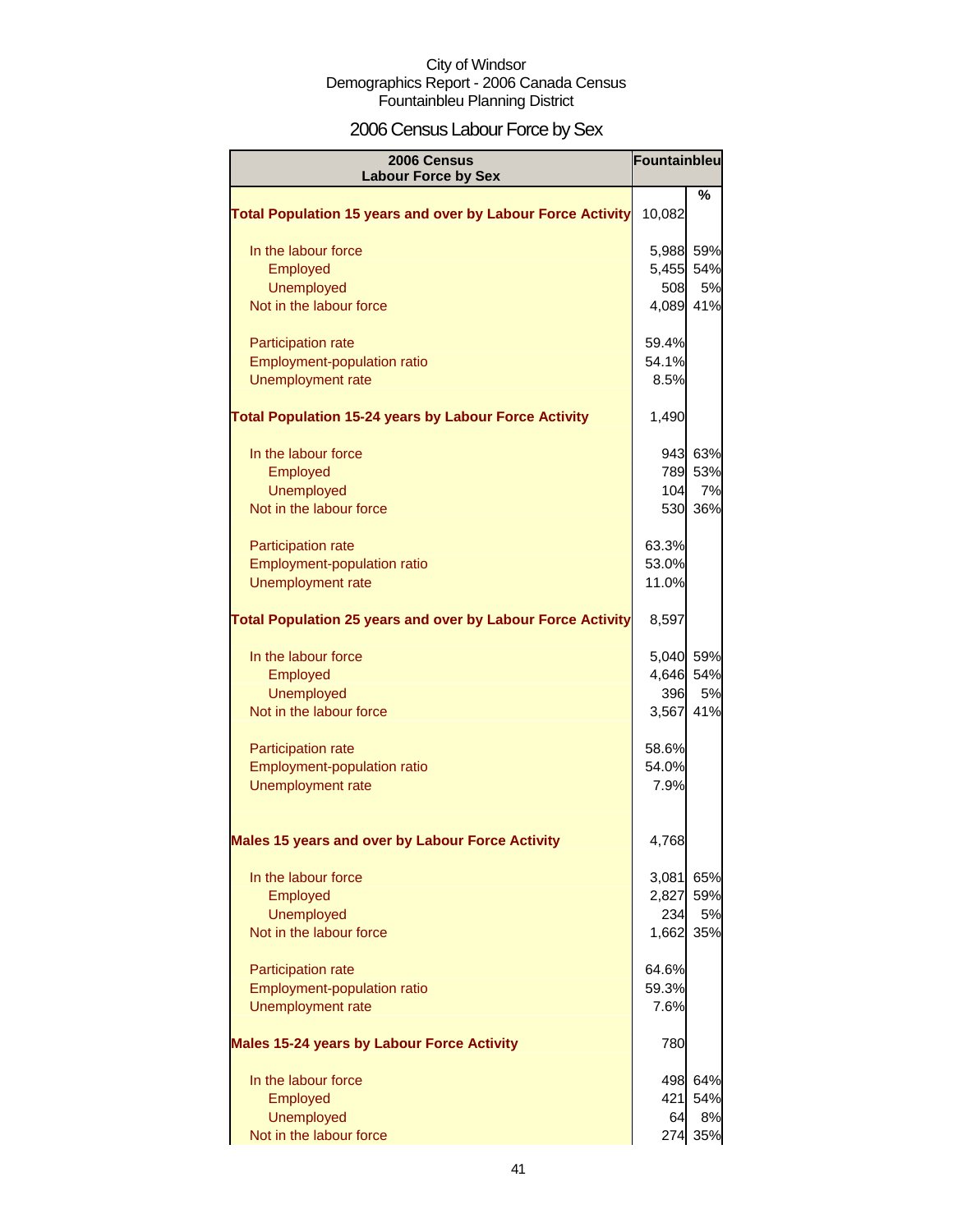| 2006 Census<br><b>Labour Force by Sex</b>           | Fountainbleu |         |
|-----------------------------------------------------|--------------|---------|
|                                                     |              | %       |
| <b>Participation rate</b>                           | 63.8%        |         |
| Employment-population ratio                         | 54.0%        |         |
| Unemployment rate                                   | 12.9%        |         |
|                                                     |              |         |
| Males 25 years and over by Labour Force Activity    | 3,968        |         |
| In the labour force                                 | 2,591        | 65%     |
| Employed                                            | 2,411        | 61%     |
| Unemployed                                          | 170          | 4%      |
| Not in the labour force                             | 1,345 34%    |         |
| Participation rate                                  | 65.3%        |         |
| Employment-population ratio                         | 60.8%        |         |
| Unemployment rate                                   | 6.6%         |         |
|                                                     |              |         |
| Females 15 years and over by Labour Force Activity  | 5,349        |         |
| In the labour force                                 | 2,889 54%    |         |
| Employed                                            | 2,613 49%    |         |
| <b>Unemployed</b>                                   | 249          | 5%      |
| Not in the labour force                             | 2,442 46%    |         |
|                                                     |              |         |
| Participation rate                                  | 54.0%        |         |
| Employment-population ratio                         | 48.9%        |         |
| Unemployment rate                                   | 8.6%         |         |
| <b>Females 15-24 years by Labour Force Activity</b> | 685          |         |
| In the labour force                                 |              | 445 65% |
| Employed                                            |              | 358 52% |
| <b>Unemployed</b>                                   | 35           | 5%      |
| Not in the labour force                             |              | 265 39% |
| <b>Participation rate</b>                           | 65.0%        |         |
| <b>Employment-population ratio</b>                  | 52.3%        |         |
| <b>Unemployment rate</b>                            | 7.9%         |         |
| Females 25 years and over by Labour Force Activity  | 4,644        |         |
| In the labour force                                 | 2,452        | 53%     |
| Employed                                            | 2,245        | 48%     |
| Unemployed                                          | 185          | 4%      |
| Not in the labour force                             | 2,187        | 47%     |
| Participation rate                                  | 52.8%        |         |
| Employment-population ratio                         | 48.3%        |         |
| <b>Unemployment rate</b>                            | 7.5%         |         |
|                                                     |              |         |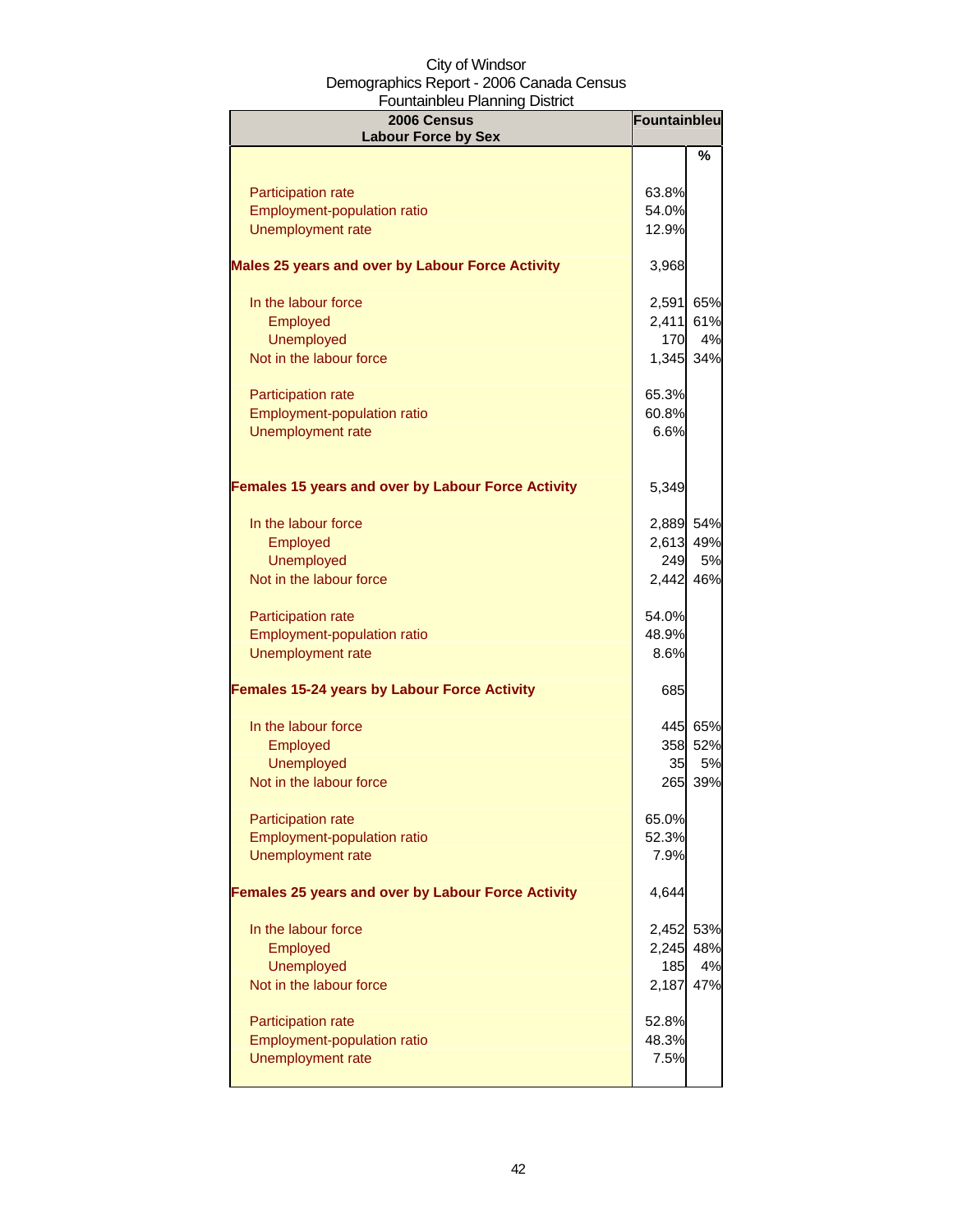## 2006 Census Presence of Children and Labour Force by Sex Comparison

| 2006 Census<br>Presence of Children and Labour Force by Sex Comparison                                          | <b>Fountainbleu</b> |         |              |          |                |
|-----------------------------------------------------------------------------------------------------------------|---------------------|---------|--------------|----------|----------------|
|                                                                                                                 | <b>Total</b>        |         | <b>Males</b> |          | <b>Females</b> |
|                                                                                                                 | Population          |         |              |          |                |
| <b>Population 15 years and over in Private Households</b>                                                       | 10,082              |         | 4,733        |          | 5,344          |
| In the labour force                                                                                             | 5,988 59%           |         | 3,084        | 65%      | 2,892 54%      |
| Employed                                                                                                        | 5,44554%            |         | 2,832        | 60%      | 2,61849%       |
| Unemployed                                                                                                      |                     | 520 5%  | 259          | 5%       | 249 5%         |
| Not in the labour force                                                                                         | 4,10441%            |         | 1,664        | 35%      | 2,42745%       |
| Participation rate                                                                                              | 59.4%               |         | 65.2%        |          | 54.1%          |
| Employment-population ratio                                                                                     | 54.0%               |         | 59.8%        |          | 49.0%          |
| Unemployment rate                                                                                               | 8.7%                |         | 8.4%         |          | 8.6%           |
| Population 15 years and over in Private Households with No Children at<br><b>Home</b>                           | 6,216               |         | 3,073        |          | 3,123          |
| In the labour force                                                                                             | 3,05749%            |         | 1,683        | 55%      | 1,364 44%      |
| Employed                                                                                                        | 2,76644%            |         | 1,504        | 49%      | 1,250 40%      |
| <b>Unemployed</b>                                                                                               |                     | 258 4%  | 209          | 7%       | 114 4%         |
| Not in the labour force                                                                                         | 3,15451%            |         | 1,378        | 45%      | 1,78657%       |
| Participation rate                                                                                              | 49.2%               |         | 54.8%        |          | 43.7%          |
| Employment-population ratio                                                                                     | 44.5%               |         | 48.9%        |          | 40.0%          |
| Unemployment rate                                                                                               | 8.4%                |         | 12.4%        |          | 8.4%           |
| Population 15 years and over in Private Households with Children at Home                                        | 3,856               |         | 1,680        |          | 2,196          |
| In the labour force                                                                                             | 2,921 76%           |         | 1,381        | 82%      | 1,51369%       |
| Employed                                                                                                        | 2,681 70%           |         | 1,306        | 78%      | 1,355 62%      |
| <b>Unemployed</b>                                                                                               |                     | 209 5%  | 90           | 5%       | 150 7%         |
| Not in the labour force                                                                                         |                     | 943 24% | 269          | 16%      | 67631%         |
| Participation rate                                                                                              | 75.8%               |         | 82.2%        |          | 68.9%          |
| <b>Employment-population ratio</b>                                                                              | 69.5%               |         | 77.7%        |          | 61.7%          |
| Unemployment rate                                                                                               | 7.2%                |         | 6.5%         |          | 9.9%           |
| Population 15 years and over in Private Households with Children under 6<br>years only                          | 642                 |         | 259          |          | 373            |
| In the labour force                                                                                             |                     | 508 79% |              | 284 110% | 234 63%        |
| Employed                                                                                                        |                     | 46372%  | 254          | 98%      | 19452%         |
| Unemployed                                                                                                      |                     | 7011%   | 10           | 4%       | 45 12%         |
| Not in the labour force                                                                                         |                     | 9915%   | $\Omega$     | 0%       | 104 28%        |
| Participation rate                                                                                              | 79.1%               |         | 109.7%       |          | 62.7%          |
| Employment-population ratio                                                                                     | 72.1%               |         | 98.1%        |          | 52.0%          |
| Unemployment rate                                                                                               | 13.8%               |         | 3.5%         |          | 19.2%          |
| Population 15 years and over in Private Households with Children under 6<br>years and Children 6 years and over | 426                 |         | 149          |          | 215            |
| In the labour force                                                                                             |                     | 324 76% |              | 189 127% | 12056%         |
| Employed                                                                                                        |                     | 26963%  |              | 175 117% | 9544%          |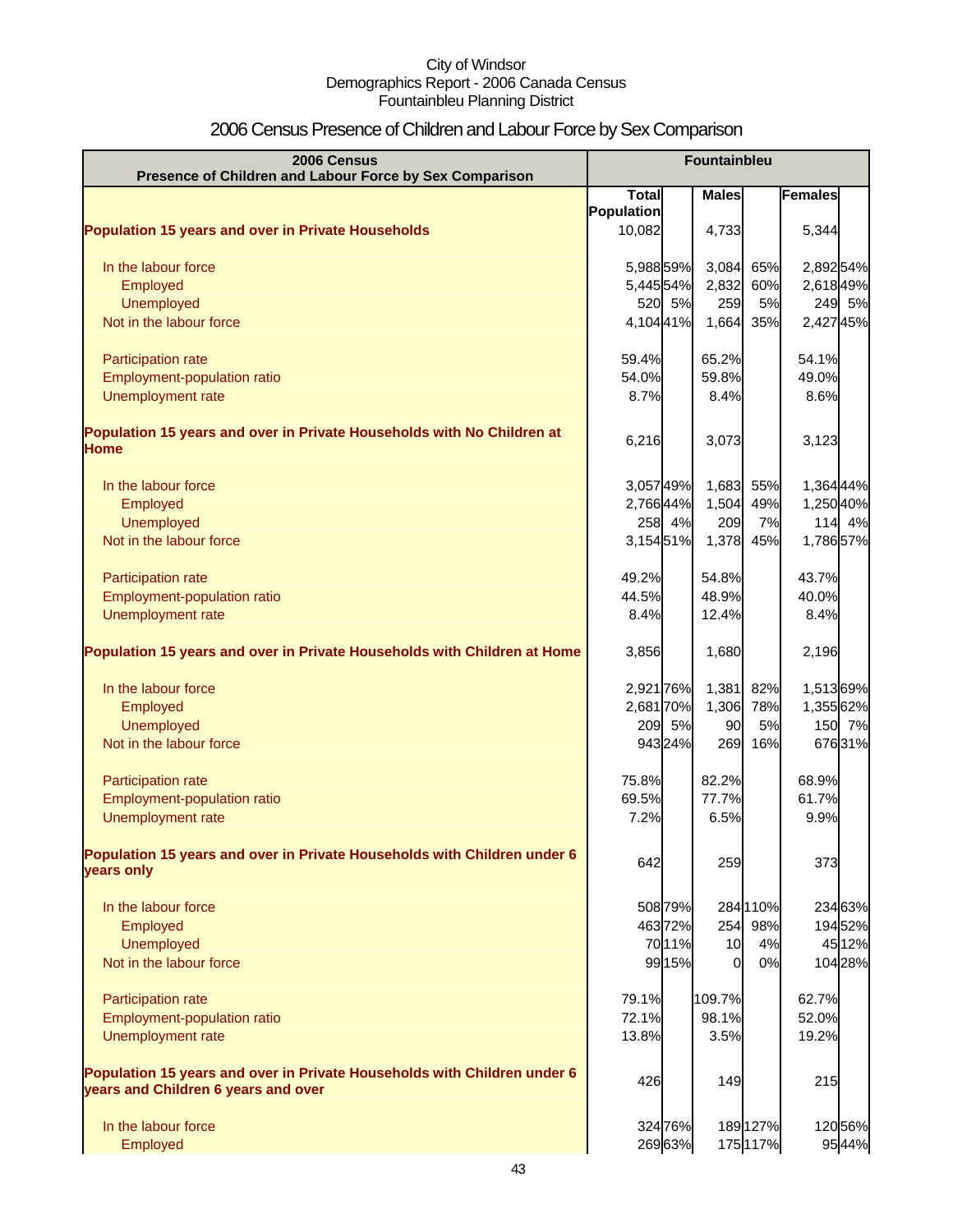| 2006 Census<br>Presence of Children and Labour Force by Sex Comparison                    | <b>Fountainbleu</b>        |         |                        |           |                |         |
|-------------------------------------------------------------------------------------------|----------------------------|---------|------------------------|-----------|----------------|---------|
|                                                                                           | <b>Total</b><br>Population |         | <b>Males</b>           |           | Females        |         |
| <b>Unemployed</b>                                                                         | 20                         | 5%      | 0                      | 0%        | 10             | 5%      |
| Not in the labour force                                                                   |                            | 8520%   | ΩI                     | 0%        |                | 5526%   |
| <b>Participation rate</b>                                                                 | 76.1%                      |         | 126.8%                 |           | 55.8%          |         |
| Employment-population ratio                                                               | 63.1%                      |         | 117.4%                 |           | 44.2%          |         |
| Unemployment rate                                                                         | 6.2%                       |         | 0.0%                   |           | 8.3%           |         |
| Population 15 years and over in Private Households with Children 6 years<br>and over only | 2,783                      |         | 1,184                  |           | 1,594          |         |
| In the labour force                                                                       | 2,039 73%                  |         | 920                    | 78%       | 1,104 69%      |         |
| <b>Employed</b>                                                                           | 1,899 68%                  |         | 882                    | 74%       | 1,044 65%      |         |
| <b>Unemployed</b>                                                                         |                            | 115 4%  | 65                     | <b>5%</b> | 70             | 4%      |
| Not in the labour force                                                                   |                            | 734 26% | 245                    | 21%       |                | 495 31% |
| <b>Participation rate</b><br>Employment-population ratio                                  | 73.3%<br>68.2%<br>5.6%     |         | 77.7%<br>74.5%<br>7.1% |           | 69.3%<br>65.5% |         |
| Unemployment rate                                                                         |                            |         |                        |           | 6.3%           |         |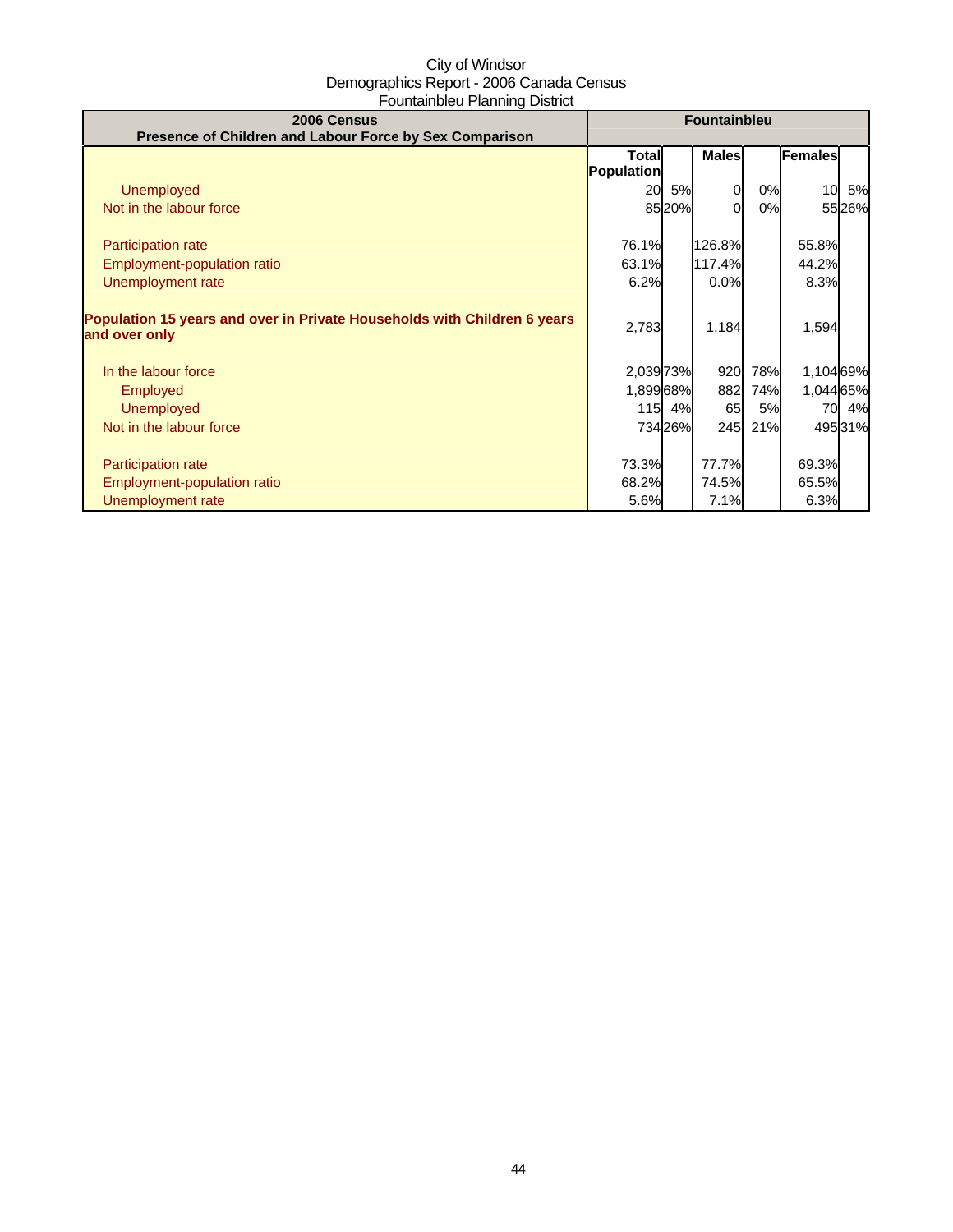## 2006 Census Presence of Children and Labour Force by Sex

| 2006 Census<br>Presence of Children and Labour Force by Sex                                                     | Fountainbleu |            |
|-----------------------------------------------------------------------------------------------------------------|--------------|------------|
| <b>Population 15 years and over in Private Households</b>                                                       | 10,082       | %          |
|                                                                                                                 |              |            |
| In the labour force                                                                                             | 5,988        | 59%        |
| Employed                                                                                                        | 5,445        | 54%        |
| Unemployed                                                                                                      | 520          | 5%         |
| Not in the labour force                                                                                         | 4,104        | 41%        |
| Participation rate                                                                                              | 59.4%        |            |
| Employment-population ratio                                                                                     | 54.0%        |            |
| Unemployment rate                                                                                               | 8.7%         |            |
| Population 15 years and over in Private Households with No Children at Home                                     | 6,216        |            |
| In the labour force                                                                                             | 3,057        | 49%        |
| Employed                                                                                                        | 2,766        | 44%        |
| <b>Unemployed</b>                                                                                               | 258          | 4%         |
| Not in the labour force                                                                                         | 3,154        | 51%        |
| Participation rate                                                                                              | 49.2%        |            |
| Employment-population ratio                                                                                     | 44.5%        |            |
| Unemployment rate                                                                                               | 8.4%         |            |
| Population 15 years and over in Private Households with Children at Home                                        | 3,856        |            |
| In the labour force                                                                                             | 2,921        | 76%        |
| Employed                                                                                                        | 2,681        | 70%        |
| Unemployed                                                                                                      | 209          | 5%         |
| Not in the labour force                                                                                         | 943          | 24%        |
| Participation rate                                                                                              | 75.8%        |            |
| Employment-population ratio                                                                                     | 69.5%        |            |
| Unemployment rate                                                                                               | 7.2%         |            |
| Population 15 years and over in Private Households with Children under 6 years only                             | 642          |            |
| In the labour force                                                                                             | 508          | 79%        |
| Employed                                                                                                        | 463          | 72%        |
| Unemployed                                                                                                      | 70           | 11%        |
| Not in the labour force                                                                                         | 99           | 15%        |
| Participation rate                                                                                              | 79.1%        |            |
| Employment-population ratio                                                                                     | 72.1%        |            |
| Unemployment rate                                                                                               | 13.8%        |            |
| Population 15 years and over in Private Households with Children under 6 years and Children 6 years<br>and over | 426          |            |
|                                                                                                                 |              |            |
| In the labour force                                                                                             | 324<br>269   | 76%<br>63% |
| Employed<br>Unemployed                                                                                          | 20           | 5%         |
| Not in the labour force                                                                                         | 85           | 20%        |
|                                                                                                                 |              |            |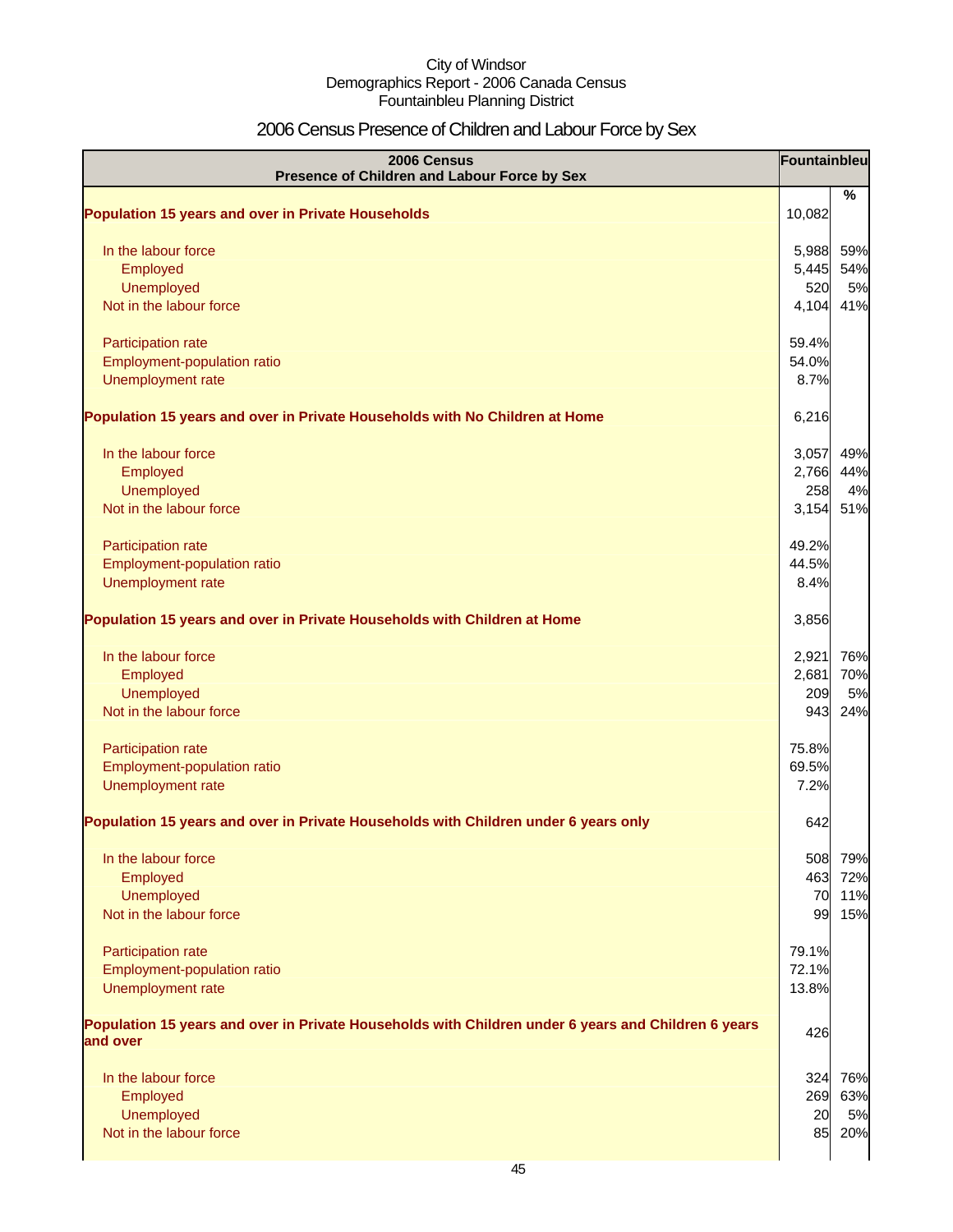| $-0.000$<br>2006 Census<br>Presence of Children and Labour Force by Sex                | Fountainbleu |               |
|----------------------------------------------------------------------------------------|--------------|---------------|
|                                                                                        |              | $\frac{9}{6}$ |
| Participation rate                                                                     | 76.1%        |               |
| Employment-population ratio                                                            | 63.1%        |               |
| Unemployment rate                                                                      | 6.2%         |               |
| Population 15 years and over in Private Households with Children 6 years and over only | 2,783        |               |
| In the labour force                                                                    | 2,039        | 73%           |
| Employed                                                                               | 1,899        | 68%           |
| Unemployed                                                                             | 115          | 4%            |
| Not in the labour force                                                                | 734          | 26%           |
| Participation rate                                                                     | 73.3%        |               |
| Employment-population ratio                                                            | 68.2%        |               |
| Unemployment rate                                                                      | 5.6%         |               |
| <b>Males 15 years and over in Private Households</b>                                   | 4,733        |               |
| In the labour force                                                                    | 3,084        | 65%           |
| Employed                                                                               | 2,832        | 60%           |
| Unemployed                                                                             | 259          | 5%            |
| Not in the labour force                                                                | 1,664        | 35%           |
| Participation rate                                                                     | 65.2%        |               |
| Employment-population ratio                                                            | 59.8%        |               |
| Unemployment rate                                                                      | 8.4%         |               |
| Males 15 years and over in Private Households with no children at home                 | 3,073        |               |
| In the labour force                                                                    | 1,683        | 55%           |
| Employed                                                                               | 1,504        | 49%           |
| Unemployed                                                                             | 209          | 7%            |
| Not in the labour force                                                                | 1,378        | 45%           |
| <b>Participation rate</b>                                                              | 54.8%        |               |
| Employment-population ratio                                                            | 48.9%        |               |
| Unemployment rate                                                                      | 12.4%        |               |
| Males 15 years and over in Private Households with children at home                    | 1,680        |               |
| In the labour force                                                                    | 1,381        | 82%           |
| Employed                                                                               | 1,306        | 78%           |
| Unemployed                                                                             | 90           | 5%            |
| Not in the labour force                                                                | 269          | 16%           |
| Participation rate                                                                     | 82.2%        |               |
| Employment-population ratio                                                            | 77.7%        |               |
| Unemployment rate                                                                      | 6.5%         |               |
| Males 15 years and over in Private Households with children under 6 years only         | 259          |               |
| In the labour force                                                                    |              | 284 110%      |
| Employed                                                                               | 254          | 98%           |
| Unemployed                                                                             | 10           | 4%            |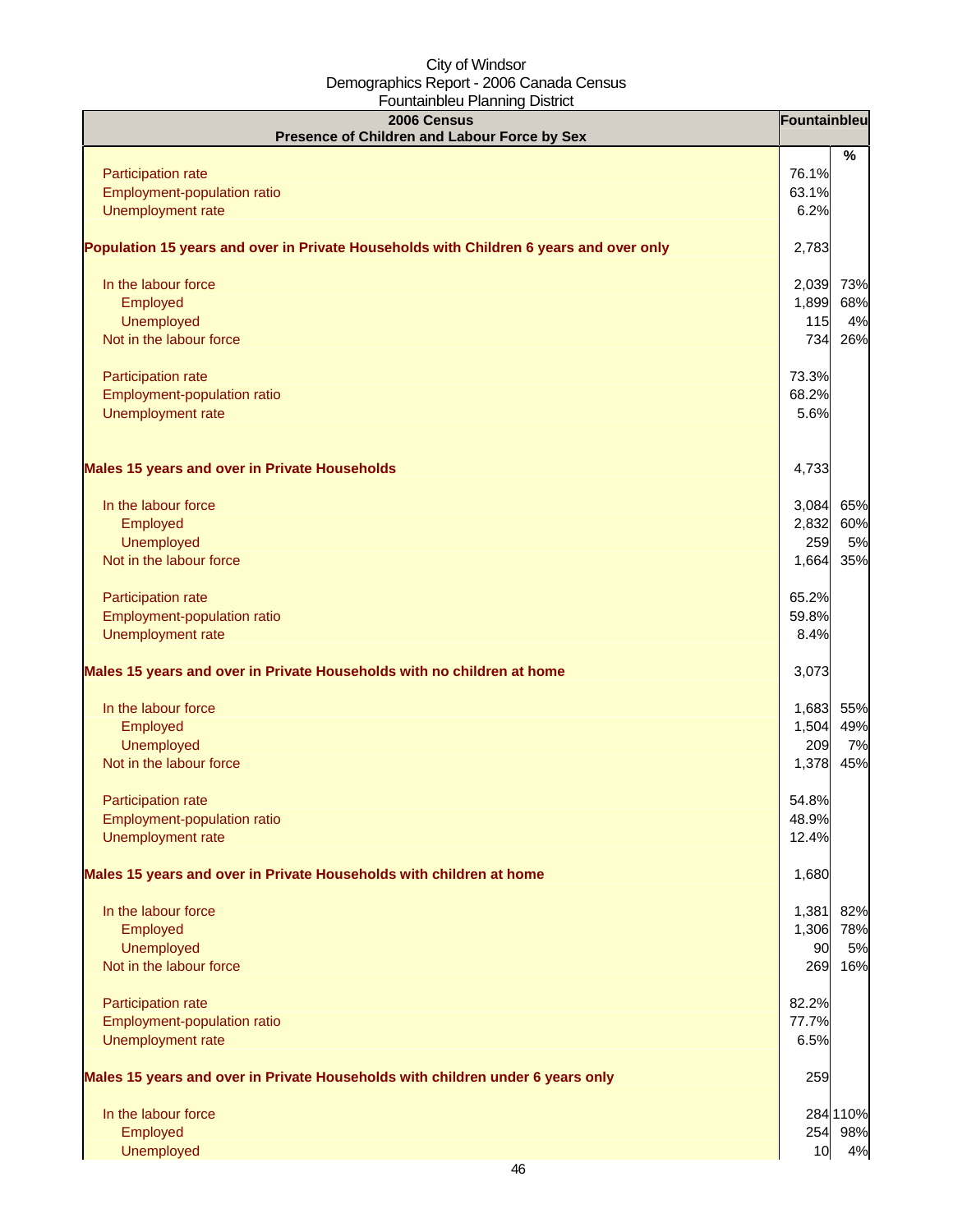| 2006 Census<br>Presence of Children and Labour Force by Sex                                                | Fountainbleu   |          |
|------------------------------------------------------------------------------------------------------------|----------------|----------|
|                                                                                                            |                | $\%$     |
| Not in the labour force                                                                                    | $\Omega$       | 0%       |
| Participation rate                                                                                         | 109.7%         |          |
| Employment-population ratio                                                                                | 98.1%          |          |
| Unemployment rate                                                                                          | 3.5%           |          |
| Males 15 years and over in Private Households with children under 6 years and children 6 years and<br>over | 149            |          |
| In the labour force                                                                                        |                | 189 127% |
| Employed                                                                                                   |                | 175 117% |
| Unemployed                                                                                                 | $\overline{0}$ | 0%       |
| Not in the labour force                                                                                    | $\overline{0}$ | 0%       |
| Participation rate                                                                                         | 126.8%         |          |
| Employment-population ratio                                                                                | 117.4%         |          |
| Unemployment rate                                                                                          | 0.0%           |          |
| Males 15 years and over in Private Households with children 6 years and over only                          | 1,184          |          |
| In the labour force                                                                                        | 920            | 78%      |
| Employed                                                                                                   | 882            | 74%      |
| Unemployed                                                                                                 | 65             | 5%       |
| Not in the labour force                                                                                    | 245            | 21%      |
| Participation rate                                                                                         | 77.7%          |          |
| Employment-population ratio                                                                                | 74.5%          |          |
| Unemployment rate                                                                                          | 7.1%           |          |
| Females 15 years and over in Private Households                                                            | 5,344          |          |
| In the labour force                                                                                        | 2,892          | 54%      |
| Employed                                                                                                   | 2,618          | 49%      |
| Unemployed                                                                                                 | 249            | 5%       |
| Not in the labour force                                                                                    | 2,427          | 45%      |
| Participation rate                                                                                         | 54.1%          |          |
| Employment-population ratio                                                                                | 49.0%          |          |
| Unemployment rate                                                                                          | 8.6%           |          |
| Females 15 years and over in Private Households with No Children at Home                                   | 3,123          |          |
| In the labour force                                                                                        | 1,364          | 44%      |
| Employed                                                                                                   | 1,250          | 40%      |
| Unemployed                                                                                                 | 114            | 4%       |
| Not in the labour force                                                                                    | 1,786          | 57%      |
| Participation rate                                                                                         | 43.7%          |          |
| Employment-population ratio                                                                                | 40.0%          |          |
| Unemployment rate                                                                                          | 8.4%           |          |
| Females 15 years and over in Private Households with Children at Home                                      | 2,196          |          |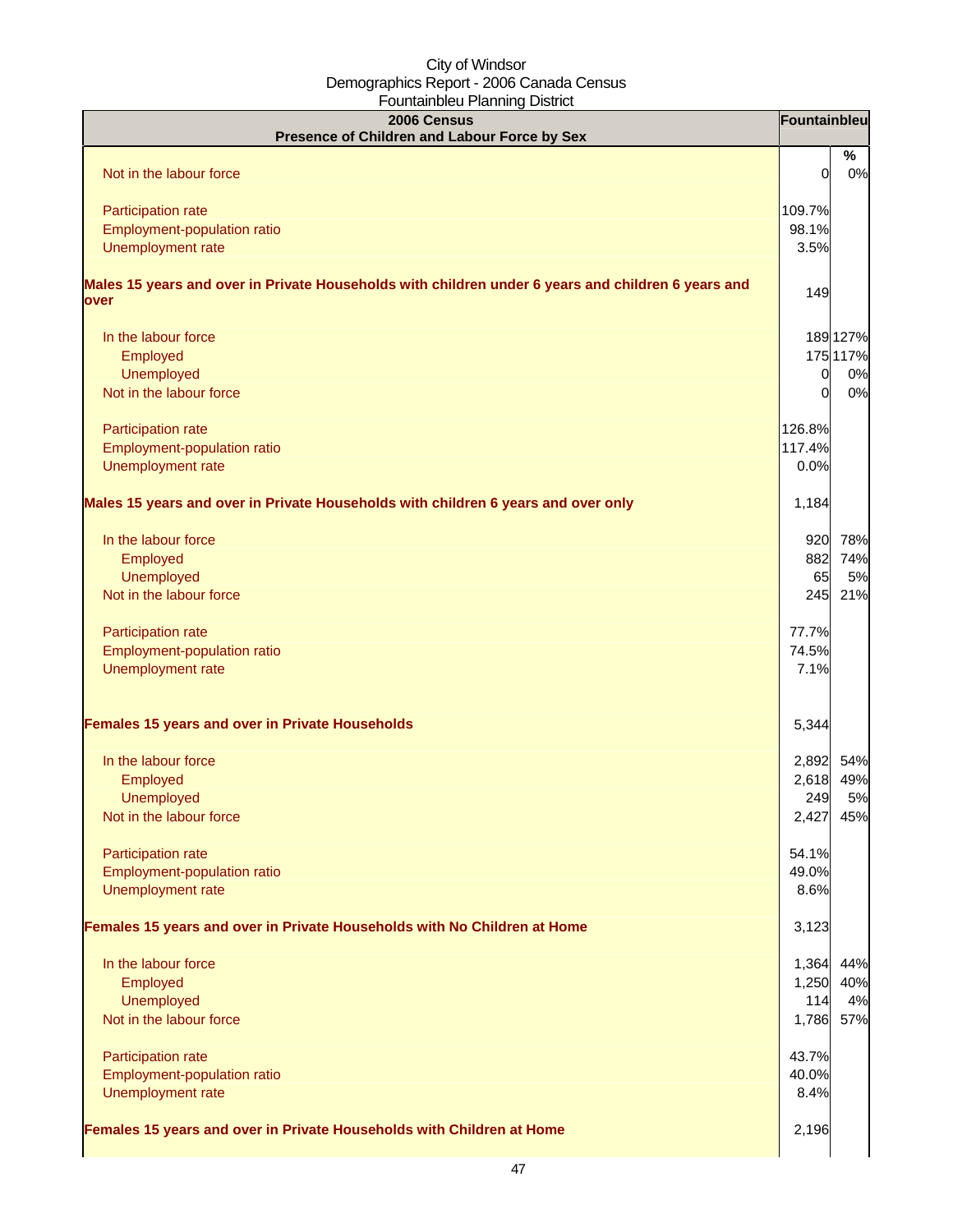| 2006 Census<br>Presence of Children and Labour Force by Sex                                                  | Fountainbleu |      |
|--------------------------------------------------------------------------------------------------------------|--------------|------|
|                                                                                                              |              | $\%$ |
| In the labour force                                                                                          | 1,513        | 69%  |
| Employed                                                                                                     | 1,355        | 62%  |
| <b>Unemployed</b>                                                                                            | 150          | 7%   |
| Not in the labour force                                                                                      | 676          | 31%  |
| Participation rate                                                                                           | 68.9%        |      |
| Employment-population ratio                                                                                  | 61.7%        |      |
| Unemployment rate                                                                                            | 9.9%         |      |
| Females 15 years and over in Private Households with Children under 6 years only                             | 373          |      |
| In the labour force                                                                                          | 234          | 63%  |
| Employed                                                                                                     | 194          | 52%  |
| <b>Unemployed</b>                                                                                            | 45           | 12%  |
| Not in the labour force                                                                                      | 104          | 28%  |
| Participation rate                                                                                           | 62.7%        |      |
| Employment-population ratio                                                                                  | 52.0%        |      |
| Unemployment rate                                                                                            | 19.2%        |      |
| Females 15 years and over in Private Households with Children under 6 years and Children 6 years and<br>over | 215          |      |
| In the labour force                                                                                          | 120          | 56%  |
| Employed                                                                                                     | 95           | 44%  |
| <b>Unemployed</b>                                                                                            | 10           | 5%   |
| Not in the labour force                                                                                      | 55           | 26%  |
| Participation rate                                                                                           | 55.8%        |      |
| Employment-population ratio                                                                                  | 44.2%        |      |
| Unemployment rate                                                                                            | 8.3%         |      |
| Females 15 years and over in Private Households with Children 6 years and over only                          | 1,594        |      |
| In the labour force                                                                                          | 1,104 69%    |      |
| Employed                                                                                                     | 1,044        | 65%  |
| <b>Unemployed</b>                                                                                            | 70           | 4%   |
| Not in the labour force                                                                                      | 495          | 31%  |
| Participation rate                                                                                           | 69.3%        |      |
| Employment-population ratio                                                                                  | 65.5%        |      |
| Unemployment rate                                                                                            | 6.3%         |      |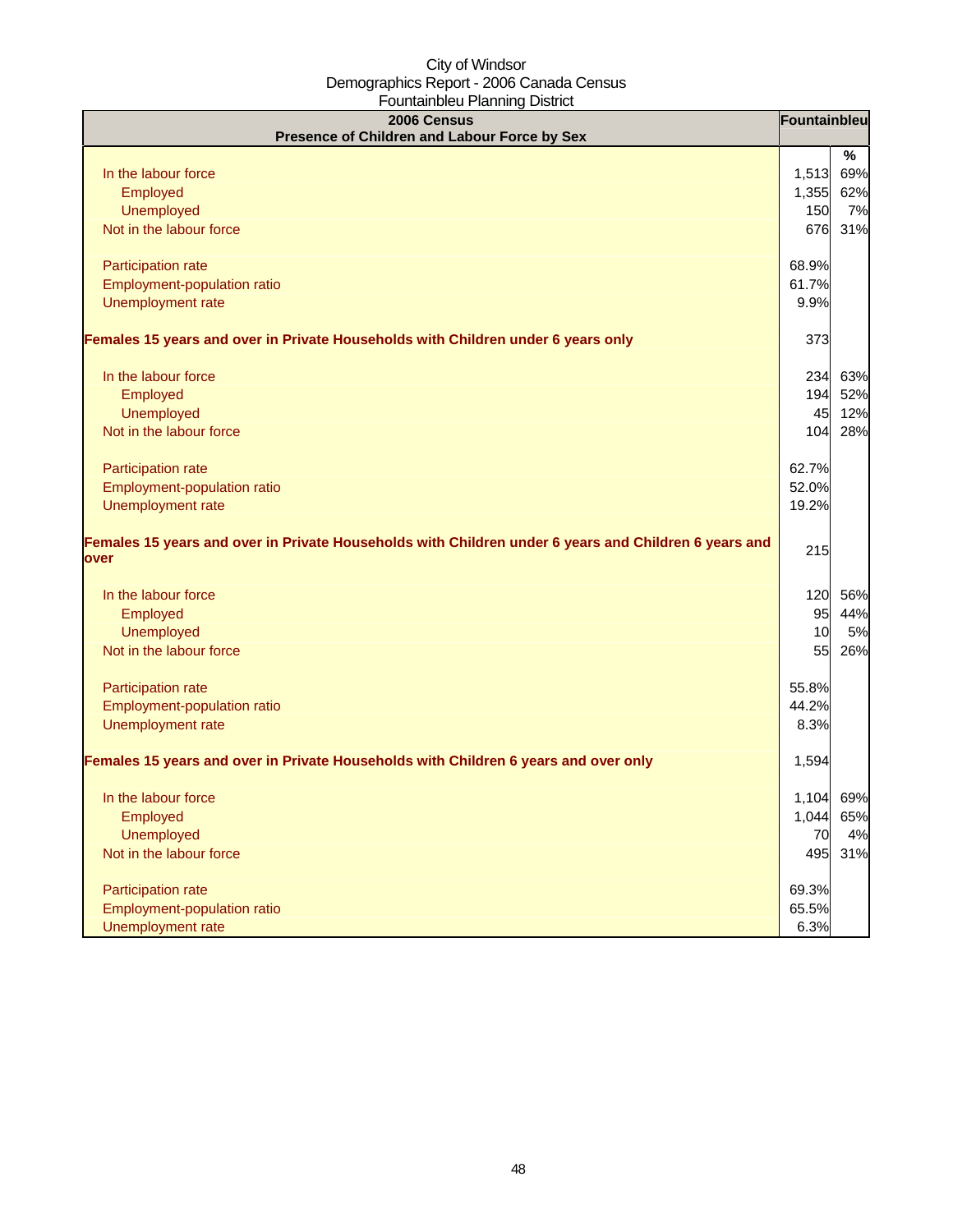## 2006 Census Labour Force by Industry and Sex Comparison

| 2006 Census<br><b>Labour Force by Industry</b><br>and Sex Comparison   | Fountainbleu                                                                                                                                                                                                                |          |                                                                                                                                                                                         |                      |                                                                                                                                                                                                 |         |
|------------------------------------------------------------------------|-----------------------------------------------------------------------------------------------------------------------------------------------------------------------------------------------------------------------------|----------|-----------------------------------------------------------------------------------------------------------------------------------------------------------------------------------------|----------------------|-------------------------------------------------------------------------------------------------------------------------------------------------------------------------------------------------|---------|
|                                                                        | <b>Total</b><br>Labour                                                                                                                                                                                                      | %        | Males %                                                                                                                                                                                 |                      | <b>Females</b>                                                                                                                                                                                  | %       |
| <b>Total Labour Force 15 years</b><br>and over by Industry*            | <b>Force</b><br>5,988                                                                                                                                                                                                       |          | 3,079                                                                                                                                                                                   |                      | 2,879                                                                                                                                                                                           |         |
| <b>Top 5 Industries</b>                                                | 31-33 Manufacturing<br>44-45 Retail trade<br>62 Health care and social 31%<br>assistance 12%<br>72 Accommodation and food 11%<br>services<br>56 Administrative and<br>support, waste management<br>and remediation services | 8%<br>4% | 31-33 Manufacturing<br>44-45 Retail trade<br>23 Construction<br>72 Accommodation and food<br>services<br>56 Administrative and<br>support, waste management<br>and remediation services | 9%<br>8%<br>5%<br>5% | 62 Health care and<br>social assistance<br>45%31-33 Manufacturing 20%<br>44-45 Retail trade 16%<br>72 Accommodation 15%<br>and food services 11%<br>71 Arts,<br>entertainment and<br>recreation | 6%      |
| <b>All industries</b>                                                  | 5,80497%                                                                                                                                                                                                                    |          | 3,00998%                                                                                                                                                                                |                      | 2,78597%                                                                                                                                                                                        |         |
| 11 Agriculture, forestry,<br>fishing and hunting                       | 30                                                                                                                                                                                                                          | 1%       |                                                                                                                                                                                         | 10 0%                | 10                                                                                                                                                                                              | 0%      |
| 21 Mining and oil and gas<br>extraction                                | 0                                                                                                                                                                                                                           | 0%       | 0                                                                                                                                                                                       | 0%                   | 0                                                                                                                                                                                               | 0%      |
| <b>22 Utilities</b>                                                    | 0                                                                                                                                                                                                                           | 0%       | 0                                                                                                                                                                                       | 0%                   | 0                                                                                                                                                                                               | 0%      |
| 23 Construction                                                        | 231                                                                                                                                                                                                                         | 4%       | 241                                                                                                                                                                                     | 8%                   | 10                                                                                                                                                                                              | 0%      |
| 31-33 Manufacturing                                                    | 1,760 29%                                                                                                                                                                                                                   |          | 1,344 44%                                                                                                                                                                               |                      |                                                                                                                                                                                                 | 426 15% |
| 41 Wholesale trade                                                     |                                                                                                                                                                                                                             | 181 3%   | 99                                                                                                                                                                                      | 3%                   |                                                                                                                                                                                                 | 74 3%   |
| 44-45 Retail trade                                                     |                                                                                                                                                                                                                             | 68711%   | 263                                                                                                                                                                                     | 9%                   |                                                                                                                                                                                                 | 399 14% |
| 48-49 Transportation and<br>warehousing                                | 210                                                                                                                                                                                                                         | 4%       | 125                                                                                                                                                                                     | 4%                   | 55                                                                                                                                                                                              | 2%      |
| 51 Information and cultural<br>industries                              | 135                                                                                                                                                                                                                         | 2%       | 50                                                                                                                                                                                      | 2%                   | 65                                                                                                                                                                                              | 2%      |
| 52 Finance and insurance                                               | 100                                                                                                                                                                                                                         | 2%       | 20                                                                                                                                                                                      | 1%                   | 75                                                                                                                                                                                              | 3%      |
| 53 Real estate and rental<br>and leasing                               | 70                                                                                                                                                                                                                          | 1%       | 70                                                                                                                                                                                      | 2%                   | 30                                                                                                                                                                                              | 1%      |
| 54 Professional, scientific<br>and technical services                  |                                                                                                                                                                                                                             | 240 4%   |                                                                                                                                                                                         | 135 4%               |                                                                                                                                                                                                 | 109 4%  |
| 55 Management of<br>companies and enterprises<br>56 Administrative and | 0                                                                                                                                                                                                                           | 0%       | 0                                                                                                                                                                                       | 0%                   | 0                                                                                                                                                                                               | 0%      |
| support, waste<br>management and<br>remediation services               |                                                                                                                                                                                                                             | 244 4%   |                                                                                                                                                                                         | 144 5%               | 110                                                                                                                                                                                             | 4%      |
| <b>61 Educational services</b>                                         | 184                                                                                                                                                                                                                         | 3%       | 55                                                                                                                                                                                      | 2%                   | 159                                                                                                                                                                                             | 6%      |
| 62 Health care and social<br>assistance                                |                                                                                                                                                                                                                             | 620 10%  | 85                                                                                                                                                                                      | 3%                   |                                                                                                                                                                                                 | 53719%  |
| 71 Arts, entertainment and<br>recreation                               | 170                                                                                                                                                                                                                         | 3%       | 54                                                                                                                                                                                      | 2%                   | 160                                                                                                                                                                                             | 6%      |
| 72 Accommodation and<br>food services                                  | 440                                                                                                                                                                                                                         | 7%       | 150                                                                                                                                                                                     | 5%                   |                                                                                                                                                                                                 | 308 11% |
| 81 Other services (except                                              | 181                                                                                                                                                                                                                         | 3%       | 80                                                                                                                                                                                      | 3%                   | 104                                                                                                                                                                                             | 4%      |
| public administration)<br>91 Public administration                     | 169                                                                                                                                                                                                                         | 3%       | 55                                                                                                                                                                                      | 2%                   | 90                                                                                                                                                                                              | 3%      |
|                                                                        |                                                                                                                                                                                                                             |          |                                                                                                                                                                                         |                      |                                                                                                                                                                                                 |         |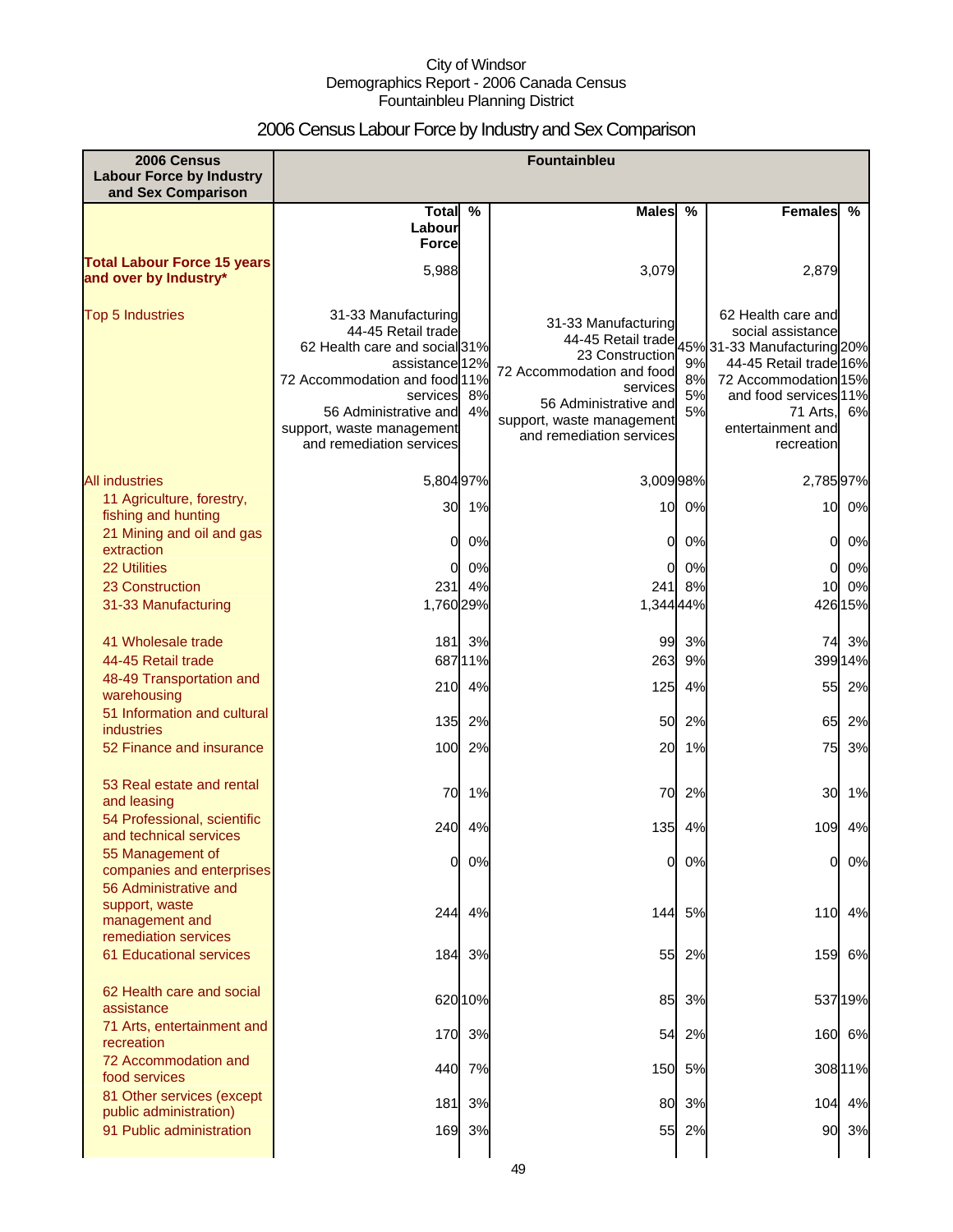| 2006 Census<br><b>Labour Force by Industry</b><br>and Sex Comparison |                                  |    | <b>Fountainbleu</b> |    |         |    |
|----------------------------------------------------------------------|----------------------------------|----|---------------------|----|---------|----|
|                                                                      | Total<br>Labourl<br><b>Force</b> | %  | Males %             |    | Females | %  |
| Industry - Not applicable                                            | 169                              | 3% | 100                 | 3% | 89      | 3% |
| * 2002 North American<br><b>Industry Classification System</b>       |                                  |    |                     |    |         |    |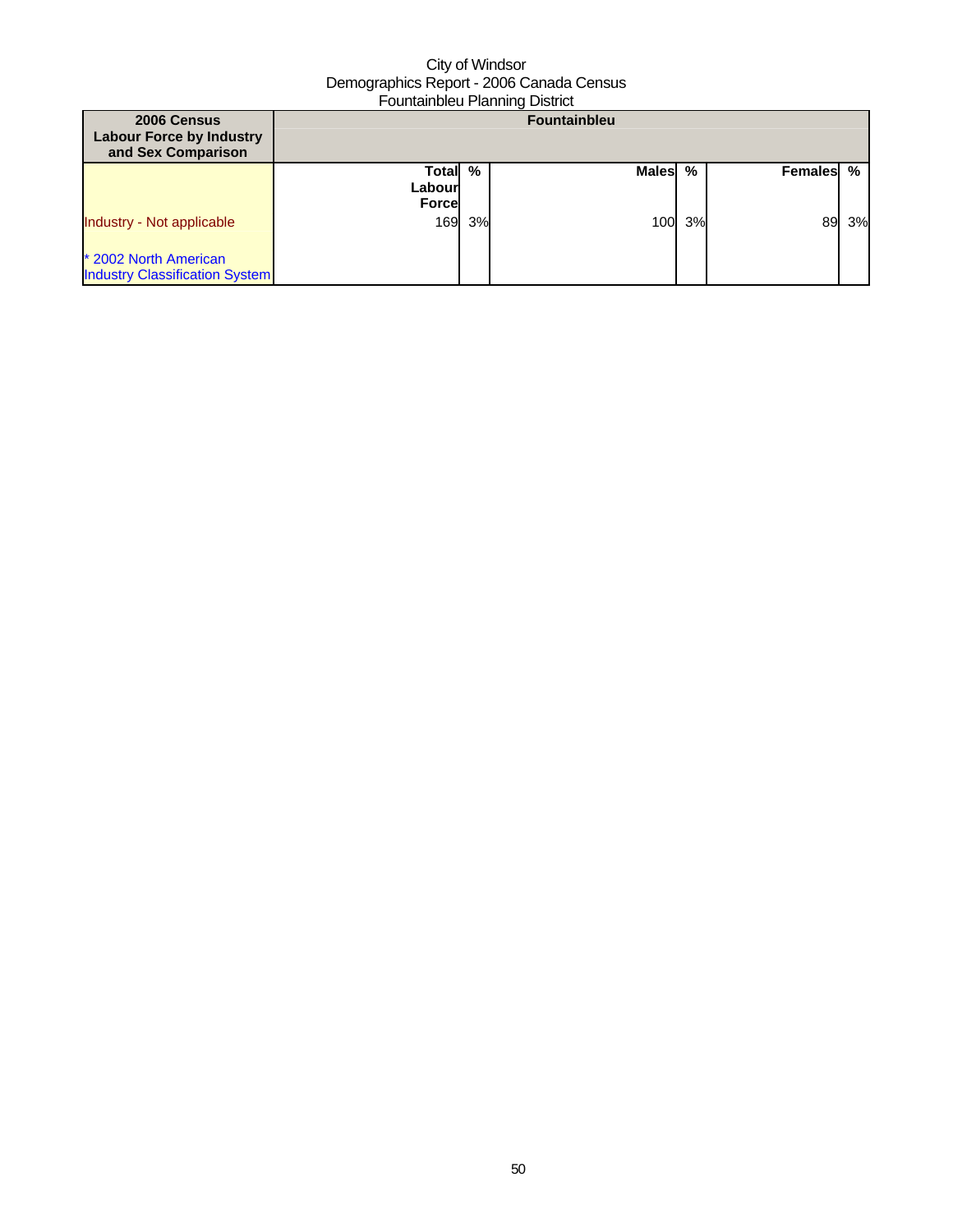## 2006 Census Labour Force by Industry and Sex

| 2006 Census<br><b>Labour Force by Industry and Sex</b>                                                                                                                                                                                                                                                                                                                                                                         | <b>Fountainbleu</b>                                                                                                                                                                                                                     |
|--------------------------------------------------------------------------------------------------------------------------------------------------------------------------------------------------------------------------------------------------------------------------------------------------------------------------------------------------------------------------------------------------------------------------------|-----------------------------------------------------------------------------------------------------------------------------------------------------------------------------------------------------------------------------------------|
| Total Labour Force 15 years and over by Industry*                                                                                                                                                                                                                                                                                                                                                                              | %<br>5,988                                                                                                                                                                                                                              |
| <b>Top 5 Industries</b>                                                                                                                                                                                                                                                                                                                                                                                                        | 31-33 Manufacturing<br>31%<br>44-45 Retail trade<br>12%<br>62 Health care and social assistance<br>11%<br>72 Accommodation and food services<br>8%<br>56 Administrative and support, waste management and<br>4%<br>remediation services |
| <b>All industries</b><br>11 Agriculture, forestry, fishing and hunting<br>21 Mining and oil and gas extraction<br>22 Utilities<br>23 Construction<br>31-33 Manufacturing<br>41 Wholesale trade<br>44-45 Retail trade<br>48-49 Transportation and warehousing<br>51 Information and cultural industries<br>52 Finance and insurance                                                                                             | 5,804 97%<br>30 1%<br>0%<br>$\mathbf{0}$<br>0%<br>0<br>231<br>4%<br>1,760 29%<br>181 3%<br>68711%<br>210 4%<br>135 2%<br>100 2%                                                                                                         |
| 53 Real estate and rental and leasing<br>54 Professional, scientific and technical services<br>55 Management of companies and enterprises<br>56 Administrative and support, waste management and<br>remediation services<br>61 Educational services<br>62 Health care and social assistance<br>71 Arts, entertainment and recreation<br>72 Accommodation and food services<br>81 Other services (except public administration) | 70 1%<br>240<br>4%<br>0%<br>0<br>4%<br>244<br>184<br>3%<br>62010%<br>3%<br>170<br>440<br>7%<br>181<br>3%                                                                                                                                |
| 91 Public administration<br>Industry - Not applicable                                                                                                                                                                                                                                                                                                                                                                          | 169<br>3%<br>169<br>3%                                                                                                                                                                                                                  |
| Male Labour Force 15 years and over by Industry*<br><b>Top 5 Industries</b>                                                                                                                                                                                                                                                                                                                                                    | 3,079<br>31-33 Manufacturing<br>45%<br>44-45 Retail trade<br>9%<br>23 Construction<br>8%<br>72 Accommodation and food services<br>5%<br>56 Administrative and support, waste management and<br>5%<br>remediation services               |
| <b>All industries</b><br>11 Agriculture, forestry, fishing and hunting<br>21 Mining and oil and gas extraction<br><b>22 Utilities</b><br>23 Construction<br>31-33 Manufacturing                                                                                                                                                                                                                                                | 3,009 98%<br>10 0%<br>0%<br>0<br>0%<br>8%<br>241I<br>1,344 44%                                                                                                                                                                          |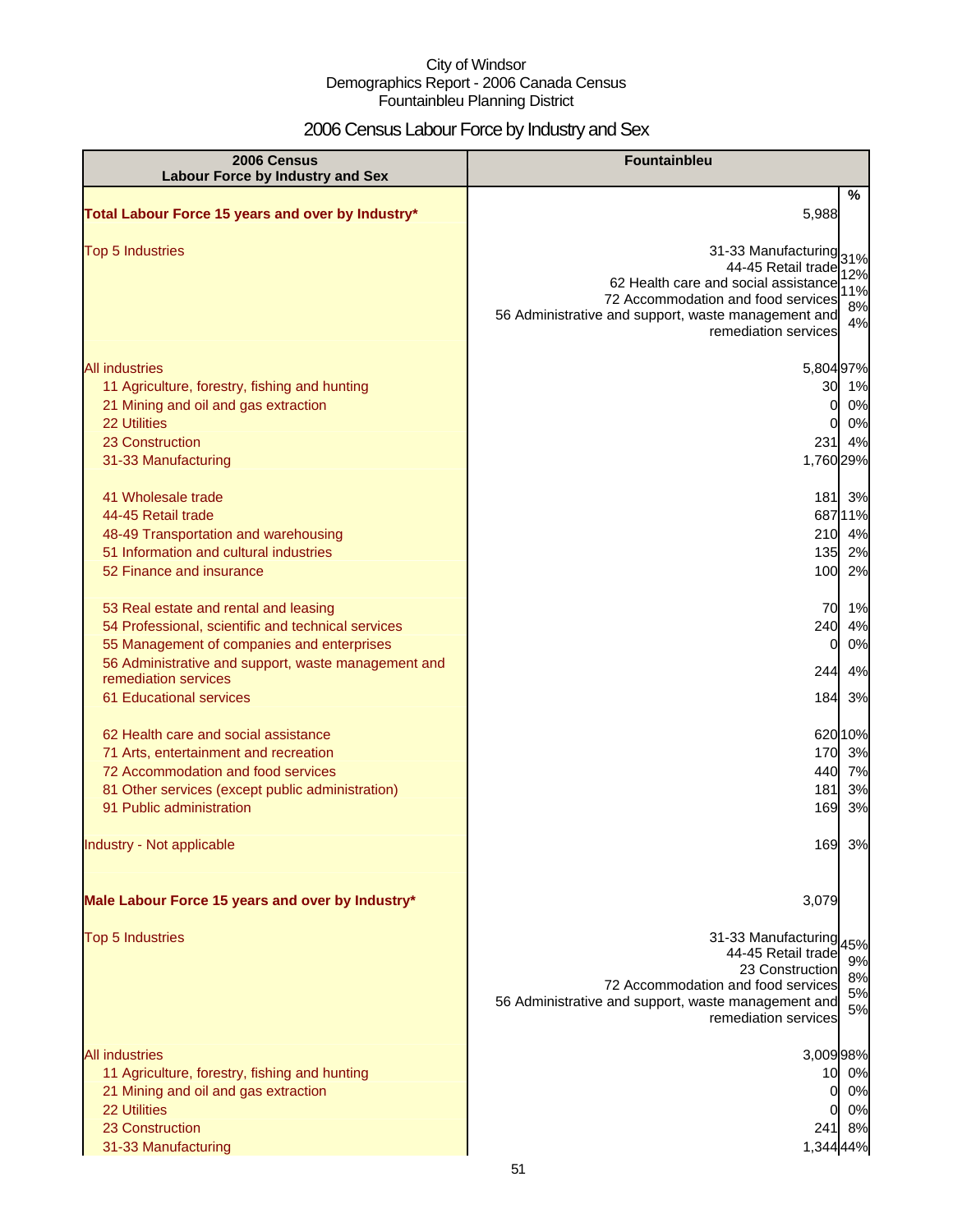| %<br>41 Wholesale trade<br>99<br>3%<br>44-45 Retail trade<br>263<br>9%<br>125<br>4%<br>48-49 Transportation and warehousing<br>51 Information and cultural industries<br>50<br>2%<br>52 Finance and insurance<br>20<br>53 Real estate and rental and leasing<br>54 Professional, scientific and technical services<br>135<br>55 Management of companies and enterprises<br>$\mathbf{0}$<br>56 Administrative and support, waste management and<br>144<br>remediation services<br>61 Educational services<br>55<br>62 Health care and social assistance<br>71 Arts, entertainment and recreation<br>54<br>72 Accommodation and food services<br>81 Other services (except public administration)<br>80<br>91 Public administration<br>55<br>100<br>Female Labour Force 15 years and over by Industry*<br>2,879<br><b>Top 5 Industries</b><br>11 Agriculture, forestry, fishing and hunting<br>21 Mining and oil and gas extraction<br>01<br><b>22 Utilities</b><br>01<br>23 Construction<br>31-33 Manufacturing<br>41 Wholesale trade<br>44-45 Retail trade<br>48-49 Transportation and warehousing<br>51 Information and cultural industries<br>52 Finance and insurance<br>53 Real estate and rental and leasing<br>54 Professional, scientific and technical services<br>55 Management of companies and enterprises<br>$\mathbf{0}$<br>56 Administrative and support, waste management and<br>110<br>remediation services<br>61 Educational services<br>159<br>62 Health care and social assistance<br>71 Arts, entertainment and recreation<br>72 Accommodation and food services | 2006 Census<br><b>Labour Force by Industry and Sex</b> | Fountainbleu |  |  |  |
|--------------------------------------------------------------------------------------------------------------------------------------------------------------------------------------------------------------------------------------------------------------------------------------------------------------------------------------------------------------------------------------------------------------------------------------------------------------------------------------------------------------------------------------------------------------------------------------------------------------------------------------------------------------------------------------------------------------------------------------------------------------------------------------------------------------------------------------------------------------------------------------------------------------------------------------------------------------------------------------------------------------------------------------------------------------------------------------------------------------------------------------------------------------------------------------------------------------------------------------------------------------------------------------------------------------------------------------------------------------------------------------------------------------------------------------------------------------------------------------------------------------------------------------------------------------------------------------|--------------------------------------------------------|--------------|--|--|--|
|                                                                                                                                                                                                                                                                                                                                                                                                                                                                                                                                                                                                                                                                                                                                                                                                                                                                                                                                                                                                                                                                                                                                                                                                                                                                                                                                                                                                                                                                                                                                                                                      |                                                        |              |  |  |  |
|                                                                                                                                                                                                                                                                                                                                                                                                                                                                                                                                                                                                                                                                                                                                                                                                                                                                                                                                                                                                                                                                                                                                                                                                                                                                                                                                                                                                                                                                                                                                                                                      |                                                        |              |  |  |  |
|                                                                                                                                                                                                                                                                                                                                                                                                                                                                                                                                                                                                                                                                                                                                                                                                                                                                                                                                                                                                                                                                                                                                                                                                                                                                                                                                                                                                                                                                                                                                                                                      |                                                        |              |  |  |  |
|                                                                                                                                                                                                                                                                                                                                                                                                                                                                                                                                                                                                                                                                                                                                                                                                                                                                                                                                                                                                                                                                                                                                                                                                                                                                                                                                                                                                                                                                                                                                                                                      |                                                        |              |  |  |  |
| 1%<br>70 2%<br>4%<br>0%<br>5%<br>2%<br>85 3%<br>2%<br>150 5%<br>3%<br>2%<br>3%<br>62 Health care and social assistance 20%<br>31-33 Manufacturing 16%<br>44-45 Retail trade 15%<br>72 Accommodation and food services 11%<br>71 Arts, entertainment and recreation 6%<br>2,78597%<br>10 0%<br>0%<br>0%<br>10 0%<br>426 15%<br>74 3%<br>399 14%<br>55 2%<br>65 2%<br>75 3%<br>30 1%<br>109 4%<br>0%<br>4%<br>6%<br>537 19%<br>160 6%<br>308 11%                                                                                                                                                                                                                                                                                                                                                                                                                                                                                                                                                                                                                                                                                                                                                                                                                                                                                                                                                                                                                                                                                                                                       |                                                        |              |  |  |  |
|                                                                                                                                                                                                                                                                                                                                                                                                                                                                                                                                                                                                                                                                                                                                                                                                                                                                                                                                                                                                                                                                                                                                                                                                                                                                                                                                                                                                                                                                                                                                                                                      |                                                        |              |  |  |  |
|                                                                                                                                                                                                                                                                                                                                                                                                                                                                                                                                                                                                                                                                                                                                                                                                                                                                                                                                                                                                                                                                                                                                                                                                                                                                                                                                                                                                                                                                                                                                                                                      |                                                        |              |  |  |  |
|                                                                                                                                                                                                                                                                                                                                                                                                                                                                                                                                                                                                                                                                                                                                                                                                                                                                                                                                                                                                                                                                                                                                                                                                                                                                                                                                                                                                                                                                                                                                                                                      |                                                        |              |  |  |  |
|                                                                                                                                                                                                                                                                                                                                                                                                                                                                                                                                                                                                                                                                                                                                                                                                                                                                                                                                                                                                                                                                                                                                                                                                                                                                                                                                                                                                                                                                                                                                                                                      |                                                        |              |  |  |  |
|                                                                                                                                                                                                                                                                                                                                                                                                                                                                                                                                                                                                                                                                                                                                                                                                                                                                                                                                                                                                                                                                                                                                                                                                                                                                                                                                                                                                                                                                                                                                                                                      |                                                        |              |  |  |  |
|                                                                                                                                                                                                                                                                                                                                                                                                                                                                                                                                                                                                                                                                                                                                                                                                                                                                                                                                                                                                                                                                                                                                                                                                                                                                                                                                                                                                                                                                                                                                                                                      |                                                        |              |  |  |  |
|                                                                                                                                                                                                                                                                                                                                                                                                                                                                                                                                                                                                                                                                                                                                                                                                                                                                                                                                                                                                                                                                                                                                                                                                                                                                                                                                                                                                                                                                                                                                                                                      |                                                        |              |  |  |  |
|                                                                                                                                                                                                                                                                                                                                                                                                                                                                                                                                                                                                                                                                                                                                                                                                                                                                                                                                                                                                                                                                                                                                                                                                                                                                                                                                                                                                                                                                                                                                                                                      |                                                        |              |  |  |  |
|                                                                                                                                                                                                                                                                                                                                                                                                                                                                                                                                                                                                                                                                                                                                                                                                                                                                                                                                                                                                                                                                                                                                                                                                                                                                                                                                                                                                                                                                                                                                                                                      |                                                        |              |  |  |  |
|                                                                                                                                                                                                                                                                                                                                                                                                                                                                                                                                                                                                                                                                                                                                                                                                                                                                                                                                                                                                                                                                                                                                                                                                                                                                                                                                                                                                                                                                                                                                                                                      |                                                        |              |  |  |  |
|                                                                                                                                                                                                                                                                                                                                                                                                                                                                                                                                                                                                                                                                                                                                                                                                                                                                                                                                                                                                                                                                                                                                                                                                                                                                                                                                                                                                                                                                                                                                                                                      |                                                        |              |  |  |  |
|                                                                                                                                                                                                                                                                                                                                                                                                                                                                                                                                                                                                                                                                                                                                                                                                                                                                                                                                                                                                                                                                                                                                                                                                                                                                                                                                                                                                                                                                                                                                                                                      |                                                        |              |  |  |  |
|                                                                                                                                                                                                                                                                                                                                                                                                                                                                                                                                                                                                                                                                                                                                                                                                                                                                                                                                                                                                                                                                                                                                                                                                                                                                                                                                                                                                                                                                                                                                                                                      |                                                        |              |  |  |  |
|                                                                                                                                                                                                                                                                                                                                                                                                                                                                                                                                                                                                                                                                                                                                                                                                                                                                                                                                                                                                                                                                                                                                                                                                                                                                                                                                                                                                                                                                                                                                                                                      |                                                        |              |  |  |  |
|                                                                                                                                                                                                                                                                                                                                                                                                                                                                                                                                                                                                                                                                                                                                                                                                                                                                                                                                                                                                                                                                                                                                                                                                                                                                                                                                                                                                                                                                                                                                                                                      | Industry - Not applicable                              |              |  |  |  |
|                                                                                                                                                                                                                                                                                                                                                                                                                                                                                                                                                                                                                                                                                                                                                                                                                                                                                                                                                                                                                                                                                                                                                                                                                                                                                                                                                                                                                                                                                                                                                                                      |                                                        |              |  |  |  |
|                                                                                                                                                                                                                                                                                                                                                                                                                                                                                                                                                                                                                                                                                                                                                                                                                                                                                                                                                                                                                                                                                                                                                                                                                                                                                                                                                                                                                                                                                                                                                                                      |                                                        |              |  |  |  |
|                                                                                                                                                                                                                                                                                                                                                                                                                                                                                                                                                                                                                                                                                                                                                                                                                                                                                                                                                                                                                                                                                                                                                                                                                                                                                                                                                                                                                                                                                                                                                                                      |                                                        |              |  |  |  |
|                                                                                                                                                                                                                                                                                                                                                                                                                                                                                                                                                                                                                                                                                                                                                                                                                                                                                                                                                                                                                                                                                                                                                                                                                                                                                                                                                                                                                                                                                                                                                                                      |                                                        |              |  |  |  |
|                                                                                                                                                                                                                                                                                                                                                                                                                                                                                                                                                                                                                                                                                                                                                                                                                                                                                                                                                                                                                                                                                                                                                                                                                                                                                                                                                                                                                                                                                                                                                                                      |                                                        |              |  |  |  |
|                                                                                                                                                                                                                                                                                                                                                                                                                                                                                                                                                                                                                                                                                                                                                                                                                                                                                                                                                                                                                                                                                                                                                                                                                                                                                                                                                                                                                                                                                                                                                                                      |                                                        |              |  |  |  |
|                                                                                                                                                                                                                                                                                                                                                                                                                                                                                                                                                                                                                                                                                                                                                                                                                                                                                                                                                                                                                                                                                                                                                                                                                                                                                                                                                                                                                                                                                                                                                                                      |                                                        |              |  |  |  |
|                                                                                                                                                                                                                                                                                                                                                                                                                                                                                                                                                                                                                                                                                                                                                                                                                                                                                                                                                                                                                                                                                                                                                                                                                                                                                                                                                                                                                                                                                                                                                                                      |                                                        |              |  |  |  |
|                                                                                                                                                                                                                                                                                                                                                                                                                                                                                                                                                                                                                                                                                                                                                                                                                                                                                                                                                                                                                                                                                                                                                                                                                                                                                                                                                                                                                                                                                                                                                                                      | <b>All industries</b>                                  |              |  |  |  |
|                                                                                                                                                                                                                                                                                                                                                                                                                                                                                                                                                                                                                                                                                                                                                                                                                                                                                                                                                                                                                                                                                                                                                                                                                                                                                                                                                                                                                                                                                                                                                                                      |                                                        |              |  |  |  |
|                                                                                                                                                                                                                                                                                                                                                                                                                                                                                                                                                                                                                                                                                                                                                                                                                                                                                                                                                                                                                                                                                                                                                                                                                                                                                                                                                                                                                                                                                                                                                                                      |                                                        |              |  |  |  |
|                                                                                                                                                                                                                                                                                                                                                                                                                                                                                                                                                                                                                                                                                                                                                                                                                                                                                                                                                                                                                                                                                                                                                                                                                                                                                                                                                                                                                                                                                                                                                                                      |                                                        |              |  |  |  |
|                                                                                                                                                                                                                                                                                                                                                                                                                                                                                                                                                                                                                                                                                                                                                                                                                                                                                                                                                                                                                                                                                                                                                                                                                                                                                                                                                                                                                                                                                                                                                                                      |                                                        |              |  |  |  |
|                                                                                                                                                                                                                                                                                                                                                                                                                                                                                                                                                                                                                                                                                                                                                                                                                                                                                                                                                                                                                                                                                                                                                                                                                                                                                                                                                                                                                                                                                                                                                                                      |                                                        |              |  |  |  |
|                                                                                                                                                                                                                                                                                                                                                                                                                                                                                                                                                                                                                                                                                                                                                                                                                                                                                                                                                                                                                                                                                                                                                                                                                                                                                                                                                                                                                                                                                                                                                                                      |                                                        |              |  |  |  |
|                                                                                                                                                                                                                                                                                                                                                                                                                                                                                                                                                                                                                                                                                                                                                                                                                                                                                                                                                                                                                                                                                                                                                                                                                                                                                                                                                                                                                                                                                                                                                                                      |                                                        |              |  |  |  |
|                                                                                                                                                                                                                                                                                                                                                                                                                                                                                                                                                                                                                                                                                                                                                                                                                                                                                                                                                                                                                                                                                                                                                                                                                                                                                                                                                                                                                                                                                                                                                                                      |                                                        |              |  |  |  |
|                                                                                                                                                                                                                                                                                                                                                                                                                                                                                                                                                                                                                                                                                                                                                                                                                                                                                                                                                                                                                                                                                                                                                                                                                                                                                                                                                                                                                                                                                                                                                                                      |                                                        |              |  |  |  |
|                                                                                                                                                                                                                                                                                                                                                                                                                                                                                                                                                                                                                                                                                                                                                                                                                                                                                                                                                                                                                                                                                                                                                                                                                                                                                                                                                                                                                                                                                                                                                                                      |                                                        |              |  |  |  |
|                                                                                                                                                                                                                                                                                                                                                                                                                                                                                                                                                                                                                                                                                                                                                                                                                                                                                                                                                                                                                                                                                                                                                                                                                                                                                                                                                                                                                                                                                                                                                                                      |                                                        |              |  |  |  |
|                                                                                                                                                                                                                                                                                                                                                                                                                                                                                                                                                                                                                                                                                                                                                                                                                                                                                                                                                                                                                                                                                                                                                                                                                                                                                                                                                                                                                                                                                                                                                                                      |                                                        |              |  |  |  |
|                                                                                                                                                                                                                                                                                                                                                                                                                                                                                                                                                                                                                                                                                                                                                                                                                                                                                                                                                                                                                                                                                                                                                                                                                                                                                                                                                                                                                                                                                                                                                                                      |                                                        |              |  |  |  |
|                                                                                                                                                                                                                                                                                                                                                                                                                                                                                                                                                                                                                                                                                                                                                                                                                                                                                                                                                                                                                                                                                                                                                                                                                                                                                                                                                                                                                                                                                                                                                                                      |                                                        |              |  |  |  |
|                                                                                                                                                                                                                                                                                                                                                                                                                                                                                                                                                                                                                                                                                                                                                                                                                                                                                                                                                                                                                                                                                                                                                                                                                                                                                                                                                                                                                                                                                                                                                                                      |                                                        |              |  |  |  |
|                                                                                                                                                                                                                                                                                                                                                                                                                                                                                                                                                                                                                                                                                                                                                                                                                                                                                                                                                                                                                                                                                                                                                                                                                                                                                                                                                                                                                                                                                                                                                                                      |                                                        |              |  |  |  |
|                                                                                                                                                                                                                                                                                                                                                                                                                                                                                                                                                                                                                                                                                                                                                                                                                                                                                                                                                                                                                                                                                                                                                                                                                                                                                                                                                                                                                                                                                                                                                                                      |                                                        |              |  |  |  |
|                                                                                                                                                                                                                                                                                                                                                                                                                                                                                                                                                                                                                                                                                                                                                                                                                                                                                                                                                                                                                                                                                                                                                                                                                                                                                                                                                                                                                                                                                                                                                                                      |                                                        |              |  |  |  |
|                                                                                                                                                                                                                                                                                                                                                                                                                                                                                                                                                                                                                                                                                                                                                                                                                                                                                                                                                                                                                                                                                                                                                                                                                                                                                                                                                                                                                                                                                                                                                                                      |                                                        |              |  |  |  |
|                                                                                                                                                                                                                                                                                                                                                                                                                                                                                                                                                                                                                                                                                                                                                                                                                                                                                                                                                                                                                                                                                                                                                                                                                                                                                                                                                                                                                                                                                                                                                                                      |                                                        |              |  |  |  |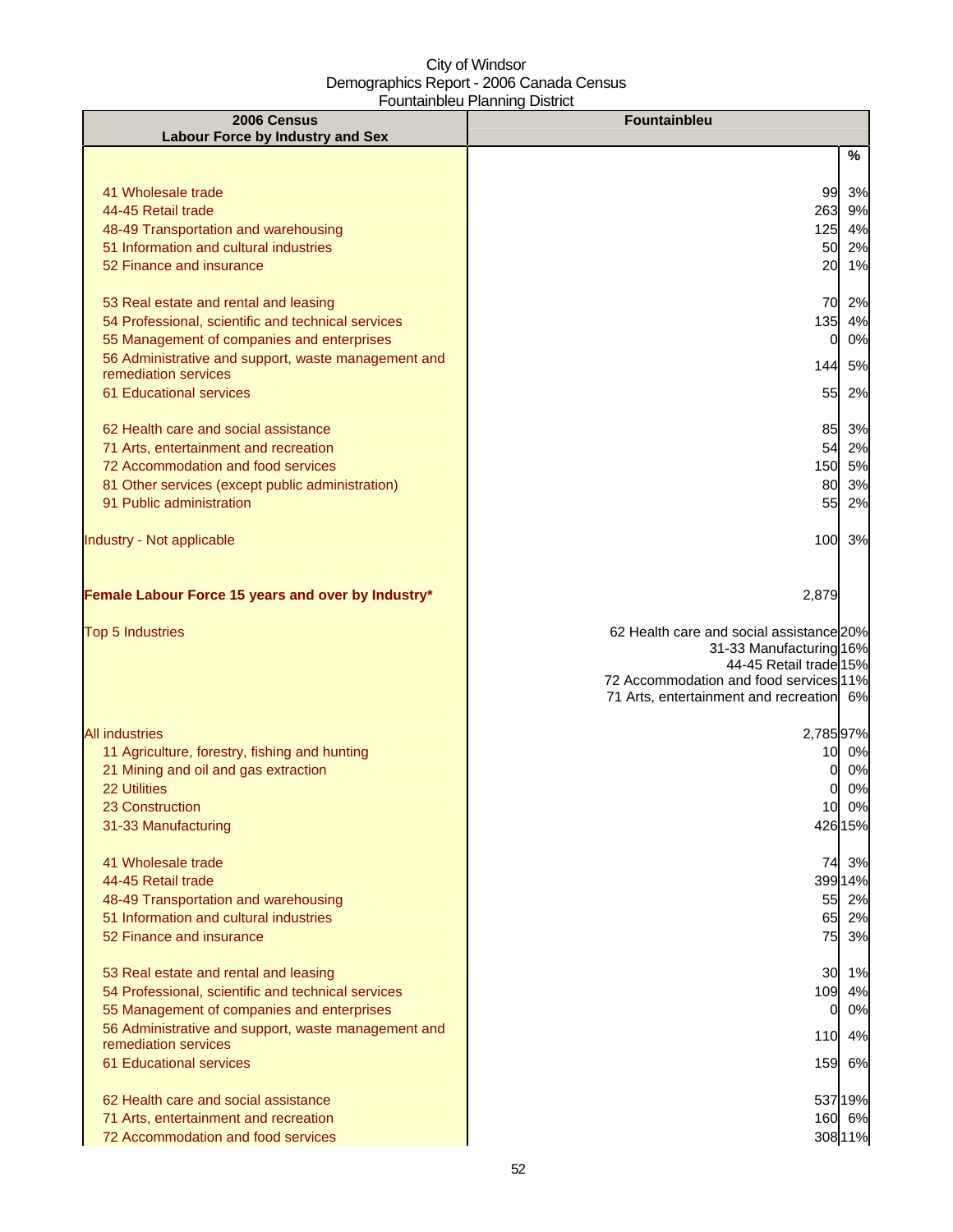| 2006 Census<br><b>Labour Force by Industry and Sex</b>                            | $\sim$ 0 $\sim$ 0.000 $\sim$ 0.000 $\sim$ 0.000 $\sim$ 0.000 $\sim$<br><b>Fountainbleu</b> |               |
|-----------------------------------------------------------------------------------|--------------------------------------------------------------------------------------------|---------------|
| 81 Other services (except public administration)<br>91 Public administration      | 104<br>90                                                                                  | %<br>4%<br>3% |
| Industry - Not applicable<br>* 2002 North American Industry Classification System |                                                                                            | 3%            |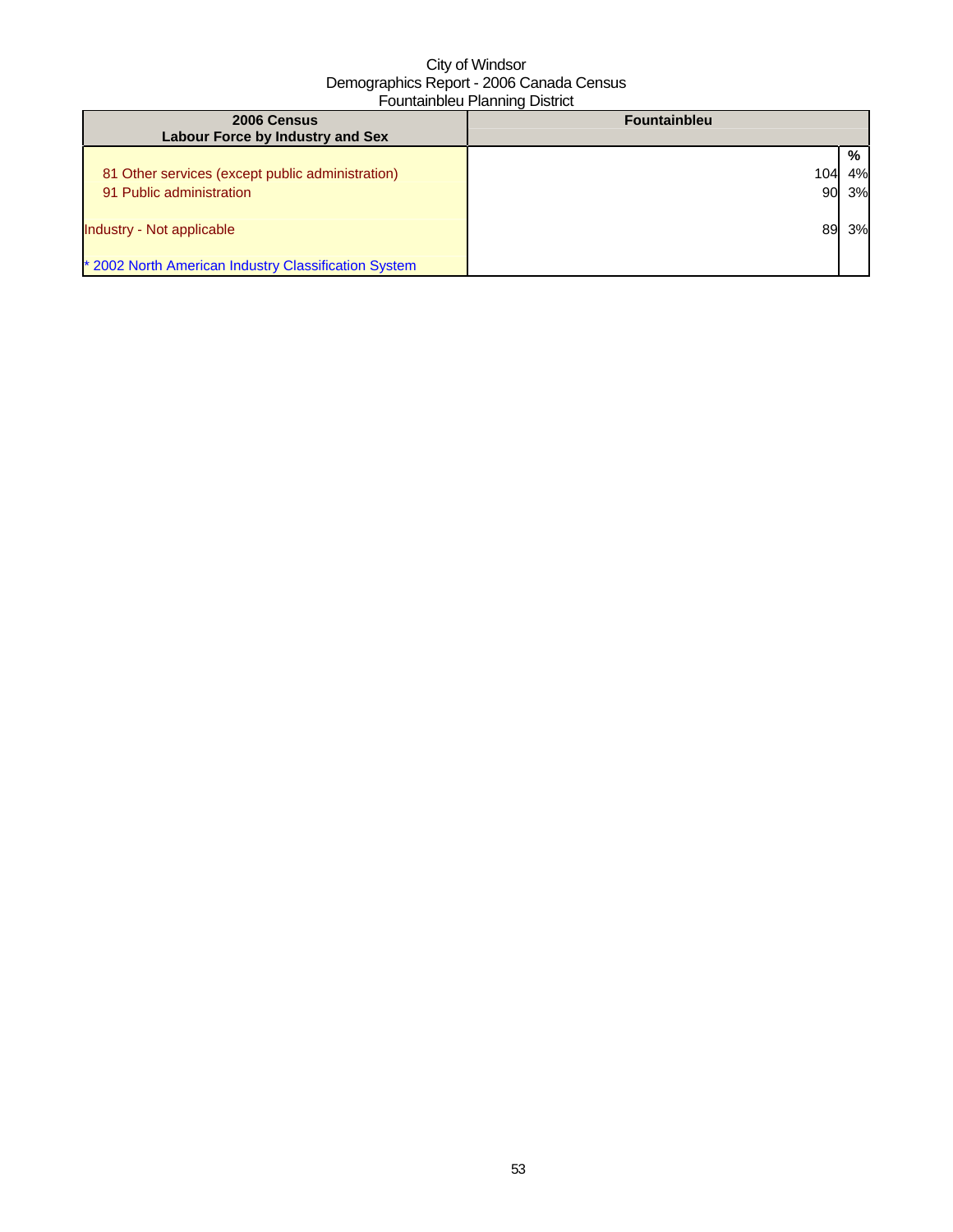## 2006 Census Labour Force by Occupation and Sex Comparison

| 2006 Census<br><b>Labour Force by Occupation and Sex</b><br>Comparison                                   | Fountainbleu                                                                                                                                                   |                              |                                                                                                                                                  |                      |                                                                                                                                                           |                              |
|----------------------------------------------------------------------------------------------------------|----------------------------------------------------------------------------------------------------------------------------------------------------------------|------------------------------|--------------------------------------------------------------------------------------------------------------------------------------------------|----------------------|-----------------------------------------------------------------------------------------------------------------------------------------------------------|------------------------------|
|                                                                                                          | <b>Total</b>                                                                                                                                                   | %                            | <b>Males</b>                                                                                                                                     | $\frac{0}{0}$        | <b>Females</b>                                                                                                                                            | %                            |
|                                                                                                          | Labour                                                                                                                                                         |                              |                                                                                                                                                  |                      |                                                                                                                                                           |                              |
| <b>Labour Force 15 years and over</b>                                                                    | <b>Force</b><br>6,003                                                                                                                                          |                              | 3,084                                                                                                                                            |                      | 2,889                                                                                                                                                     |                              |
|                                                                                                          |                                                                                                                                                                |                              |                                                                                                                                                  |                      |                                                                                                                                                           |                              |
| Dominant major group                                                                                     | Sales and service 33%<br>occupations                                                                                                                           |                              | Trades, transport 44%<br>and equipment                                                                                                           |                      | Sales and service 40%<br>occupations                                                                                                                      |                              |
| <b>Top 5 Occupations</b>                                                                                 | Assemblers in<br>manufacturing<br>Other sales and<br>service<br>Clerical<br>occupations<br>Retail salespersons<br>and clerks<br>Machine operators<br>in manuf. | 13%<br>10%<br>8%<br>5%<br>4% | Assemblers in<br>manufacturing<br>Machine operators 18%<br>in manuf.<br>Mechanics<br>Other sales and<br>service<br>Machinists, metal<br>forming, | 8%<br>7%<br>7%<br>6% | Clerical<br>occupations<br>Other sales and<br>service<br>Assemblers in<br>manufacturing<br>Nurses and<br>supervisors<br>Retail salespersons<br>and clerks | 13%<br>12%<br>8%<br>6%<br>5% |
| All occupations                                                                                          | 5,796 97%                                                                                                                                                      |                              | 3,006 97%                                                                                                                                        |                      | 2,790 97%                                                                                                                                                 |                              |
| Management                                                                                               | 291                                                                                                                                                            | 5%                           | 160                                                                                                                                              | 5%                   |                                                                                                                                                           | 129 4%                       |
| Senior management                                                                                        | 10                                                                                                                                                             | 0%                           | 30                                                                                                                                               | 1%                   |                                                                                                                                                           | 10 0%                        |
| <b>Specialist managers</b>                                                                               | 65                                                                                                                                                             | 1%                           | 40                                                                                                                                               | 1%                   | 20                                                                                                                                                        | 1%                           |
| Managers in retail trade, food and                                                                       | 129                                                                                                                                                            | 2%                           | 70                                                                                                                                               | 2%                   | 66                                                                                                                                                        | 2%                           |
| accommodation                                                                                            | 85                                                                                                                                                             | 1%                           | 54                                                                                                                                               | 2%                   | 30                                                                                                                                                        | 1%                           |
| Other managers                                                                                           |                                                                                                                                                                |                              |                                                                                                                                                  |                      |                                                                                                                                                           |                              |
| Business, finance and administrative                                                                     |                                                                                                                                                                | 784 13%                      | 164                                                                                                                                              | 5%                   |                                                                                                                                                           | 622 22%                      |
| Professional                                                                                             | 54                                                                                                                                                             | 1%                           | 30                                                                                                                                               | 1%                   | 40                                                                                                                                                        | 1%                           |
| Finance and insurance                                                                                    | 55                                                                                                                                                             | 1%                           | $\mathbf 0$                                                                                                                                      | 0%                   | 55                                                                                                                                                        | 2%                           |
| <b>Secretaries</b>                                                                                       | 125                                                                                                                                                            | 2%                           | 0                                                                                                                                                | 0%                   | 105                                                                                                                                                       | 4%                           |
| Administrative and regulatory<br><b>Clerical supervisors</b>                                             | 104<br>10                                                                                                                                                      | 2%<br>0%                     | 20<br>$\mathbf 0$                                                                                                                                | 1%<br>0%             | 74<br>0                                                                                                                                                   | 3%<br>0%                     |
| <b>Clerical occupations</b>                                                                              | 467                                                                                                                                                            | 8%                           | 85                                                                                                                                               | 3%                   |                                                                                                                                                           | 36012%                       |
|                                                                                                          |                                                                                                                                                                |                              |                                                                                                                                                  |                      |                                                                                                                                                           |                              |
| Natural and applied sciences                                                                             |                                                                                                                                                                | 254 4%                       | 144                                                                                                                                              | 5%                   |                                                                                                                                                           | 34 1%                        |
| Professional<br><b>Technical</b>                                                                         | 1041                                                                                                                                                           | 2%<br>104 2%                 | 95 <br>100                                                                                                                                       | 3%<br>3%             | 40                                                                                                                                                        | 1%<br>30 1%                  |
|                                                                                                          |                                                                                                                                                                |                              |                                                                                                                                                  |                      |                                                                                                                                                           |                              |
| <b>Health occupations</b>                                                                                | 371                                                                                                                                                            | 6%                           | 60                                                                                                                                               | 2%                   | 32611%                                                                                                                                                    |                              |
| Professional                                                                                             | 30                                                                                                                                                             | 0%                           | 0                                                                                                                                                | 0%                   |                                                                                                                                                           | 10 0%                        |
| Nurses and supervisors                                                                                   | 159                                                                                                                                                            | 3%                           | 0                                                                                                                                                | 0%                   |                                                                                                                                                           | 156 5%                       |
| <b>Technical occupations</b>                                                                             | 55                                                                                                                                                             | 1%                           | 20                                                                                                                                               | 1%                   |                                                                                                                                                           | 55 2%                        |
| Assisting/support occupations                                                                            | 154                                                                                                                                                            | 3%                           | 20                                                                                                                                               | 1%                   |                                                                                                                                                           | 104 4%                       |
| Social science, education, government and<br>religion                                                    | 243                                                                                                                                                            | 4%                           | 45                                                                                                                                               | 1%                   | 193                                                                                                                                                       | 7%                           |
| Judges, lawyers, psychologists, social<br>workers, ministers of religion, policy and<br>program officers | 44                                                                                                                                                             | 1%                           | 0                                                                                                                                                | 0%                   | 4                                                                                                                                                         | 0%                           |
| <b>Teachers and professors</b>                                                                           | 129                                                                                                                                                            | 2%                           | 35                                                                                                                                               | 1%                   | 74                                                                                                                                                        | 3%                           |
| Paralegals, social service workers and                                                                   |                                                                                                                                                                | 85 1%                        | 0                                                                                                                                                | 0%                   |                                                                                                                                                           | 105 4%                       |
| occupations in education and religion                                                                    |                                                                                                                                                                |                              |                                                                                                                                                  |                      |                                                                                                                                                           |                              |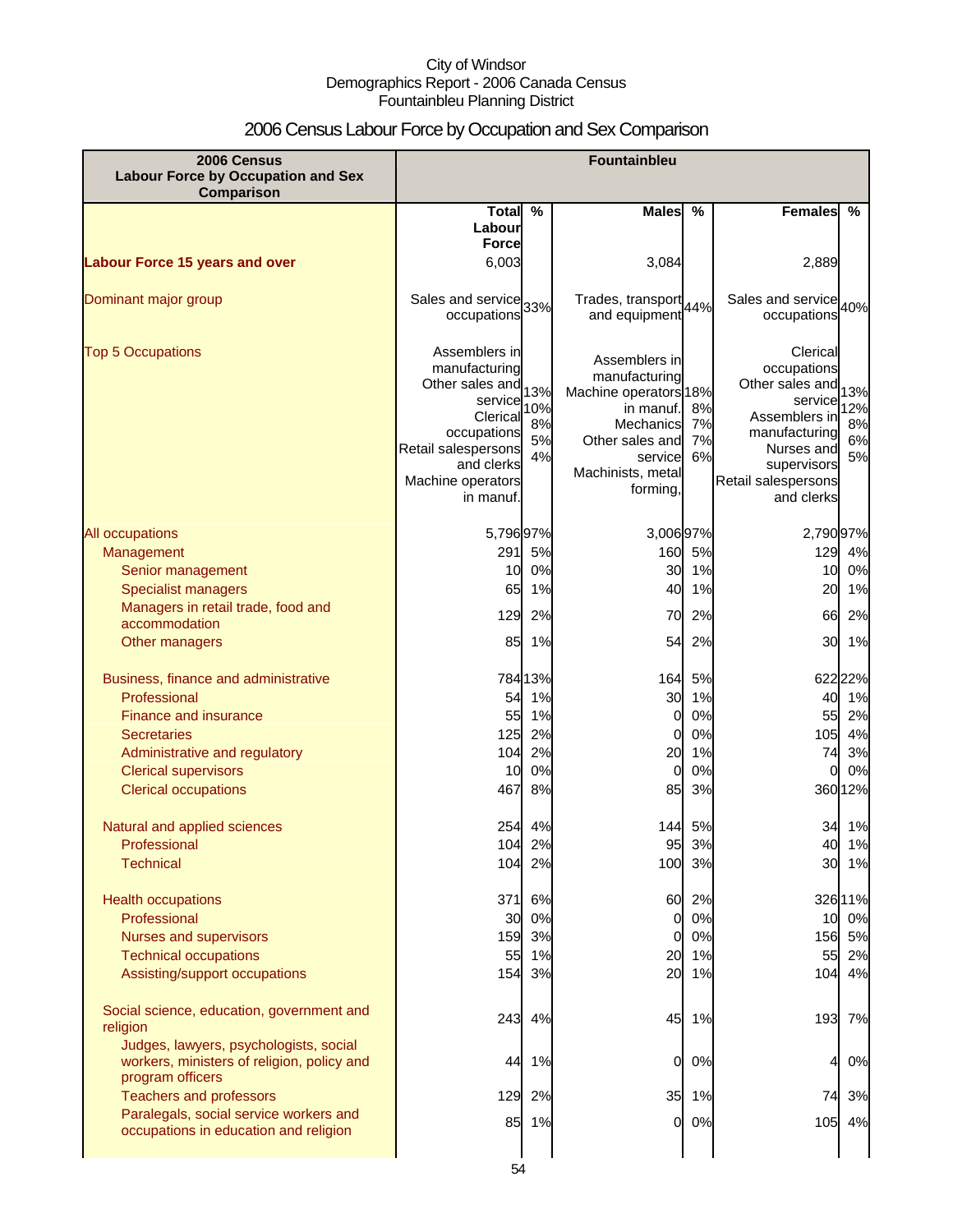| 2006 Census<br><b>Labour Force by Occupation and Sex</b><br>Comparison                                               |                                    |                  | <b>Fountainbleu</b> |                |                          |                           |
|----------------------------------------------------------------------------------------------------------------------|------------------------------------|------------------|---------------------|----------------|--------------------------|---------------------------|
|                                                                                                                      | Total %<br>Labourl<br><b>Force</b> |                  | <b>Males</b>        | $\frac{0}{0}$  | <b>Females</b>           | $\frac{9}{6}$             |
| Art, culture, recreation and sport<br>Professional occupations<br><b>Technical occupations</b>                       | 79<br>0<br>59                      | 1%<br>0%<br>1%   | 39<br>10<br>39      | 1%<br>0%<br>1% | 34<br>$\mathbf{0}$<br>40 | 1%<br>0%<br>1%            |
| Sales and service<br><b>Supervisors</b>                                                                              | 1,482 25%<br>45                    | 1%               | 0                   | 540 18%<br>0%  | 45                       | 92932%<br>2%              |
| Wholesale, technical, insurance, real estate<br>sales, retail, wholesale and grain buyers                            | 75                                 | 1%               | 50                  | 2%             |                          | 30 1%                     |
| Retail salespersons and clerks<br><b>Cashiers</b><br>Chefs and cooks                                                 | 279<br>154                         | 5%<br>3%<br>1%   | 94<br>10<br>50      | 3%<br>0%<br>2% |                          | 140 5%<br>115 4%<br>50 2% |
| Food and beverage service<br><b>Protective services</b>                                                              | 75<br>95<br>84                     | 2%<br>1%         | 10<br>14            | 0%<br>0%       | 70<br>55                 | 2%<br>2%                  |
| Travel and accommodation, recreation and<br>sport attendants                                                         | 55                                 | 1%               | 40                  | 1%             | 50                       | 2%                        |
| Childcare and home support<br>Other sales and service                                                                | 35<br>555                          | 1%<br>9%         | 10<br>190           | 0%<br>6%       | 15                       | 1%<br>338 12%             |
| Trades, transport and equipment operators<br>and related                                                             | 1,013 17%                          |                  |                     | 941 31%        | 65                       | 2%                        |
| <b>Contractors and supervisors</b><br><b>Construction trades</b>                                                     | 34<br>144                          | 1%<br>2%         | 30<br>129           | 1%<br>4%       | $\Omega$<br>10           | 0%<br>0%                  |
| Stationary engineers, power station<br>operators, electrical and<br>telecommunications                               | 55                                 | 1%               | 60                  | 2%             | <sub>O</sub>             | 0%                        |
| Machinists, metal forming, shaping and<br>erecting                                                                   | 185                                | 3%               | 180                 | 6%             | <sub>O</sub>             | 0%                        |
| <b>Mechanics</b>                                                                                                     | 164                                | 3%               | 204                 | 7%             | 0                        | 0%                        |
| Other trades<br>Heavy equipment, crane operators and<br>drillers                                                     | 20<br>14                           | 0%<br>0%         | 20<br>4             | 1%<br>0%       | 10<br>$\Omega$           | 0%<br>0%                  |
| Transportation equipment operators,<br>excluding labourers                                                           |                                    | 195 3%           |                     | 170 6%         |                          | 0 0%                      |
| <b>Helpers and labourers</b>                                                                                         | 184                                | 3%               | 129                 | 4%             | 40                       | 1%                        |
| Primary industry-specific<br>Agriculture excluding labourers                                                         | 30<br>10                           | 0%<br>0%         | 40<br>0             | 1%<br>0%       | <sub>0</sub><br>10       | 0%<br>$0\%$               |
| Forestry, mining, oil and gas extraction, and<br>fishing, excluding labourers<br><b>Primary production labourers</b> | 0<br>45                            | 0%<br>1%         | 0<br>20             | 0%<br>1%       | 0<br><sub>O</sub>        | $0\%$<br>0%               |
|                                                                                                                      |                                    |                  |                     |                |                          |                           |
| Processing, manufacturing and utilities<br>Supervisors in manufacturing                                              | 1,213 20%                          | 24 0%            | 30                  | 834 27%<br>1%  | 14                       | 352 12%<br>$0\%$          |
| Machine operators in manuf.                                                                                          |                                    | 252 4%           | 235                 | 8%             | 59                       | 2%                        |
| Assemblers in manufacturing<br>Labourers in processing, manufacturing and<br>utilities                               |                                    | 75913%<br>140 2% | 60                  | 531 17%<br>2%  | 213<br>85                | 7%<br>3%                  |
| Occupation - Not applicable                                                                                          | 149                                | 2%               | 40                  | 1%             | 84                       | 3%                        |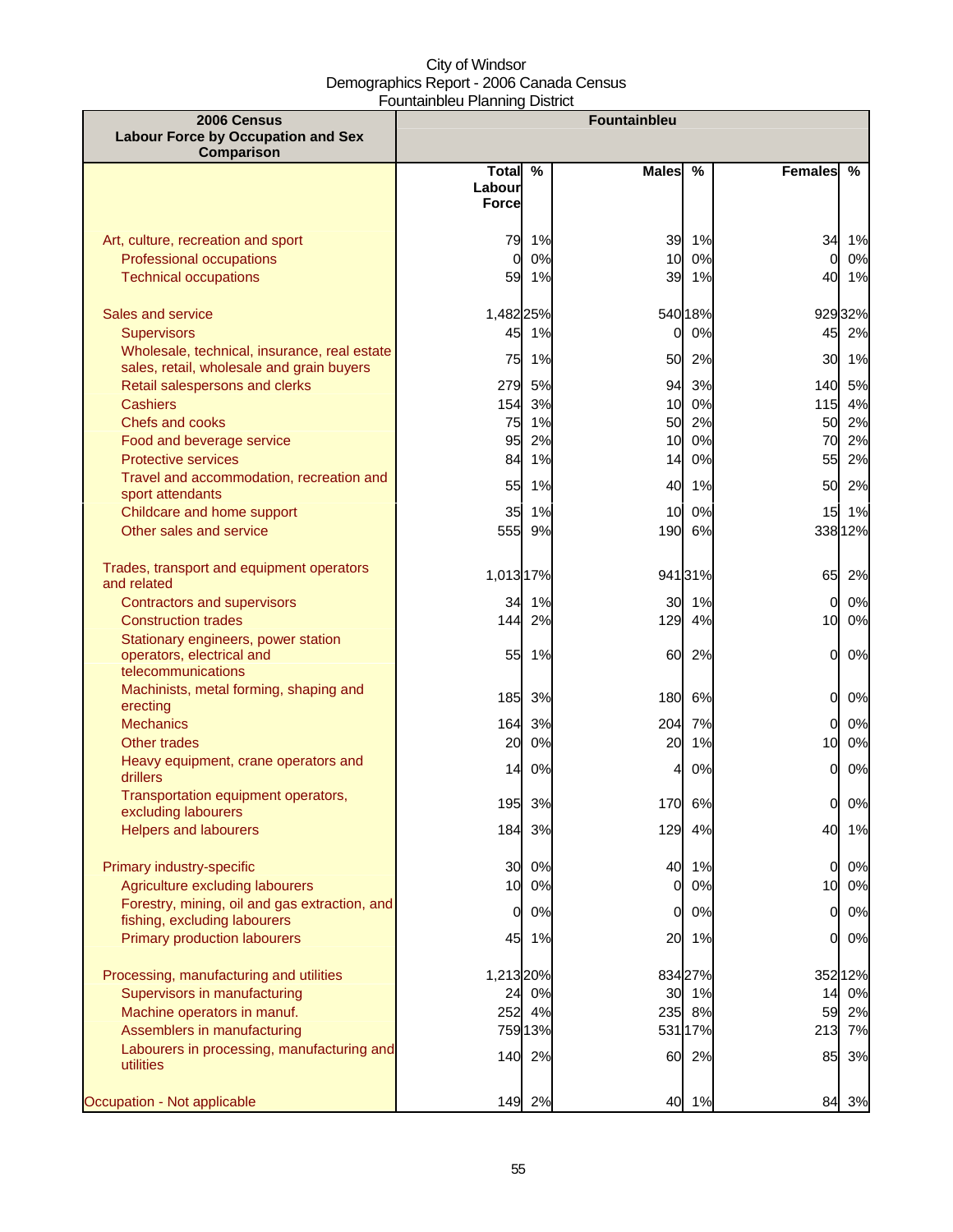## 2006 Census Labour Force by Occupation

| 2006 Census<br><b>Labour Force by Occupation</b>                                                      | Fountainbleu                                           |
|-------------------------------------------------------------------------------------------------------|--------------------------------------------------------|
| <b>Labour Force 15 years and over</b>                                                                 | %<br>6,003                                             |
|                                                                                                       |                                                        |
| Dominant major group                                                                                  | Sales and service                                      |
|                                                                                                       | occupations                                            |
| <b>Top 5 Occupations</b>                                                                              | Assemblers in                                          |
|                                                                                                       | manufacturing<br>13%                                   |
|                                                                                                       | Other sales and service<br>10%<br>Clerical occupations |
|                                                                                                       | 8%<br>Retail salespersons and                          |
|                                                                                                       | 5%<br>clerks<br>4%                                     |
|                                                                                                       | Machine operators in<br>manuf.                         |
|                                                                                                       |                                                        |
| All occupations                                                                                       | 5,79697%                                               |
| Management                                                                                            | 291<br>5%                                              |
| Senior management                                                                                     | 10 0%                                                  |
| <b>Specialist managers</b><br>Managers in retail trade, food and accommodation                        | 65 1%<br>2%<br>129                                     |
| Other managers                                                                                        | 85 1%                                                  |
|                                                                                                       |                                                        |
| Business, finance and administrative                                                                  | 78413%                                                 |
| Professional                                                                                          | 54 1%                                                  |
| Finance and insurance                                                                                 | 55 1%<br>125                                           |
| <b>Secretaries</b><br>Administrative and regulatory                                                   | 2%<br>2%<br>104                                        |
| <b>Clerical supervisors</b>                                                                           | 0%<br>10                                               |
| <b>Clerical occupations</b>                                                                           | 8%<br>467                                              |
|                                                                                                       |                                                        |
| Natural and applied sciences                                                                          | 254<br>4%                                              |
| Professional<br><b>Technical</b>                                                                      | 104<br>2%<br>104<br>2%                                 |
|                                                                                                       |                                                        |
| <b>Health occupations</b>                                                                             | 371<br>6%                                              |
| Professional                                                                                          | 0%<br>30                                               |
| Nurses and supervisors                                                                                | 159 3%                                                 |
| <b>Technical occupations</b><br>Assisting/support occupations                                         | 55<br>1%<br>3%<br>154                                  |
|                                                                                                       |                                                        |
| Social science, education, government and religion                                                    | 4%<br>243                                              |
| Judges, lawyers, psychologists, social workers, ministers of religion, policy and<br>program officers | 1%<br>44                                               |
| <b>Teachers and professors</b>                                                                        | 129<br>2%                                              |
| Paralegals, social service workers and occupations in education and religion                          | 85 1%                                                  |
| Art, culture, recreation and sport                                                                    | 79 1%                                                  |
| Professional occupations                                                                              | 0%<br>01                                               |
| <b>Technical occupations</b>                                                                          | 59 1%                                                  |
| Sales and service                                                                                     |                                                        |
| <b>Supervisors</b>                                                                                    | 1,482 25%<br>45 1%                                     |
| Wholesale, technical, insurance, real estate sales, retail, wholesale and grain                       |                                                        |
| buyers                                                                                                | 1%<br>75                                               |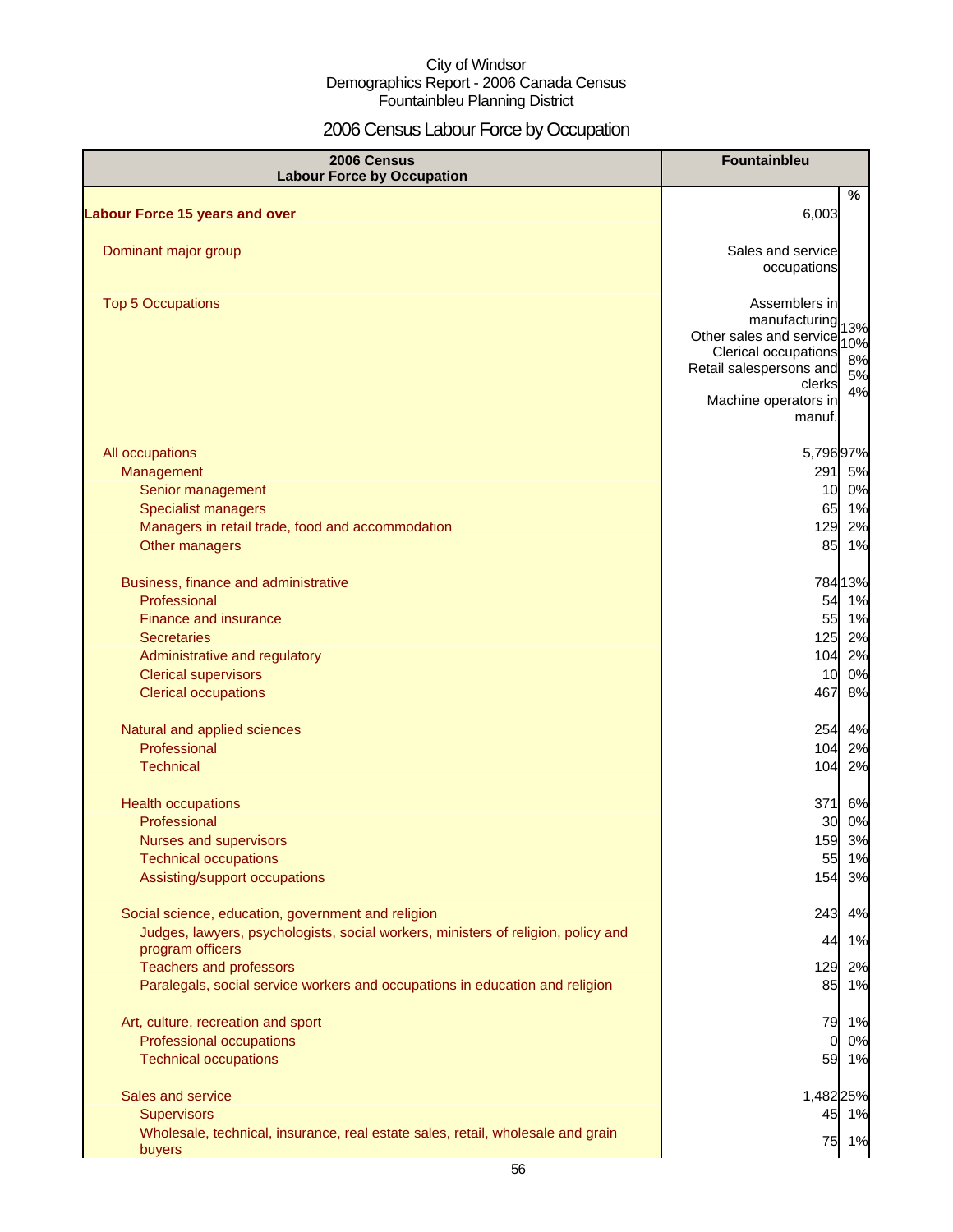| 2006 Census<br><b>Labour Force by Occupation</b>                                 | <b>Fountainbleu</b> |
|----------------------------------------------------------------------------------|---------------------|
|                                                                                  | %                   |
| Retail salespersons and clerks                                                   | 279<br>5%           |
| <b>Cashiers</b>                                                                  | 154<br>3%           |
| Chefs and cooks                                                                  | 75 1%               |
| Food and beverage service                                                        | 95<br>2%            |
| <b>Protective services</b>                                                       | 1%<br>84            |
| Travel and accommodation, recreation and sport attendants                        | 1%<br>55            |
| Childcare and home support                                                       | 35<br>1%            |
| Other sales and service                                                          | 9%<br>555           |
| Trades, transport and equipment operators and related                            | 1,013 17%           |
| <b>Contractors and supervisors</b>                                               | 34 1%               |
| <b>Construction trades</b>                                                       | 2%<br>144           |
| Stationary engineers, power station operators, electrical and telecommunications | 55 1%               |
| Machinists, metal forming, shaping and erecting                                  | 3%<br>185           |
| <b>Mechanics</b>                                                                 | 164 3%              |
| Other trades                                                                     | 20 0%               |
| Heavy equipment, crane operators and drillers                                    | 14 0%               |
| Transportation equipment operators, excluding labourers                          | 195 3%              |
| <b>Helpers and labourers</b>                                                     | 184 3%              |
| Primary industry-specific                                                        | 30 0%               |
| Agriculture excluding labourers                                                  | 0%<br>10            |
| Forestry, mining, oil and gas extraction, and fishing, excluding labourers       | 0%<br><sub>0</sub>  |
| <b>Primary production labourers</b>                                              | 45 1%               |
| Processing, manufacturing and utilities                                          | 1,213 20%           |
| Supervisors in manufacturing                                                     | 24 0%               |
| Machine operators in manuf.                                                      | 252 4%              |
| Assemblers in manufacturing                                                      | 759 13%             |
| Labourers in processing, manufacturing and utilities                             | 140 2%              |
| Occupation - Not applicable                                                      | 149 2%              |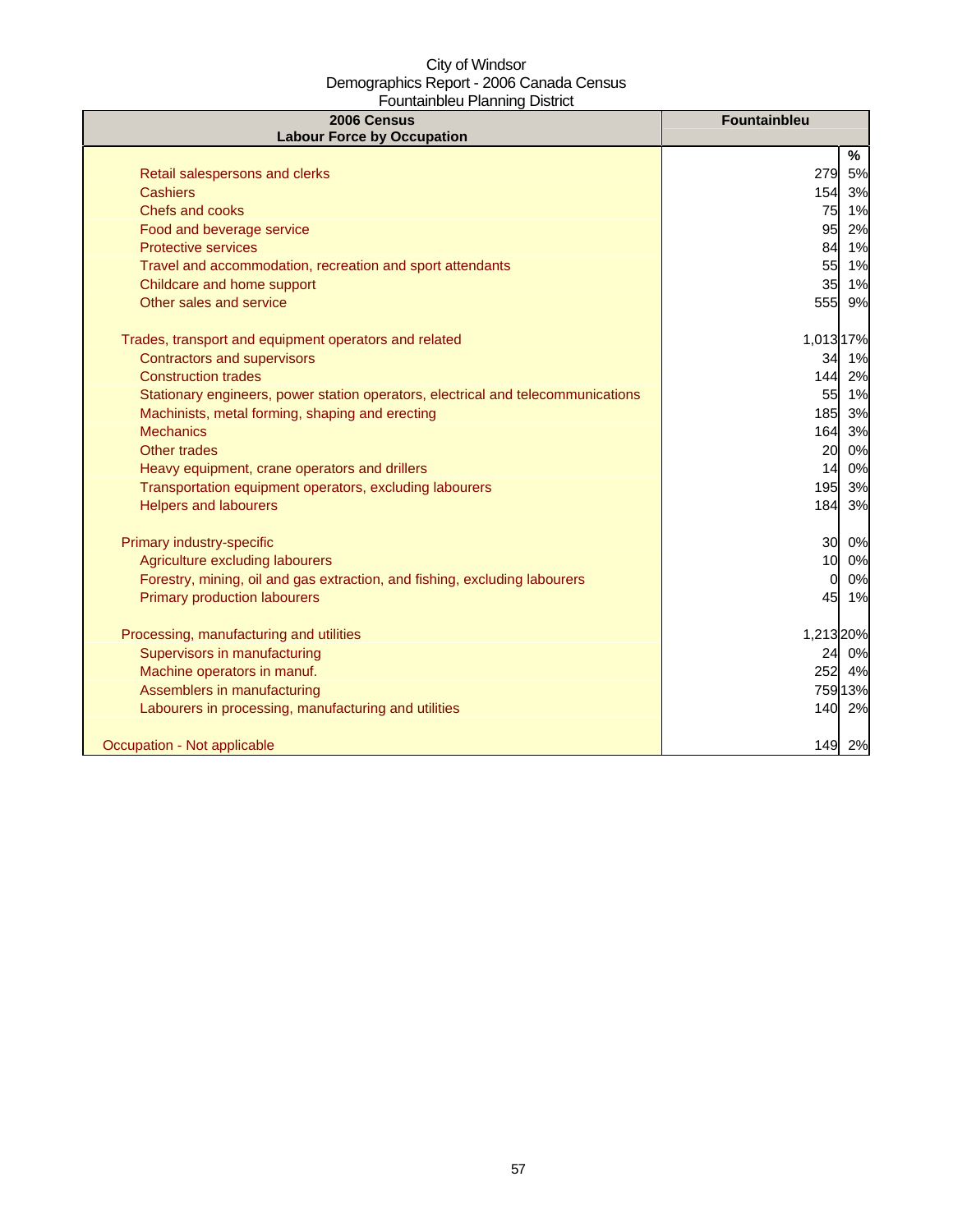## 2006 Census Labour Force by Occupation - Male

| 2006 Census<br><b>Labour Force by Occupation - Male</b>                                                                                                                                                   | Fountainbleu                                                                                                                     |                                           |
|-----------------------------------------------------------------------------------------------------------------------------------------------------------------------------------------------------------|----------------------------------------------------------------------------------------------------------------------------------|-------------------------------------------|
| <b>Male Labour Force 15 years and over</b>                                                                                                                                                                | 3,084                                                                                                                            | %                                         |
| Dominant major group                                                                                                                                                                                      | Trades, transport and<br>equipment                                                                                               |                                           |
| <b>Top 5 Occupations</b>                                                                                                                                                                                  | Assemblers in manufacturing<br>Machine operators in manuf.<br>Mechanics<br>Other sales and service<br>Machinists, metal forming, |                                           |
|                                                                                                                                                                                                           |                                                                                                                                  |                                           |
| All occupations<br>Management<br>Senior management<br><b>Specialist managers</b><br>Managers in retail trade, food and accommodation<br>Other managers                                                    | 3,00697%<br>70<br>54                                                                                                             | 160 5%<br>30 1%<br>40 1%<br>2%<br>2%      |
| Business, finance and administrative<br>Professional<br><b>Finance and insurance</b><br><b>Secretaries</b><br>Administrative and regulatory<br><b>Clerical supervisors</b><br><b>Clerical occupations</b> | 164<br>30<br>$\overline{0}$<br>$\Omega$<br>20<br>$\overline{0}$<br>85                                                            | 5%<br>1%<br>$0\%$<br>0%<br>1%<br>0%<br>3% |
| Natural and applied sciences<br>Professional<br><b>Technical</b>                                                                                                                                          | 95<br>100                                                                                                                        | 144 5%<br>3%<br>3%                        |
| <b>Health occupations</b><br>Professional<br>Nurses and supervisors<br><b>Technical occupations</b><br>Assisting/support occupations                                                                      | 60<br><sub>0</sub><br><sub>0</sub><br>20<br>20                                                                                   | 2%<br>0%<br>0%<br>1%<br>1%                |
| Social science, education, government and religion<br>Judges, lawyers, psychologists, social workers, ministers of religion, policy and                                                                   | 45                                                                                                                               | 1%                                        |
| program officers<br><b>Teachers and professors</b><br>Paralegals, social service workers and occupations in education and religion                                                                        | $\overline{0}$<br>$\overline{0}$                                                                                                 | 0%<br>35 1%<br>0%                         |
| Art, culture, recreation and sport<br>Professional occupations<br><b>Technical occupations</b>                                                                                                            | 39<br>10                                                                                                                         | 1%<br>0%<br>39 1%                         |
| Sales and service<br>Supervisors<br>Wholesale, technical, insurance, real estate sales, retail, wholesale and grain                                                                                       | 0                                                                                                                                | 540 18%<br>0%                             |
| buyers<br>Retail salespersons and clerks<br><b>Cashiers</b>                                                                                                                                               | 50                                                                                                                               | 2%<br>94 3%<br>10 0%                      |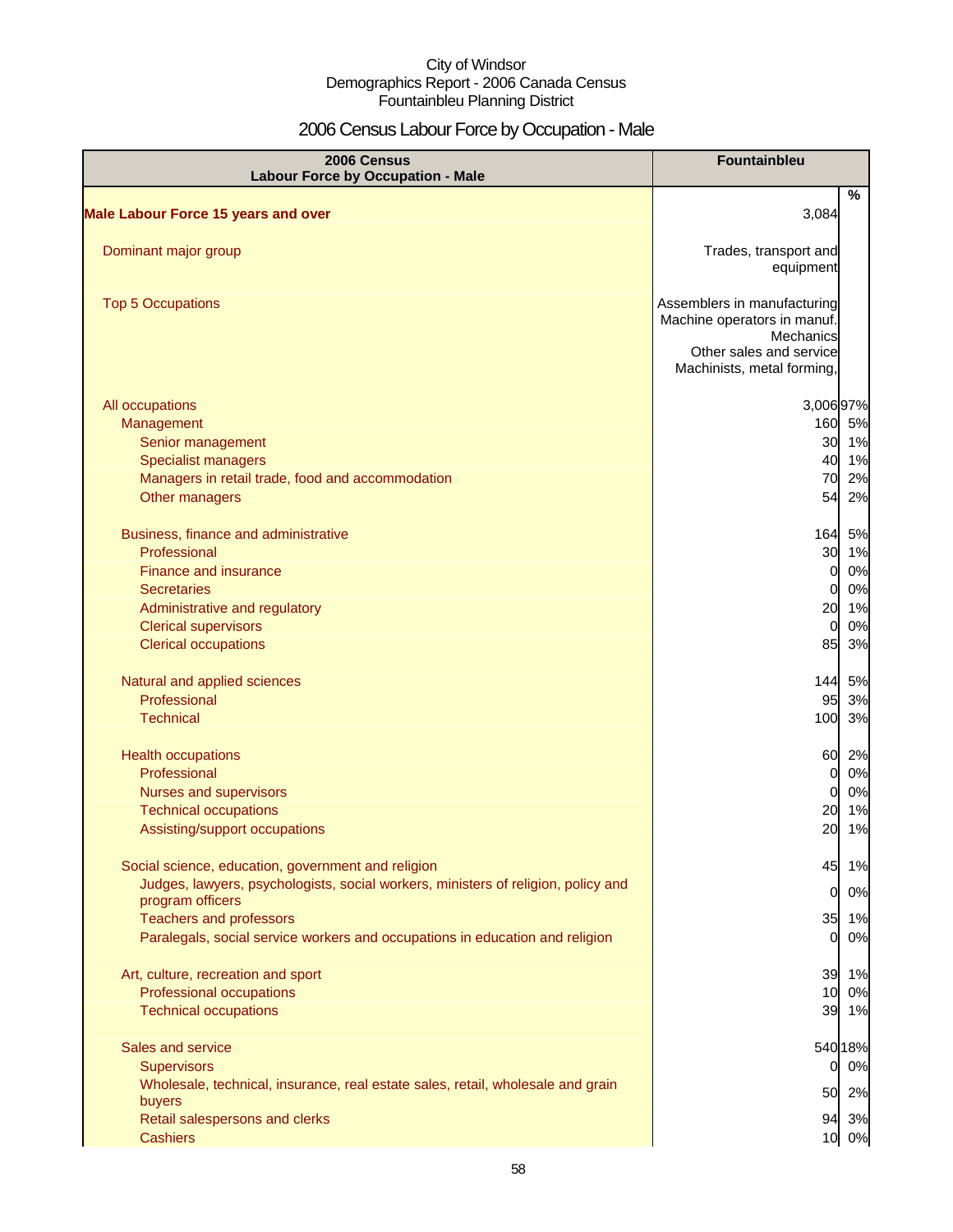| 2006 Census<br><b>Labour Force by Occupation - Male</b>                          | Fountainbleu         |
|----------------------------------------------------------------------------------|----------------------|
|                                                                                  | %                    |
| Chefs and cooks                                                                  | 50<br>2%             |
| Food and beverage service                                                        | 0%<br>10             |
| <b>Protective services</b>                                                       | 0%<br>14             |
| Travel and accommodation, recreation and sport attendants                        | 40 1%                |
| Childcare and home support                                                       | 0%<br>10             |
| Other sales and service                                                          | 190 6%               |
| Trades, transport and equipment operators and related                            | 94131%               |
| <b>Contractors and supervisors</b>                                               | 30 1%                |
| <b>Construction trades</b>                                                       | 129<br>4%            |
| Stationary engineers, power station operators, electrical and telecommunications | 2%<br>60             |
| Machinists, metal forming, shaping and erecting                                  | 6%<br>180            |
| <b>Mechanics</b>                                                                 | 204<br>7%            |
| Other trades                                                                     | 20<br>1%             |
| Heavy equipment, crane operators and drillers                                    | 0%                   |
| Transportation equipment operators, excluding labourers                          | 170<br>6%            |
| <b>Helpers and labourers</b>                                                     | 129<br>4%            |
| Primary industry-specific                                                        | 40<br>1%             |
| Agriculture excluding labourers                                                  | $\overline{0}$<br>0% |
| Forestry, mining, oil and gas extraction, and fishing, excluding labourers       | 0%<br>$\Omega$       |
| <b>Primary production labourers</b>                                              | 20 1%                |
| Processing, manufacturing and utilities                                          | 834 27%              |
| Supervisors in manufacturing                                                     | 30 1%                |
| Machine operators in manuf.                                                      | 235 8%               |
| Assemblers in manufacturing                                                      | 531 17%              |
| Labourers in processing, manufacturing and utilities                             | 2%<br>60             |
| Occupation - Not applicable                                                      | 40 1%                |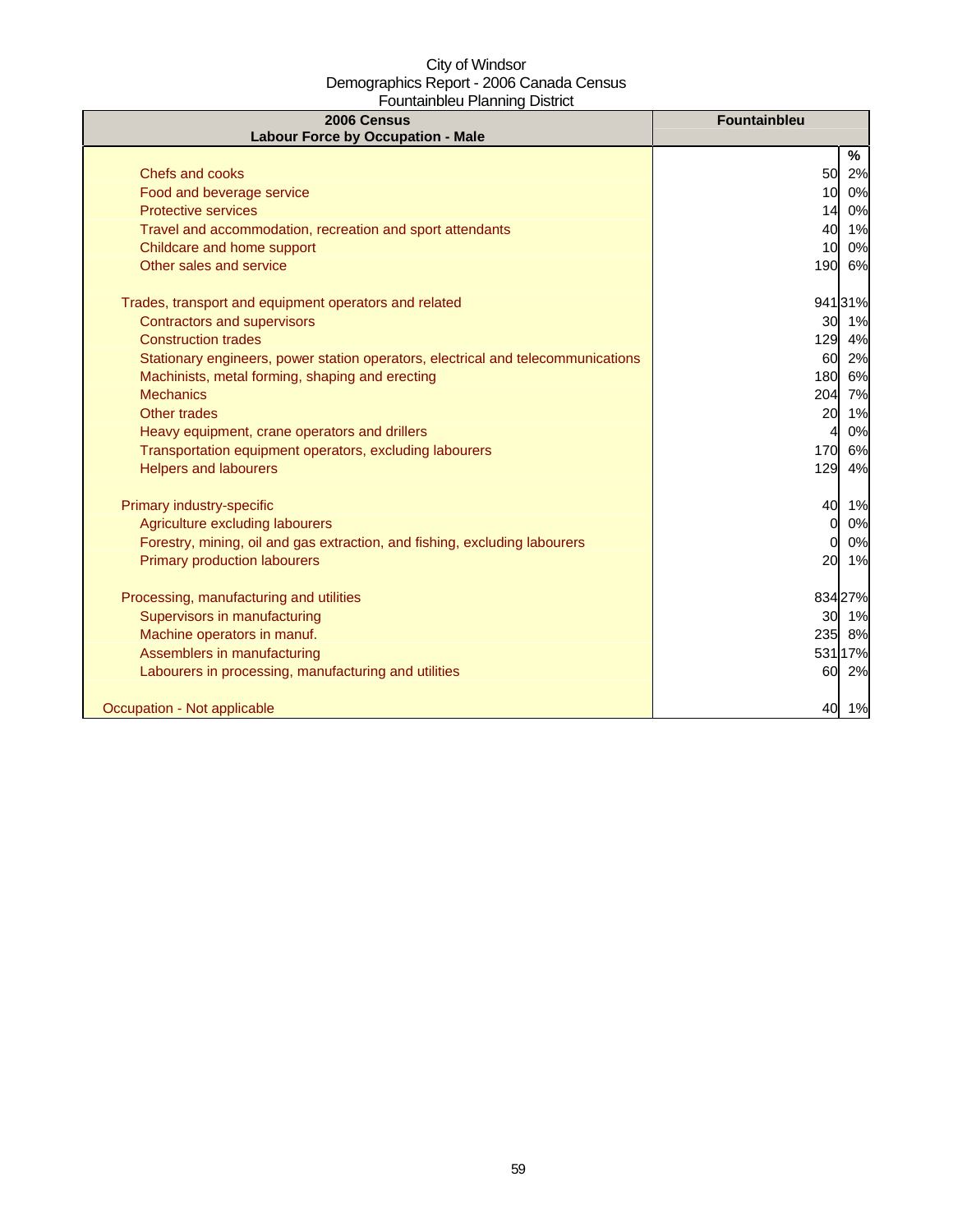## 2006 Census Labour Force by Occupation - Female

| 2006 Census<br><b>Labour Force by Occupation - Female</b>                         | Fountainbleu                                                                                                                                     |
|-----------------------------------------------------------------------------------|--------------------------------------------------------------------------------------------------------------------------------------------------|
| <b>Female Labour Force 15 years and over</b>                                      | $\%$<br>2,889                                                                                                                                    |
|                                                                                   |                                                                                                                                                  |
| Dominant major group                                                              | Sales and service<br>occupations                                                                                                                 |
| <b>Top 5 Occupations</b>                                                          | Clerical occupations<br>Other sales and service<br>Assemblers in<br>manufacturing<br>Nurses and supervisors<br>Retail salespersons and<br>clerks |
| All occupations                                                                   | 2,790 97%                                                                                                                                        |
| Management                                                                        | 129<br>4%                                                                                                                                        |
| Senior management                                                                 | 10<br>0%                                                                                                                                         |
| <b>Specialist managers</b>                                                        | 20 1%                                                                                                                                            |
| Managers in retail trade, food and accommodation                                  | 66<br>2%                                                                                                                                         |
| Other managers                                                                    | 30 1%                                                                                                                                            |
| Business, finance and administrative                                              | 622 22%                                                                                                                                          |
| Professional                                                                      | 40 1%                                                                                                                                            |
| <b>Finance and insurance</b>                                                      | 55<br>2%                                                                                                                                         |
| <b>Secretaries</b>                                                                | 105 4%                                                                                                                                           |
| Administrative and regulatory                                                     | 74<br>3%                                                                                                                                         |
| <b>Clerical supervisors</b>                                                       | 0%<br>$\overline{O}$                                                                                                                             |
| <b>Clerical occupations</b>                                                       | 360 12%                                                                                                                                          |
| Natural and applied sciences                                                      | 34 1%                                                                                                                                            |
| Professional                                                                      | 40 1%                                                                                                                                            |
| <b>Technical</b>                                                                  | 30 1%                                                                                                                                            |
| <b>Health occupations</b>                                                         | 326 11%                                                                                                                                          |
| Professional                                                                      | 10 0%                                                                                                                                            |
| Nurses and supervisors                                                            | 156 5%                                                                                                                                           |
| <b>Technical occupations</b>                                                      | 55 2%                                                                                                                                            |
| Assisting/support occupations                                                     | 104 4%                                                                                                                                           |
| Social science, education, government and religion                                | 193<br>7%                                                                                                                                        |
| Judges, lawyers, psychologists, social workers, ministers of religion, policy and | 0%<br>41                                                                                                                                         |
| program officers                                                                  |                                                                                                                                                  |
| <b>Teachers and professors</b>                                                    | 74<br>3%                                                                                                                                         |
| Paralegals, social service workers and occupations in education and religion      | 105<br>4%                                                                                                                                        |
| Art, culture, recreation and sport                                                | 34 1%                                                                                                                                            |
| Professional occupations                                                          | 0%<br>$\overline{0}$                                                                                                                             |
| <b>Technical occupations</b>                                                      | 40 1%                                                                                                                                            |
| Sales and service                                                                 | 92932%                                                                                                                                           |
| <b>Supervisors</b>                                                                | 45 2%                                                                                                                                            |
| Wholesale, technical, insurance, real estate sales, retail, wholesale and grain   |                                                                                                                                                  |
| buyers                                                                            | 30 1%                                                                                                                                            |
| Retail salespersons and clerks                                                    | 140 5%                                                                                                                                           |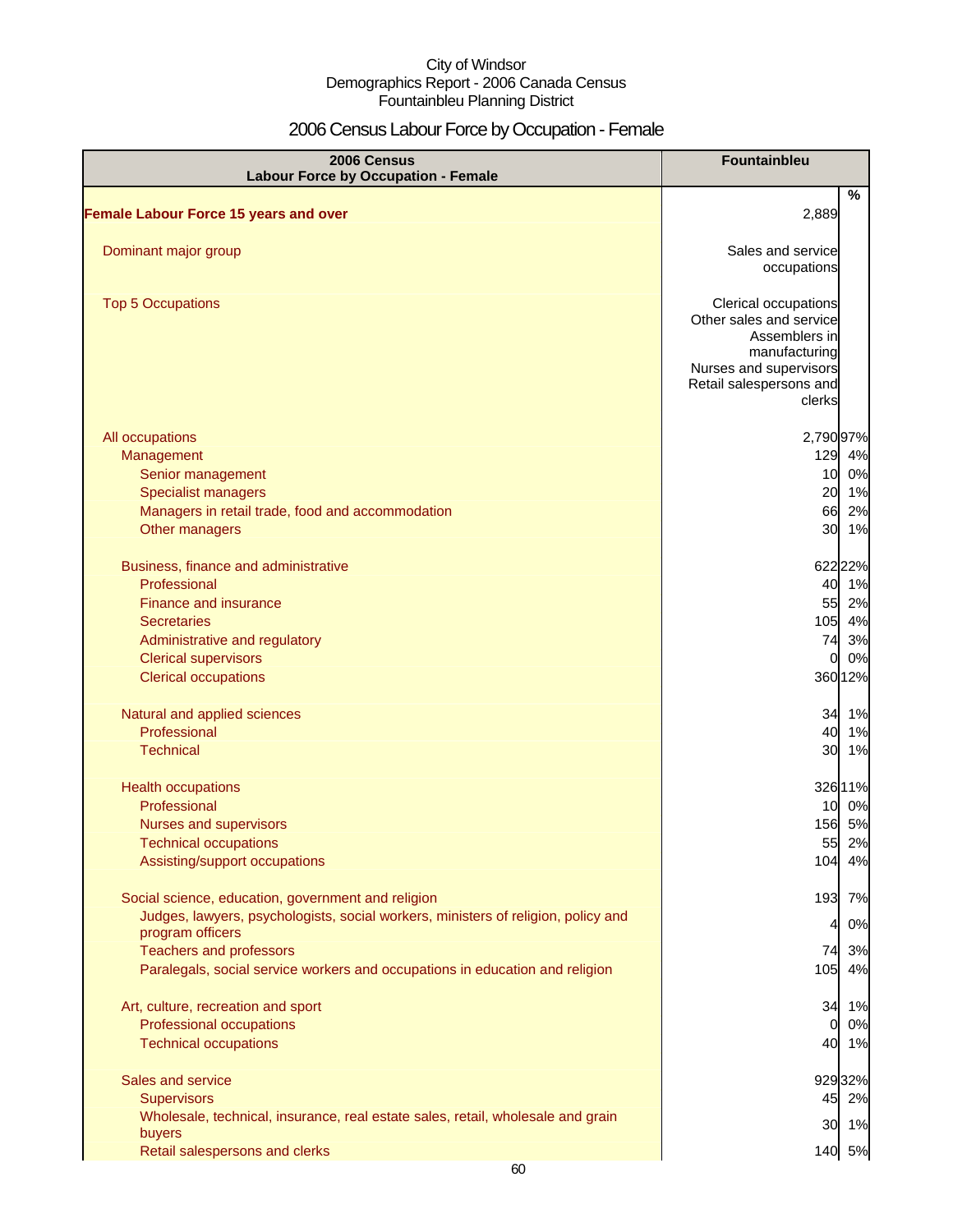| 2006 Census<br><b>Labour Force by Occupation - Female</b>                        | <b>Fountainbleu</b> |
|----------------------------------------------------------------------------------|---------------------|
|                                                                                  | %                   |
| <b>Cashiers</b>                                                                  | 115<br>4%           |
| Chefs and cooks                                                                  | 50<br>2%            |
| Food and beverage service                                                        | 2%<br>70            |
| <b>Protective services</b>                                                       | 2%<br>55            |
| Travel and accommodation, recreation and sport attendants                        | 50<br>2%            |
| Childcare and home support                                                       | 1%<br>15            |
| Other sales and service                                                          | 338 12%             |
| Trades, transport and equipment operators and related                            | 65<br>2%            |
| <b>Contractors and supervisors</b>                                               | 0%<br><sub>0</sub>  |
| <b>Construction trades</b>                                                       | 0%<br>10            |
| Stationary engineers, power station operators, electrical and telecommunications | 0%<br><sub>0</sub>  |
| Machinists, metal forming, shaping and erecting                                  | 0%<br><sub>0</sub>  |
| <b>Mechanics</b>                                                                 | 0%<br>$\Omega$      |
| Other trades                                                                     | 0%<br>10            |
| Heavy equipment, crane operators and drillers                                    | 0%<br>0l            |
| Transportation equipment operators, excluding labourers                          | 0%<br>$\Omega$      |
| <b>Helpers and labourers</b>                                                     | 1%<br>40            |
| Primary industry-specific                                                        | $\Omega$<br>0%      |
| Agriculture excluding labourers                                                  | 0%<br>10            |
| Forestry, mining, oil and gas extraction, and fishing, excluding labourers       | 0%<br>$\Omega$      |
| <b>Primary production labourers</b>                                              | 0%<br>$\Omega$      |
| Processing, manufacturing and utilities                                          | 352 12%             |
| Supervisors in manufacturing                                                     | 0%<br>14            |
| Machine operators in manuf.                                                      | 59<br>2%            |
| Assemblers in manufacturing                                                      | 213<br>7%           |
| Labourers in processing, manufacturing and utilities                             | 3%<br>85            |
| Occupation - Not applicable                                                      | 84<br>3%            |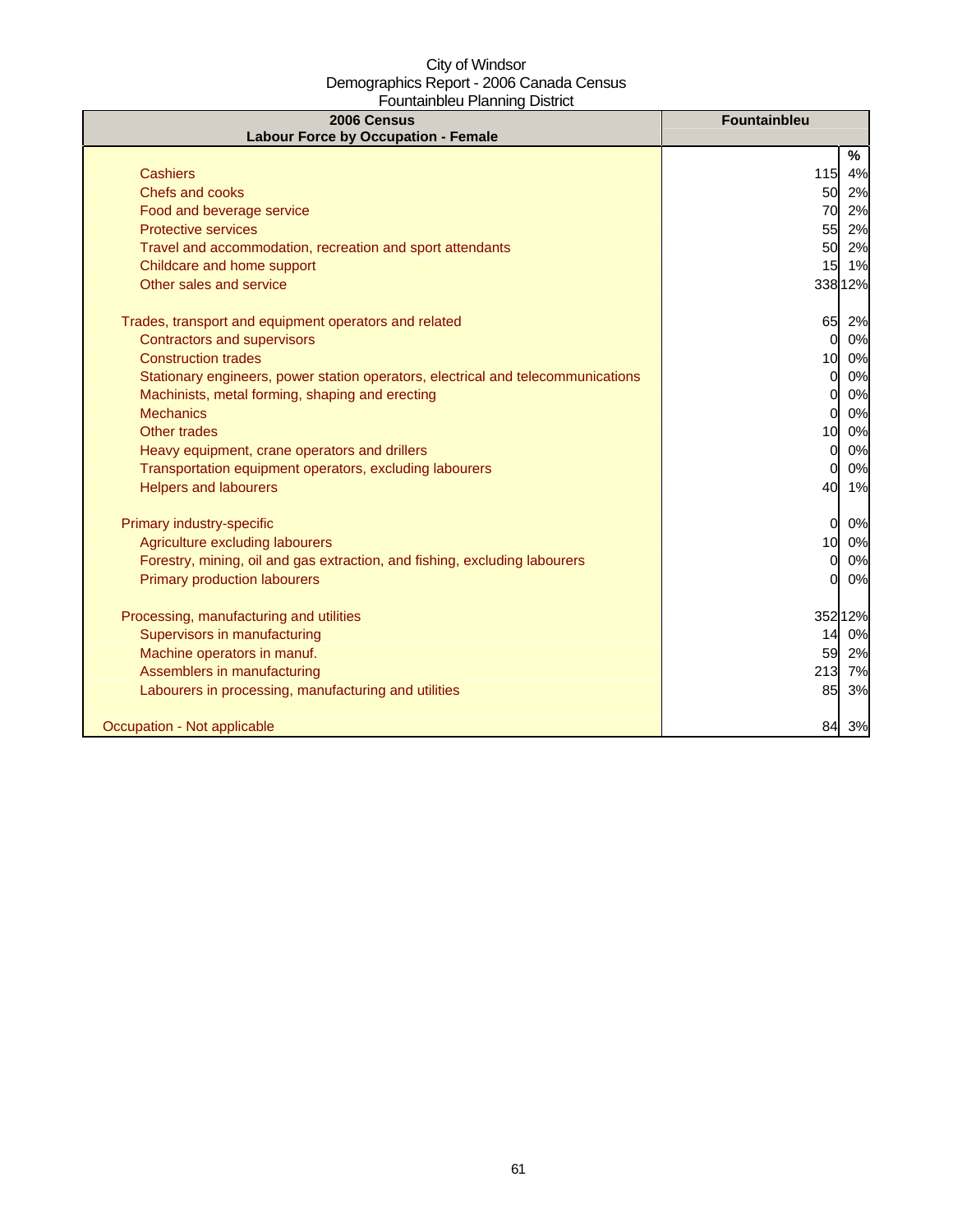| 2006 Census<br>Labour Force by Class of Worker and Sex Comparison                                 | <b>Fountainbleu</b>                                        |                |                                                 |                |                                |                |
|---------------------------------------------------------------------------------------------------|------------------------------------------------------------|----------------|-------------------------------------------------|----------------|--------------------------------|----------------|
|                                                                                                   | <b>Males</b><br>Females<br>Total<br>Labour<br><b>Force</b> |                |                                                 |                |                                |                |
| Labour Force 15 years and over by Class of Worker<br>All classes of worker<br><b>Paid workers</b> | 5,978                                                      |                | 3,084<br>5,82697% 3,01198%<br>5,64594% 2,90794% |                | 2,894<br>2,79597%<br>2,740 95% |                |
| <b>Employees</b><br>Self-employed (incorporated)                                                  | 99                                                         | 2%             | 5,541 93% 2,825 92%<br>60                       | 2%             | 2,72194%<br>29                 | 1%             |
| Without paid help<br>With paid help<br>Self-employed (unincorp.)                                  | 0<br>69<br>161                                             | 0%<br>1%<br>3% | $\Omega$<br>65<br>84                            | 0%<br>2%<br>3% | 0<br>19<br>50                  | 0%<br>1%<br>2% |
| Without paid help<br>With paid help                                                               | 90<br>30                                                   | 2%<br>1%       | 54<br>44                                        | 2%<br>1%       | 35<br>0                        | 1%<br>0%       |
| Unpaid family workers<br>Class of worker - Not applicable                                         | 10<br>189                                                  | 0%<br>3%       | $\Omega$<br>70                                  | 0%<br>2%       | 0<br>90                        | 0%<br>3%       |

## 2006 Census Labour Force by Class of Worker and Sex Comparison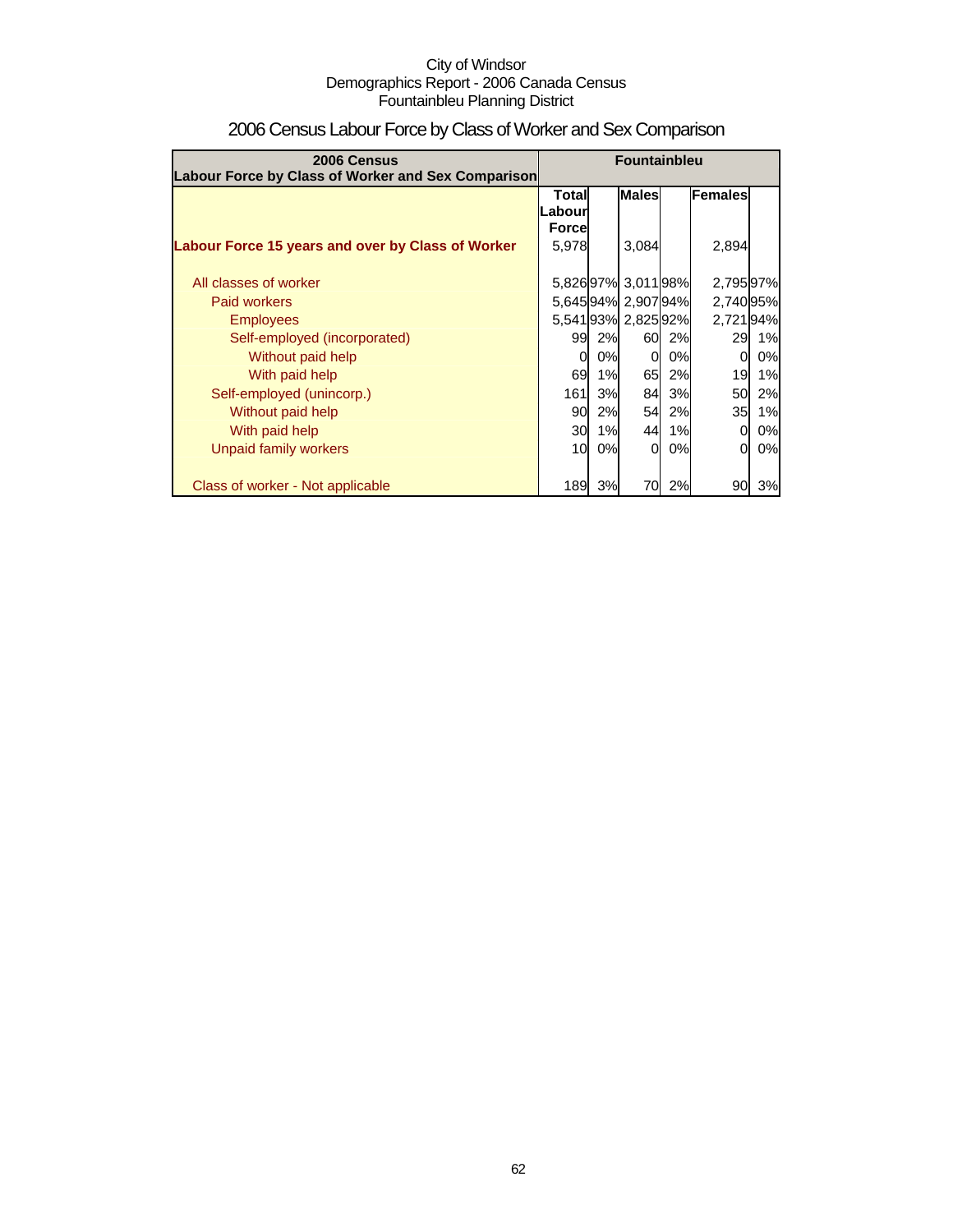## 2006 Census Labour Force by Class of Worker and Sex

| 2006 Census<br>Labour Force by Class of Worker and Sex | <b>Fountainbleu</b> |     |
|--------------------------------------------------------|---------------------|-----|
|                                                        |                     | %   |
| Labour Force 15 years and over by Class of Worker      | 5,978               |     |
| All classes of worker                                  | 5,826               | 97% |
| <b>Paid workers</b>                                    | 5,645               | 94% |
| <b>Employees</b>                                       | 5,541               | 93% |
| Self-employed (incorporated)                           | 99                  | 2%  |
| Without paid help                                      | 0                   | 0%  |
| With paid help                                         | 69                  | 1%  |
| Self-employed (unincorp.)                              | 161                 | 3%  |
| Without paid help                                      | 90                  | 2%  |
| With paid help                                         | 30                  | 1%  |
| <b>Unpaid family workers</b>                           | 10                  | 0%  |
| Class of worker - Not applicable                       | 189                 | 3%  |
| Male Labour Force 15 and over by Class of Worker       | 3,084               |     |
| All classes of worker                                  | 3,011               | 98% |
| Paid workers                                           | 2,907               | 94% |
| <b>Employees</b>                                       | 2,825               | 92% |
| Self-employed (incorporated)                           | 60                  | 2%  |
| Without paid help                                      | 0                   | 0%  |
| With paid help                                         | 65                  | 2%  |
| Self-employed (unincorp.)                              | 84                  | 3%  |
| Without paid help                                      | 54                  | 2%  |
| With paid help                                         | 44                  | 1%  |
| <b>Unpaid family workers</b>                           | 0                   | 0%  |
| Class of worker - Not applicable                       | 70                  | 2%  |
| Female Labour Force 15 and over by Class of Worker     | 2,894               |     |
| All classes of worker                                  | 2,795               | 97% |
| <b>Paid workers</b>                                    | 2,740               | 95% |
| <b>Employees</b>                                       | 2,721               | 94% |
| Self-employed (incorporated)                           | 29                  | 1%  |
| Without paid help                                      | 0                   | 0%  |
| With paid help                                         | 19                  | 1%  |
| Self-employed (unincorp)                               | 50                  | 2%  |
| Without paid help                                      | 35                  | 1%  |
| With paid help                                         | 0                   | 0%  |
| <b>Unpaid family workers</b>                           | 0                   | 0%  |
| Class of worker - Not applicable                       | 90                  | 3%  |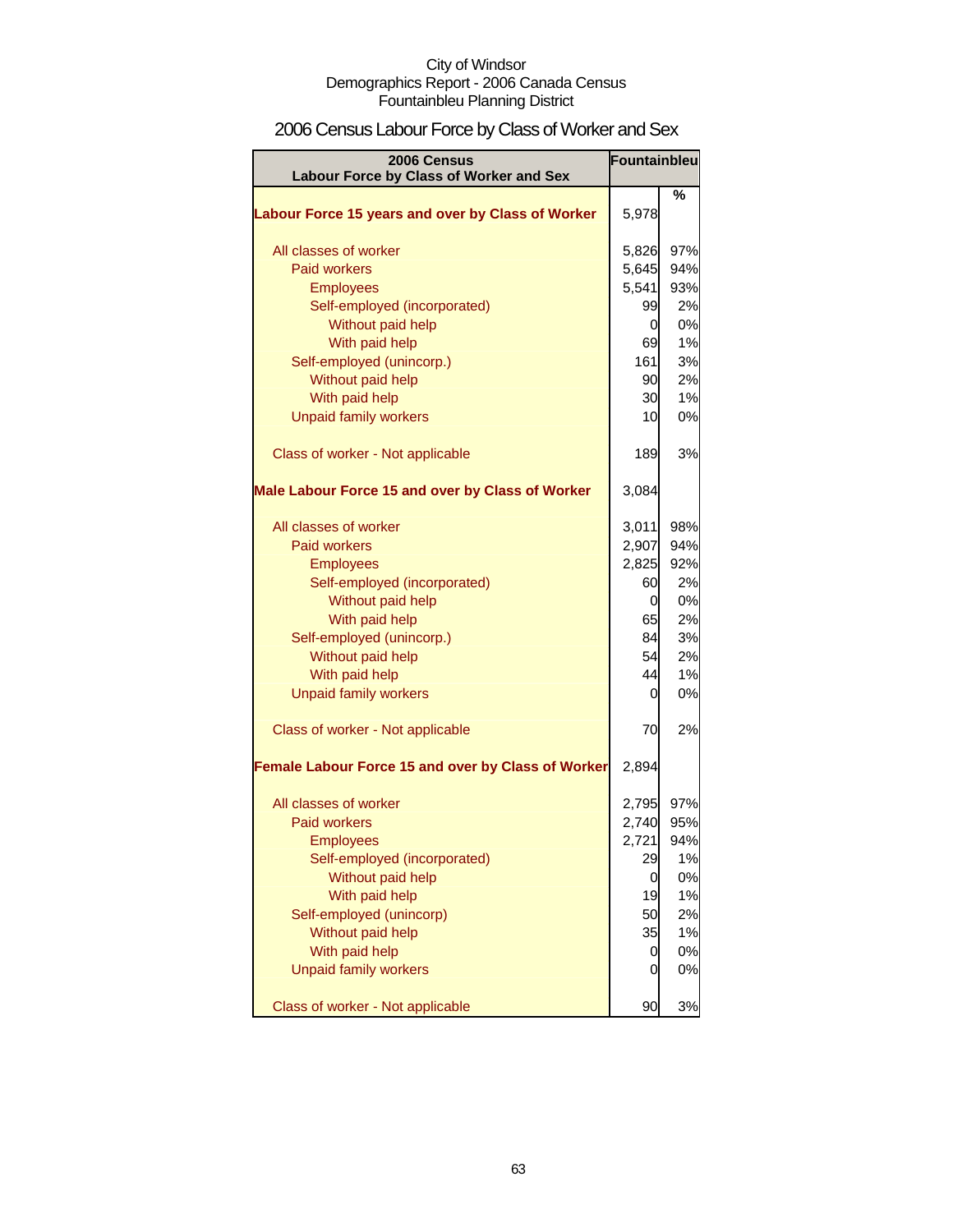# 2006 Census Language at Work

| 2006 Census<br><b>Language at Work</b>                                 | Fountainbleu   |            |
|------------------------------------------------------------------------|----------------|------------|
| Total Population 15 years and over who worked by Language Used at Work | 6,270          |            |
| Dominant official language used at work                                | English 100%   |            |
| Dominant non-official language used at work                            | Spanish        | 60%        |
| <b>Single Responses</b>                                                |                | 6,240 100% |
| <b>English</b>                                                         | 6,200          | 99%        |
| French                                                                 | 0              | 0%         |
| Non-official languages                                                 | 40             | 1%         |
| Chinese, n.o.s.                                                        | 0              | 0%         |
| Cantonese                                                              | $\overline{0}$ | 0%         |
| Panjabi (Punjabi)                                                      | 10             | 0%         |
| German                                                                 | $\overline{0}$ | 0%         |
| Mandarin                                                               | 0              | 0%         |
| Portuguese                                                             | $\overline{0}$ | 0%         |
| Spanish                                                                | 15             | 0%         |
| Vietnamese                                                             | $\overline{0}$ | 0%         |
| Korean                                                                 | 0              | 0%         |
| Italian                                                                | $\overline{0}$ | 0%         |
| Other languages                                                        | $\Omega$       | 0%         |
| <b>Multiple responses</b>                                              | 15             | 0%         |
| <b>English and French</b>                                              | 10             | 0%         |
| English and non-official                                               | 0              | 0%         |
| French and non-official                                                | $\overline{0}$ | 0%         |
| English, French and non-official language                              | 0              | 0%         |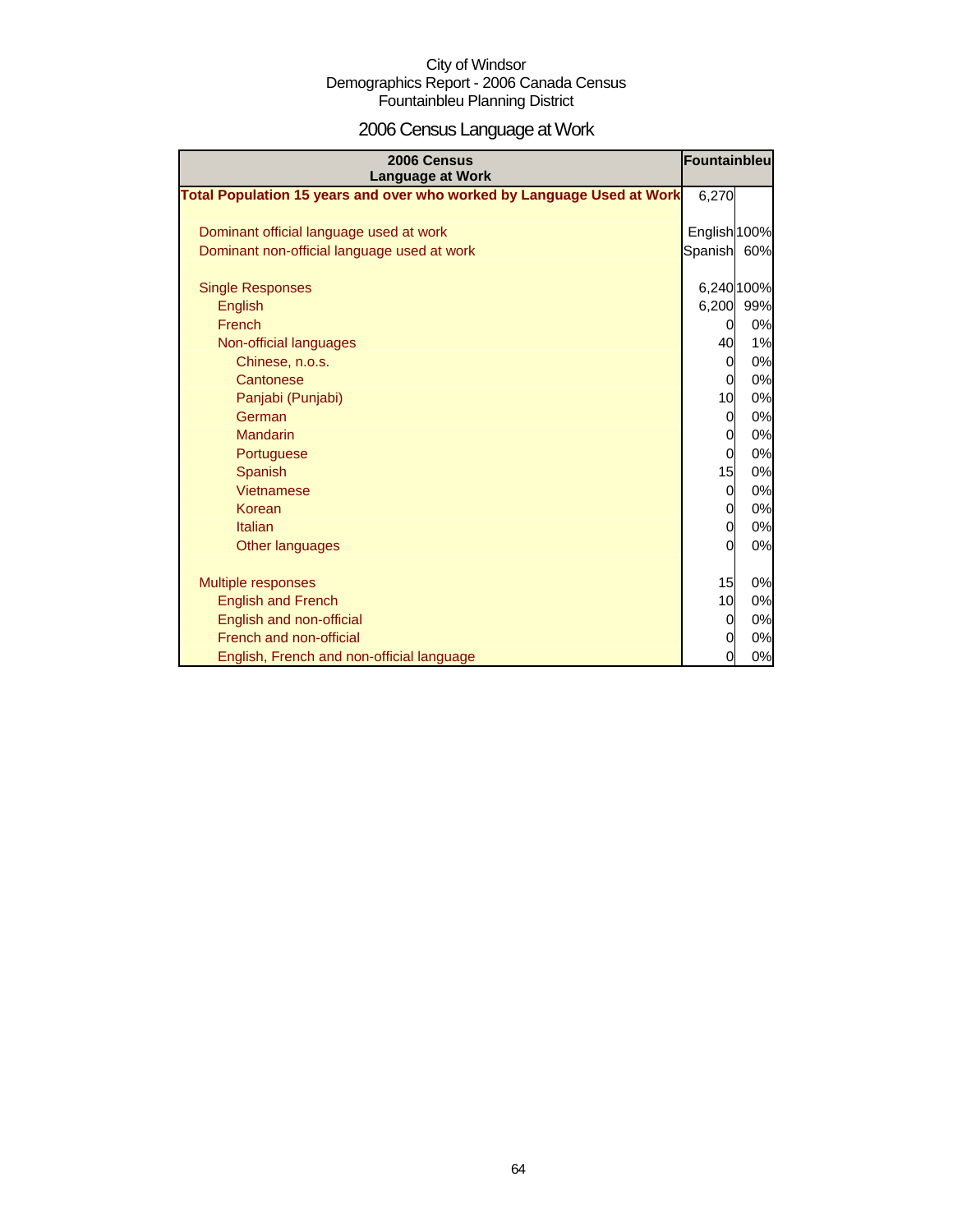## 2006 Census Unpaid Housework

| 2006 Census<br><b>Unpaid Housework</b>                                 | Fountainbleu           |
|------------------------------------------------------------------------|------------------------|
| <b>Total Population 15 years and over by Hours of Unpaid Housework</b> | 10,107                 |
| No hours                                                               | 1,142 11%              |
| Less than 5 hours                                                      | 1,940 19%              |
| 5 to 14 hours                                                          | 3,08931%               |
| 15 to 29 hours                                                         | 2,277 23%              |
| 30 to 59 hours                                                         | 1,117 11%              |
| 60 or more hours                                                       | 495 5%                 |
| Dominant group                                                         | 5 to 14 hours 31%      |
| <b>Males 15 years and over by Hours of Unpaid Housework</b>            | 4,753                  |
| No hours                                                               | 664 14%                |
| Less than 5 hours                                                      | 1,185 25%              |
| 5 to 14 hours                                                          | 1,537 32%              |
| 15 to 29 hours                                                         | 927 20%                |
| 30 to 59 hours                                                         | 265 6%                 |
| 60 or more hours                                                       | 119<br>3%              |
| Dominant group                                                         | 5 to 14 hours 33%      |
| Females 15 years and over by Hours of Unpaid Housework                 | 5,339                  |
| By hours of unpaid housework                                           |                        |
| No hours                                                               | 455 9%                 |
| Less than 5 hours                                                      | 750 14%                |
| 5 to 14 hours                                                          | 1,532 29%              |
| 15 to 29 hours                                                         | 1,340 25%              |
| 30 to 59 hours                                                         | 854 16%                |
| 60 or more hours                                                       | 375 7%                 |
| Dominant group                                                         | 5 to 14 hours 29%      |
| <b>Hours of Housework by Sex</b>                                       |                        |
| <b>No Hours</b>                                                        | Males 59%              |
| Less than 5 hours                                                      | Males 61%              |
| 5 to 14 hours                                                          | Males <sup>50%</sup>   |
| 15 to 29 hours                                                         | Females <sup>59%</sup> |
| 30 to 59 hours                                                         | Females 76%            |
| 60 or more hours                                                       | Females <sup>76%</sup> |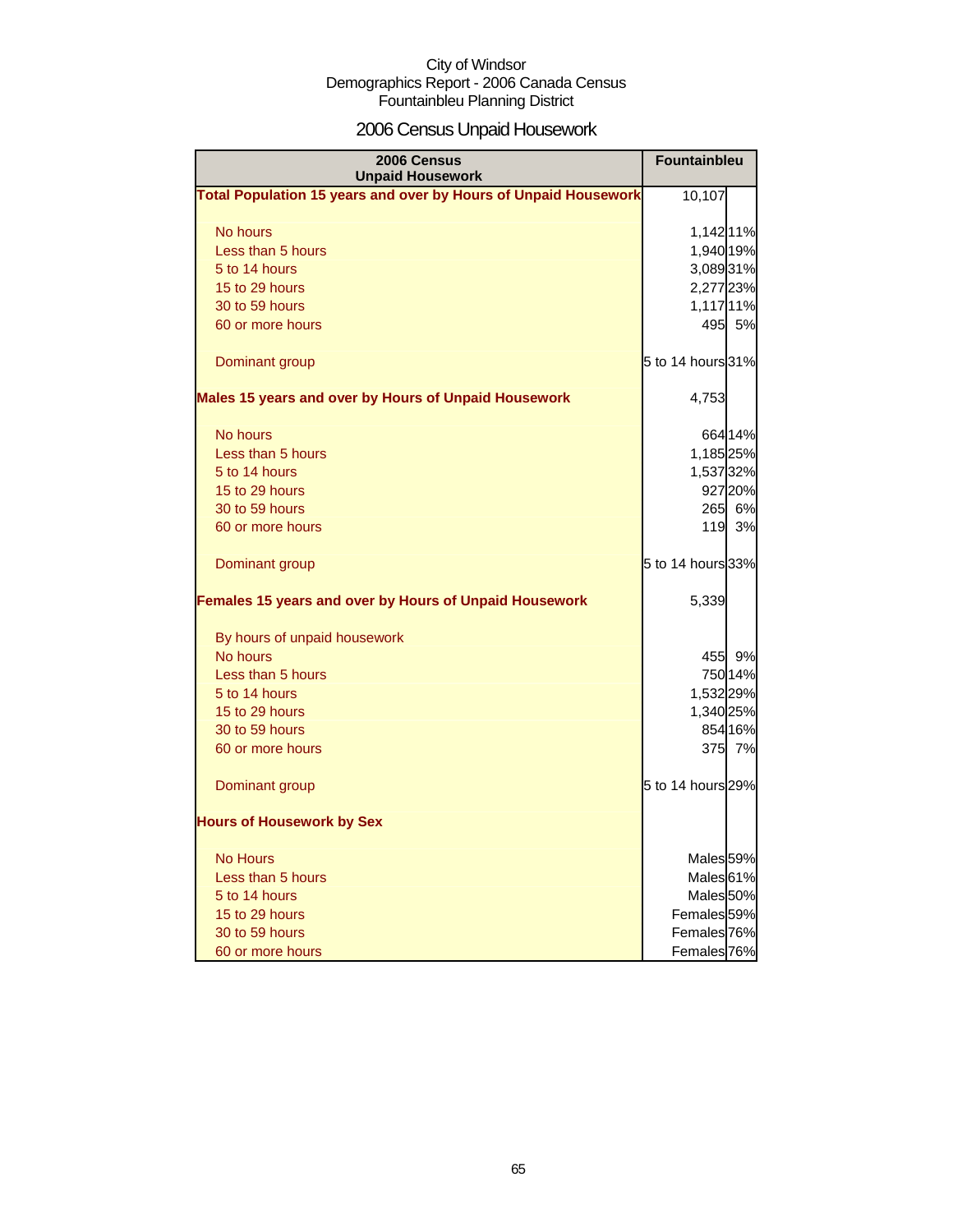## 2006 Census Unpaid Childcare

| 2006 Census<br><b>Unpaid Childcare</b>                    | Fountainbleu           |         |
|-----------------------------------------------------------|------------------------|---------|
| Population 15 years and over by hours of Unpaid Childcare | 10,112                 |         |
| No hours                                                  | 6,266 62%              |         |
| Less than 5 hours                                         |                        | 854 8%  |
| 5 to 14 hours                                             | 910                    | 9%      |
| 15 to 29 hours                                            | 550                    | 5%      |
| 30 to 59 hours                                            | 538l                   | 5%      |
| 60 or more hours                                          | 937                    | 9%      |
| Dominant group                                            | No hours 62%           |         |
| Males 15 years and over by hours of Unpaid Childcare      | 4,758                  |         |
| No hours                                                  | 3,212 68%              |         |
| Less than 5 hours                                         |                        | 373 8%  |
| 5 to 14 hours                                             | 443                    | 9%      |
| 15 to 29 hours                                            | 274                    | 6%      |
| 30 to 59 hours                                            | 239                    | 5%      |
| 60 or more hours                                          | 179                    | 4%      |
| Dominant group                                            | No hours 68%           |         |
| Females 15 years and over by hours of Unpaid Childcare    | 5,339                  |         |
| No hours                                                  | 3,059 57%              |         |
| Less than 5 hours                                         | 458                    | 9%      |
| 5 to 14 hours                                             | 467                    | 9%      |
| 15 to 29 hours                                            | 2981                   | 6%      |
| 30 to 59 hours                                            | 294                    | 6%      |
| 60 or more hours                                          |                        | 745 14% |
| Dominant group                                            | No hours 57%           |         |
| <b>Hours of Child Care by Sex</b>                         |                        |         |
| <b>No Hours</b>                                           | Males <sub>51%</sub>   |         |
| Less than 5 hours                                         | Females 55%            |         |
| 5 to 14 hours                                             | Females <sub>51%</sub> |         |
| 15 to 29 hours                                            | Females 52%            |         |
| 30 to 59 hours                                            | Females 55%            |         |
| 60 or more hours                                          | Females 81%            |         |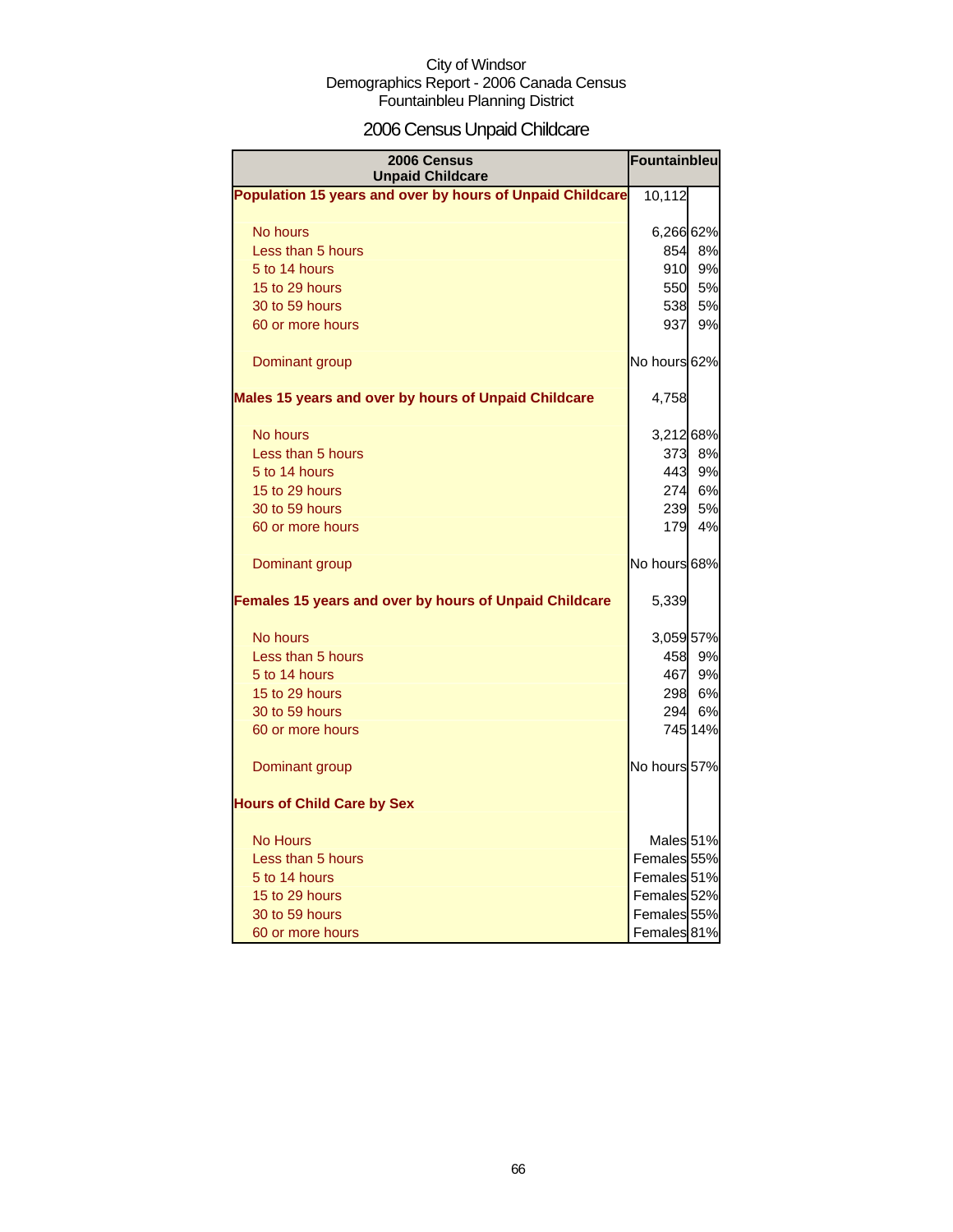## 2006 Census Unpaid Senior Care

| 2006 Census<br><b>Unpaid Senior Care</b>                              | Fountainbleu |         |  |  |
|-----------------------------------------------------------------------|--------------|---------|--|--|
| <b>Total Population 15 years and over by Hours of Care to Seniors</b> | 10,082       |         |  |  |
| No hours                                                              | 8,412 83%    |         |  |  |
| Less than 5 hours                                                     |              | 980 10% |  |  |
| 5 to 9 hours                                                          | 419          | 4%      |  |  |
| 10 to 19 hours                                                        | 145          | 1%      |  |  |
| 20 or more hours                                                      | 144          | 1%      |  |  |
| Dominant group                                                        |              |         |  |  |
| Males 15 years and over by Hours of Care to Seniors                   | 4,758        |         |  |  |
| No hours                                                              | 4,046 85%    |         |  |  |
| Less than 5 hours                                                     |              | 480 10% |  |  |
| 5 to 9 hours                                                          | 120          | 3%      |  |  |
| 10 to 19 hours                                                        | 10           | 0%      |  |  |
| 20 or more hours                                                      | 64           | 1%      |  |  |
| Dominant group                                                        | No hours 86% |         |  |  |
| Females 15 years and over by Hours of Care to Seniors                 | 5,349        |         |  |  |
| No hours                                                              | 4,338 81%    |         |  |  |
| Less than 5 hours                                                     | 443          | 8%      |  |  |
| 5 to 9 hours                                                          | 276          | 5%      |  |  |
| 10 to 19 hours                                                        | <b>150</b>   | 3%      |  |  |
| 20 or more hours                                                      | 94           | 2%      |  |  |
| Dominant group                                                        | No hours 84% |         |  |  |
| <b>Senior Care by Sex</b>                                             |              |         |  |  |
| No hours                                                              | Females 52%  |         |  |  |
| Less than 5 hours                                                     | Males 52%    |         |  |  |
| 5 to 9 hours                                                          | Females 70%  |         |  |  |
| 10 to 19 hours                                                        | Females 94%  |         |  |  |
| 20 or more hours                                                      | Females 59%  |         |  |  |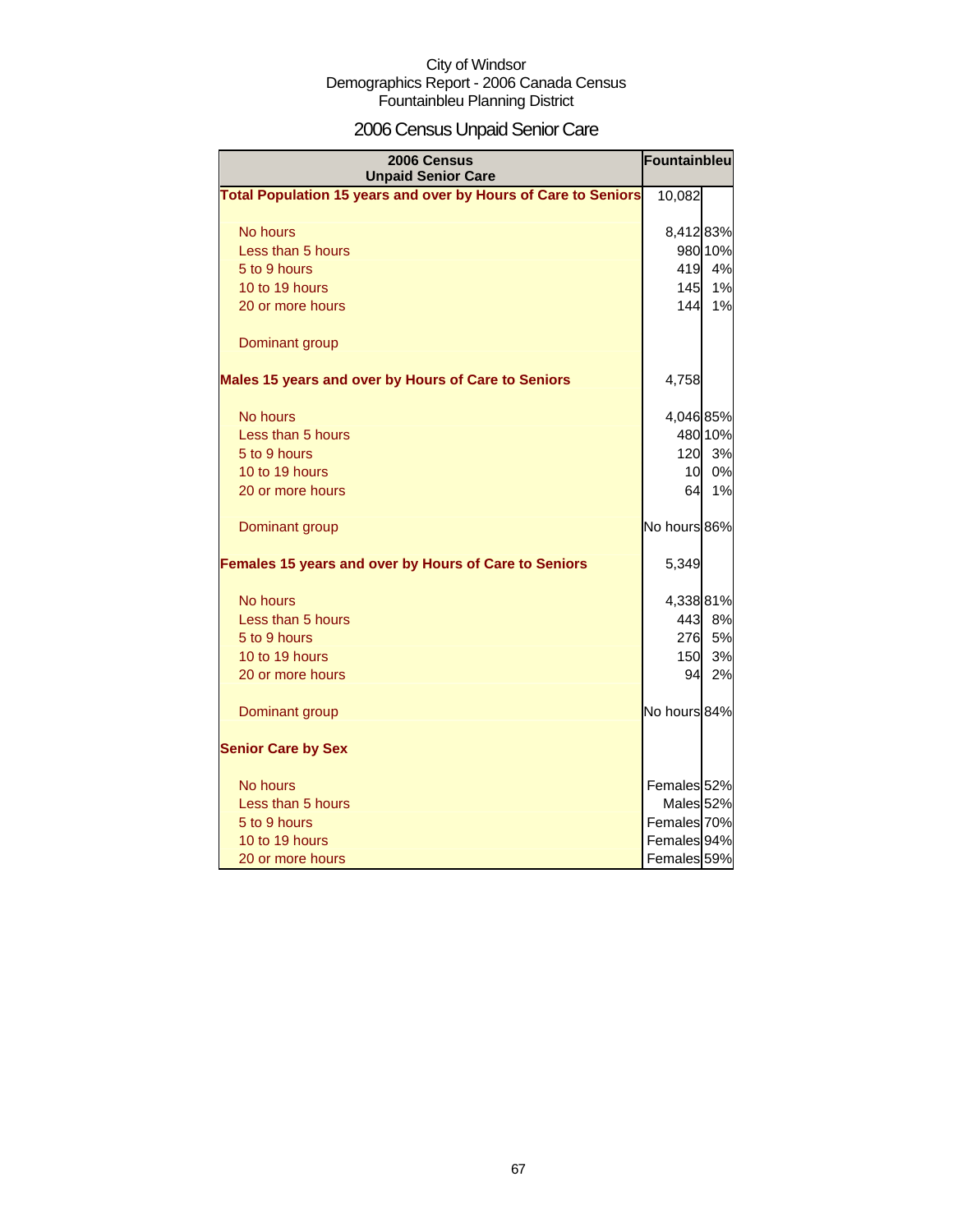## 2006 Census Place of Work by Sex Comparison

| 2006 Census<br><b>Place of Work by Sex Comparison</b>                                                 | <b>Fountainbleu</b>                      |        |                     |         |           |           |
|-------------------------------------------------------------------------------------------------------|------------------------------------------|--------|---------------------|---------|-----------|-----------|
|                                                                                                       | <b>Total</b><br>Labourl<br><b>Forcel</b> |        | <b>Males</b>        |         | Females   |           |
| Total Employed Labour Force 15 years and over by Place of Work Status                                 | 5,450                                    |        | 2,825               |         | 2,628     |           |
| Usual place of work                                                                                   |                                          |        | 4,72587% 2,39985%   |         | 2,341 89% |           |
| In CSD <sup>*</sup> of residence                                                                      |                                          |        | 3,832 70% 1,901 67% |         | 1,93474%  |           |
| In different CSD                                                                                      |                                          | 88616% |                     | 503 18% |           | 385 15%   |
| In same CD**                                                                                          |                                          | 83115% |                     | 456 16% |           | 35514%    |
| At home                                                                                               | 114                                      | 2%     | 54                  | 2%      | 40        | 2%        |
| <b>Outside Canada</b>                                                                                 | 135                                      | 2%     | 40                  | 1%      | 90        | 3%        |
| No fixed workplace                                                                                    | 443                                      | 8%     |                     | 29911%  | 124       | <b>5%</b> |
| * CSD: Area that is a municipality or an area that is deemed to be equivalent to a<br>municipality.   |                                          |        |                     |         |           |           |
| ** CD: Group of neighbouring municipalities joined together for the purposes of regional<br>planning. |                                          |        |                     |         |           |           |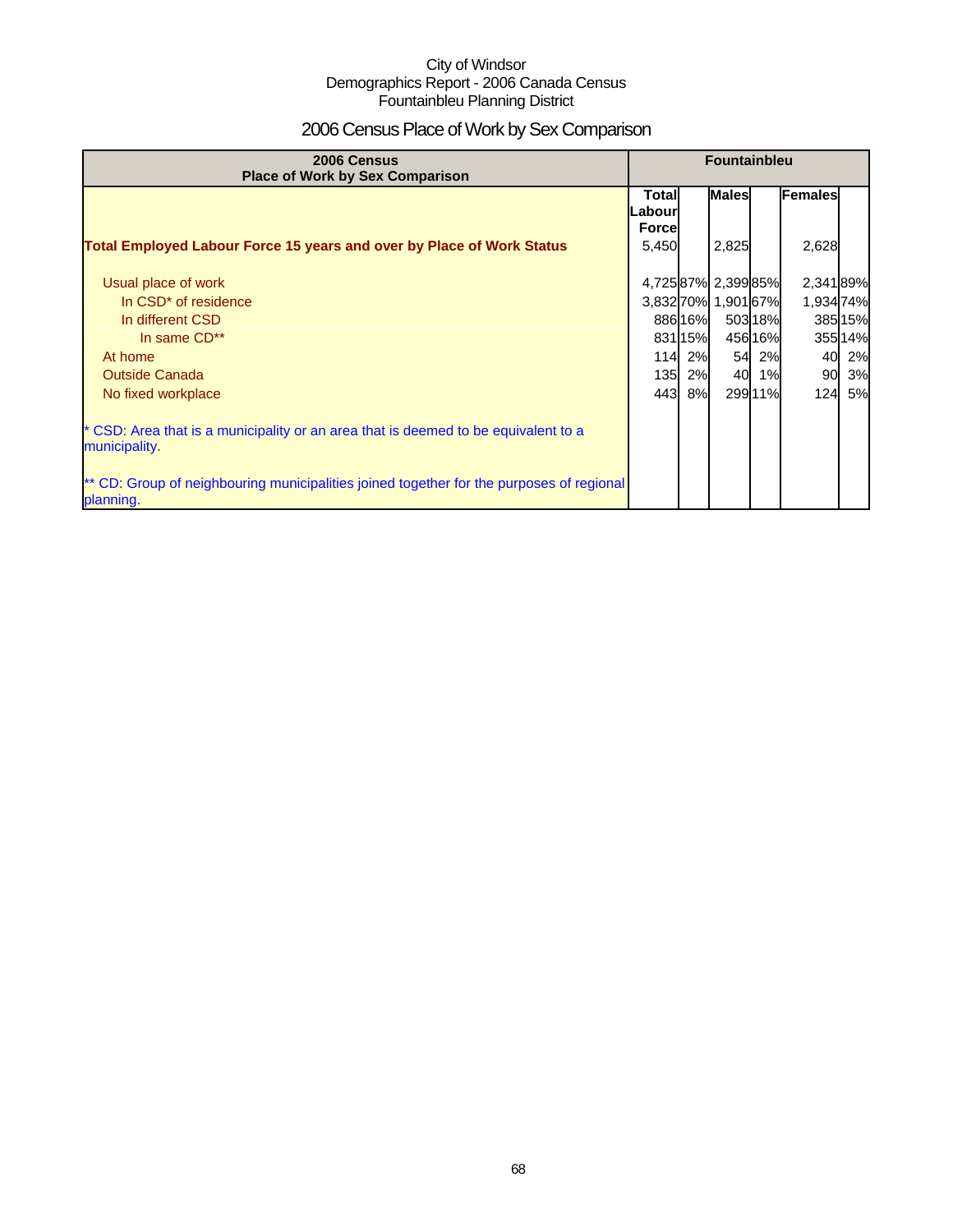## 2006 Census Place of Work by Sex

| 2006 Census<br><b>Place of Work by Sex</b>                                                         | Fountainbleu |               |
|----------------------------------------------------------------------------------------------------|--------------|---------------|
| Total Employed Labour Force 15 years and over by Place of Work Status                              | 5,450        | $\frac{9}{6}$ |
| Usual place of work                                                                                | 4,725        | 87%           |
| In CSD <sup>*</sup> of residence                                                                   | 3,832        | 70%           |
| In different CSD                                                                                   | 886          | 16%           |
| In same CD**                                                                                       | 831          | 15%           |
| At home                                                                                            | 114          | 2%            |
| <b>Outside Canada</b>                                                                              | 135          | 2%            |
| No fixed workplace                                                                                 | 443          | 8%            |
| Males Employed Labour Force 15 yrs and over by Place of Work Status                                | 2,825        |               |
| Usual place of work                                                                                | 2,399        | 85%           |
| In CSD of residence                                                                                | 1,901        | 67%           |
| In different CSD                                                                                   | 503          | 18%           |
| In same CD                                                                                         | 456          | 16%           |
| At home                                                                                            | 54           | 2%            |
| <b>Outside Canada</b>                                                                              | 40           | 1%            |
| No fixed workplace                                                                                 | 299          | 11%           |
| Females Employed Labour Force 15 yrs and over by Place of Work Status                              | 2,628        |               |
| Usual place of work                                                                                | 2,341        | 89%           |
| In CSD of residence                                                                                | 1,934        | 74%           |
| In different CSD                                                                                   | 385          | 15%           |
| In same CD                                                                                         | 355          | 14%           |
| At home                                                                                            | 40           | 2%            |
| <b>Outside Canada</b>                                                                              | 90           | 3%            |
| No fixed workplace                                                                                 | 124          | 5%            |
| * CSD: Area that is a municipality or an area that is deemed to be equivalent to a municipality.   |              |               |
| ** CD: Group of neighbouring municipalities joined together for the purposes of regional planning. |              |               |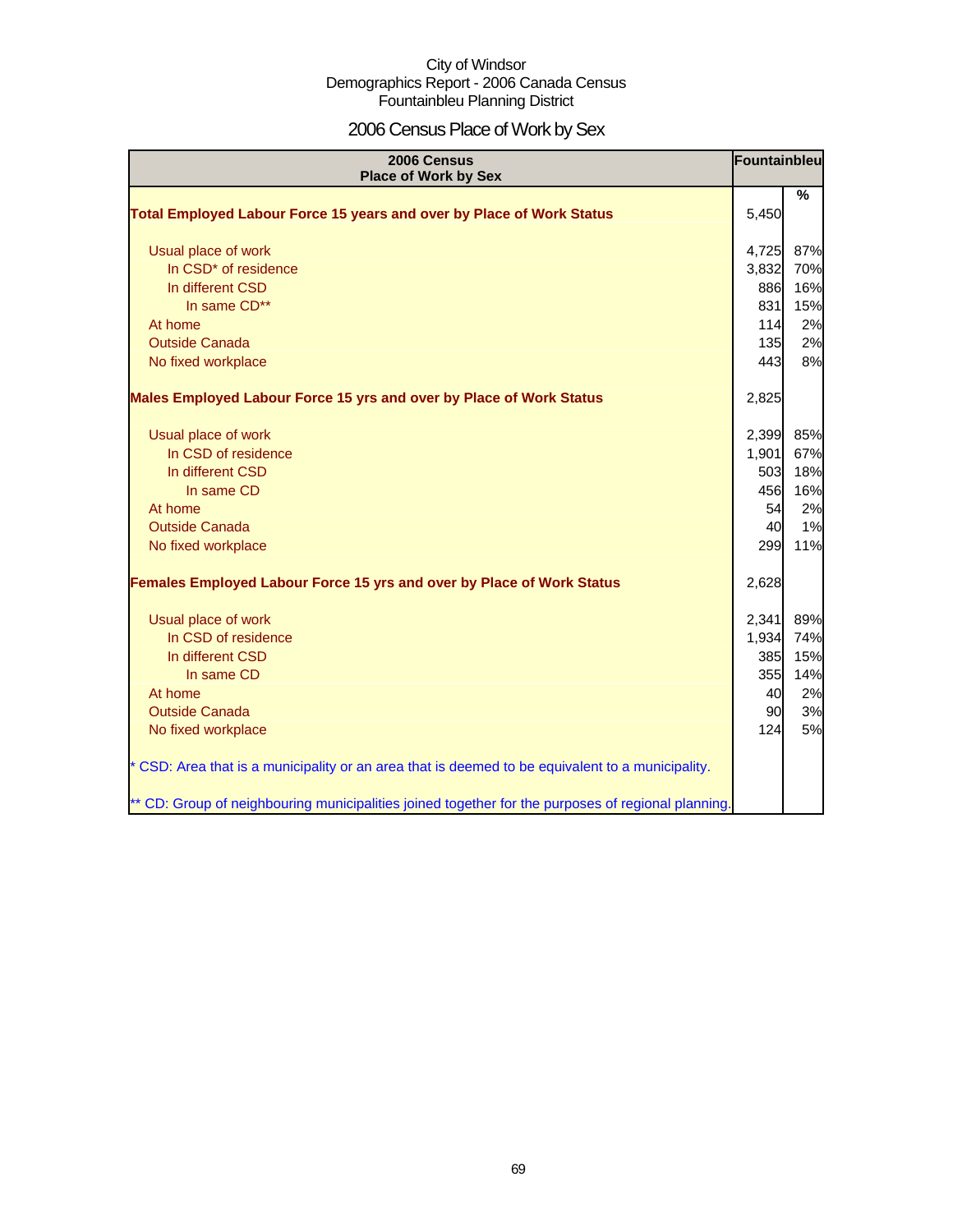## 2006 Census Mode of Transportation

| 2006 Census<br><b>Mode of Transportation</b>                                                                                      | <b>Fountainbleu</b>         |
|-----------------------------------------------------------------------------------------------------------------------------------|-----------------------------|
| Total Employed Labour Force 15 years and over with usual place of work or no fixed workplace<br>address by Mode of Transportation | 5,173                       |
| Dominant mode of transportation                                                                                                   | Car/truck/van-83%<br>driver |
| Car, truck, van as driver                                                                                                         | 4,25282%                    |
| Car, truck, van as passenger                                                                                                      | 372 7%                      |
| <b>Public transit</b>                                                                                                             | 185<br>4%                   |
| Walked to work                                                                                                                    | 190<br>4%                   |
| <b>Bicycle</b>                                                                                                                    | 2%<br>84                    |
| Motorcycle                                                                                                                        | 0%<br>10                    |
| <b>Taxicab</b>                                                                                                                    | 0%<br>$\overline{0}$        |
| Other method                                                                                                                      | 10<br>0%                    |
| <b>Males with Usual Place of Work or No Fixed Workplace</b>                                                                       | 2,703                       |
| Car, truck, van as driver                                                                                                         | 2,34787%                    |
| Car, truck, van as passenger                                                                                                      | 136 5%                      |
| <b>Public transit</b>                                                                                                             | 40 1%                       |
| Walked to work                                                                                                                    | 90 3%                       |
| <b>Bicycle</b>                                                                                                                    | 60<br>2%                    |
| Motorcycle                                                                                                                        | 10<br>0%                    |
| <b>Taxicab</b>                                                                                                                    | 0%<br>$\overline{0}$        |
| Other method                                                                                                                      | ΩI<br>0%                    |
| <b>Females with Usual Place of Work or No Fixed Workplace</b>                                                                     | 2,463                       |
| Car, truck, van as driver                                                                                                         | 1,910 78%                   |
| Car, truck, van as passenger                                                                                                      | 226<br>9%                   |
| <b>Public transit</b>                                                                                                             | 155 6%                      |
| Walked to work                                                                                                                    | 95<br>4%                    |
| <b>Bicycle</b>                                                                                                                    | 34 1%                       |
| Motorcycle                                                                                                                        | 10<br>0%                    |
| <b>Taxicab</b>                                                                                                                    | 0<br>0%                     |
| Other method                                                                                                                      | 0%<br>$\overline{0}$        |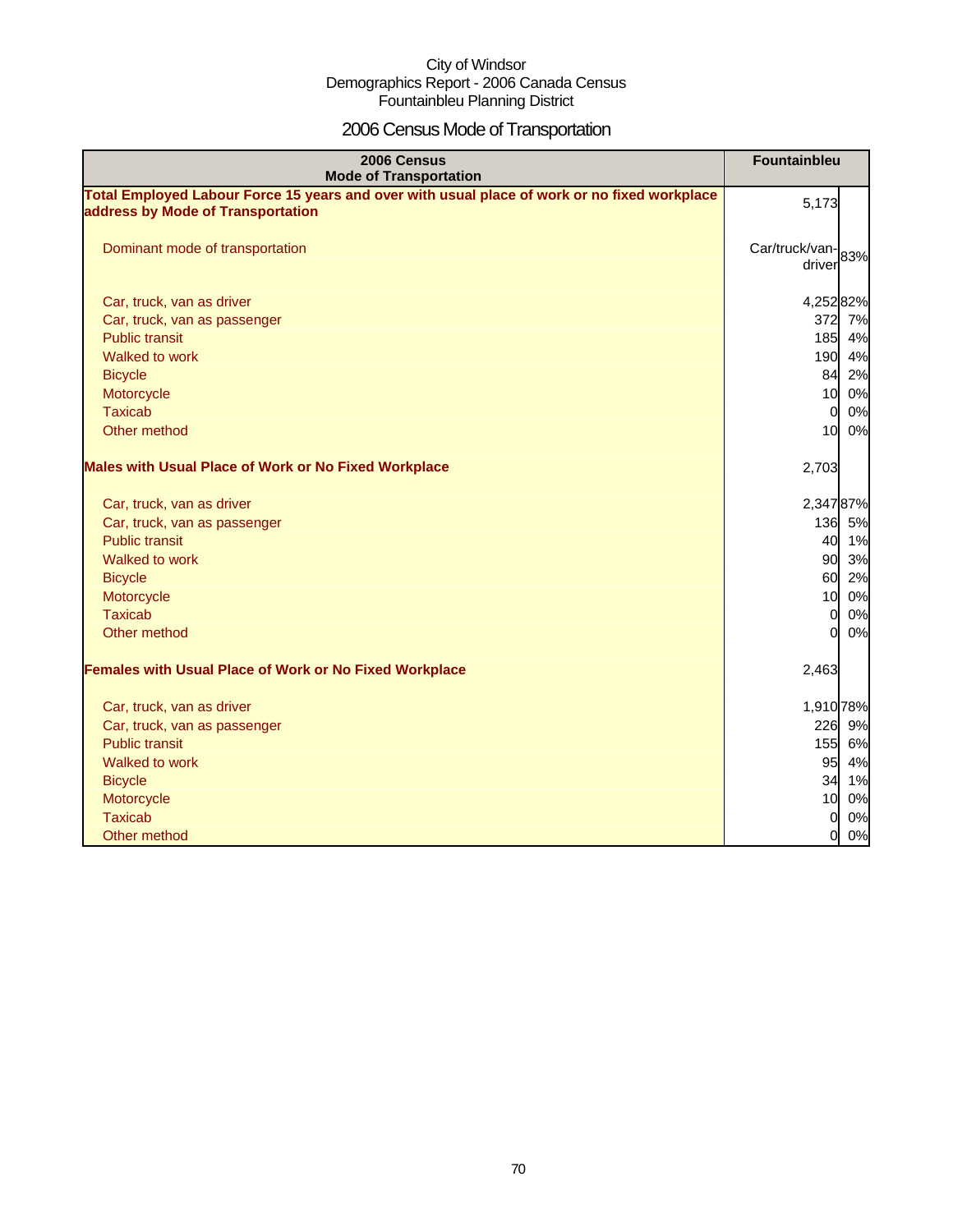## 2006 Census Educational Attainment Comparison

| 2006 Census<br><b>Educational Attainment</b><br>Comparison         | <b>Fountainbleu</b>               |        |                        |               |                        |         |                            |         |
|--------------------------------------------------------------------|-----------------------------------|--------|------------------------|---------------|------------------------|---------|----------------------------|---------|
|                                                                    | <b>Total</b><br><b>Population</b> | $\%$   | $15$ to<br>24<br>years | $\frac{9}{6}$ | $25$ to<br>64<br>years | $\%$    | 65<br>years<br>and<br>over | $\%$    |
| <b>Population by Educational Attainment</b>                        | 10,052                            |        | 1,490                  |               | 6,540                  |         | 2,022                      |         |
| No certificate, diploma or degree                                  | 2,787 28%                         |        |                        | 64944%        | 1,100 17%              |         | 1,03851%                   |         |
| Certificate, diploma or degree                                     | 7,280 72%                         |        |                        | 83356%        | 5,43383%               |         | 1,014 50%                  |         |
| High school certificate                                            | 3,307 33%                         |        |                        | 56938%        | 2,223 34%              |         |                            | 51525%  |
| Apprenticeship or trades certificate or diploma                    |                                   | 945 9% | 69                     | 5%            |                        | 602 9%  |                            | 274 14% |
| College, CEGEP or other non-university<br>certificate/diploma      | 1,818 18%                         |        | 108                    | 7%            | 1,627 25%              |         | 83                         | 4%      |
| University certificate, diploma or degree                          | 1,113 11%                         |        | 50                     | 3%            |                        | 948 14% | 115                        | 6%      |
| University certificate or diploma below bachelor level             | 161                               | 2%     | 10                     | 1%            | $141$                  | 2%      | 10                         | 0%      |
| University certificate or degree                                   | 932                               | 9%     | 20                     | 1%            |                        | 80712%  | 105                        | 5%      |
| Bachelor's degree                                                  | 557                               | 6%     | 10                     | 1%            |                        | 512 8%  | 35                         | 2%      |
| University certificate or diploma above bachelor<br>level          | 130                               | 1%     | $\Omega$               | 0%            | 120                    | 2%      | 10                         | 0%      |
| Degree in medicine, dentistry, veterinary medicine<br>or optometry | 10                                | 0%     | $\Omega$               | 0%            | 10                     | 0%      | 0                          | 0%      |
| Master's degree                                                    | 240                               | 2%     | $\Omega$               | 0%            | 185                    | 3%      | 55                         | 3%      |
| <b>Earned doctorate</b>                                            | 20                                | 0%     | 0                      | 0%            |                        | 10 0%   | 10                         | 0%      |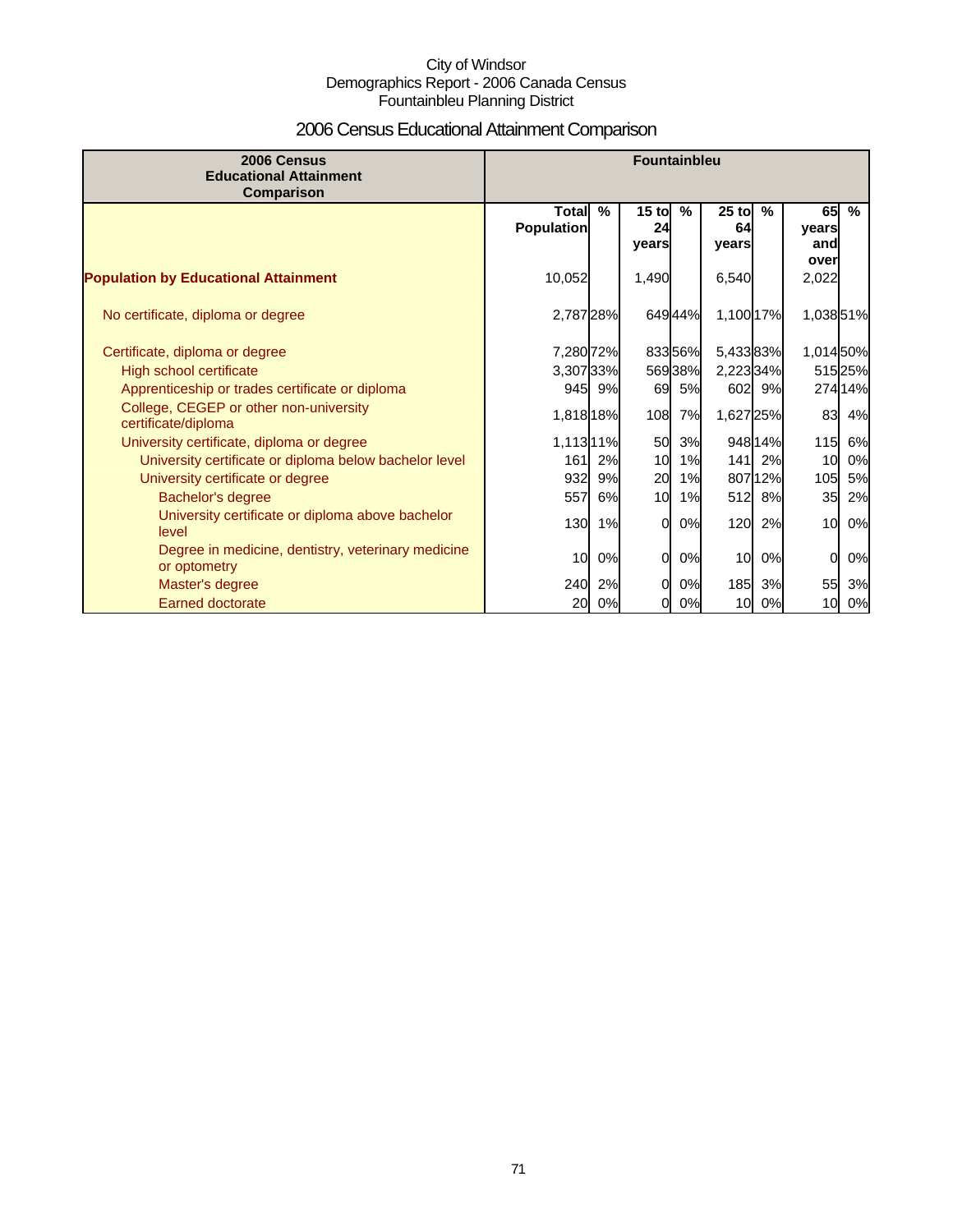### 2006 Census Educational Attainment

| 2006 Census<br><b>Educational Attainment</b>                        | Fountainbleu   |           |
|---------------------------------------------------------------------|----------------|-----------|
| <b>Total Population 15 years and over by Educational Attainment</b> | 10,052         |           |
|                                                                     |                |           |
| No certificate, diploma or degree                                   | 2,787 28%      |           |
| Certificate, diploma or degree                                      | 7,280 72%      |           |
| High school certificate                                             | 3,307 33%      |           |
| Apprenticeship or trades certificate or diploma                     | 945            | 9%        |
| College, CEGEP or other non-university certificate/diploma          | 1,818 18%      |           |
| University certificate, diploma or degree                           | 1,113 11%      |           |
| University certificate or diploma below bachelor level              | 161            | 2%        |
| University certificate or degree                                    | 932            | 9%        |
| Bachelor's degree                                                   | 557            | 6%        |
| University certificate or diploma above bachelor level              | 130            | 1%        |
| Degree in medicine, dentistry, veterinary medicine or optometry     | 10             | 0%        |
| Master's degree                                                     | 240            | 2%        |
| <b>Earned doctorate</b>                                             | 20             | 0%        |
|                                                                     |                |           |
| <b>Population 15 to 24 years by Educational Attainment</b>          | 1,490          |           |
| No certificate, diploma or degree                                   |                | 649 44%   |
| Certificate, diploma or degree                                      |                | 833 56%   |
| High school certificate                                             |                | 569 38%   |
| Apprenticeship or trades certificate or diploma                     | 69             | 5%        |
| College, CEGEP or other non-university certificate/diploma          | 108            | 7%        |
| University certificate, diploma or degree                           | 50             | 3%        |
| University certificate or diploma below bachelor level              | 10             | 1%        |
| University certificate or degree                                    | 20             | 1%        |
| Bachelor's degree                                                   | 10             | 1%        |
| University certificate or diploma above bachelor level              | $\overline{0}$ | 0%        |
| Degree in medicine, dentistry, veterinary medicine or optometry     | 0              | 0%        |
| Master's degree                                                     | 0              | 0%        |
| <b>Earned doctorate</b>                                             | $\Omega$       | 0%        |
| <b>Population 25 to 64 years by Educational Attainment</b>          | 6,540          |           |
| No certificate, diploma or degree                                   | 1,100          | 17%       |
|                                                                     |                |           |
| Certificate, diploma or degree                                      | 5,433 83%      |           |
| High school certificate or equivalent                               | 2,223 34%      |           |
| Apprenticeship or trades certificate or diploma                     | 602            | 9%        |
| College, CEGEP or other non-university certificate/diploma          |                | 1,627 25% |
| University certificate, diploma or degree                           | 948            | 14%       |
| University certificate or diploma below bachelor level              | 141            | 2%        |
| University certificate or degree                                    | 807            | 12%       |
| <b>Bachelor's degree</b>                                            | 512            | 8%        |
| University certificate or diploma above bachelor level              | 120            | 2%        |
| Degree in medicine, dentistry, veterinary medicine or optometry     | 10             | 0%        |
| Master's degree                                                     | 185            | 3%        |
| <b>Earned doctorate</b>                                             | 10             | 0%        |
| Population 65 years and over by Educational Attainment              | 2,022          |           |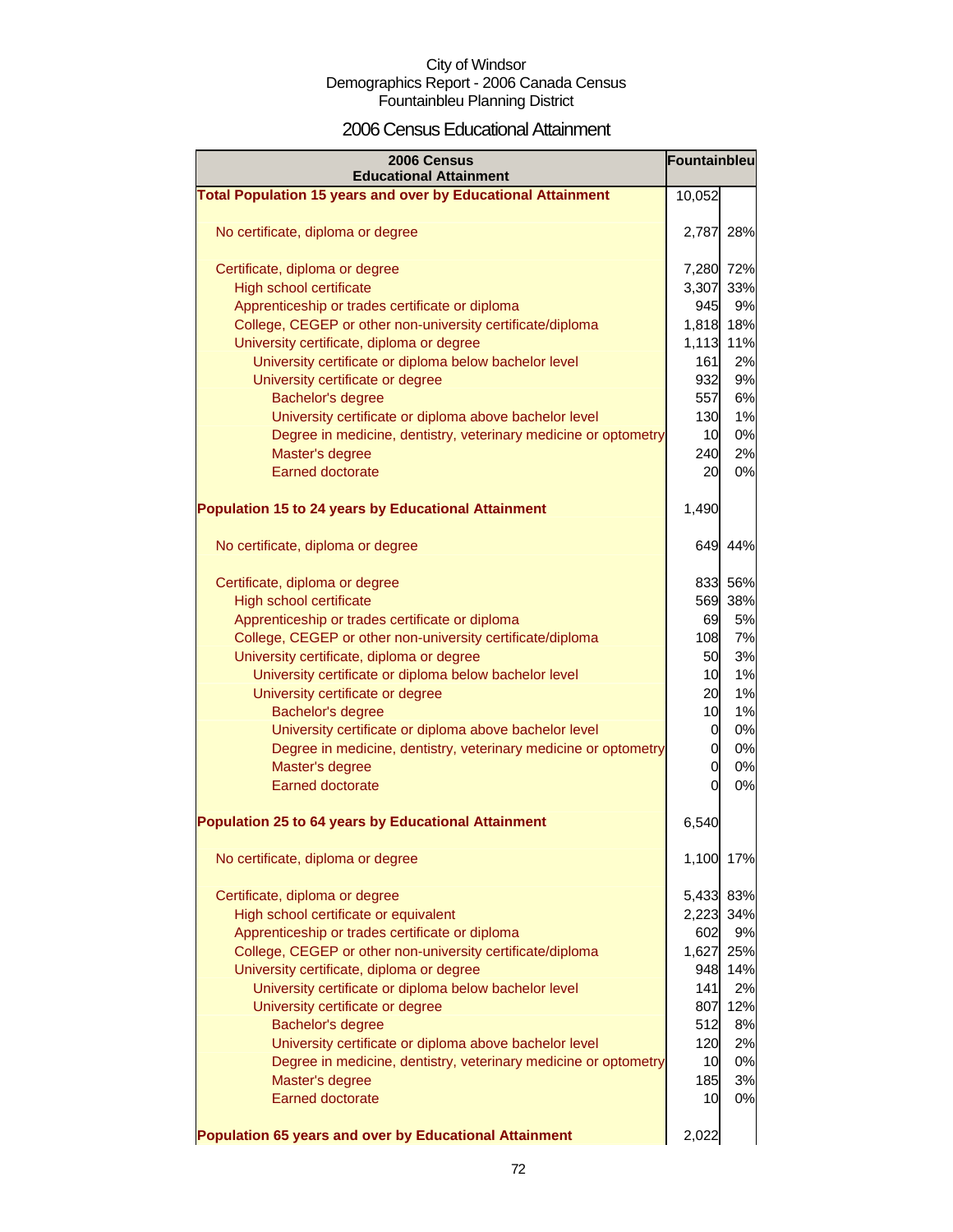| 2006 Census<br><b>Educational Attainment</b>                        | Fountainbleu |         |
|---------------------------------------------------------------------|--------------|---------|
| <b>Total Population 15 years and over by Educational Attainment</b> | 10,052       |         |
| No certificate, diploma or degree                                   | 1,038 51%    |         |
| Certificate, diploma or degree                                      | 1,014        | 50%     |
| High school certificate                                             |              | 515 25% |
| Apprenticeship or trades certificate or diploma                     | 274          | 14%     |
| College, CEGEP or other non-university certificate/diploma          | 83           | 4%      |
| University certificate, diploma or degree                           | 115          | 6%      |
| University certificate or diploma below bachelor level              | 10           | 0%      |
| University certificate or degree                                    | 105          | 5%      |
| Bachelor's degree                                                   | 35           | 2%      |
| University certificate or diploma above bachelor level              | 10           | 0%      |
| Degree in medicine, dentistry, veterinary medicine or optometry     | 0            | 0%      |
| Master's degree                                                     | 55           | 3%      |
| <b>Earned doctorate</b>                                             | 10           | 0%      |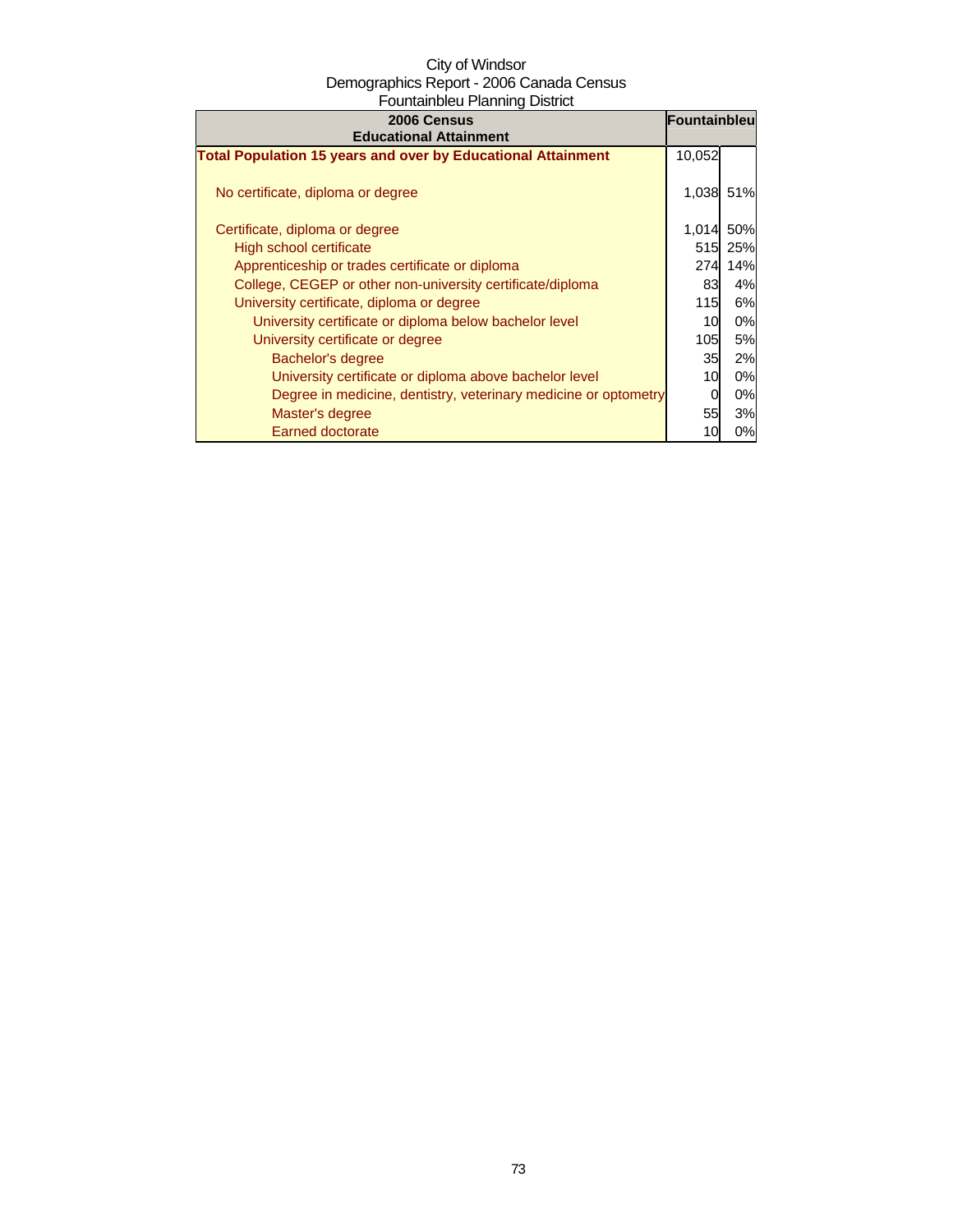# 2006 Census Location of Study

| 2006 Census<br><b>Location of Study</b>                                         | Fountainbleu |     |
|---------------------------------------------------------------------------------|--------------|-----|
| Population 25 to 64 years with Postsecondary Qualification by Location of Study | 3,205        | %   |
| Inside Canada                                                                   | 2,629        | 82% |
| Newfoundland and Labrador                                                       | 10           | 0%  |
| <b>Prince Edward Island</b>                                                     | 0            | 0%  |
| Nova Scotia                                                                     | 30           | 1%  |
| <b>New Brunswick</b>                                                            | 10           | 0%  |
| Quebec                                                                          | 20           | 1%  |
| Ontario                                                                         | 2,539        | 79% |
| <b>Manitoba</b>                                                                 | 0            | 0%  |
| Saskatchewan                                                                    | 10           | 0%  |
| Alberta                                                                         | 20           | 1%  |
| <b>British Columbia</b>                                                         | $\Omega$     | 0%  |
| <b>Yukon Territory</b>                                                          | 0            | 0%  |
| <b>Northwest Territories</b>                                                    | 0            | 0%  |
| <b>Nunavut</b>                                                                  | $\Omega$     | 0%  |
| <b>Outside of Canada</b>                                                        | 581          | 18% |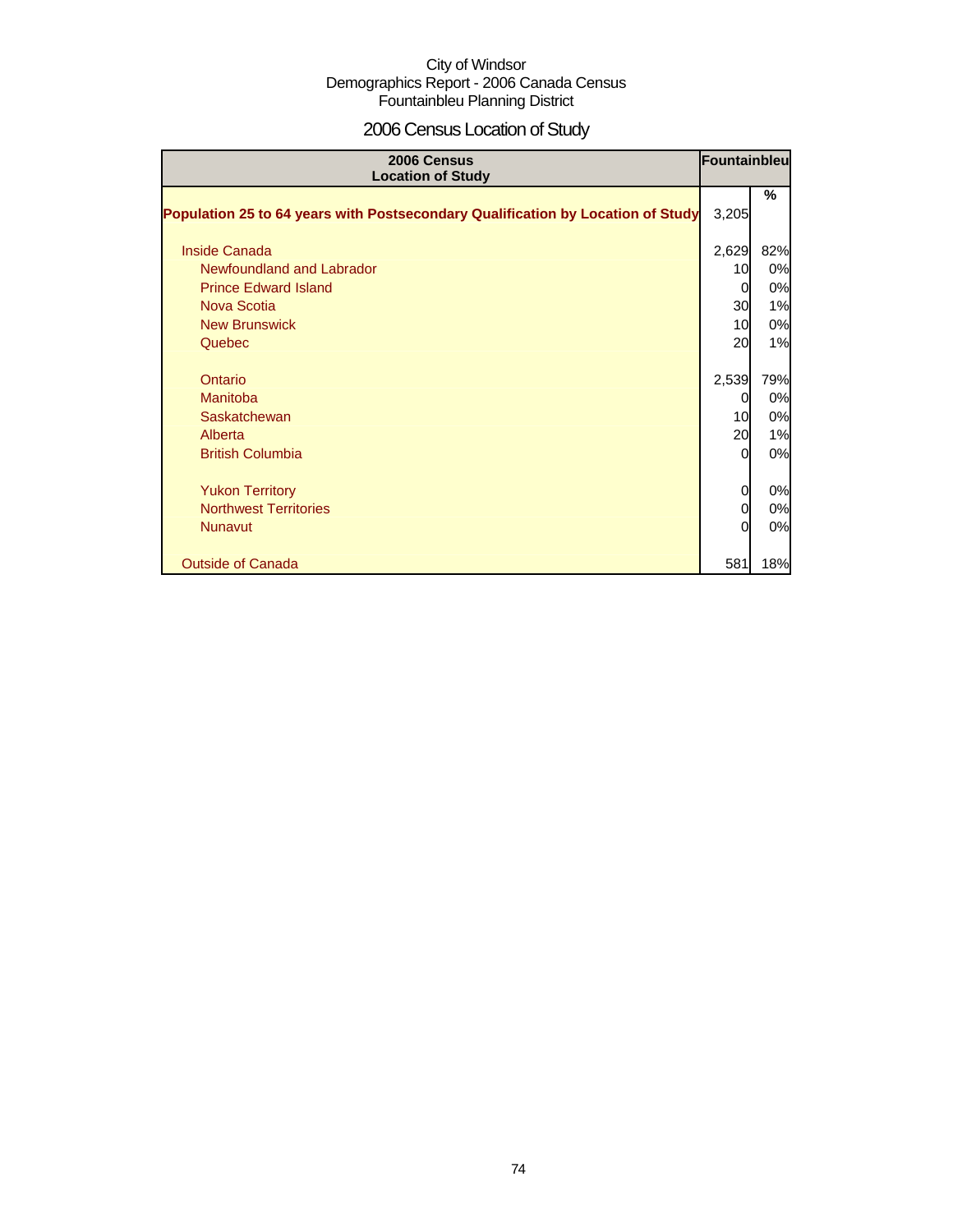# 2006 Census Post Secondary Education by Sex Comparison

| 2006 Census<br><b>Post Secondary Education by Sex</b><br>Comparison                                     |                                                                                                                                                               |         | Fountainbleu                                                                                                                                                             |         |                                                                                                                                                |         |
|---------------------------------------------------------------------------------------------------------|---------------------------------------------------------------------------------------------------------------------------------------------------------------|---------|--------------------------------------------------------------------------------------------------------------------------------------------------------------------------|---------|------------------------------------------------------------------------------------------------------------------------------------------------|---------|
|                                                                                                         | <b>Total</b>                                                                                                                                                  |         | <b>Males</b>                                                                                                                                                             |         | <b>Females</b>                                                                                                                                 |         |
| Population 25 to 64 years with<br><b>Postsecondary Qualifications by</b><br><b>Major Field of Study</b> | <b>Population</b><br>3,190                                                                                                                                    |         | 1,521                                                                                                                                                                    |         | 1,669                                                                                                                                          |         |
| <b>Top 3 Fields</b>                                                                                     | Architecture.<br>engineering, and related<br>technologies<br>Business, management<br>and public<br>administration<br>Health, parks,<br>recreation and fitness |         | Architecture.<br>engineering, and related<br>technologies<br>Business, management<br>and public<br>administration<br>Personal, protective and<br>transportation services |         | Health, parks,<br>recreation and fitness<br>Business, management<br>and public<br>administration<br>Social and behavioural<br>sciences and law |         |
| Education                                                                                               | 164                                                                                                                                                           | 5%      | 60                                                                                                                                                                       | 4%      | 104                                                                                                                                            | 6%      |
| Visual and performing arts, and<br>communications technologies                                          | 69                                                                                                                                                            | 2%      | 35                                                                                                                                                                       | 2%      | 34                                                                                                                                             | 2%      |
| <b>Humanities</b>                                                                                       | 65                                                                                                                                                            | 2%      | 10                                                                                                                                                                       | 1%      | 55                                                                                                                                             | 3%      |
| Social and behavioural sciences<br>and law                                                              | 303                                                                                                                                                           | 9%      | 70                                                                                                                                                                       | 5%      |                                                                                                                                                | 233 14% |
| Business, management and<br>public administration                                                       |                                                                                                                                                               | 541 17% |                                                                                                                                                                          | 165 11% |                                                                                                                                                | 376 23% |
| Physical and life sciences and<br>technologies                                                          | 90                                                                                                                                                            | 3%      | 35                                                                                                                                                                       | 2%      | 55                                                                                                                                             | 3%      |
| Mathematics, computer and<br>information sciences                                                       | 110                                                                                                                                                           | 3%      | 70                                                                                                                                                                       | 5%      | 40                                                                                                                                             | 2%      |
| Architecture, engineering, and<br>related technologies                                                  | 1,035 32%                                                                                                                                                     |         |                                                                                                                                                                          | 905 60% | 130                                                                                                                                            | 8%      |
| Agriculture, natural resources and<br>conservation                                                      | 50                                                                                                                                                            | 2%      | 40                                                                                                                                                                       | 3%      | 10                                                                                                                                             | 1%      |
| Health, parks, recreation and<br>fitness                                                                |                                                                                                                                                               | 535 17% | 70                                                                                                                                                                       | 5%      |                                                                                                                                                | 465 28% |
| Personal, protective and<br>transportation services                                                     |                                                                                                                                                               | 239 7%  | 74                                                                                                                                                                       | 5%      |                                                                                                                                                | 165 10% |
| Other fields of study                                                                                   | $\overline{0}$                                                                                                                                                | 0%      | $\overline{0}$                                                                                                                                                           | 0%      | 0                                                                                                                                              | 0%      |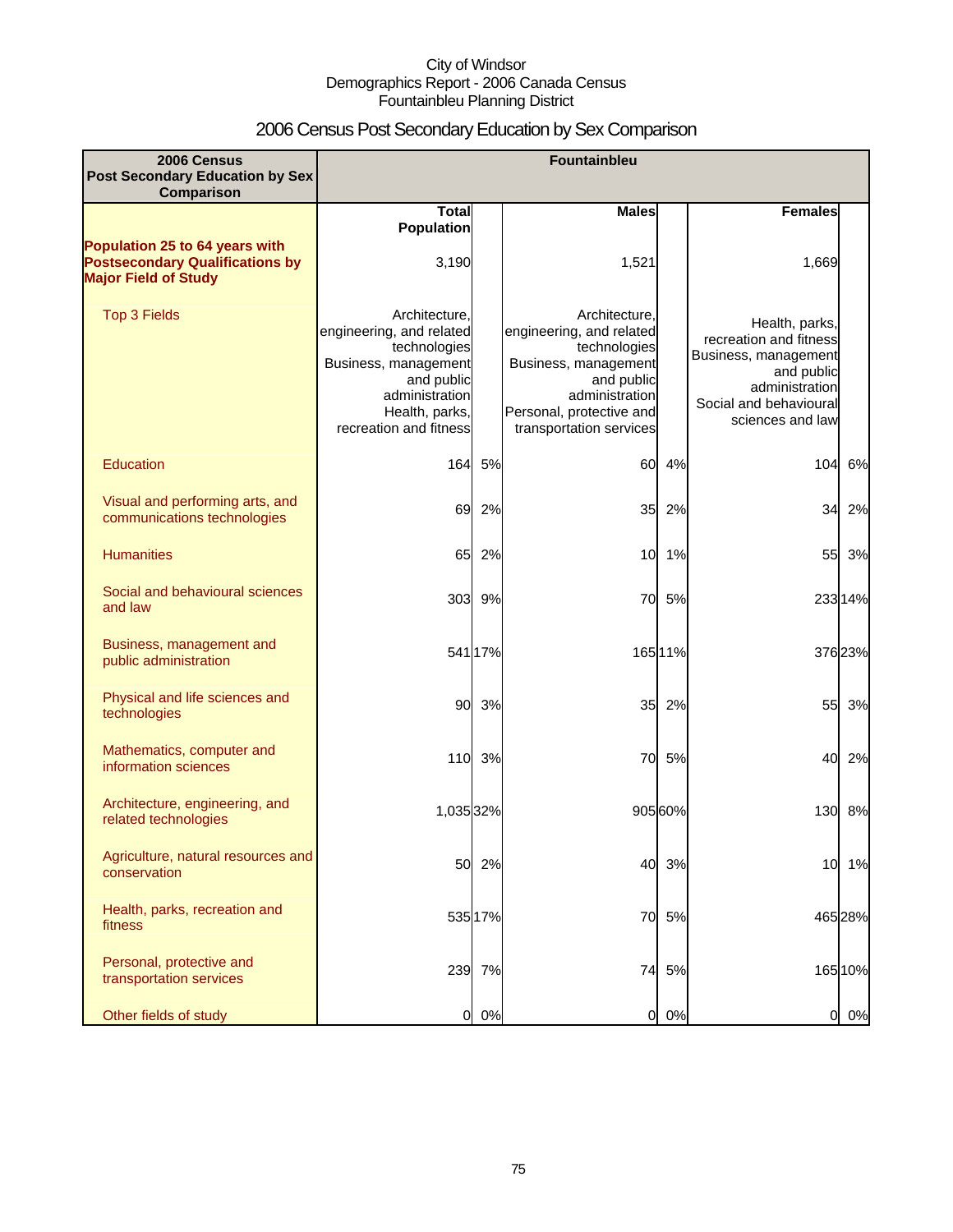# 2006 Census Post Secondary Education by Sex

| 2006 Census<br><b>Post Secondary Education by Sex</b>                                         | <b>Fountainbleu</b>                                                                                                                                                |
|-----------------------------------------------------------------------------------------------|--------------------------------------------------------------------------------------------------------------------------------------------------------------------|
| Population 25 to 64 years with Postsecondary Qualifications by Major<br><b>Field of Study</b> | %<br>3,190                                                                                                                                                         |
| <b>Top 3 Fields</b>                                                                           | Architecture, engineering, and related<br>technologies<br>Business, management and public<br>administration<br>Health, parks, recreation and fitness               |
| Education                                                                                     | 164<br>5%                                                                                                                                                          |
| Visual and performing arts, and communications technologies                                   | 69<br>2%                                                                                                                                                           |
| <b>Humanities</b>                                                                             | 65 2%                                                                                                                                                              |
| Social and behavioural sciences and law                                                       | 303 9%                                                                                                                                                             |
| Business, management and public administration                                                | 541 17%                                                                                                                                                            |
| Physical and life sciences and technologies                                                   | 90 3%                                                                                                                                                              |
| Mathematics, computer and information sciences                                                | 110 3%                                                                                                                                                             |
| Architecture, engineering, and related technologies                                           | 1,035 32%                                                                                                                                                          |
| Agriculture, natural resources and conservation                                               | 50 2%                                                                                                                                                              |
| Health, parks, recreation and fitness                                                         | 535 17%                                                                                                                                                            |
| Personal, protective and transportation services                                              | 239 7%                                                                                                                                                             |
| Other fields of study                                                                         | 0%<br><sub>0</sub>                                                                                                                                                 |
| Males 25 to 64 Years with Postsecondary Qualifications by Major Field<br>of Study             | 1,521                                                                                                                                                              |
| <b>Top 3 Fields</b>                                                                           | Architecture, engineering, and related<br>technologies<br>Business, management and public<br>administration<br>Personal, protective and transportation<br>services |
| <b>Education</b>                                                                              | 60<br>4%                                                                                                                                                           |
| Visual and performing arts, and communications technologies                                   | 35 2%                                                                                                                                                              |
| <b>Humanities</b>                                                                             | 10 1%                                                                                                                                                              |
| Social and behavioural sciences and law                                                       | 70 5%                                                                                                                                                              |
| Business, management and public administration                                                | 165 11%                                                                                                                                                            |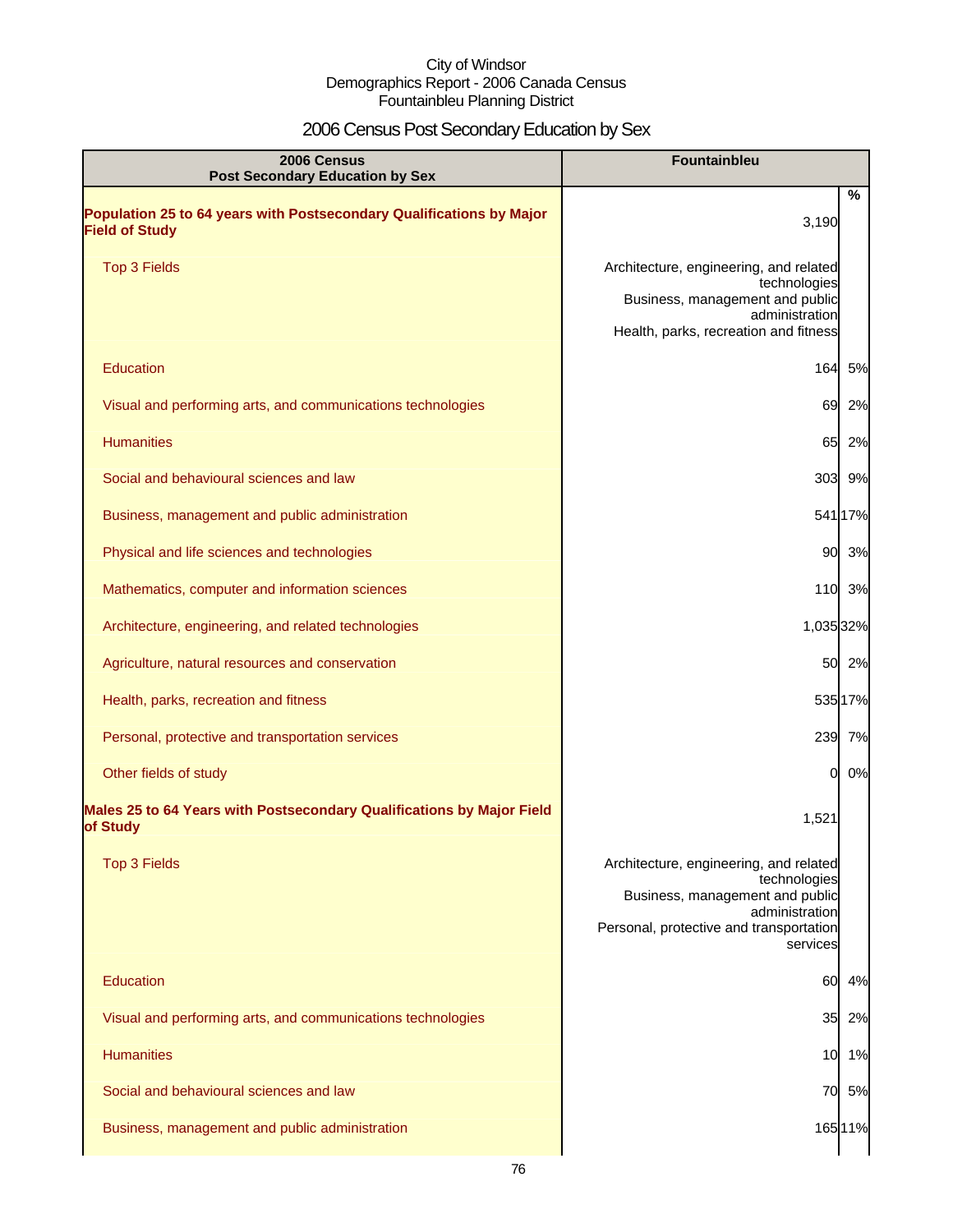| 2006 Census<br><b>Post Secondary Education by Sex</b>                                      | Fountainbleu                                                                                                                          |
|--------------------------------------------------------------------------------------------|---------------------------------------------------------------------------------------------------------------------------------------|
| Physical and life sciences and technologies                                                | %<br>2%<br>35                                                                                                                         |
| Mathematics, computer and information sciences                                             | 70<br>5%                                                                                                                              |
| Architecture, engineering, and related technologies                                        | 90560%                                                                                                                                |
| Agriculture, natural resources and conservation                                            | 3%<br>40                                                                                                                              |
| Health, parks, recreation and fitness                                                      | 5%<br>70                                                                                                                              |
| Personal, protective and transportation services                                           | 5%<br>74                                                                                                                              |
| Other fields of study                                                                      | 0%<br>0                                                                                                                               |
| Females 25 to 64 years with Postsecondary Qualifications by Major<br><b>Field of Study</b> | 1,669                                                                                                                                 |
| <b>Top 3 Fields</b>                                                                        | Health, parks, recreation and fitness<br>Business, management and public<br>administration<br>Social and behavioural sciences and law |
| Education                                                                                  | 104<br>6%                                                                                                                             |
| Visual and performing arts, and communications technologies                                | 34<br>2%                                                                                                                              |
| <b>Humanities</b>                                                                          | 55<br>3%                                                                                                                              |
| Social and behavioural sciences and law                                                    | 23314%                                                                                                                                |
| Business, management and public administration                                             | 37623%                                                                                                                                |
| Physical and life sciences and technologies                                                | 55 3%                                                                                                                                 |
| Mathematics, computer and information sciences                                             | 2%<br>40                                                                                                                              |
| Architecture, engineering, and related technologies                                        | 130<br>8%                                                                                                                             |
| Agriculture, natural resources and conservation                                            | 1%<br>10                                                                                                                              |
| Health, parks, recreation and fitness                                                      | 465 28%                                                                                                                               |
| Personal, protective and transportation services                                           | 165 10%                                                                                                                               |
| Other fields of study                                                                      | 0 0%                                                                                                                                  |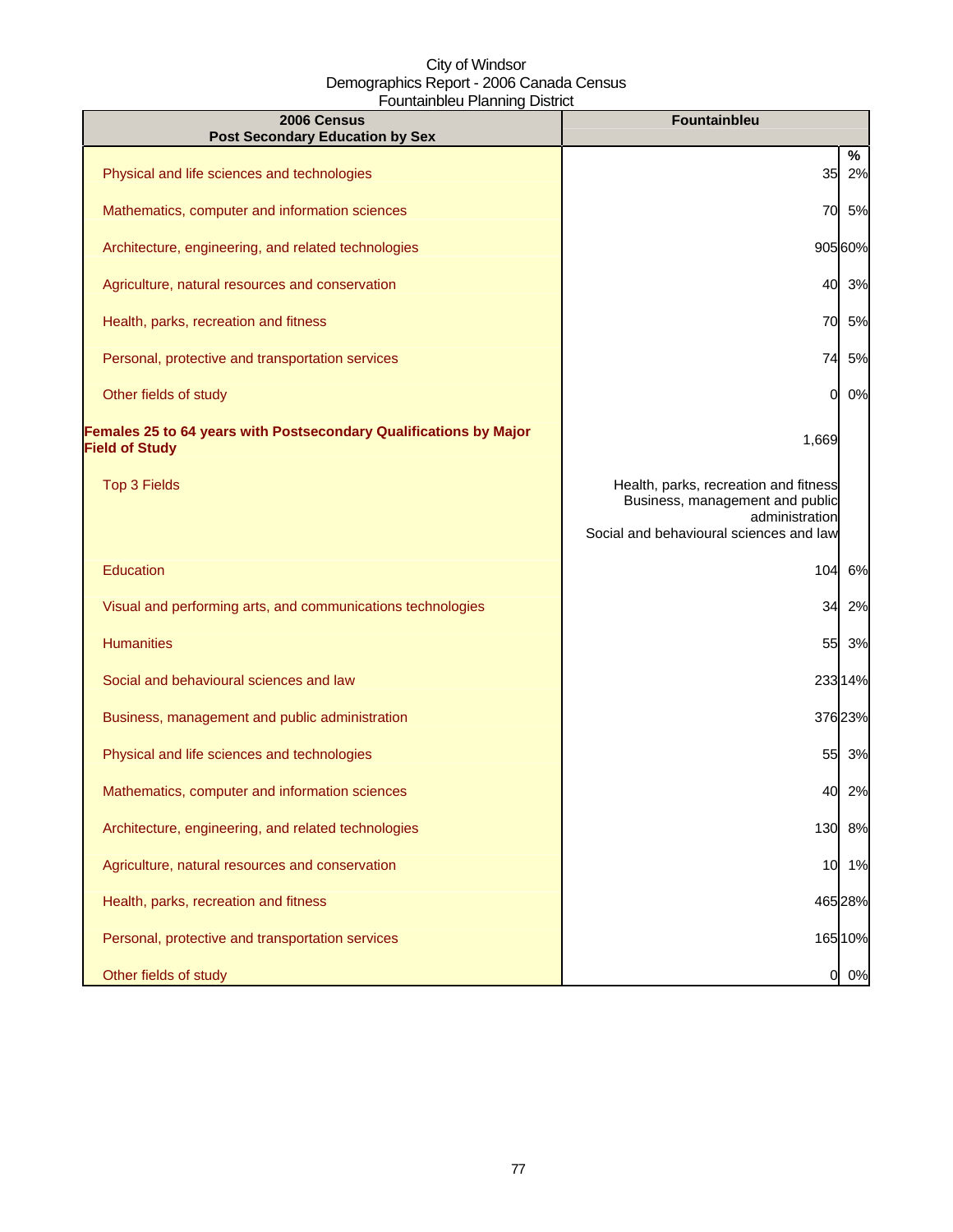# 2006 Census Ethnic Origin - Summary

| 2006 Census<br><b>Ethnic Origin - Summary</b> | Fountainbleu       |       |
|-----------------------------------------------|--------------------|-------|
|                                               |                    | %     |
| <b>Total Population by Ethnic Origin*</b>     | 12,305             |       |
|                                               |                    |       |
| <b>Top 5 Ethnic Origins</b>                   | Canadian<br>French |       |
|                                               | English            |       |
|                                               | Irish              |       |
|                                               | Scottish           |       |
| European                                      | 11,88297%          |       |
| <b>British Isles</b>                          | 4,231 34%          |       |
| English                                       | 2,498 20%          |       |
| <b>Irish</b>                                  | 1,754 14%          |       |
| <b>Scottish</b>                               | 1,512 12%          |       |
| Welsh                                         |                    | 65 1% |
| <b>Other British Isles</b>                    | 94                 | 1%    |
| French                                        | 2,764 22%          |       |
| Acadian                                       | 41                 | 0%    |
| French                                        | 2,749 22%          |       |
| <b>Western European</b>                       | 1,305 11%          |       |
| <b>Austrian</b>                               | 45                 | 0%    |
| <b>Belgian</b>                                | 75                 | 1%    |
| Dutch (Netherlands)                           | 299                | 2%    |
| German                                        | 938                | 8%    |
| <b>Swiss</b>                                  | 10                 | 0%    |
| <b>Other Western European</b>                 | 0                  | 0%    |
| Northern European                             | 172                | 1%    |
| <b>Finnish</b>                                | 45                 | 0%    |
| Scandinavian                                  | 140                | 1%    |
| Eastern European                              | 1,579 13%          |       |
| <b>Baltic</b>                                 | 10                 | 0%    |
| <b>Czech and Slovak</b>                       | 185                | 2%    |
| <b>Other Eastern European</b>                 | 1,576 13%          |       |
| Southern European                             | 2,253 18%          |       |
| Croatian                                      | 461                | 4%    |
| Greek                                         | 59                 | 0%    |
| Italian                                       | 990                | 8%    |
| Portuguese                                    | 60                 | 0%    |
| Spanish                                       | 100                | 1%    |
| Other Southern European                       | 748                | 6%    |
| <b>Other European</b>                         | 20                 | 0%    |
| <b>Jewish</b>                                 | 20                 | 0%    |
| <b>Other European</b>                         | $\overline{4}$     | 0%    |
| Latin, Central and South American             | 185                | 2%    |
| Aboriginal from Central/South American        | $\mathbf 0$        | 0%    |
| Argentinian                                   | $\overline{0}$     | 0%    |
| <b>Brazilian</b>                              |                    | 0%    |
| Chilean                                       | 20                 | 0%    |
| Colombian                                     | 30                 | 0%    |
| Ecuadorian                                    | $\mathbf 0$        | 0%    |
| Guatemalan                                    | 0                  | 0%    |
| Mexican                                       | 55                 | 0%    |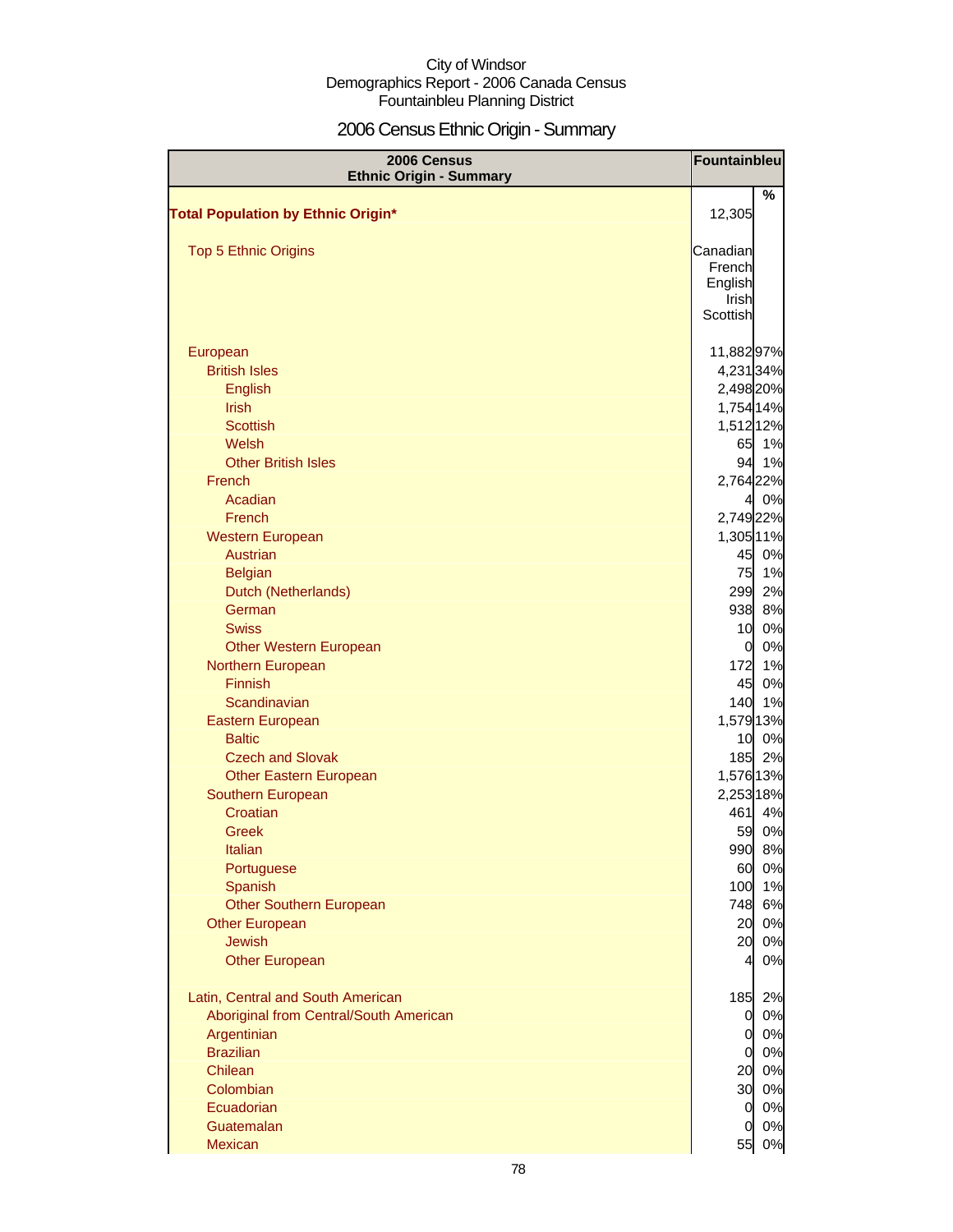| 2006 Census<br><b>Ethnic Origin - Summary</b> | Fountainbleu         |          |
|-----------------------------------------------|----------------------|----------|
|                                               |                      | %        |
| Peruvian                                      | $\overline{0}$       | 0%       |
| Salvadorean                                   | 35                   | 0%       |
| Other Latin, Central or South American        | 40                   | 0%       |
| Caribbean                                     | 45                   | 0%       |
| <b>Barbadian</b>                              | $\overline{O}$       | 0%       |
| Guyanese                                      | $\overline{0}$       | 0%       |
| <b>Haitian</b>                                | $\overline{0}$       | 0%       |
| Jamaican                                      | 10                   | 0%       |
| Trinidadian/Tobagonian                        | $\overline{0}$       | 0%       |
| <b>West Indian</b>                            | 25                   | 0%       |
| <b>Other Caribbean</b>                        | 10                   | 0%       |
| African                                       | 234                  | 2%       |
| <b>Black</b>                                  | 85                   | 1%       |
| Ethiopian                                     | $\overline{0}$       | 0%       |
| Ghanaian                                      | 60                   | 0%       |
| Nigerian                                      | 10                   | 0%       |
| Somali                                        | 20                   | 0%       |
| South African                                 | 10                   | 0%       |
| <b>Other African</b>                          | 49                   | 0%       |
| Arab                                          | 633                  | 5%       |
| Egyptian                                      | 25                   | 0%       |
| Iraqi                                         | 130                  | 1%       |
| Lebanese                                      | 278                  | 2%       |
| Maghrebi                                      | 10                   | 0%       |
| Algerian                                      | $\overline{0}$       | 0%       |
| Moroccan                                      | $\overline{0}$       | 0%       |
| <b>Other Maghrebi</b><br>Palestinian          | $\overline{0}$<br>70 | 0%<br>1% |
| Syrian                                        | 65                   | 1%       |
| <b>Other Arab</b>                             | 85                   | 1%       |
|                                               |                      |          |
| <b>West Asian</b>                             | 44                   | 0%       |
| Afghan                                        | $\overline{0}$       | 0%       |
| Armenian                                      | 10 <sup>1</sup>      | 0%       |
| <b>Iranian</b>                                | $\overline{0}$       | 0%       |
| <b>Turk</b>                                   | 20                   | 0%       |
| <b>Other West Asian</b>                       | 10                   | 0%       |
| <b>South Asian</b>                            | 235                  | 2%       |
| East Indian                                   | 160                  | 1%       |
| Pakistani                                     | 10                   | 0%       |
| Punjabi                                       | 25                   | 0%       |
| Sri Lankan                                    | $\overline{0}$       | 0%       |
| <b>Other South Asian</b>                      | 20                   | 0%       |
| <b>East and Southeast Asian</b>               | 170                  | 1%       |
| <b>Chinese</b>                                | 105                  | 1%       |
| Filipino                                      | 75                   | 1%       |
| Japanese                                      | $\overline{O}$       | 0%       |
| Korean                                        | 10                   | 0%       |
| Vietnamese                                    | $\overline{0}$       | 0%       |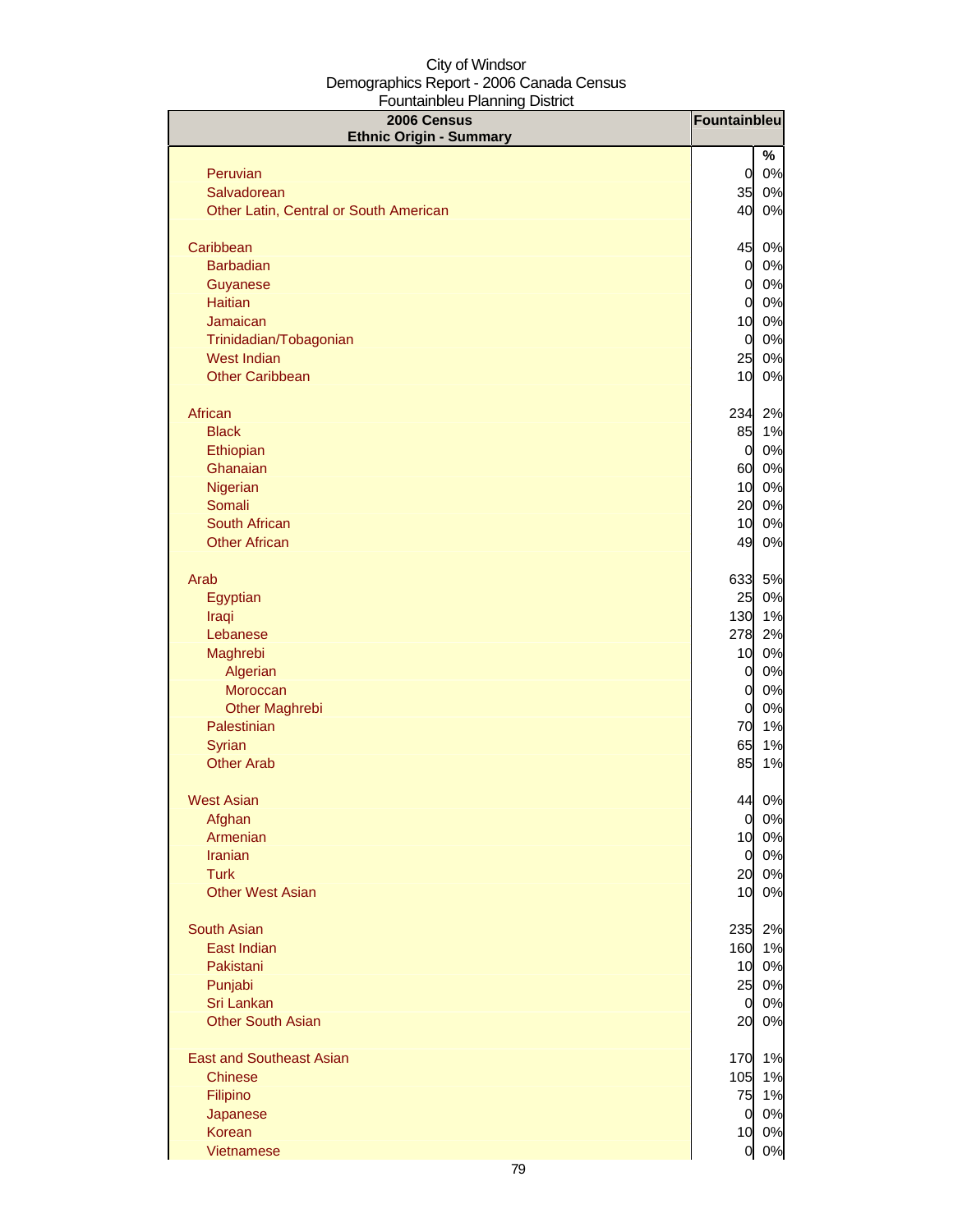| 2006 Census<br><b>Ethnic Origin - Summary</b>                                        | Fountainbleu |         |
|--------------------------------------------------------------------------------------|--------------|---------|
| <b>Other East Asian</b>                                                              | 10           | %<br>0% |
| Oceania                                                                              | 0            | 0%      |
| Australian                                                                           | 0            | 0%      |
| <b>New Zealander</b>                                                                 | 0            | 0%      |
| Pacific Islands                                                                      | 0            | 0%      |
| Fijian                                                                               | 0            | 0%      |
| <b>Hawaiian</b>                                                                      | 0            | 0%      |
| <b>Other Pacific Islander</b>                                                        | 0            | 0%      |
|                                                                                      |              |         |
| North American Aboriginal                                                            | 480          | 4%      |
| <b>Inuit</b>                                                                         | 0            | 0%      |
| <b>Métis</b>                                                                         | 135          | 1%      |
| North American Indian                                                                | 379          | 3%      |
|                                                                                      |              |         |
| <b>North American</b>                                                                | 4,122 33%    |         |
| American                                                                             |              | 175 1%  |
| Canadian                                                                             | 3,98932%     |         |
| <b>Other North American</b>                                                          | 20           | 0%      |
| *Total responses are the sum of single and multiple responses for each ethnic origin |              |         |
|                                                                                      |              |         |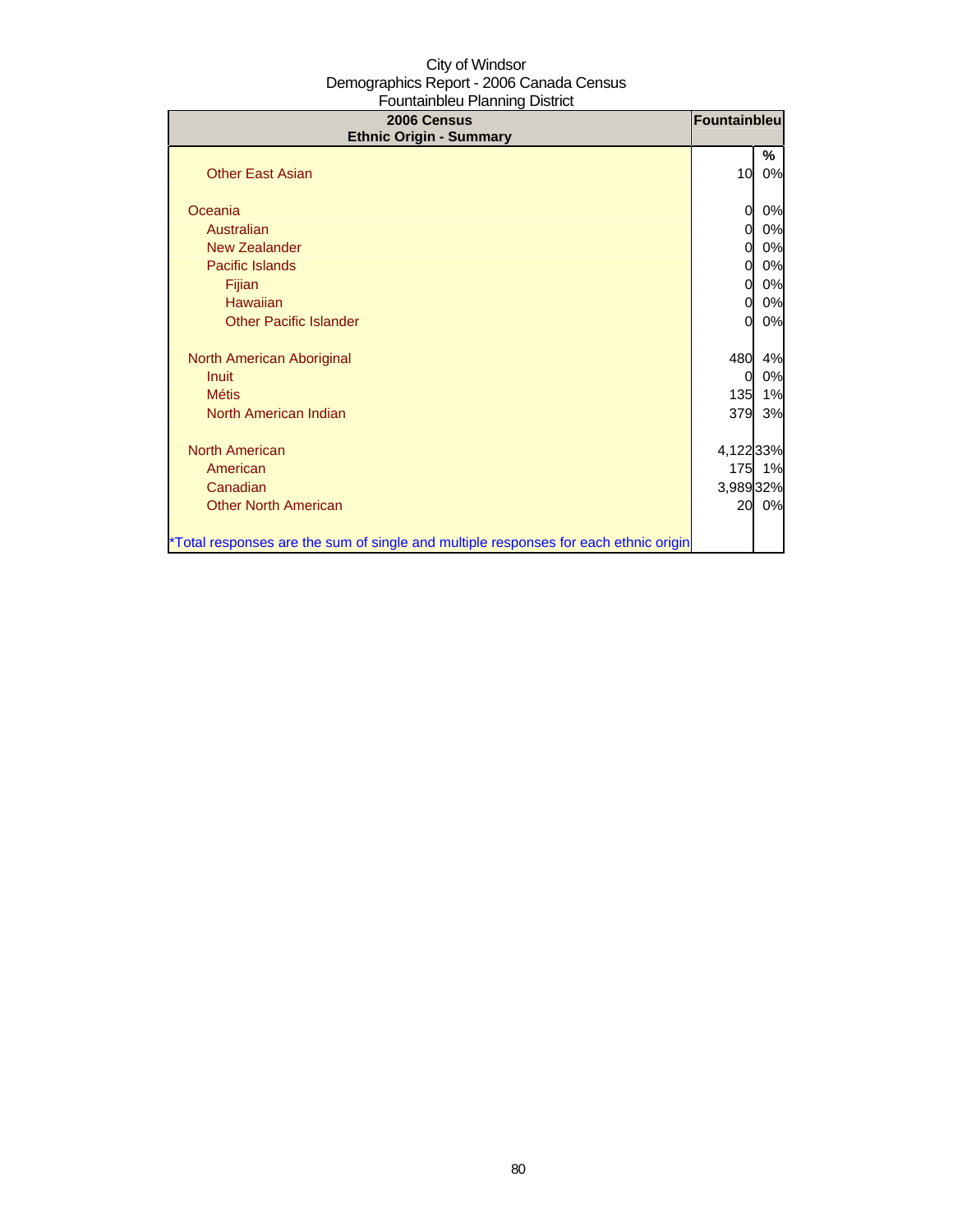# 2006 Census Ethnic Origin - European

| 2006 Census<br><b>Ethnic Origin - European</b> | Fountainbleu          |           |
|------------------------------------------------|-----------------------|-----------|
|                                                |                       | %         |
| <b>Total Population by Ethnic Origin*</b>      | 12,305                |           |
| <b>British Isles</b>                           | 4,231                 |           |
| Cornish                                        | 0                     | 0%        |
| English                                        | 2,498                 | 59%       |
| Irish                                          | 1,754                 | 41%       |
| <b>Manx</b>                                    | 0                     | 0%        |
| <b>Scottish</b>                                | 1,512                 | 36%       |
| Welsh                                          | 65                    | 2%        |
| British Isles, n.i.e.                          | 94                    | 2%        |
| <b>French</b>                                  | 2,764                 |           |
| Acadian                                        | 4                     | 0%        |
| French                                         | 2,749                 | 99%       |
| <b>Western European</b>                        | 1,305                 |           |
| <b>Austrian</b>                                | 45                    | 3%        |
| <b>Belgian</b>                                 | 75                    | 6%        |
| Dutch (Netherlands)                            | 299                   | 23%       |
| Flemish                                        | $\mathbf 0$           | 0%        |
| Frisian                                        | $\overline{0}$        | 0%        |
| German                                         | 938                   | 72%       |
| Luxembourger                                   | 0                     | 0%        |
| <b>Swiss</b>                                   | 10                    | 1%        |
| <b>Northern European</b>                       | 172                   |           |
| Finnish                                        | 45                    | 26%       |
| Scandinavian                                   | 140                   | 81%       |
| <b>Danish</b>                                  | 67                    | 39%       |
| Icelandic                                      | $\overline{0}$        | 0%        |
| Norwegian<br><b>Swedish</b>                    | 55                    | 32%       |
| Scandinavian, n.i.e.                           | 20<br>$\mathbf 0$     | 12%<br>0% |
|                                                |                       |           |
| <b>Eastern European</b>                        | 1,579                 |           |
| <b>Baltic</b>                                  | 10                    | 1%        |
| Estonian                                       | $\overline{0}$        | 0%        |
| Latvian                                        | 10                    | 1%        |
| Lithuanian                                     | $\mathbf 0$           | 0%        |
| <b>Byelorussian</b><br><b>Czech and Slovak</b> | $\overline{0}$<br>185 | 0%<br>12% |
| <b>Czech</b>                                   | 20                    | 1%        |
| Czechoslovakian                                | 30                    | 2%        |
| <b>Slovak</b>                                  | 105                   | 7%        |
| Hungarian (Magyar)                             | 231                   | 15%       |
| Polish                                         | 570                   | 36%       |
| Romanian                                       | 200                   | 13%       |
| <b>Russian</b>                                 | 100                   | 6%        |
| <b>Ukrainian</b>                               | 475                   | 30%       |
| <b>Southern European</b>                       | 2,253                 |           |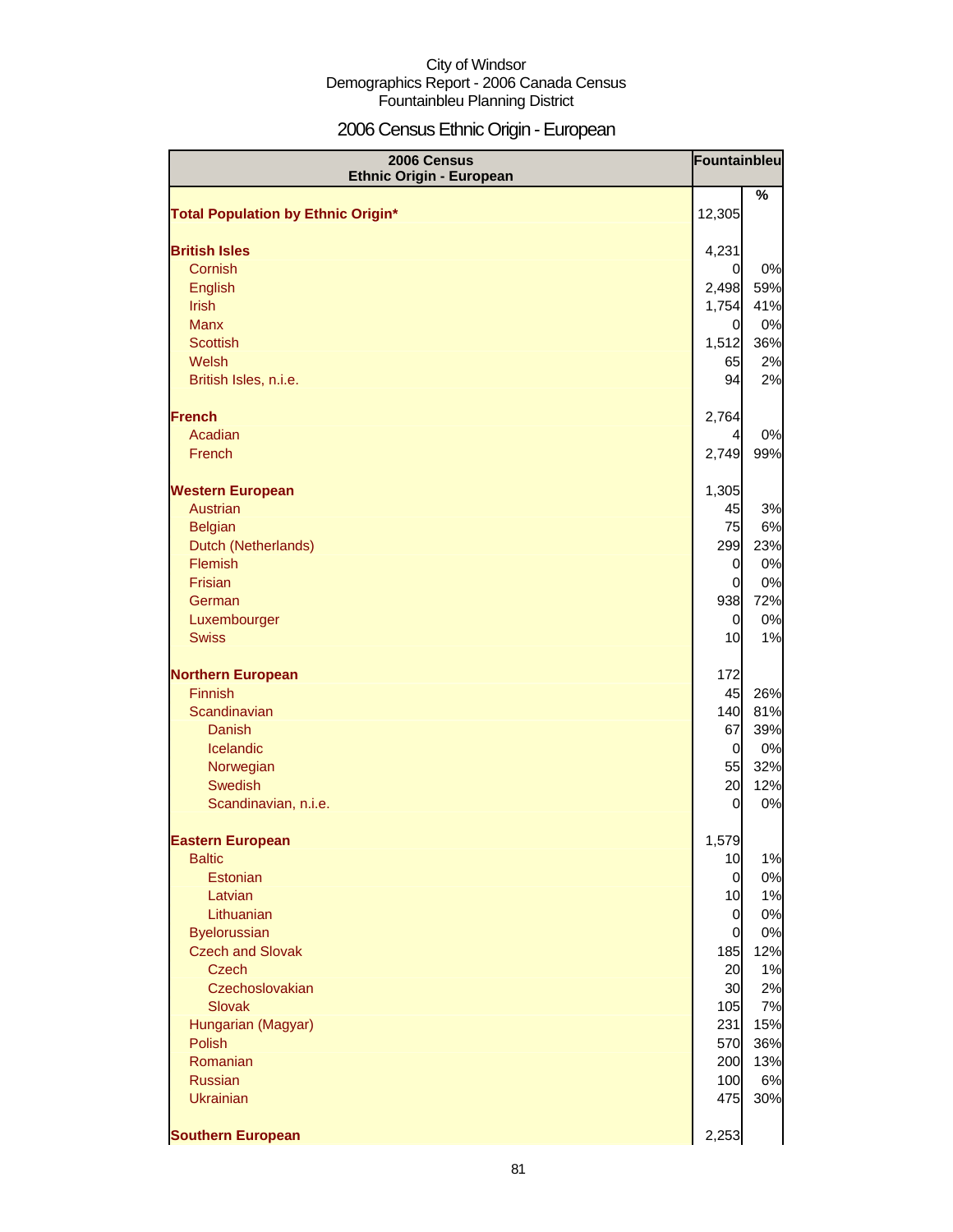| <b>Ethnic Origin - European</b>                                                                                        |                | Fountainbleu |
|------------------------------------------------------------------------------------------------------------------------|----------------|--------------|
|                                                                                                                        |                | %            |
| Albanian                                                                                                               | 0              | 0%           |
| <b>Bosnian</b>                                                                                                         | 35             | 2%           |
| <b>Bulgarian</b>                                                                                                       | 0              | 0%           |
| Croatian                                                                                                               | 461            | 20%          |
| Cypriot                                                                                                                | 0              | 0%           |
| <b>Greek</b>                                                                                                           | 59             | 3%           |
| Italian                                                                                                                | 990            | 44%          |
| Kosovar                                                                                                                | 0              | 0%           |
| Macedonian                                                                                                             | 54             | 2%           |
| <b>Maltese</b>                                                                                                         | 25             | 1%           |
| Montenegrin                                                                                                            | 15             | 1%           |
| Portuguese                                                                                                             | 60             | 3%           |
| Serbian                                                                                                                | 380            | 17%          |
| <b>Sicilian</b>                                                                                                        | 10             | 0%           |
| Slovenian                                                                                                              | 80             | 4%           |
| Spanish                                                                                                                | 100            | 4%           |
| Yugoslav, n.i.e.                                                                                                       | 149            | 7%           |
| <b>Other European</b>                                                                                                  | 20             |              |
| <b>Basque</b>                                                                                                          | $\overline{4}$ | 20%          |
| Gypsy (Roma)                                                                                                           | $\Omega$       | 0%           |
| <b>Jewish</b>                                                                                                          |                | 20 100%      |
| Slav (European)                                                                                                        | $\overline{0}$ | 0%           |
| European, n.i.e.                                                                                                       | $\Omega$       | 0%           |
| *Total responses are the sum of single and multiple responses for each ethnic origin<br>n.i.e.: not included elsewhere |                |              |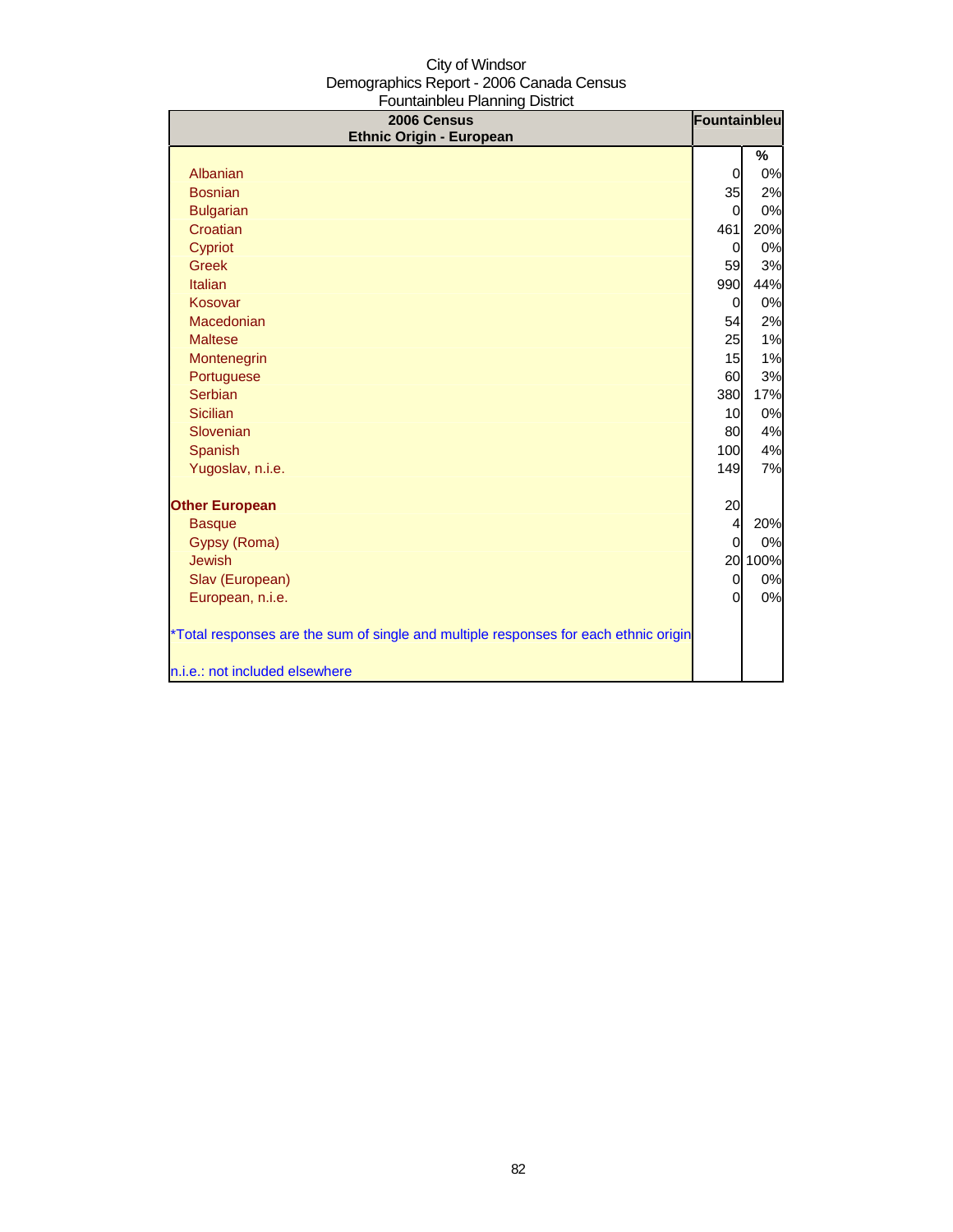# 2006 Census Ethnic Origin - Asian, Oceanic

| 2006 Census<br>Ethnic Origin - Asian, Oceanic | Fountainbleu   |         |
|-----------------------------------------------|----------------|---------|
| <b>Total Population by Ethnic Origin*</b>     | 12,305         | %       |
|                                               |                |         |
| <b>West Asian</b>                             | 44             |         |
| Afghan                                        | $\overline{0}$ | 0%      |
| Armenian                                      |                | 10 23%  |
| Assyrian                                      |                | 10 23%  |
| Azerbaijani                                   | $\overline{0}$ | 0%      |
| Georgian                                      | $\overline{0}$ | 0%      |
| <b>Iranian</b>                                | <sub>0</sub>   | 0%      |
| <b>Israeli</b>                                | $\overline{0}$ | 0%      |
| <b>Kurd</b>                                   | $\overline{0}$ | 0%      |
| Pashtun                                       | $\overline{0}$ | 0%      |
| <b>Tatar</b>                                  | $\overline{0}$ | 0%      |
| <b>Turk</b>                                   |                | 20 45%  |
| West Asian, n.i.e.                            | $\overline{0}$ | 0%      |
| <b>South Asian</b>                            | 235            |         |
| Bangladeshi                                   | 10             | 4%      |
| <b>Bengali</b>                                | 10             | 4%      |
| East Indian                                   |                | 160 68% |
| Goan                                          | $\overline{0}$ | 0%      |
| Gujarati                                      | $\overline{0}$ | 0%      |
| <b>Kashmiri</b>                               | $\overline{0}$ | 0%      |
| <b>Nepali</b>                                 | $\overline{0}$ | 0%      |
| Pakistani                                     | 10             | 4%      |
| Punjabi                                       | 25             | 11%     |
| <b>Sinhalese</b>                              | $\overline{0}$ | 0%      |
| Sri Lankan                                    | $\overline{0}$ | 0%      |
| Tamil                                         | $\overline{0}$ | 0%      |
| South Asian, n.i.e.                           | $\overline{0}$ | 0%      |
| <b>East and Southeast Asian</b>               | 170            |         |
| <b>Burmese</b>                                | $\overline{0}$ | 0%      |
| Cambodian                                     | 10             | 6%      |
| <b>Chinese</b>                                |                | 105 62% |
| Filipino                                      |                | 75 44%  |
| Hmong                                         | $\overline{0}$ | 0%      |
| Indonesian                                    | $\overline{0}$ | 0%      |
| Japanese                                      | $\overline{0}$ | 0%      |
| <b>Khmer</b>                                  | $\overline{0}$ | 0%      |
| Korean                                        | 10             | 6%      |
| Laotian                                       | $\overline{0}$ | 0%      |
| Malaysian                                     | $\overline{0}$ | 0%      |
| Mongolian                                     | $\overline{0}$ | 0%      |
| Singaporean                                   | $\overline{0}$ | 0%      |
| <b>Taiwanese</b>                              | $\overline{O}$ | 0%      |
| Thai                                          | $\overline{0}$ | 0%      |
| Tibetan                                       | $\overline{0}$ | $0\%$   |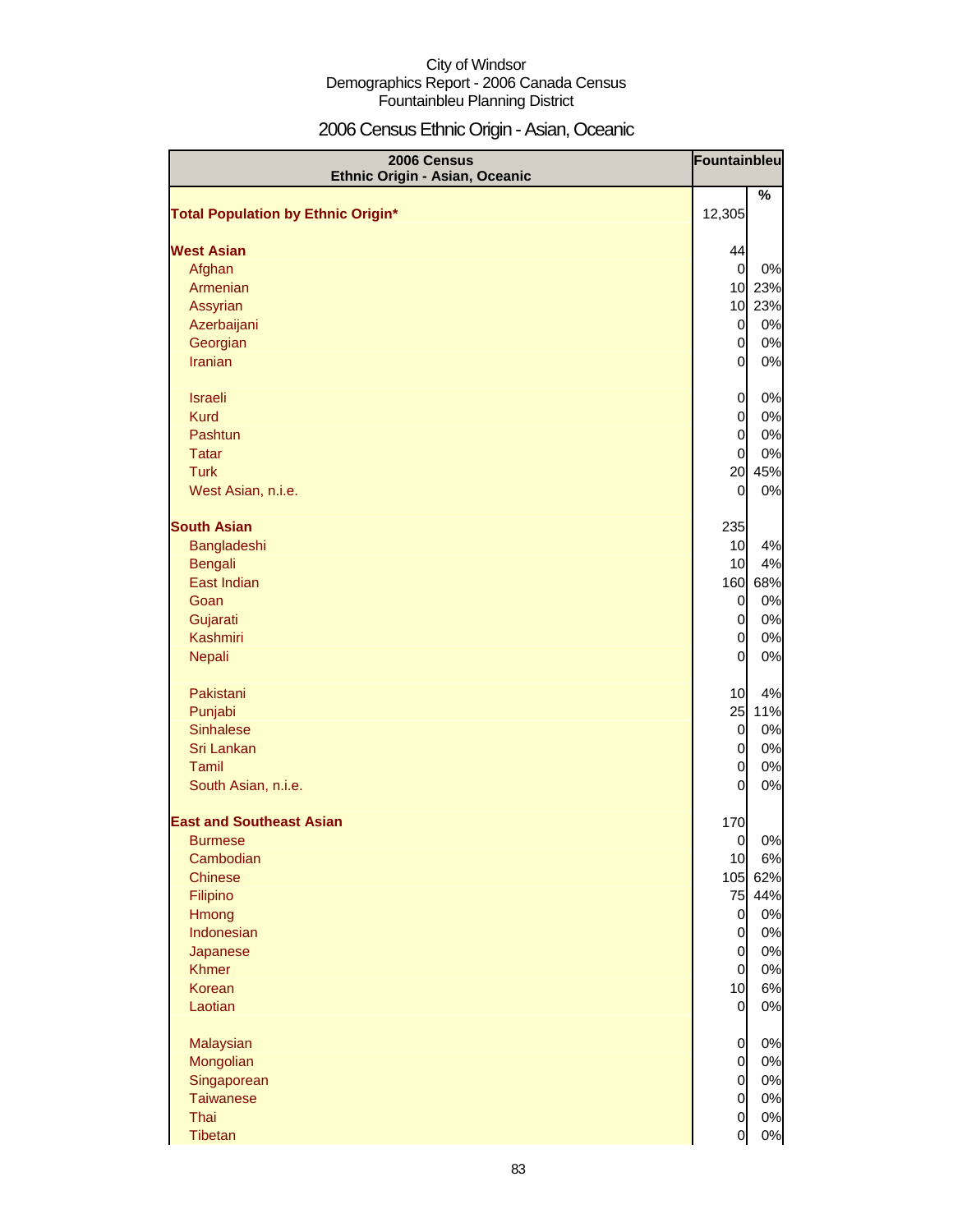| 2006 Census<br>Ethnic Origin - Asian, Oceanic                                                                                                                                                                                                                                                                                                                                                         | Fountainbleu          |                     |
|-------------------------------------------------------------------------------------------------------------------------------------------------------------------------------------------------------------------------------------------------------------------------------------------------------------------------------------------------------------------------------------------------------|-----------------------|---------------------|
| Vietnamese<br>East or Southeast Asian, n.i.e.<br>Asian, n.o.s.<br><b>Oceania</b><br>Australian<br><b>New Zealander</b><br>Pacific Islands<br>Fijian<br><b>Hawaiian</b><br><b>Maori</b><br>Polynesian<br>Samoan<br>Pacific Islander, n.i.e.<br>*Total responses are the sum of single and multiple responses for each ethnic origin<br>n.i.e.: not included elsewhere<br>n.o.s: not otherwise specfied | 0<br>0<br>0<br>0<br>0 | %<br>0%<br>0%<br>0% |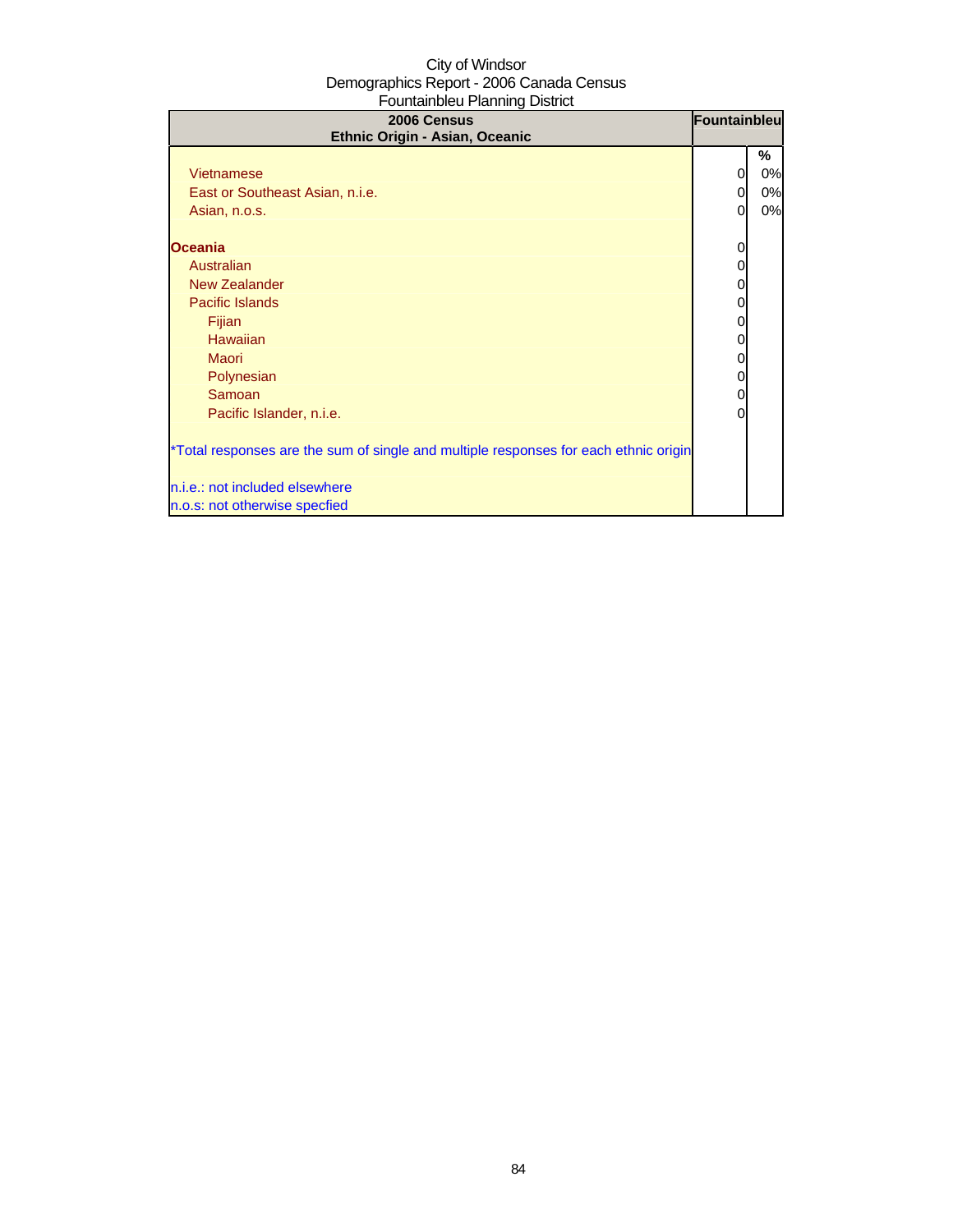# 2006 Census Ethnic Origin - Arab

| 2006 Census<br><b>Ethnic Origin - Arab</b>                                           | Fountainbleu   |     |
|--------------------------------------------------------------------------------------|----------------|-----|
| <b>Total Population by Ethnic Origin*</b>                                            | 12,305         | %   |
|                                                                                      |                |     |
| <b>Arab</b>                                                                          | 633            |     |
| Egyptian                                                                             | 25             | 4%  |
| Iraqi                                                                                | 130            | 21% |
| Jordanian                                                                            | $\overline{0}$ | 0%  |
| Kuwaiti                                                                              | $\overline{O}$ | 0%  |
| Lebanese                                                                             | 278            | 44% |
| Libyan                                                                               | <sub>0</sub>   | 0%  |
| Maghrebi                                                                             | 10             | 2%  |
| Algerian                                                                             | $\overline{O}$ | 0%  |
| <b>Berber</b>                                                                        | $\overline{0}$ | 0%  |
| <b>Moroccan</b>                                                                      | $\overline{0}$ | 0%  |
| Tunisian                                                                             | $\overline{0}$ | 0%  |
| Maghrebi, n.i.e.                                                                     | <sub>0</sub>   | 0%  |
| Palestinian                                                                          | 70             | 11% |
| Saudi Arabian                                                                        | $\overline{O}$ | 0%  |
| <b>Syrian</b>                                                                        | 65             | 10% |
| Yemeni                                                                               | $\overline{0}$ | 0%  |
| Arab, n.i.e.                                                                         | 85             | 13% |
| *Total responses are the sum of single and multiple responses for each ethnic origin |                |     |
| n.i.e.: not included elsewhere                                                       |                |     |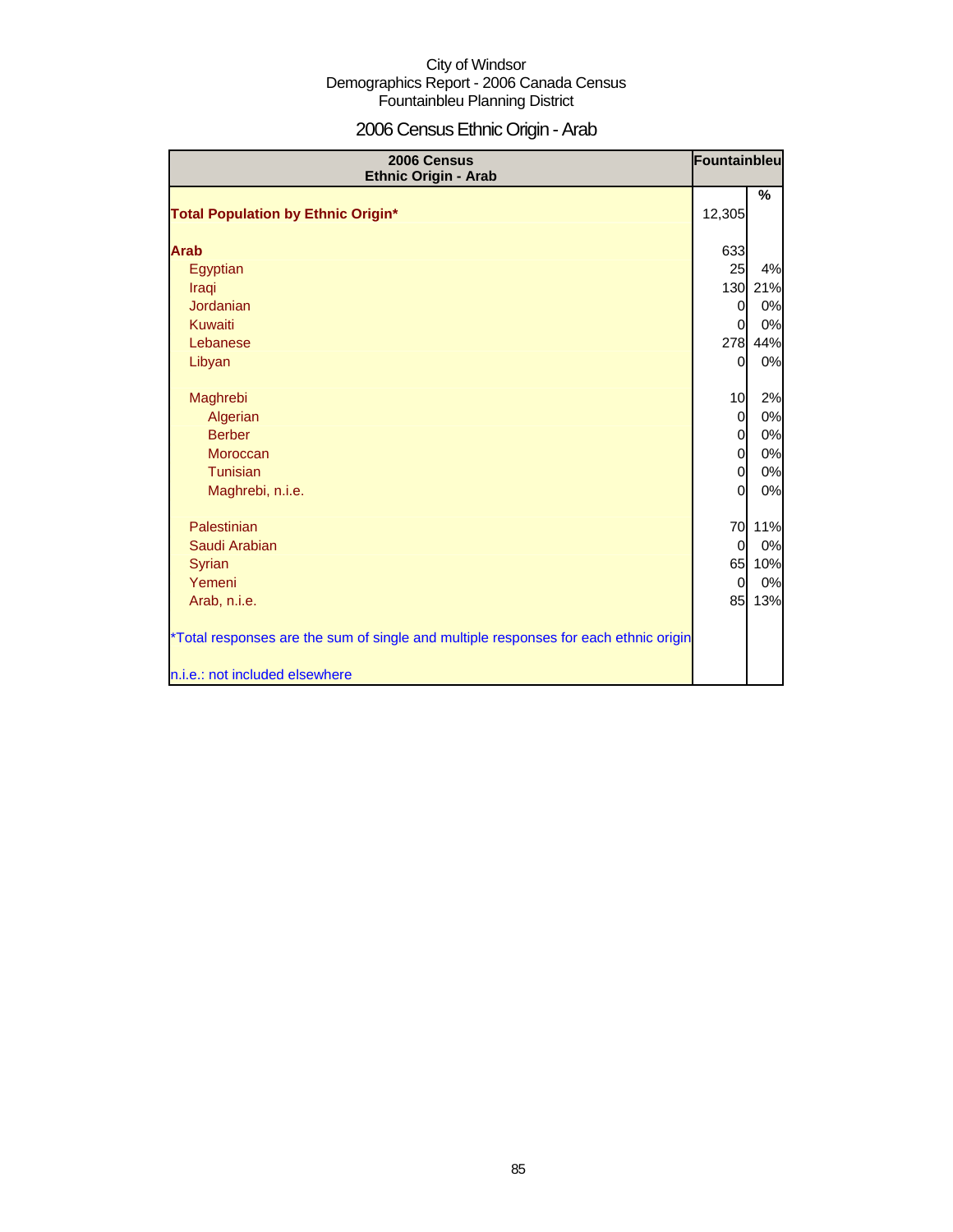# 2006 Census Ethnic Origin - African

| 2006 Census<br><b>Ethnic Origin - African</b> | <b>Fountainbleu</b> |       |
|-----------------------------------------------|---------------------|-------|
| <b>Total Population by Ethnic Origin*</b>     | 12,305              | %     |
|                                               |                     |       |
| <b>African</b>                                | 234                 |       |
| Afrikaner                                     | $\overline{0}$      | 0%    |
| Akan                                          | $\overline{0}$      | 0%    |
| Amhara                                        | $\overline{0}$      | 0%    |
| Angolan                                       | $\overline{0}$      | 0%    |
| Ashanti                                       | $\mathbf 0$         | 0%    |
| <b>Bantu</b>                                  | $\overline{0}$      | 0%    |
| <b>Black</b>                                  | 85                  | 36%   |
| <b>Burundian</b>                              | $\mathbf 0$         | 0%    |
| Cameroonian                                   | $\overline{O}$      | 0%    |
| Chadian                                       | $\overline{0}$      | 0%    |
| Congolese (Zairian)                           | $\overline{0}$      | 0%    |
| Congolese, n.o.s.                             | 25                  | 11%   |
| <b>Dinka</b>                                  | $\overline{0}$      | 0%    |
| <b>East African</b>                           | $\overline{0}$      | 0%    |
| Eritrean                                      | 10                  | 4%    |
| Ethiopian                                     | $\overline{0}$      | 0%    |
| Gabonese                                      | $\overline{0}$      | 0%    |
| Gambian                                       | $\overline{0}$      | 0%    |
| Ghanaian                                      | 60                  | 26%   |
| Guinean, n.o.s.                               | $\overline{0}$      | 0%    |
| Harari                                        | $\overline{0}$      | 0%    |
| Ibo                                           | $\mathbf 0$         | 0%    |
| <b>Ivorian</b>                                | $\overline{0}$      | 0%    |
| Kenyan                                        | $\overline{0}$      | 0%    |
| Malagasy                                      | $\overline{0}$      | 0%    |
| <b>Malian</b>                                 | $\overline{0}$      | 0%    |
| <b>Mauritian</b>                              | $\overline{0}$      | 0%    |
| Nigerian                                      | 10                  | 4%    |
| Oromo                                         | $\overline{0}$      | 0%    |
| Peulh                                         | $\overline{0}$      | $0\%$ |
| Rwandan                                       | $\overline{0}$      | 0%    |
| Senegalese                                    | $\overline{0}$      | 0%    |
| Seychellois                                   | $\overline{0}$      | 0%    |
| Sierra Leonean                                | $\overline{0}$      | 0%    |
| Somali                                        | 20                  | 9%    |
| South African                                 | 10                  | 4%    |
| <b>Sudanese</b>                               | $\mathbf{0}$        | 0%    |
| Tanzanian                                     | $\overline{0}$      | 0%    |
| Tigrian                                       | $\overline{0}$      | 0%    |
| <b>Togolese</b>                               | $\overline{0}$      | 0%    |
| Ugandan                                       | $\overline{0}$      | 0%    |
| Yoruba                                        | $\overline{O}$      | 0%    |
| Zambian                                       | $\overline{0}$      | 0%    |
| Zimbabwean                                    | 0                   | 0%    |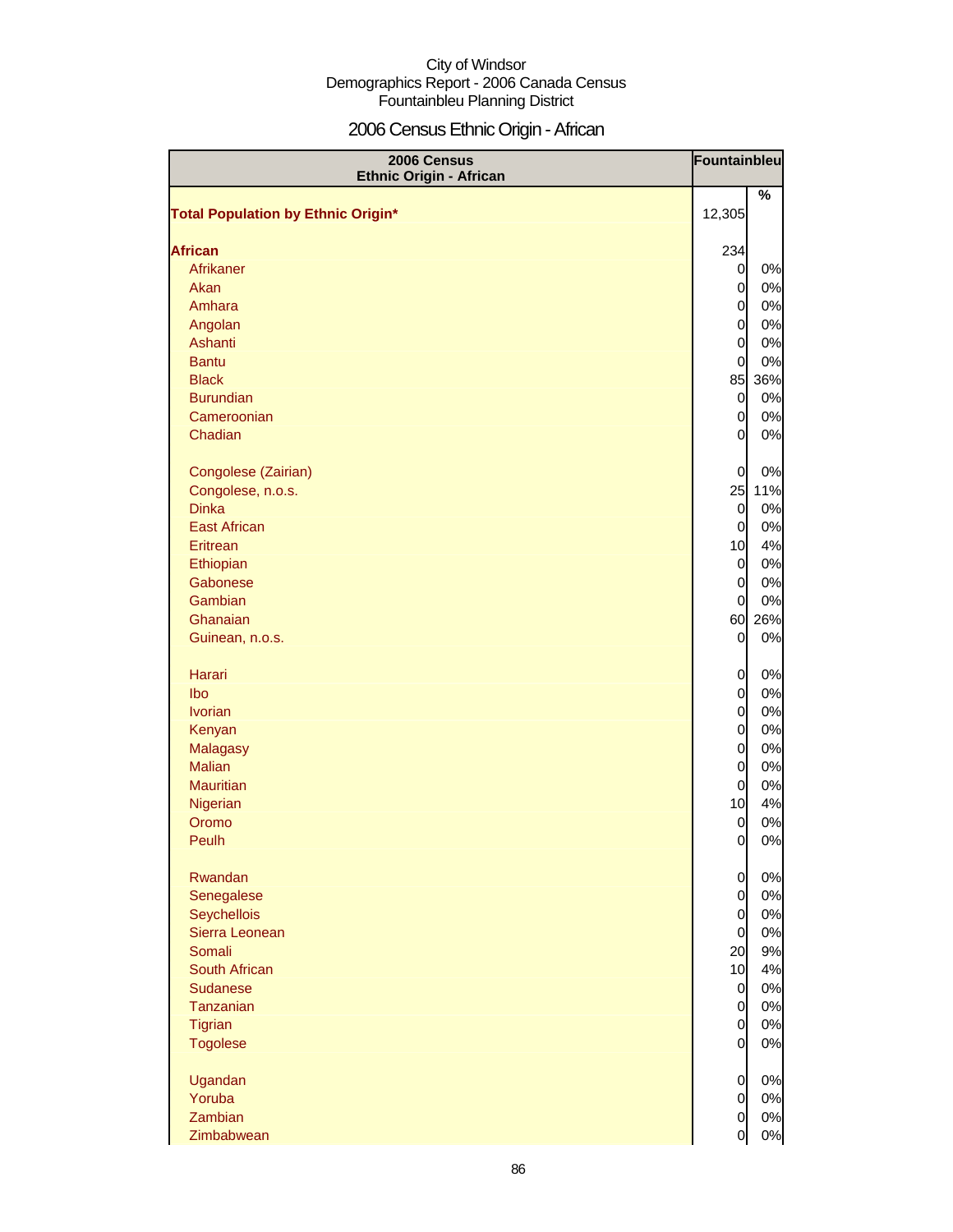| 2006 Census<br><b>Ethnic Origin - African</b>                                        | <b>Fountainbleu</b> |    |
|--------------------------------------------------------------------------------------|---------------------|----|
|                                                                                      |                     | %  |
| Zulu                                                                                 |                     | 0% |
| African, n.i.e.                                                                      |                     | 6% |
| *Total responses are the sum of single and multiple responses for each ethnic origin |                     |    |
| n.i.e.: not included elsewhere                                                       |                     |    |
| n.o.s: not otherwise specfied                                                        |                     |    |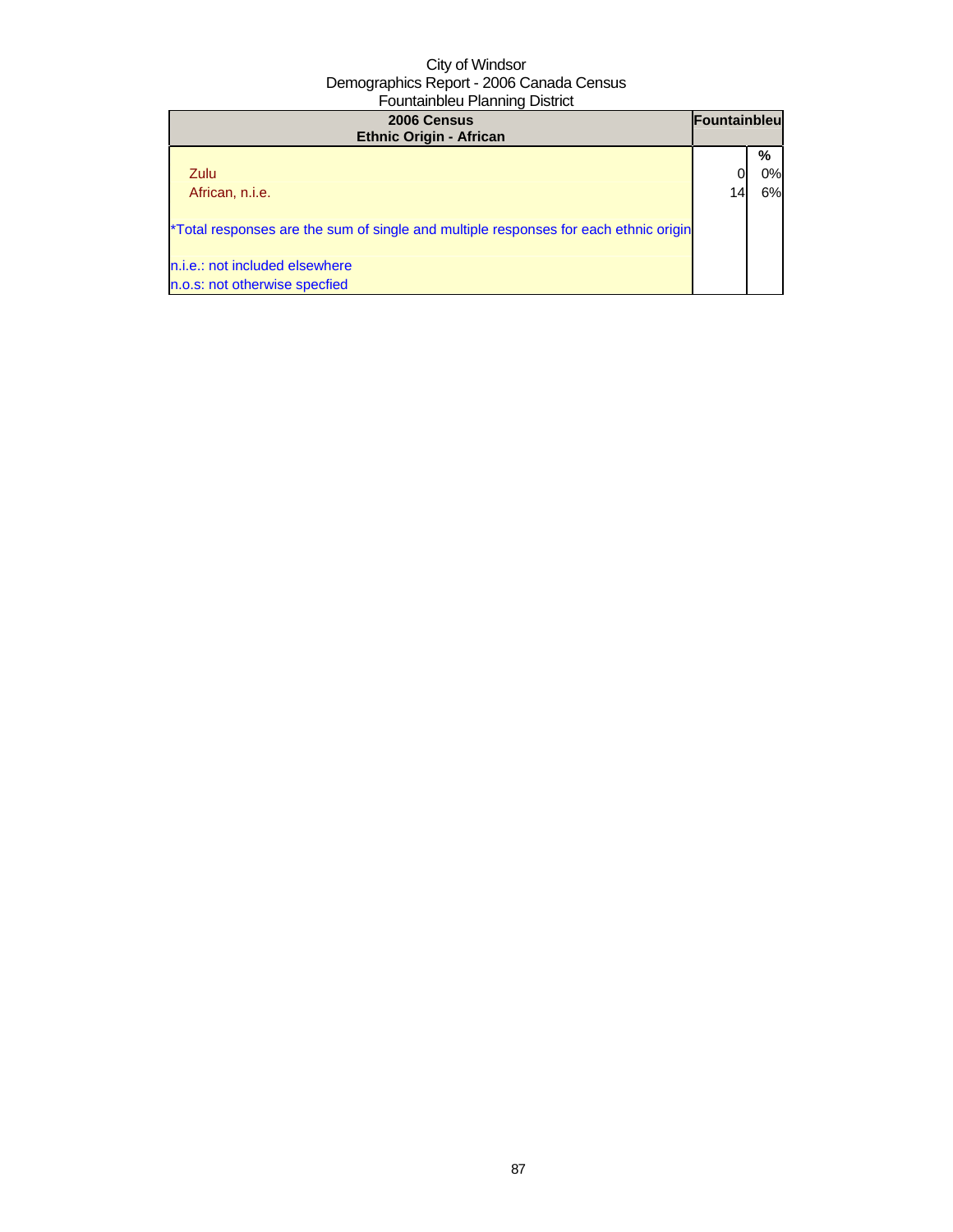# 2006 Census Ethnic Origin - Americas

| 2006 Census<br><b>Ethnic Origin - Americas</b> | Fountainbleu                     |               |
|------------------------------------------------|----------------------------------|---------------|
| <b>Total Population by Ethnic Origin*</b>      | 12,305                           | $\frac{9}{6}$ |
| <b>Latin, Central and South American</b>       | 185                              |               |
| Aboriginal from Central/South America          | $\overline{0}$                   | 0%            |
| Argentinian                                    | $\overline{0}$                   | 0%            |
| <b>Belizean</b>                                | $\overline{0}$                   | 0%            |
| <b>Bolivian</b>                                | $\overline{0}$                   | 0%            |
| <b>Brazilian</b>                               | $\overline{0}$                   | 0%            |
| Chilean                                        | 20                               | 11%           |
| Colombian                                      | 30                               | 16%           |
| <b>Costa Rican</b>                             | $\overline{0}$                   | 0%            |
| Ecuadorian                                     | $\overline{0}$                   | 0%            |
| Guatemalan                                     | $\overline{0}$                   | 0%            |
| Hispanic                                       | 10                               | 5%            |
| Honduran                                       | $\overline{0}$                   | 0%            |
| Maya                                           | $\overline{0}$                   | 0%            |
| <b>Mexican</b>                                 |                                  | 55 30%        |
| Nicaraguan                                     | 30                               | 16%           |
| Panamanian                                     | $\overline{0}$                   | 0%            |
| Paraguayan                                     | $\overline{0}$                   | 0%            |
| Peruvian                                       | $\overline{0}$                   | 0%            |
| Salvadorean                                    | 35                               | 19%<br>0%     |
| Uruguayan                                      | $\overline{0}$                   |               |
| Venezuelan                                     | $\overline{0}$                   | 0%            |
| Latin, Central or South American, n.i.e.       | $\overline{0}$                   | 0%            |
| <b>Caribbean</b>                               | 45                               |               |
| Antiguan                                       | $\overline{0}$                   | 0%            |
| <b>Bahamian</b>                                | $\overline{0}$                   | 0%            |
| <b>Barbadian</b>                               | $\overline{0}$                   | 0%            |
| <b>Bermudan</b>                                | $\overline{0}$                   | 0%            |
| Carib                                          | $\overline{0}$                   | 0%            |
| Cuban                                          |                                  | 10 22%        |
| Dominican, n.o.s.                              | $\overline{0}$<br>$\overline{0}$ | 0%            |
| Grenadian                                      | $\overline{0}$                   | 0%<br>0%      |
| Guyanese<br><b>Haitian</b>                     | <sub>0</sub>                     | 0%            |
|                                                |                                  |               |
| Jamaican                                       |                                  | 10 22%        |
| Kittitian/Nevisian<br><b>Martinican</b>        | $\mathbf{0}$<br>$\overline{0}$   | 0%<br>0%      |
| Montserratan                                   | $\overline{0}$                   | 0%            |
| <b>Puerto Rican</b>                            | $\overline{0}$                   | 0%            |
| St. Lucian                                     | $\overline{0}$                   | 0%            |
| Trinidadian/Tobagonian                         | $\overline{0}$                   | 0%            |
| Vincentian/Grenadinian                         | $\overline{0}$                   | 0%            |
| <b>West Indian</b>                             |                                  | 25 56%        |
| Caribbean, n.i.e.                              | $\overline{0}$                   | 0%            |
|                                                |                                  |               |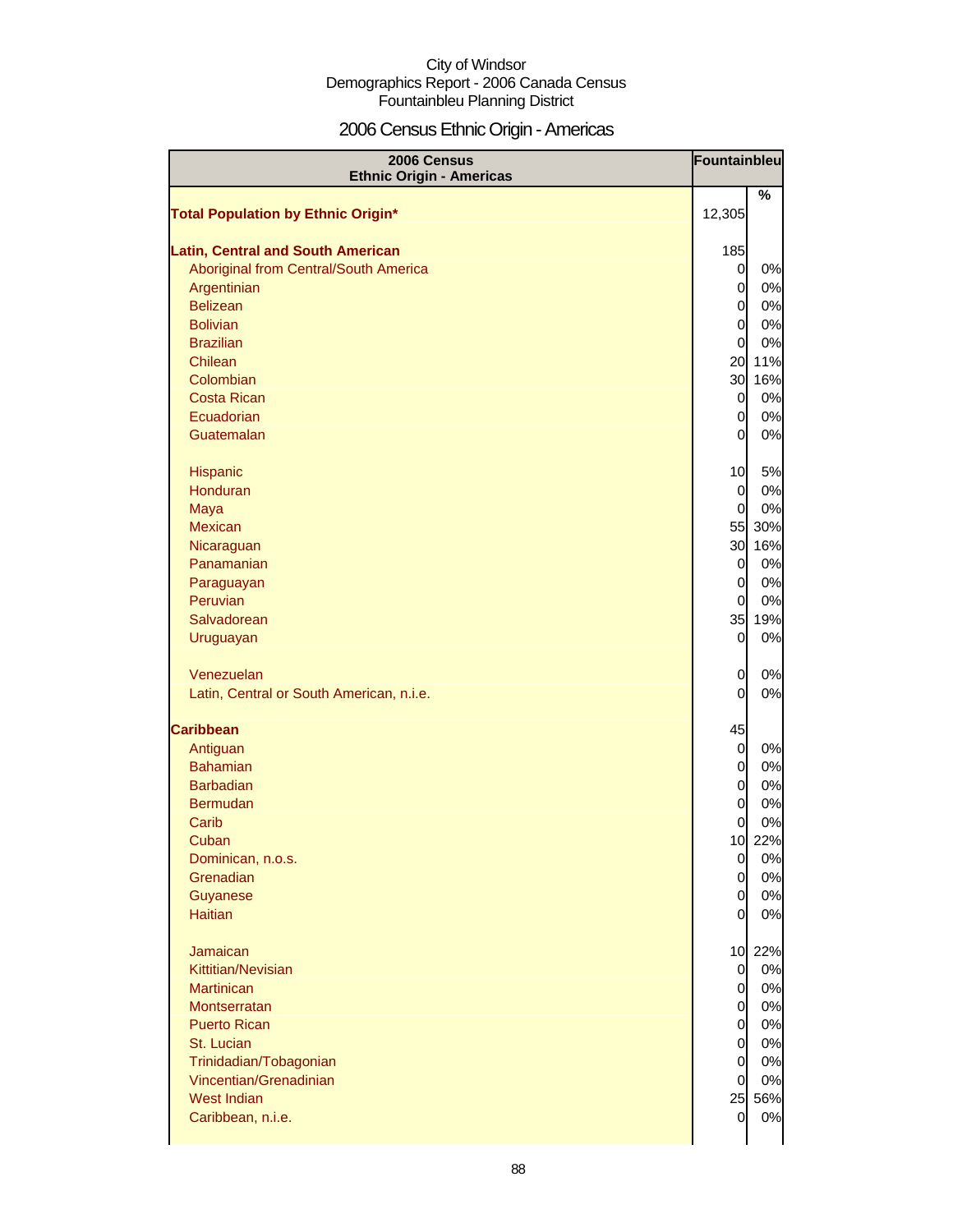| 2006 Census<br><b>Ethnic Origin - Americas</b>                                       | Fountainbleu     |     |
|--------------------------------------------------------------------------------------|------------------|-----|
|                                                                                      |                  | %   |
| <b>North American</b>                                                                | 4,122            |     |
| American                                                                             | 175              | 4%  |
| Canadian                                                                             | 3,989            | 97% |
| Newfoundlander                                                                       | 10               | 0%  |
| Nova Scotian                                                                         | 0                | 0%  |
| Ontarian                                                                             | 0                | 0%  |
| Québécois                                                                            | 10               | 0%  |
| Other provincial or regional groups                                                  | 0                | 0%  |
| <b>North American Aboriginal</b>                                                     | 480              |     |
| <b>Inuit</b>                                                                         |                  | 0%  |
| <b>Métis</b>                                                                         | 135 <sub>l</sub> | 28% |
| North American Indian                                                                | 379              | 79% |
| *Total responses are the sum of single and multiple responses for each ethnic origin |                  |     |
| n.i.e.: not included elsewhere                                                       |                  |     |
| n.o.s: not otherwise specfied                                                        |                  |     |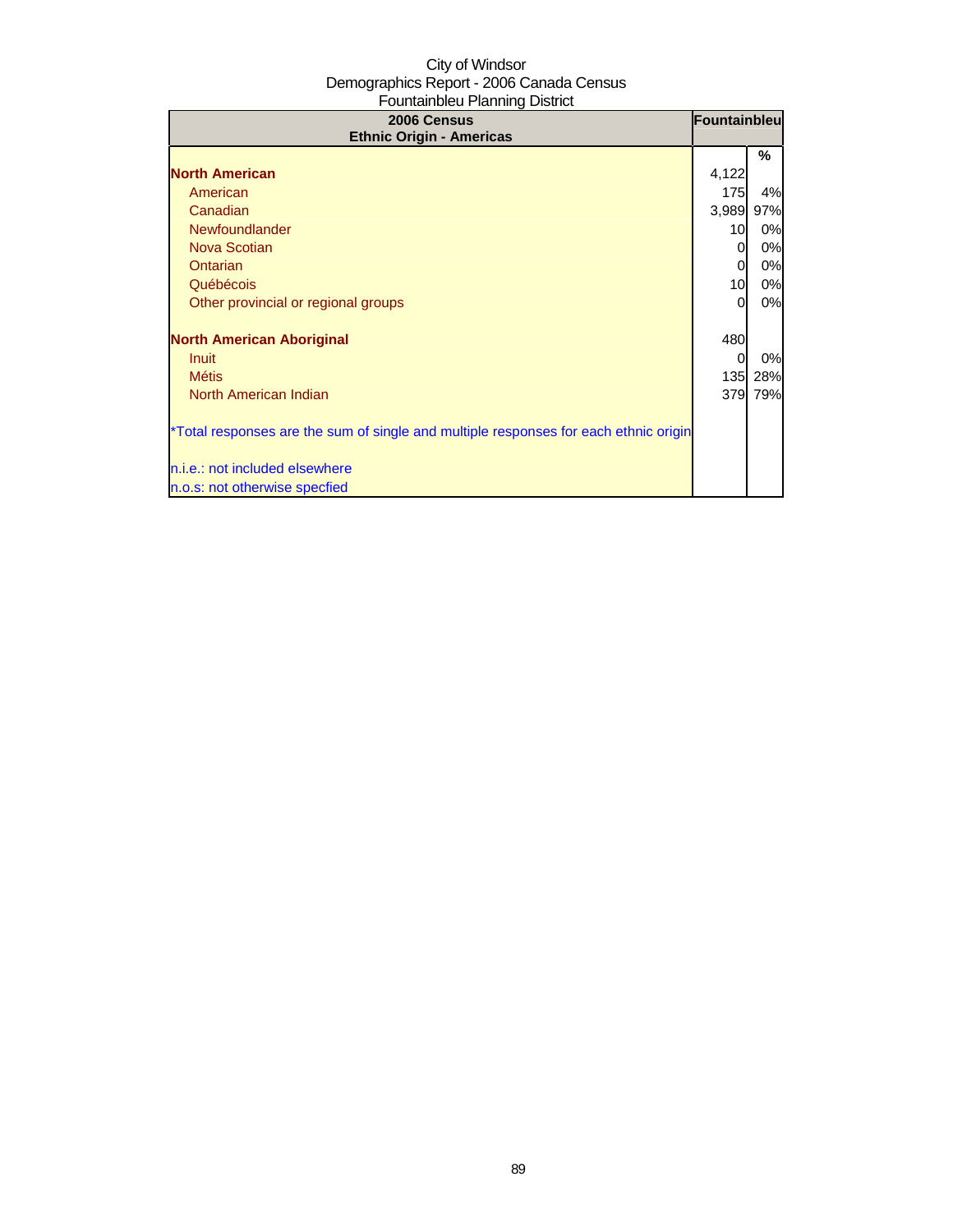### 2006 Census Visible Minorities

| 2006 Census<br><b>Visible Minorities</b>               | <b>Fountainbleu</b>                     |                     |
|--------------------------------------------------------|-----------------------------------------|---------------------|
| <b>Total Population by Visible Minority Groups</b>     | 12,315                                  | %                   |
| <b>Visible minorities</b>                              | 1,450 12%                               |                     |
| Top 3 visible minorities                               | Black <sub>26%</sub><br>South Asian 15% | Arab <sub>28%</sub> |
| <b>Chinese</b>                                         | 55                                      | 0%                  |
| <b>South Asian</b>                                     | 215                                     | 2%                  |
| <b>Black</b>                                           | 365                                     | 3%                  |
| Filipino                                               | 55                                      | 0%                  |
| <b>Latin American</b>                                  | 160                                     | 1%                  |
| <b>Southeast Asian</b>                                 | 35                                      | 0%                  |
| Arab                                                   | 385                                     | 3%                  |
| <b>West Asian</b>                                      | 110                                     | 1%                  |
| Korean                                                 | 0                                       | 0%                  |
| Japanese                                               | 10                                      | 0%                  |
| Visible minority, n.i.e.                               | 30                                      | 0%                  |
| Multiple visible minority                              | 25                                      | 0%                  |
| Not a visible minority (includes white and aboriginal) | 10,870 88%                              |                     |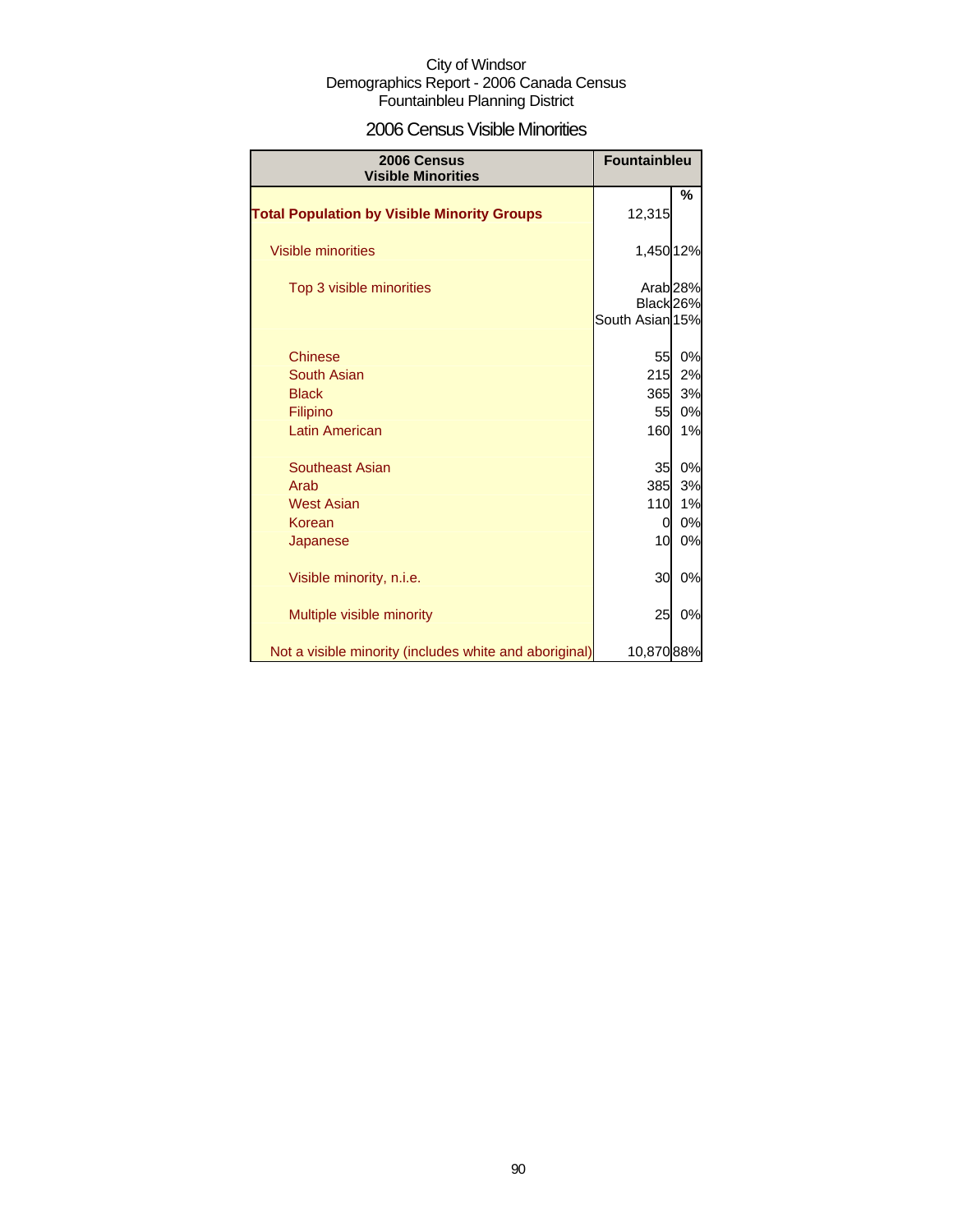# 2006 Census 2005 Employment Income by Sex and Work Activity

| 2006 Census<br>2005 Employment Income by Sex and Work Activity                                                                                                                                                            | Fountainbleu |      |
|---------------------------------------------------------------------------------------------------------------------------------------------------------------------------------------------------------------------------|--------------|------|
|                                                                                                                                                                                                                           |              | $\%$ |
| Total Population 15 years and over with employment income                                                                                                                                                                 | 6,613        |      |
| Average employment income                                                                                                                                                                                                 | \$34,601     |      |
| Worked full year, full time                                                                                                                                                                                               | 3,301 50%    |      |
| Average employment income                                                                                                                                                                                                 | \$50,790     |      |
| Worked part year or part time                                                                                                                                                                                             | 2,498 38%    |      |
| Average employment income                                                                                                                                                                                                 | \$22,171     |      |
| Males 15 years and over with employment income                                                                                                                                                                            | 3,491        |      |
| Average employment income                                                                                                                                                                                                 | \$41,827     |      |
| Worked full year, full time                                                                                                                                                                                               | 1,823 52%    |      |
| Average employment income                                                                                                                                                                                                 | \$59,563     |      |
| Worked part year or part time                                                                                                                                                                                             | 1,099 31%    |      |
| Average employment income                                                                                                                                                                                                 | \$26,831     |      |
| Females 15 years and over with employment income                                                                                                                                                                          | 3,102        |      |
| Average employment income                                                                                                                                                                                                 | \$26,458     |      |
| Worked full year, full time                                                                                                                                                                                               | 1,448 47%    |      |
| Average employment income                                                                                                                                                                                                 | \$38,273     |      |
| Worked part year or part time                                                                                                                                                                                             | 1,359 44%    |      |
| Average employment income                                                                                                                                                                                                 | \$18,013     |      |
| Note that the sum of "worked full year, full time" and "worked part year or part time" counts may not equal<br>"persons with employment income". This is due to persons reporting employment income from a previous year. |              |      |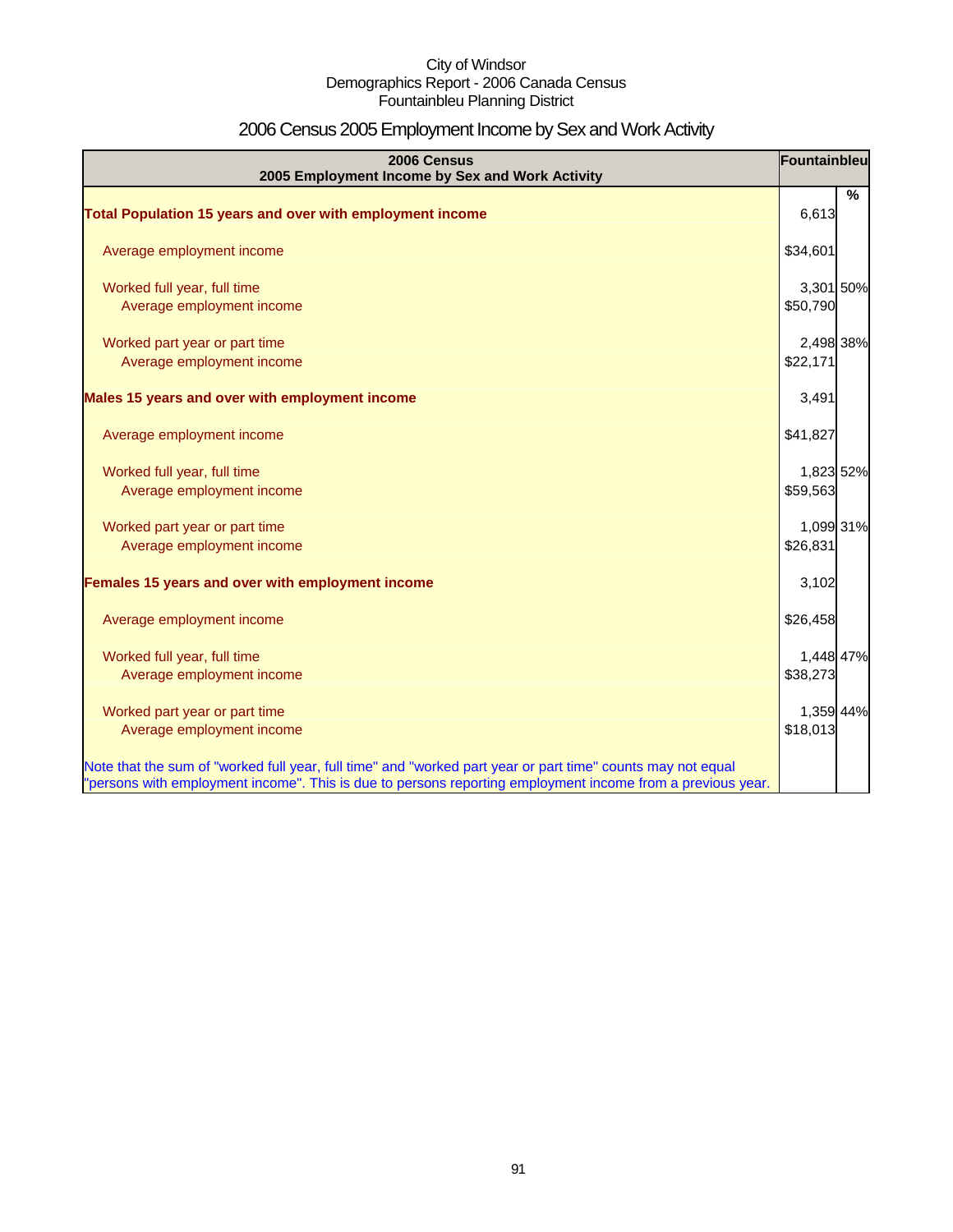| 2006 Census<br>2005 Individual Income by Sex Comparison |                                   |               | <b>Fountainbleu</b> |        |                |         |
|---------------------------------------------------------|-----------------------------------|---------------|---------------------|--------|----------------|---------|
|                                                         | <b>Total</b><br><b>Population</b> | $\frac{9}{6}$ | <b>Males</b>        | $\%$   | <b>Females</b> | %       |
| <b>Population 15 years and over</b>                     | 10,087                            |               | 4,758               |        | 5,329          |         |
| Without income                                          |                                   | 524 5%        |                     | 309 6% | 254            | 5%      |
| With income                                             | 9,575 95%                         |               | 4,47694%            |        | 5,104 96%      |         |
| Population 15 years and over by Income                  | 9,575                             |               | 4,476               |        | 5,104          |         |
| <b>Under \$1,000</b>                                    | 275                               | 3%            | 130                 | 3%     | 120            | 2%      |
| $$1,000 - $2,999$                                       | 297                               | 3%            | 89                  | 2%     | 195            | 4%      |
| $$3,000 - $4,999$                                       | 336                               | 4%            | 110                 | 2%     | 219            | 4%      |
| $$5,000 - $6,999$                                       | 361                               | 4%            | 60                  | 1%     | 309            | 6%      |
| $$7,000 - $9,999$                                       | 571                               | 6%            | 210                 | 5%     | 371            | 7%      |
| \$10,000 - \$11,999                                     | 414                               | 4%            | 100                 | 2%     | 275            | 5%      |
| \$12,000 - \$14,999                                     | 689                               | 7%            | 209                 | 5%     | 448            | 9%      |
| \$15,000 - \$19,999                                     | 845                               | 9%            | 275                 | 6%     |                | 57111%  |
| \$20,000 - \$24,999                                     | 806                               | 8%            | <b>285</b>          | 6%     |                | 505 10% |
| \$25,000 - \$29,999                                     | 541                               | 6%            | 230                 | 5%     | 326            | 6%      |
| \$30,000 - \$34,999                                     | 636                               | 7%            | 269                 | 6%     | 360            | 7%      |
| \$35,000 - \$39,999                                     | 634                               | 7%            | 355                 | 8%     | 269            | 5%      |
| \$40,000 - \$44,999                                     | 529                               | 6%            | 256                 | 6%     | 243            | 5%      |
| \$45,000 - \$49,999                                     | 503                               | 5%            | 259                 | 6%     | 206            | 4%      |
| \$50,000 - \$59,999                                     | 606                               | 6%            |                     | 379 8% | 239            | 5%      |
| \$60,000 and over                                       | 1,417 15%                         |               | 1,140 25%           |        | 322            | 6%      |
| <b>Dominant Income Range</b>                            | Over \$60K                        |               | Over \$60K          |        | \$15K - \$20K  |         |
| Median Income                                           | \$26,257                          |               | \$37,972            |        | \$19,834       |         |
| Average Income                                          | \$33,295                          |               | \$43,213            |        | \$24,633       |         |

# 2006 Census 2005 Individual Income by Sex Comparison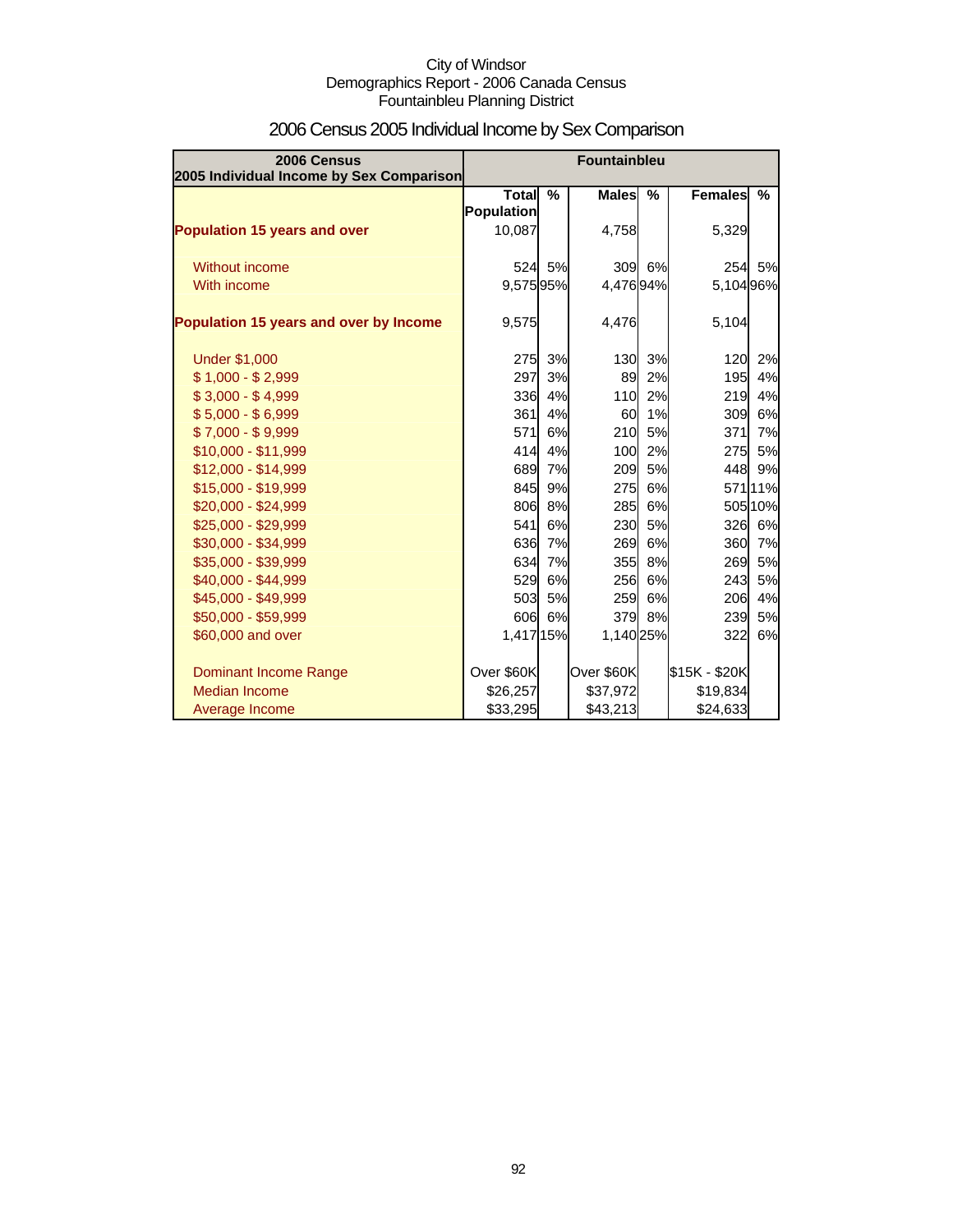# 2006 Census 2005 Individual Income by Sex

| 2006 Census<br>2005 Individual Income by Sex | Fountainbleu |    |
|----------------------------------------------|--------------|----|
| <b>Population 15 years and over</b>          | 10,087       | %  |
| Without income                               | 524I         | 5% |
| With income                                  | 9,57595%     |    |
|                                              |              |    |
| Population 15 years and over by Income       | 9,575        |    |
| <b>Under \$1,000</b>                         | 275          | 3% |
| $$1,000 - $2,999$                            | 297          | 3% |
| $$3,000 - $4,999$                            | 336          | 4% |
| $$5,000 - $6,999$                            | 361          | 4% |
| $$7,000 - $9,999$                            | 571          | 6% |
| \$10,000 - \$11,999                          | 414          | 4% |
| \$12,000 - \$14,999                          | 689          | 7% |
| \$15,000 - \$19,999                          | 845          | 9% |
| \$20,000 - \$24,999                          | 806          | 8% |
| \$25,000 - \$29,999                          | 541          | 6% |
| \$30,000 - \$34,999                          | 636          | 7% |
| \$35,000 - \$39,999                          | 634          | 7% |
| \$40,000 - \$44,999                          | 529          | 6% |
| \$45,000 - \$49,999                          | 503          | 5% |
| \$50,000 - \$59,999                          | 606          | 6% |
| \$60,000 and over                            | 1,417 15%    |    |
| Dominant income range                        | Over \$60K   |    |
| Average income                               | \$33,295     |    |
| <b>Median income</b>                         | \$26,257     |    |
| <b>Males 15 years and over</b>               | 4,758        |    |
| Without income                               | 309          | 6% |
| With income                                  | 4,47694%     |    |
| Males 15 years and over by Income            | 4,476        |    |
| <b>Under \$1,000</b>                         | 130          | 3% |
| $$1,000 - $2,999$                            | 89           | 2% |
| $$3,000 - $4,999$                            | 110          | 2% |
| $$5,000 - $6,999$                            | 60           | 1% |
| $$7,000 - $9,999$                            | 210          | 5% |
| \$10,000 - \$11,999                          | 100          | 2% |
| \$12,000 - \$14,999                          | 209          | 5% |
| \$15,000 - \$19,999                          | 275          | 6% |
| \$20,000 - \$24,999                          | 285          | 6% |
| \$25,000 - \$29,999                          | 230          | 5% |
| \$30,000 - \$34,999                          | 269          | 6% |
| \$35,000 - \$39,999                          | 355          | 8% |
| \$40,000 - \$44,999                          | 256          | 6% |
| \$45,000 - \$49,999                          | 259          | 6% |
| \$50,000 - \$59,999                          | 379          | 8% |
| \$60,000 and over                            | 1,140 25%    |    |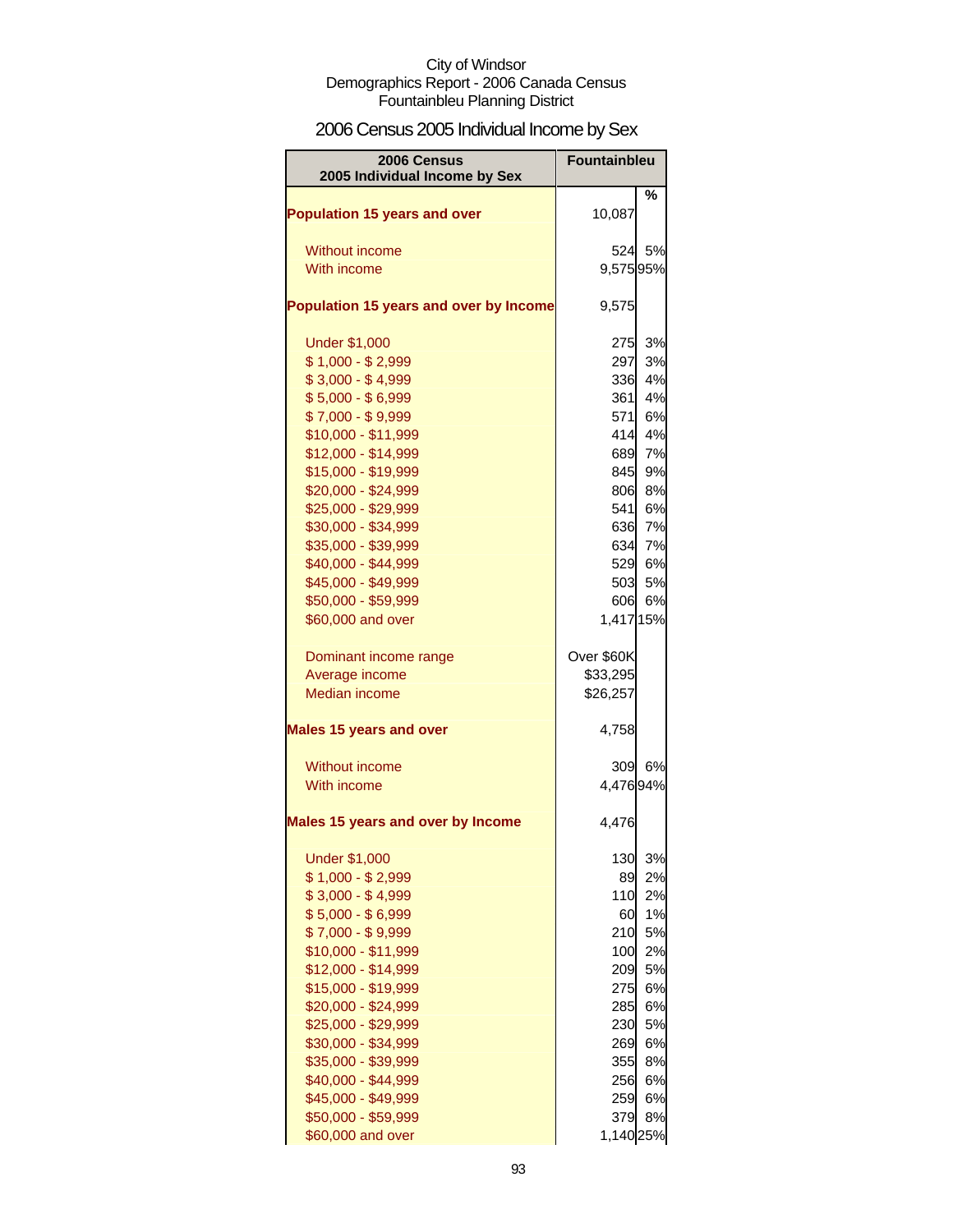| <b>UUITIOII INICU T IOI II III IY DIJUT</b>  |                     |         |  |
|----------------------------------------------|---------------------|---------|--|
| 2006 Census<br>2005 Individual Income by Sex | <b>Fountainbleu</b> |         |  |
|                                              |                     | %       |  |
| Dominant income range                        | Over \$60K          |         |  |
| <b>Median income</b>                         | \$37,972            |         |  |
| Average income                               | \$43,213            |         |  |
| <b>Females 15 years and over</b>             | 5,329               |         |  |
| Without income                               | 254                 | 5%      |  |
| With income                                  | 5,104 96%           |         |  |
| Females 15 years and over by Income          | 5,104               |         |  |
| <b>Under \$1,000</b>                         | 120                 | 2%      |  |
| $$1,000 - $2,999$                            | <b>195</b>          | 4%      |  |
| $$3,000 - $4,999$                            | 219                 | 4%      |  |
| $$5,000 - $6,999$                            | 309                 | 6%      |  |
| $$7,000 - $9,999$                            | 371                 | 7%      |  |
| \$10,000 - \$11,999                          | 275                 | 5%      |  |
| \$12,000 - \$14,999                          | 448                 | 9%      |  |
| \$15,000 - \$19,999                          |                     | 571 11% |  |
| \$20,000 - \$24,999                          |                     | 505 10% |  |
| \$25,000 - \$29,999                          | 326                 | 6%      |  |
| \$30,000 - \$34,999                          | 360                 | 7%      |  |
| \$35,000 - \$39,999                          | 269                 | 5%      |  |
| \$40,000 - \$44,999                          | 243                 | 5%      |  |
| \$45,000 - \$49,999                          | 206                 | 4%      |  |
| \$50,000 - \$59,999                          | 239                 | 5%      |  |
| \$60,000 and over                            | 322                 | 6%      |  |
| Dominant income range                        | \$15K - \$20K       |         |  |
| Median income                                | \$19,834            |         |  |
| Average income                               | \$24,633            |         |  |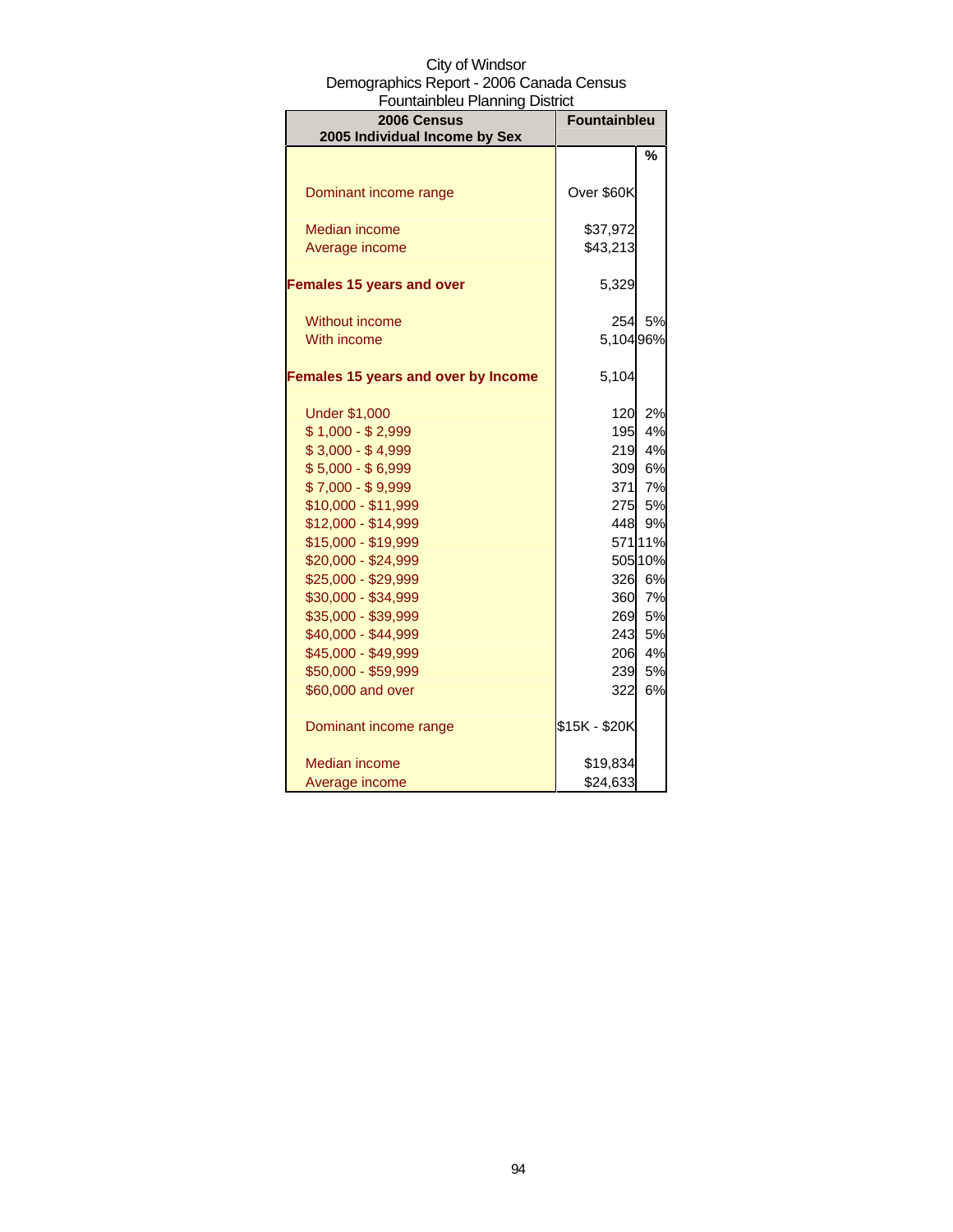# 2006 Census 2005 Individual After-Tax Income by Sex

| 2006 Census                                      | <b>Fountainbleu</b> |                 |
|--------------------------------------------------|---------------------|-----------------|
| 2005 Individual After-Tax Income by Sex          |                     |                 |
| <b>Population 15 years and over</b>              | 10,082              | %               |
| Without income                                   | 509                 | 5%              |
| With income                                      | 9,58895%            |                 |
| Population 15 years and over by after-tax income | 9,588               |                 |
| <b>Under \$1,000</b>                             | 295                 | 3%              |
| \$1,000 to \$2,999                               | 282                 | 3%              |
| \$3,000 to \$4,999                               | 354                 | 4%              |
| \$5,000 to \$6,999                               | 354                 | 4%              |
| \$7,000 to \$9,999                               | 551                 | 6%              |
| \$10,000 to \$11,999<br>\$12,000 to \$14,999     | 688                 | 440 5%<br>7%    |
| \$15,000 to \$19,999                             | 1,088 11%           |                 |
| \$20,000 to \$24,999                             | 855                 | 9%              |
| \$25,000 to \$29,999                             | 714                 | 7%              |
| \$30,000 to \$34,999                             |                     | 929 10%         |
| \$35,000 to \$39,999                             | 717                 | 7%              |
| \$40,000 to \$44,999                             |                     | 446 5%          |
| \$45,000 to \$49,999                             |                     | 434 5%          |
| \$50,000 and over                                | 1,329 14%           |                 |
| Dominant income range                            | Over \$50K          |                 |
| Median after-tax income                          | \$24,012            |                 |
| Average after-tax income                         | \$27,912            |                 |
| <b>Males 15 years and over</b>                   | 4,748               |                 |
| Without income                                   | 270                 | 6%              |
| With income                                      | 4,46894%            |                 |
| Males 15 years and over by after-tax income      | 4,468               |                 |
| <b>Under \$1,000</b>                             | 110                 | 2%              |
| \$1,000 to \$2,999                               | 85                  | 2%              |
| \$3,000 to \$4,999                               |                     | 100 2%          |
| \$5,000 to \$6,999<br>\$7,000 to \$9,999         |                     | 70 2%<br>220 5% |
| \$10,000 to \$11,999                             |                     | 150 3%          |
| \$12,000 to \$14,999                             | 196                 | 4%              |
| \$15,000 to \$19,999                             | 309                 | 7%              |
| \$20,000 to \$24,999                             |                     | 304 7%          |
| \$25,000 to \$29,999                             | 318                 | 7%              |
| \$30,000 to \$34,999                             |                     | 542 12%         |
| \$35,000 to \$39,999                             | 355                 | 8%              |
| \$40,000 to \$44,999                             |                     | 280 6%          |
| \$45,000 to \$49,999                             |                     | 270 6%          |
| \$50,000 and over                                | 1,047 23%           |                 |
| Dominant income range                            | Over \$50K          |                 |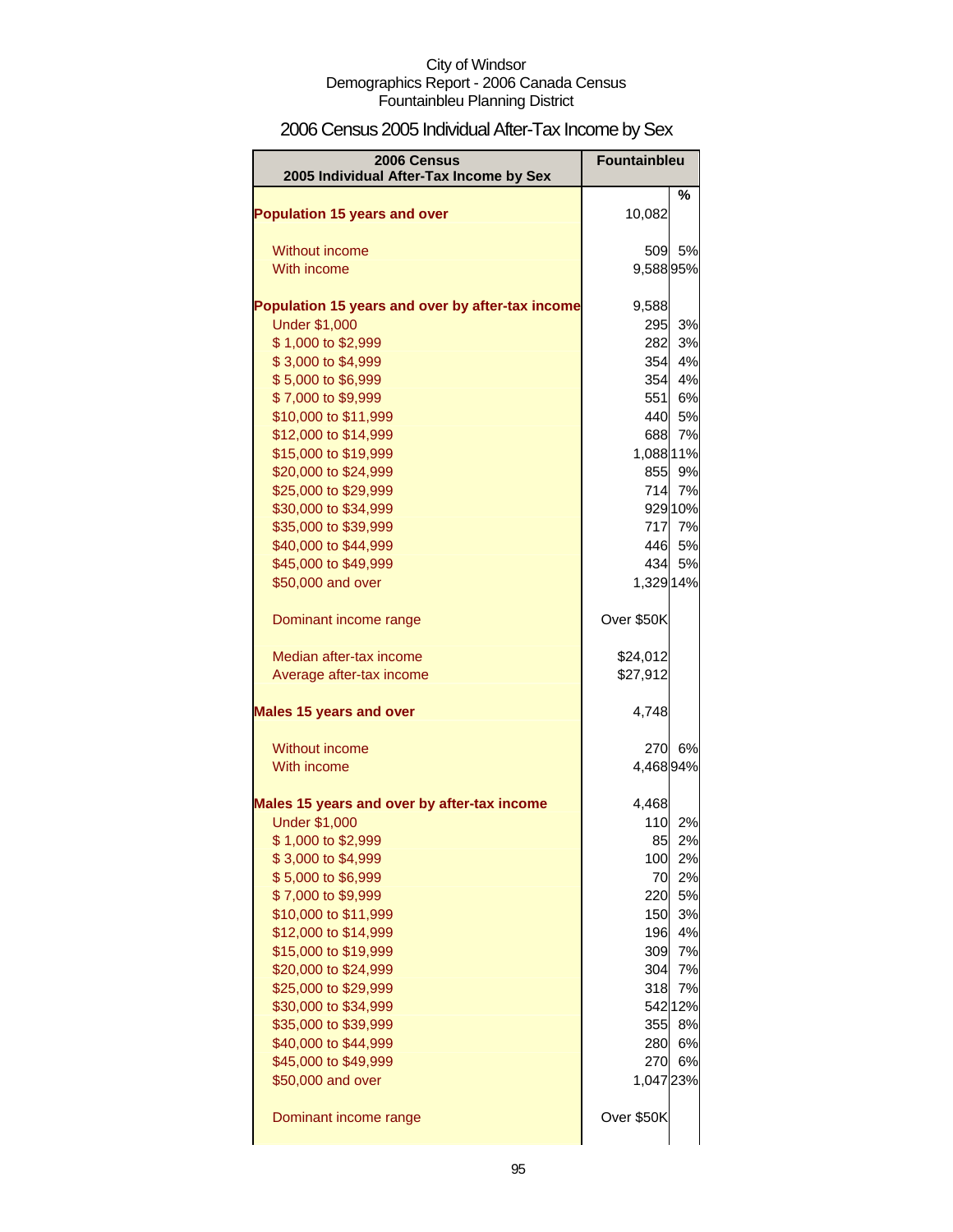| City of Windsor                          |
|------------------------------------------|
| Demographics Report - 2006 Canada Census |
| Fountainbleu Planning District           |

| 2006 Census<br>2005 Individual After-Tax Income by Sex | <b>Fountainbleu</b> |         |
|--------------------------------------------------------|---------------------|---------|
|                                                        |                     | %       |
| Median after-tax income                                | \$32,915            |         |
| Average after-tax income                               | \$34,962            |         |
| <b>Females 15 years and over</b>                       | 5,354               |         |
| Without income                                         | 240                 | 4%      |
| With income                                            | 5,11996%            |         |
| Females 15 years and over by after-tax income          | 5,119               |         |
| <b>Under \$1,000</b>                                   | 140                 | 3%      |
| \$1,000 to \$2,999                                     | 215                 | 4%      |
| \$3,000 to \$4,999                                     |                     | 234 5%  |
| \$5,000 to \$6,999                                     | 304                 | 6%      |
| \$7,000 to \$9,999                                     |                     | 356 7%  |
| \$10,000 to \$11,999                                   | 280                 | 5%      |
| \$12,000 to \$14,999                                   |                     | 462 9%  |
| \$15,000 to \$19,999                                   |                     | 767 15% |
| \$20,000 to \$24,999                                   |                     | 544 11% |
| \$25,000 to \$29,999                                   |                     | 386 8%  |
| \$30,000 to \$34,999                                   |                     | 339 7%  |
| \$35,000 to \$39,999                                   | 330                 | 6%      |
| \$40,000 to \$44,999                                   | 174                 | 3%      |
| \$45,000 to \$49,999                                   | 159                 | 3%      |
| \$50,000 and over                                      | 277                 | 5%      |
| Dominant income range                                  | \$15K to \$20K      |         |
| Median after-tax income                                | \$18,211            |         |
| Average after-tax income                               | \$21,762            |         |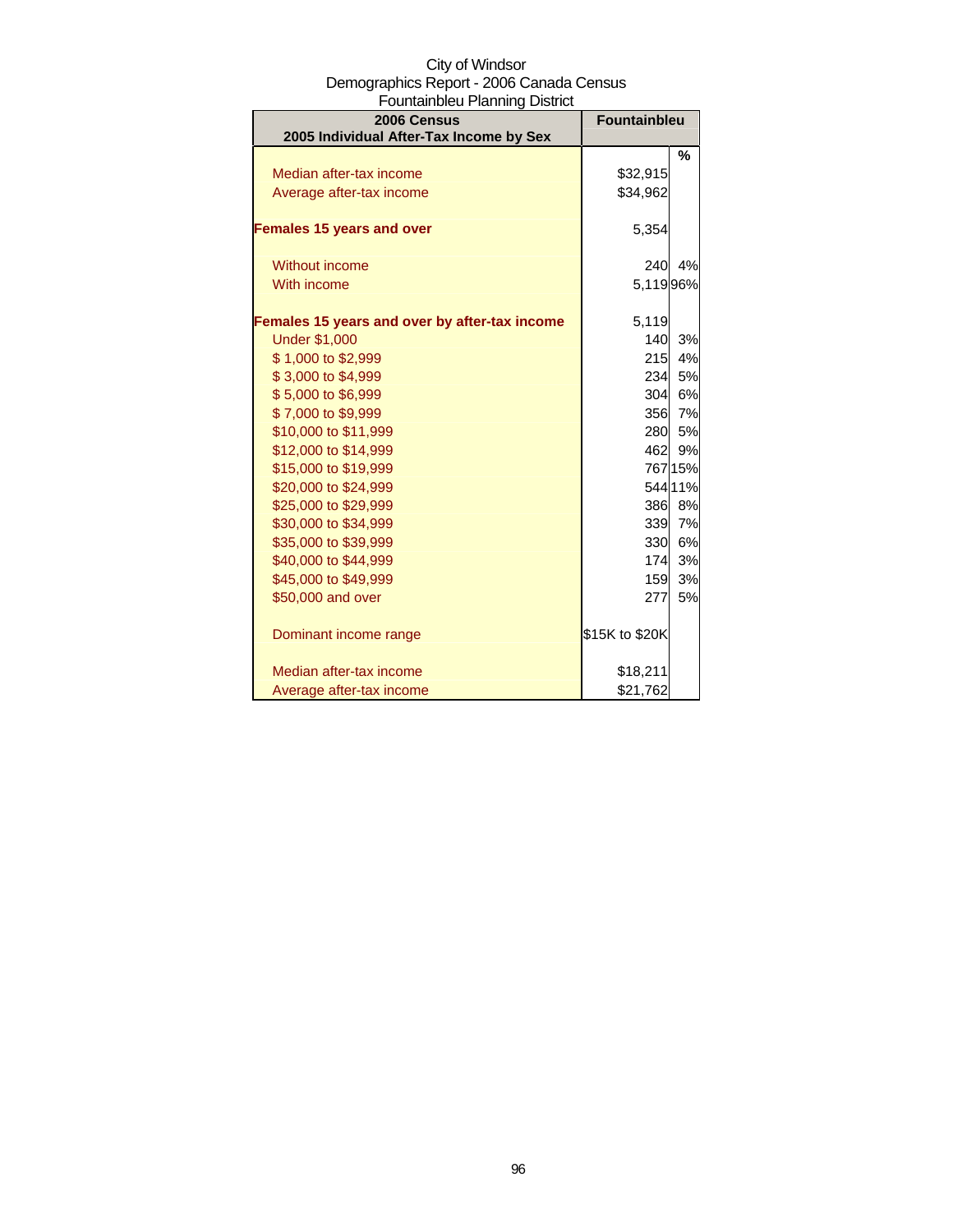# 2006 Census 2005 Family Income

| <b>2006 Census</b><br>2005 Family Income         | <b>Fountainbleu</b> |         |
|--------------------------------------------------|---------------------|---------|
|                                                  |                     | ℅       |
| <b>Total Census Families by Income</b>           | 3,485               |         |
| <b>Under \$10,000</b>                            | 105                 | 3%      |
| \$10,000 - \$19,999                              | 255                 | 7%      |
| \$20,000 - \$29,999                              | <b>291</b>          | 8%      |
| \$30,000 - \$39,999                              | 274I                | 8%      |
| \$40,000 - \$49,999                              | 323                 | 9%      |
| \$50,000 - \$59,999                              | 245                 | 7%      |
| \$60,000 - \$69,999                              |                     | 419 12% |
| \$70,000 - \$79,999                              |                     | 203 6%  |
| \$80,000 - \$89,999                              |                     | 220 6%  |
| \$90,000 - \$99,999                              |                     | 184 5%  |
| \$100,000 and over                               |                     | 901 26% |
| Dominant income range                            | Over \$100K         |         |
| <b>Median income</b>                             | \$65,179            |         |
| Average income                                   | \$73,989            |         |
| <b>Couple Families by Income</b>                 | 2,760               |         |
| <b>Under \$10,000</b>                            |                     | 50 2%   |
| \$10,000 - \$19,999                              | 75                  | 3%      |
| \$20,000 - \$29,999                              | 179                 | 6%      |
| \$30,000 - \$39,999                              | 219                 | 8%      |
| \$40,000 - \$49,999                              | 206                 | 7%      |
| \$50,000 - \$59,999                              | 200                 | 7%      |
| \$60,000 - \$69,999                              |                     | 355 13% |
| \$70,000 - \$79,999                              |                     | 148 5%  |
| \$80,000 - \$89,999                              | 188                 | 7%      |
| \$90,000 - \$99,999                              | 179                 | 6%      |
| \$100,000 and over                               |                     | 86631%  |
| Dominant income range                            | Over \$100K         |         |
| <b>Median income</b>                             | \$73,278            |         |
| Average income                                   | \$82,468            |         |
| <b>Total Census Families by after-tax Income</b> | 3,485               |         |
| <b>Under \$10,000</b>                            | 105                 | 3%      |
| \$10,000 to \$19,999                             | <b>250</b>          | 7%      |
| \$20,000 to \$29,999                             | 261                 | 7%      |
| \$30,000 to \$39,999                             |                     | 408 12% |
| \$40,000 to \$49,999                             |                     | 336 10% |
| \$50,000 to \$59,999                             |                     | 465 13% |
| \$60,000 to \$69,999                             |                     | 337 10% |
| \$70,000 to \$79,999                             | 243                 | 7%      |
| \$80,000 and over                                |                     | 980 28% |
| Dominant income range                            | Over \$80K          |         |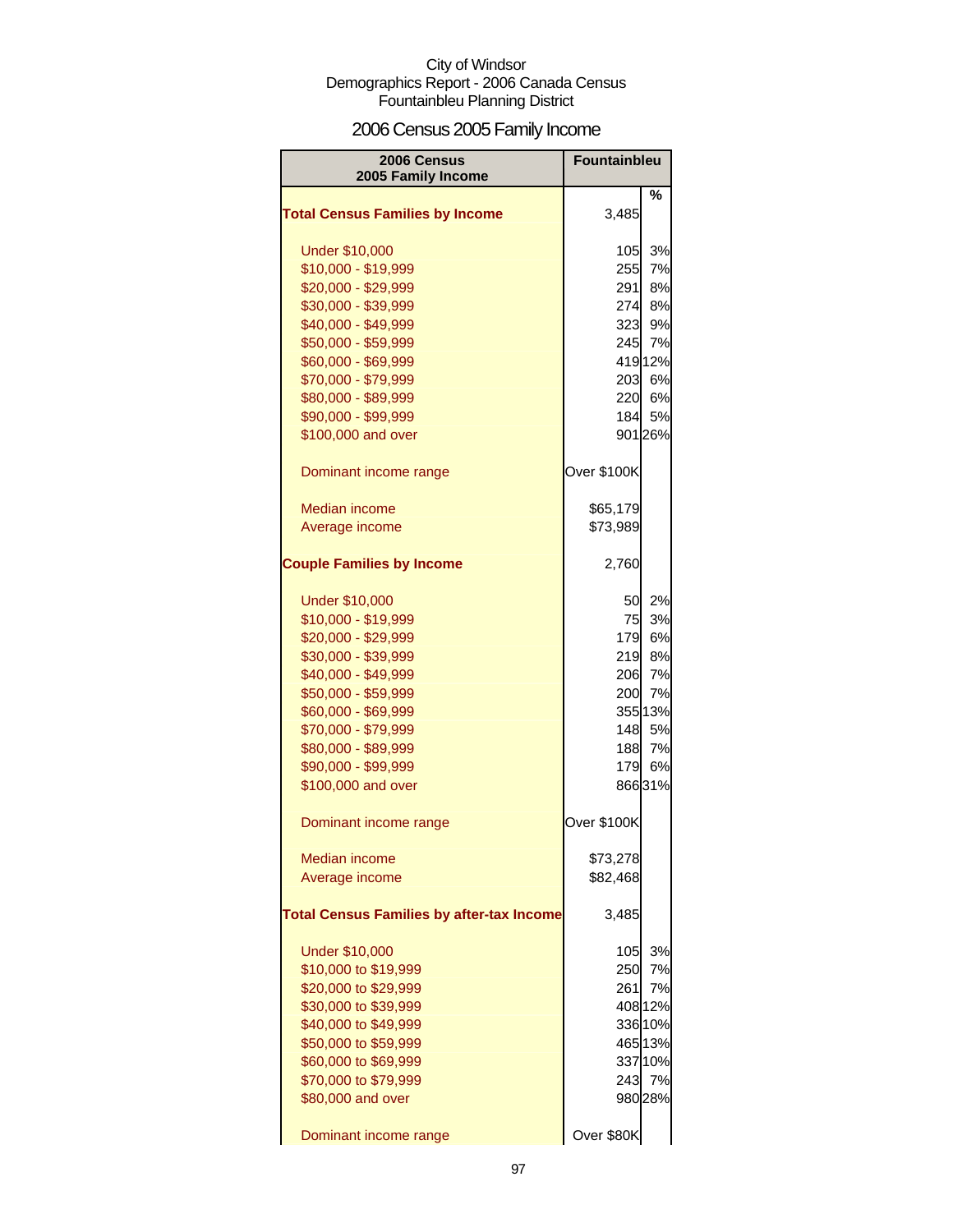| 2006 Census<br>2005 Family Income          | <b>Fountainbleu</b> |         |
|--------------------------------------------|---------------------|---------|
|                                            |                     | %       |
|                                            |                     |         |
| Median after-tax income                    | \$57,151            |         |
| Average after-tax income                   | \$62,071            |         |
| <b>Couple Families by after-tax Income</b> | 2,745               |         |
| <b>Under \$10,000</b>                      | 40                  | 1%      |
| \$10,000 to \$19,999                       | 75                  | 3%      |
| \$20,000 to \$29,999                       | 189                 | 7%      |
| \$30,000 to \$39,999                       |                     | 36113%  |
| \$40,000 to \$49,999                       |                     | 246 9%  |
| \$50,000 to \$59,999                       |                     | 390 14% |
| \$60,000 to \$69,999                       |                     | 29211%  |
| \$70,000 to \$79,999                       | 191                 | 7%      |
| \$80,000 and over                          |                     | 92334%  |
| Dominant income range                      | Over \$80K          |         |
| Median after-tax income                    | \$61,798            |         |
| Average after-tax income                   | \$68,808            |         |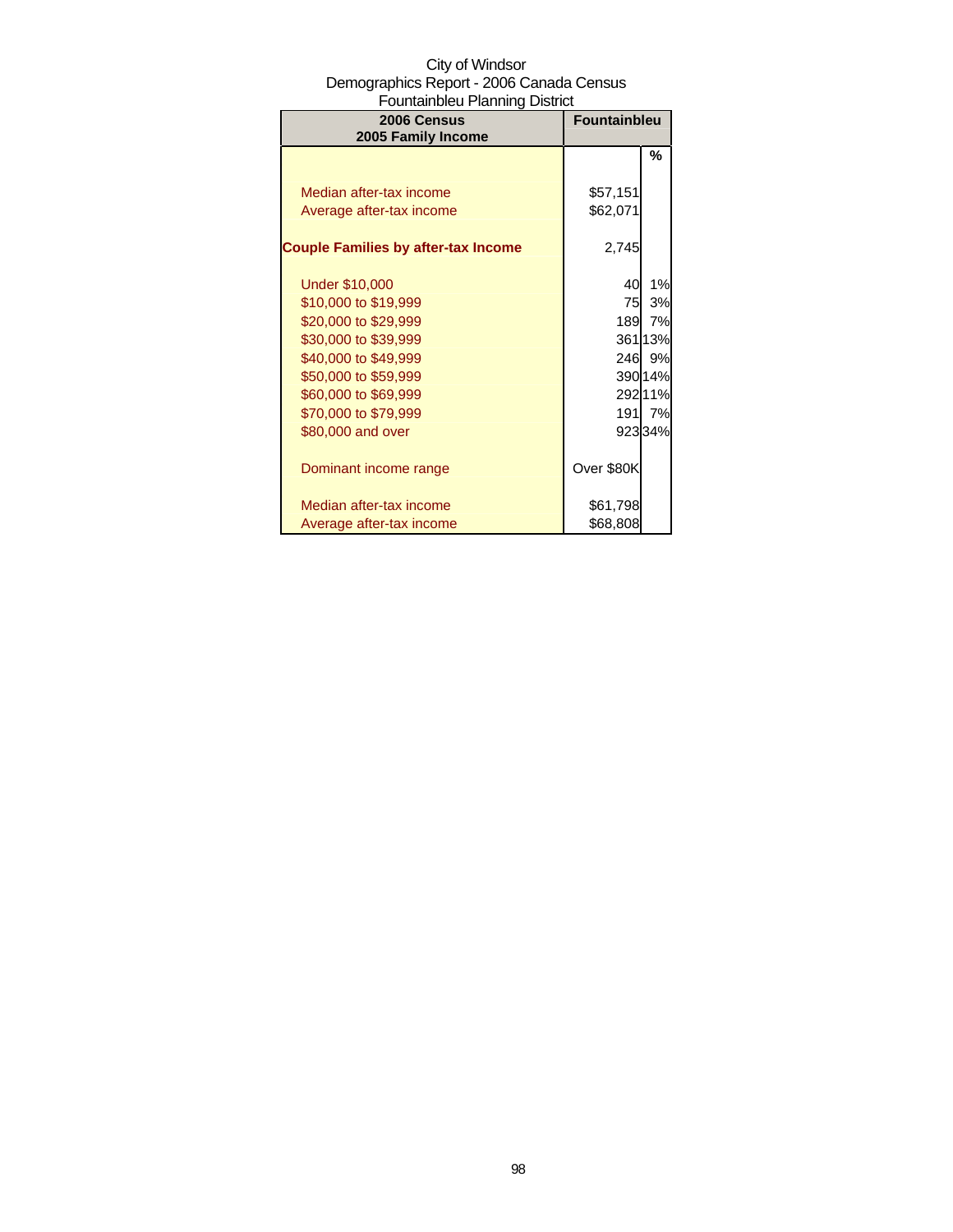# 2006 Census 2005 Income of Non-family Persons by Sex

| 2006 Census<br>2005 Income of Non-family Persons by Sex | Fountainbleu   |                  |
|---------------------------------------------------------|----------------|------------------|
| Non-family persons 15 years and over by Income          | 1,806          | %                |
| <b>Under \$1,000</b>                                    | 55             | 3%               |
| $$1,000 - $2,999$                                       | 20             | 1%               |
| $$3,000 - $4,999$                                       | $\overline{a}$ | 0%               |
| $$5,000 - $6,999$                                       |                | 30 2%            |
| $$7,000 - $9,999$                                       | 25             | 1%               |
| \$10,000 - \$11,999                                     |                | 80 4%            |
| \$12,000 - \$14,999                                     |                | 190 11%          |
| \$15,000 - \$19,999                                     |                | 309 17%          |
| \$20,000 - \$24,999                                     |                | 175 10%          |
| \$25,000 - \$29,999                                     |                | 115 6%           |
| \$30,000 - \$34,999                                     | 54             | 3%               |
| \$35,000 - \$39,999                                     |                | 115 6%           |
| \$40,000 - \$44,999                                     | 70             | 4%               |
| \$45,000 - \$49,999                                     | 70             | 4%               |
| \$50,000 - \$59,999                                     |                | 144 8%           |
| \$60,000 and over                                       |                | 264 15%          |
| Dominant income range                                   | \$15K - \$20K  |                  |
| Average income                                          | \$33,156       |                  |
| <b>Median income</b>                                    | \$24,257       |                  |
| Male non-family persons 15 years and over               | 754            |                  |
| <b>Under \$1,000</b>                                    | 30             | 4%               |
| $$1,000 - $2,999$                                       | 10             | 1%               |
| $$3,000 - $4,999$                                       | $\overline{0}$ | 0%               |
| $$5,000 - $6,999$                                       | 30             | 4%               |
| $$7,000 - $9,999$                                       | $\overline{0}$ | 0%               |
| $$10,000 - $11,999$                                     | 20             | 3%               |
| \$12,000 - \$14,999                                     |                | 60 8%            |
| \$15,000 - \$19,999                                     |                | 95 13%           |
| \$20,000 - \$24,999                                     |                | 45 6%            |
| \$25,000 - \$29,999                                     |                | 50 7%            |
| \$30,000 - \$34,999                                     | 20             | 3%               |
| \$35,000 - \$39,999                                     |                | 9513%            |
| \$40,000 - \$44,999                                     |                | 40 5%            |
| \$45,000 - \$49,999                                     | 20             | 3%               |
| \$50,000 - \$59,999<br>\$60,000 and over                |                | 75 10%<br>17523% |
|                                                         |                |                  |
| Dominant income range                                   | Over \$60K     |                  |
| Average income                                          | \$39,378       |                  |
| <b>Median income</b>                                    | \$36,184       |                  |
| Female non-family persons 15 years and over             | 1,054          |                  |
| <b>Under \$1,000</b>                                    | 20             | 2%               |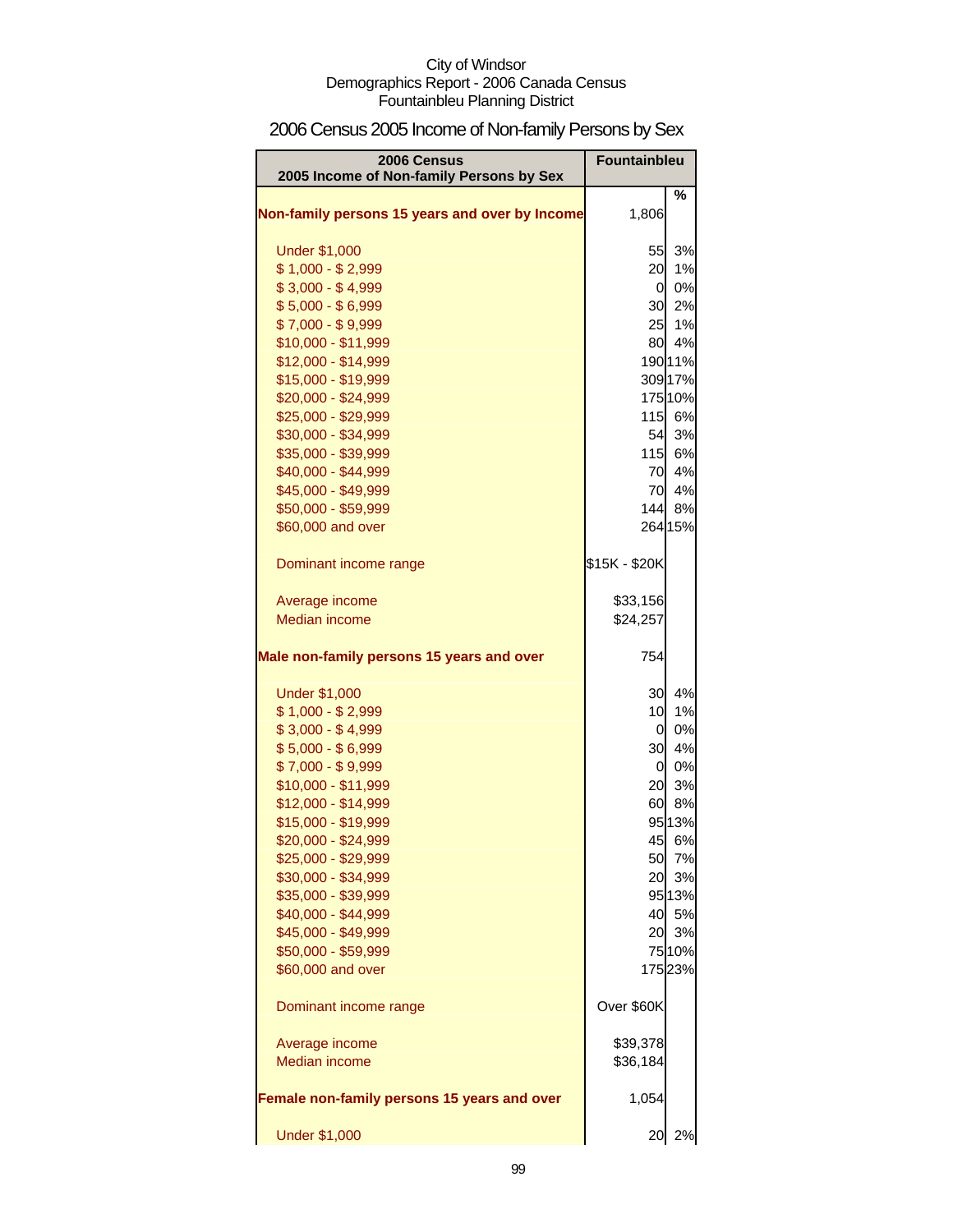| 2006 Census                              | <b>Fountainbleu</b> |         |
|------------------------------------------|---------------------|---------|
| 2005 Income of Non-family Persons by Sex |                     |         |
|                                          |                     | %       |
| $$1,000 - $2,999$                        | 0                   | 0%      |
| $$3,000 - $4,999$                        | 10                  | 1%      |
| $$5,000 - $6,999$                        | 20                  | 2%      |
| $$7,000 - $9,999$                        | 25                  | 2%      |
| $$10,000 - $11,999$                      | 85                  | 8%      |
| $$12,000 - $14,999$                      |                     | 170 16% |
| \$15,000 - \$19,999                      |                     | 199 19% |
| \$20,000 - \$24,999                      |                     | 125 12% |
| \$25,000 - \$29,999                      | 24                  | 2%      |
| \$30,000 - \$34,999                      | 65                  | 6%      |
| \$35,000 - \$39,999                      | 40                  | 4%      |
| \$40,000 - \$44,999                      | 50                  | 5%      |
| \$45,000 - \$49,999                      | 35                  | 3%      |
| \$50,000 - \$59,999                      | 34                  | 3%      |
| \$60,000 and over                        | 44                  | 4%      |
|                                          |                     |         |
| Dominant income range                    | \$15K - \$20K       |         |
|                                          |                     |         |
| Median income                            | \$18,593            |         |
| Average income                           | \$24,495            |         |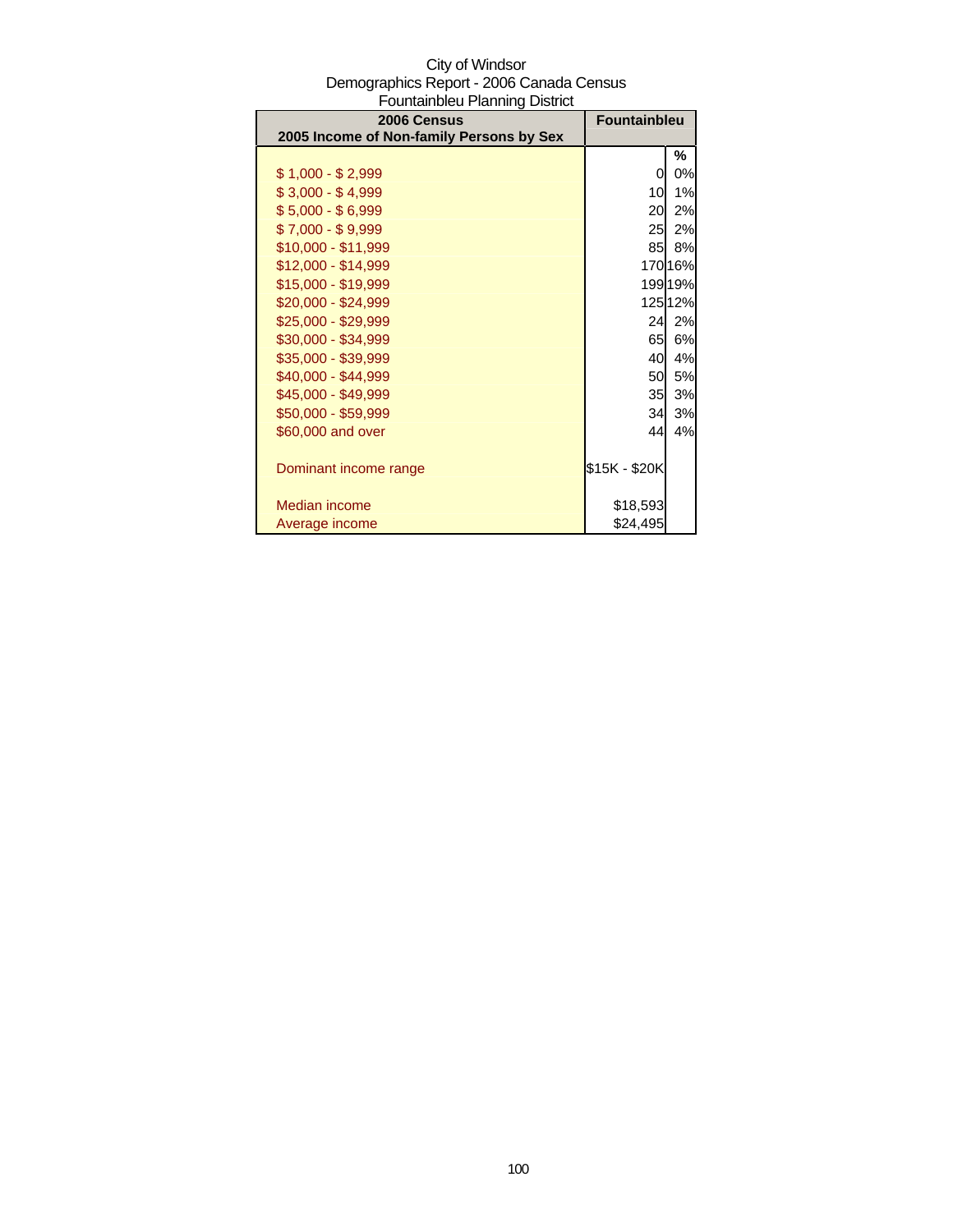| 2006 Census<br>2005 After-Tax Income of Non-family Persons by Sex | Fountainbleu   |         |
|-------------------------------------------------------------------|----------------|---------|
|                                                                   |                | %       |
| Non-family persons 15 years and over by after-tax income          | 1,808          |         |
| <b>Under \$1,000</b>                                              | 65             | 4%      |
| $$1,000 - $2,999$                                                 | 30             | 2%      |
| $$3,000 - $4,999$                                                 | 20             | 1%      |
| $$5,000 - $6,999$                                                 | 40             | 2%      |
| $$7,000 - $9,999$                                                 | 50             | 3%      |
| \$10,000 - \$11,999                                               | 90             | 5%      |
| \$12,000 - \$14,999                                               |                | 239 13% |
| \$15,000 - \$19,999                                               |                | 320 18% |
| \$20,000 - \$24,999                                               |                | 240 13% |
| \$25,000 - \$29,999                                               |                | 94 5%   |
| \$30,000 - \$34,999                                               | 125            | 7%      |
| \$35,000 - \$39,999                                               | 90             | 5%      |
| \$40,000 - \$44,999                                               | 80             | 4%      |
| \$45,000 - \$49,999                                               | 89             | 5%      |
| \$50,000 and over                                                 |                | 220 12% |
| Dominant income range                                             | \$15K - \$20K  |         |
| Median income                                                     | \$20,875       |         |
| Average income                                                    | \$27,849       |         |
| Male non-family persons 15 years and over by after-tax income     | 740            |         |
| <b>Under \$1,000</b>                                              | 10             | 1%      |
| $$1,000 - $2,999$                                                 | 10             | 1%      |
| $$3,000 - $4,999$                                                 | $\overline{0}$ | 0%      |
| $$5,000 - $6,999$                                                 | 10             | 1%      |
| $$7,000 - $9,999$                                                 | 10             | 1%      |
| \$10,000 - \$11,999                                               | 30             | 4%      |
| \$12,000 - \$14,999                                               | 60             | 8%      |
| \$15,000 - \$19,999                                               |                | 100 14% |
| \$20,000 - \$24,999                                               |                | 75 10%  |
| \$25,000 - \$29,999                                               | 40             | 5%      |
| \$30,000 - \$34,999                                               |                | 8511%   |
| \$35,000 - \$39,999                                               |                | 20 3%   |
| \$40,000 - \$44,999                                               |                | 75 10%  |
| \$45,000 - \$49,999                                               | 65             | 9%      |
| \$50,000 and over                                                 |                | 16522%  |
| Dominant income range                                             | Over \$50K     |         |
| Median income                                                     | \$31,912       |         |
| Average income                                                    | \$31,663       |         |
| Female non-family persons 15 years and over by after-tax income   | 1,074          |         |
| <b>Under \$1,000</b>                                              | 20             | 3%      |
| $$1,000 - $2,999$                                                 | 10             | 1%      |
| $$3,000 - $4,999$                                                 | 10             | 1%      |

# 2006 Census 2005 After-Tax Income of Non-family Persons by Sex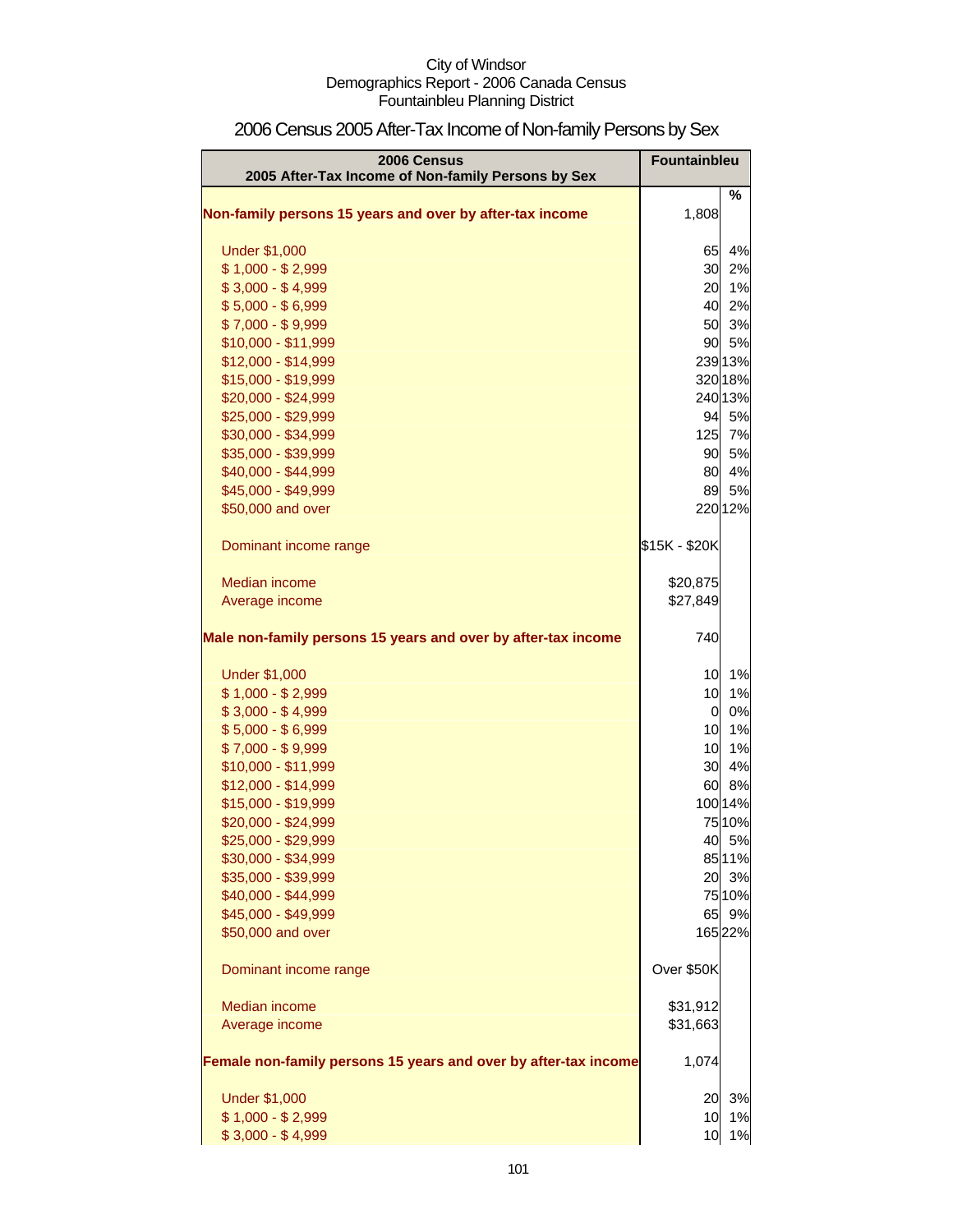| 2006 Census                                        | <b>Fountainbleu</b> |         |
|----------------------------------------------------|---------------------|---------|
| 2005 After-Tax Income of Non-family Persons by Sex |                     |         |
|                                                    |                     | ℅       |
| $$5,000 - $6,999$                                  | 0                   | 0%      |
| $$7,000 - $9,999$                                  | 30                  | 4%      |
| \$10,000 - \$11,999                                |                     | 80 11%  |
| $$12,000 - $14,999$                                |                     | 17023%  |
| \$15,000 - \$19,999                                |                     | 23932%  |
| $$20,000 - $24,999$                                |                     | 110 15% |
| \$25,000 - \$29,999                                | 65                  | 9%      |
| \$30,000 - \$34,999                                | 20                  | 3%      |
| \$35,000 - \$39,999                                |                     | 80 11%  |
| \$40,000 - \$44,999                                | 60                  | 8%      |
| \$45,000 - \$49,999                                | 24                  | 3%      |
| \$50,000 and over                                  | 64                  | 9%      |
|                                                    |                     |         |
| Dominant income range                              | \$15K - \$20K       |         |
|                                                    |                     |         |
| Median income                                      | \$18,577            |         |
| Average income                                     | \$21,694            |         |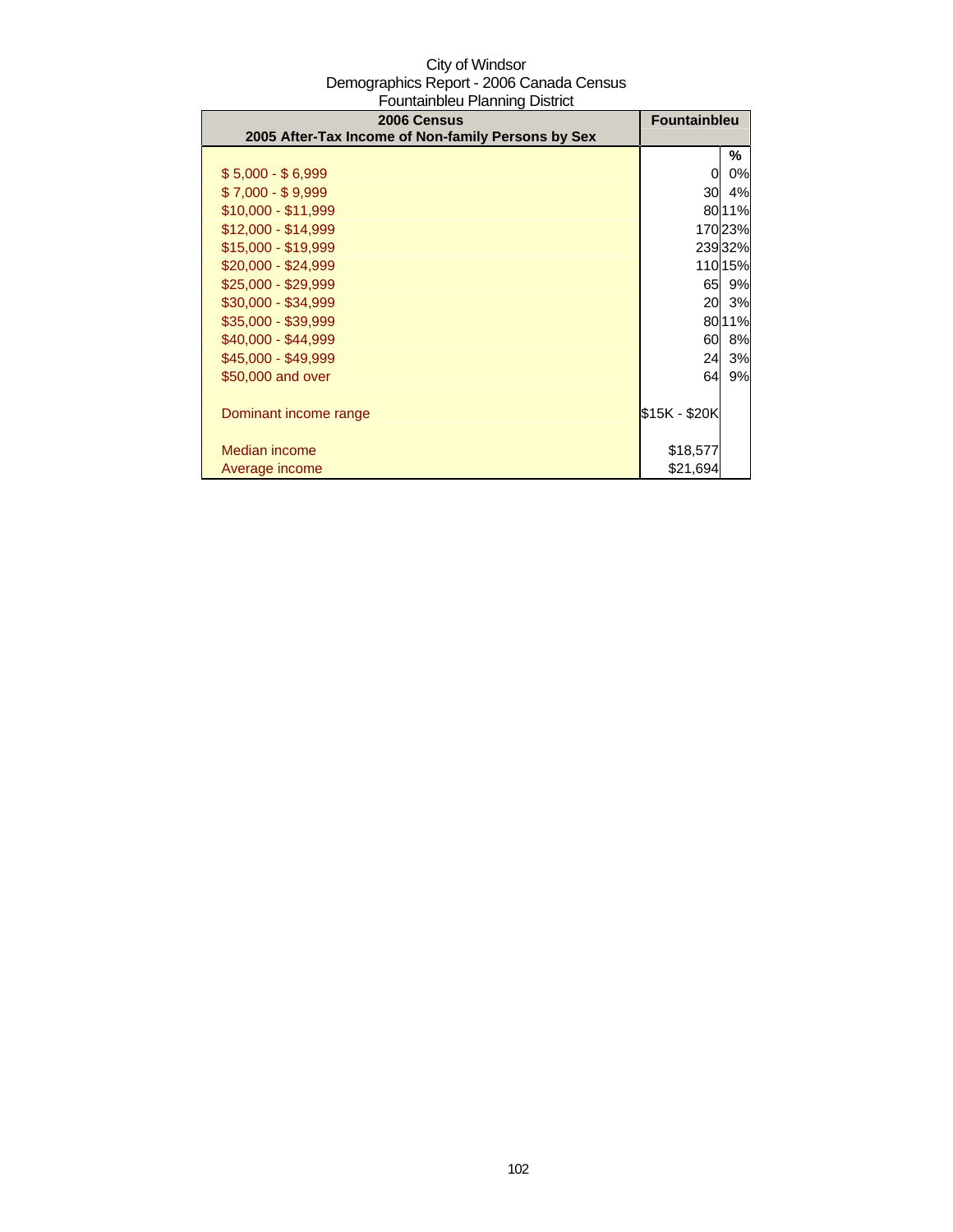### 2006 Census 2005 Income: Sources

| 2006 Census<br>2005 Income: Sources                                 | Fountainbleu |
|---------------------------------------------------------------------|--------------|
| <b>Composition of family income for all families</b>                |              |
| <b>Employment income</b>                                            | 74.2%        |
| Government transfer payments                                        | 14.6%        |
| Other                                                               | 11.3%        |
| <b>Composition of family income for all couple families</b>         |              |
| <b>Employment income</b>                                            | 75.2%        |
| Government transfer payments                                        | 13.4%        |
| Other                                                               | 11.4%        |
| <b>Composition of family income for male lone-parent families</b>   |              |
| <b>Employment income</b>                                            | 4.2%         |
| Government transfer payments                                        | 1.0%         |
| Other                                                               | 1.2%         |
| Composition of family income for all female lone-parent families    |              |
| <b>Employment income</b>                                            | 42.0%        |
| Government transfer payments                                        | 17.1%        |
| <b>Other</b>                                                        | 5.6%         |
| Composition of income for persons 15 years and over not in a family |              |
| <b>Employment income</b>                                            | 56.9%        |
| Government transfer payments                                        | 20.6%        |
| <b>Other</b>                                                        | 20.3%        |
| Composition of income for males 15 years and over not in a family   |              |
| <b>Employment income</b>                                            | 49.6%        |
| Government transfer payments                                        | 12.0%        |
| Other                                                               | 10.6%        |
| Composition of income for females 15 years and over not in a family |              |
| <b>Employment income</b>                                            | 33.1%        |
| Government transfer payments                                        | 25.4%        |
| Other                                                               | 20.7%        |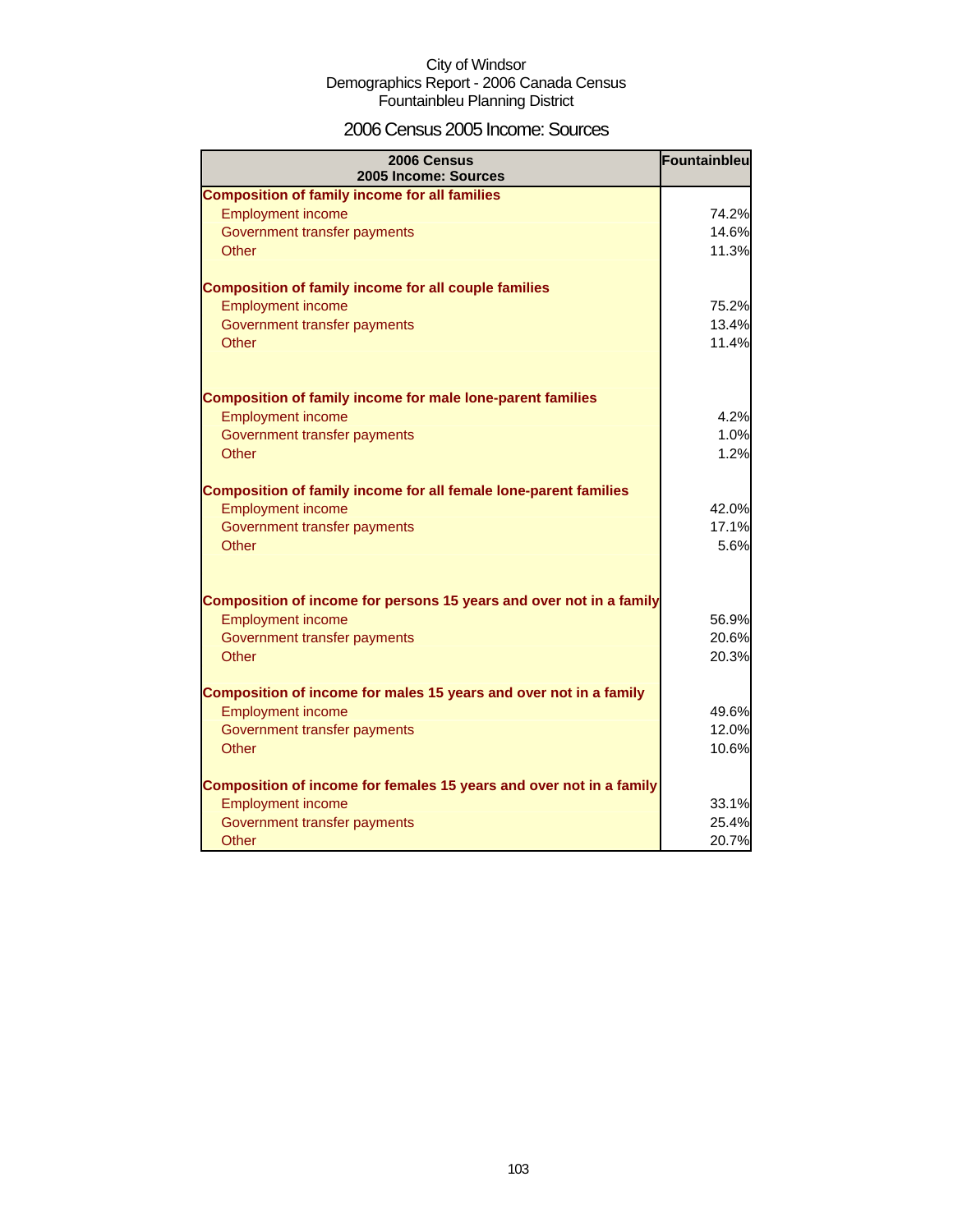# 2006 Census 2005 Income by Family Type

| 2006 Census<br>2005 Income by Family Type        | <b>Fountainbleu</b> |         |
|--------------------------------------------------|---------------------|---------|
| <b>Total Families with Income by Family Type</b> | 3,482               | $\%$    |
| <b>Couple families</b>                           | 2,755 79%           |         |
| Male lone-parent families                        | 10                  | 0%      |
| Female lone-parent families                      |                     | 516 15% |
| <b>Average Income by Family Type</b>             |                     |         |
| All census families                              | \$74,024            |         |
| Couple                                           | \$82,540            |         |
| Male lone-parent                                 | \$73,044            |         |
| Female lone-parent                               | \$35,454            |         |
| <b>Median Income by Family Type</b>              |                     |         |
| All census families                              | Non-Additive        |         |
| Couple                                           | Non-Additive        |         |
| Male lone-parent                                 | Non-Additive        |         |
| Female lone-parent                               | Non-Additive        |         |
| <b>After-tax Average Income by Family Type</b>   |                     |         |
| All census families                              | \$62,109            |         |
| Couple                                           | \$68,795            |         |
| Male lone-parent                                 | \$64,072            |         |
| Female lone-parent                               | \$31,882            |         |
| <b>After-tax Median Income by Family Type</b>    |                     |         |
| All census families                              | Non-Additive        |         |
| Couple                                           | Non-Additive        |         |
| Male lone-parent                                 | Non-Additive        |         |
| Female lone-parent                               | Non-Additive        |         |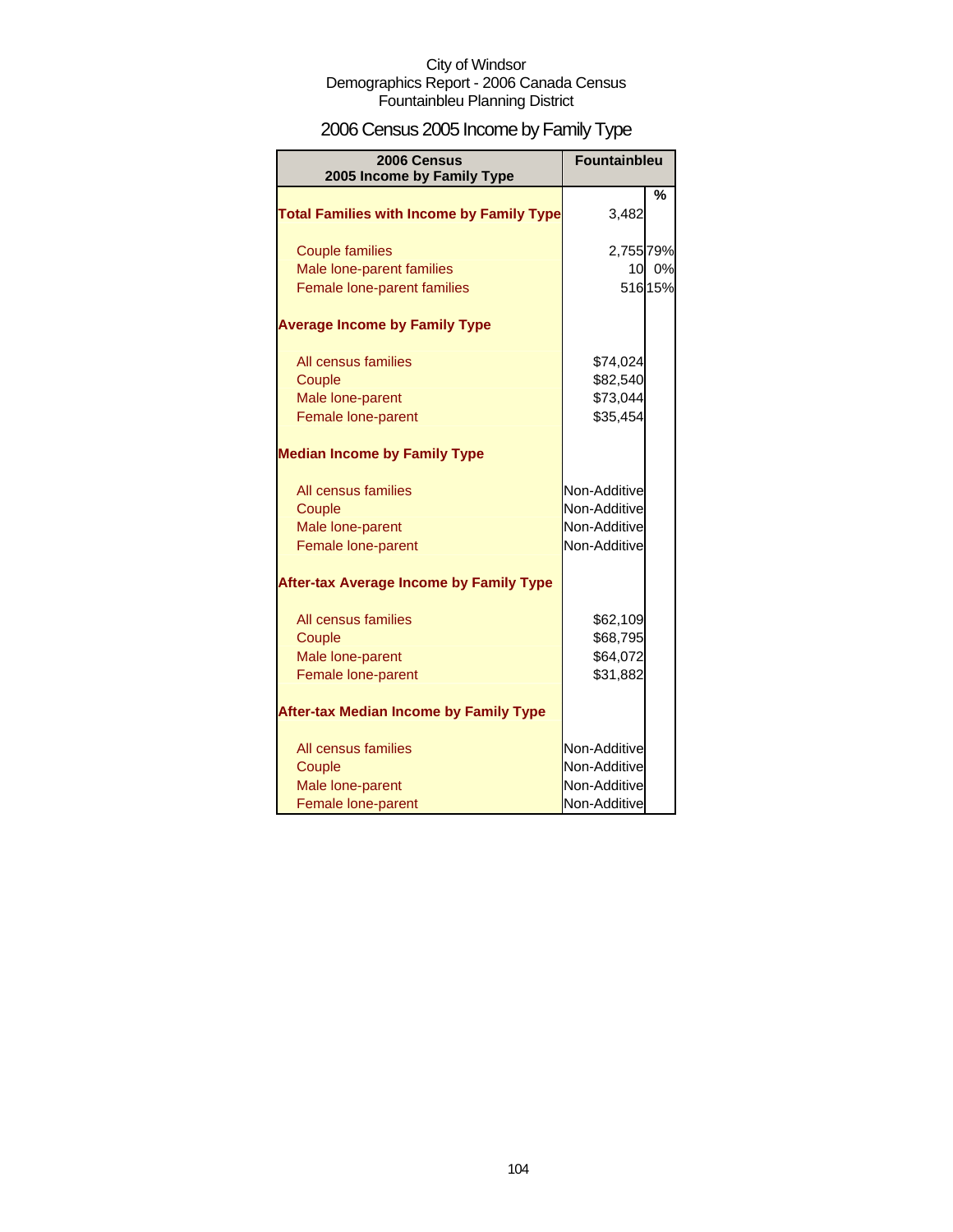### 2006 Census Prevalence of Low Income

| 2006 Census<br><b>Prevalence of Low Income</b>                   | <b>Fountainbleu</b> |             |
|------------------------------------------------------------------|---------------------|-------------|
|                                                                  |                     | %           |
| Total families by prevalence of low income                       | 3,495               |             |
| Low income before tax                                            | Non-Additive        |             |
| Low income after tax                                             | Non-Additive        |             |
|                                                                  |                     |             |
| <b>Couple families</b>                                           |                     | 2,765 79.1% |
| Low income before tax                                            | Non-Additive        |             |
| Low income after tax                                             | Non-Additive        |             |
| Male lone-parent families                                        | 79                  | 2.3%        |
| Low income before tax                                            | Non-Additive        |             |
| Low income after tax                                             | Non-Additive        |             |
| Female lone-parent families                                      |                     | 581 16.6%   |
| Low income before tax                                            | Non-Additive        |             |
| Low income after tax                                             | Non-Additive        |             |
| Non-family persons 15 years and over by prevalence of low income | 1,806               |             |
| Low income before tax                                            | Non-Additive        |             |
| Low income after tax                                             | Non-Additive        |             |
| Male non-family persons 15 years and over                        |                     | 75942.0%    |
| Low income before tax                                            | Non-Additive        |             |
| Low income after tax                                             | Non-Additive        |             |
| Female non-family persons 15 years and over                      |                     | 1,05758.5%  |
| Low income before tax                                            | Non-Additive        |             |
| Low income after tax                                             | Non-Additive        |             |
| Population in private households by prevalence of low income     | 12,290              |             |
| Low income before tax                                            | Non-Additive        |             |
| Low income after tax                                             | Non-Additive        |             |
| Children under 6 years of age                                    | 749                 | 6.1%        |
| Low income before tax                                            | Non-Additive        |             |
| Low income after tax                                             | Non-Additive        |             |
| Persons 65 years of age and over                                 |                     | 2,052 16.7% |
| Low income before tax                                            | Non-Additive        |             |
| Low income after tax                                             | Non-Additive        |             |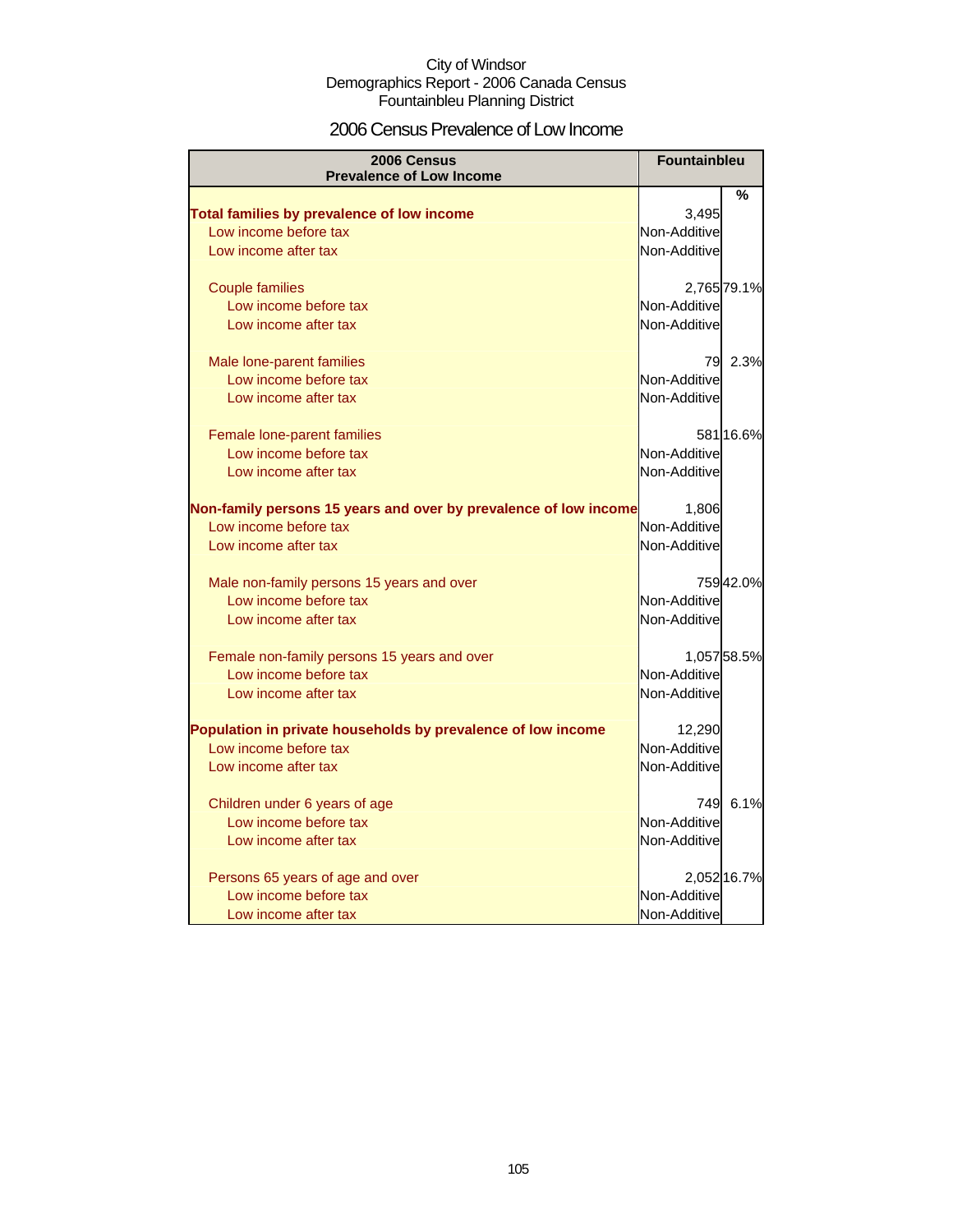### 2006 Census 2005 Household Income

| 2006 Census<br>2005 Household Income | <b>Fountainbleu</b> |           |
|--------------------------------------|---------------------|-----------|
|                                      |                     | %         |
| <b>Private households by income</b>  | 5,141               |           |
| <b>Under \$10,000</b>                | 205                 | 4%        |
| \$10,000 - \$19,999                  |                     | 794 15%   |
| \$20,000 - \$29,999                  |                     | 559 11%   |
| \$30,000 - \$39,999                  | 468                 | 9%        |
| \$40,000 - \$49,999                  |                     | 468 9%    |
| \$50,000 - \$59,999                  | 369                 | 7%        |
| \$60,000 - \$69,999                  |                     | 524 10%   |
| \$70,000 - \$79,999                  |                     | 268 5%    |
| \$80,000 - \$89,999                  |                     | 282 5%    |
| \$90,000 - \$99,999                  |                     | 224 4%    |
| \$100,000 and over                   |                     | 95119%    |
| Dominant income range                | Over \$100K         |           |
| Median household income              | \$51,688            |           |
| Average household income             | \$61,921            |           |
| One person households by income      | 1,552               |           |
| <b>Under \$10,000</b>                |                     | 95 6%     |
| \$10,000 - \$19,999                  |                     | 51133%    |
| \$20,000 - \$29,999                  |                     | 235 15%   |
| \$30,000 - \$39,999                  |                     | 160 10%   |
| \$40,000 - \$49,999                  | 140                 | 9%        |
| \$50,000 - \$59,999                  | 89.                 | 6%        |
| \$60,000 - \$69,999                  | 60                  | 4%        |
| \$70,000 - \$79,999                  | 70                  | <b>5%</b> |
| \$80,000 - \$89,999                  | 30                  | 2%        |
| \$90,000 - \$99,999                  | 20                  | 1%        |
| \$100,000 and over                   | 10                  | 1%        |
| Dominant income range                | \$10K - \$20K       |           |
| Median household income              | \$24,425            |           |
| Average household income             | \$34,166            |           |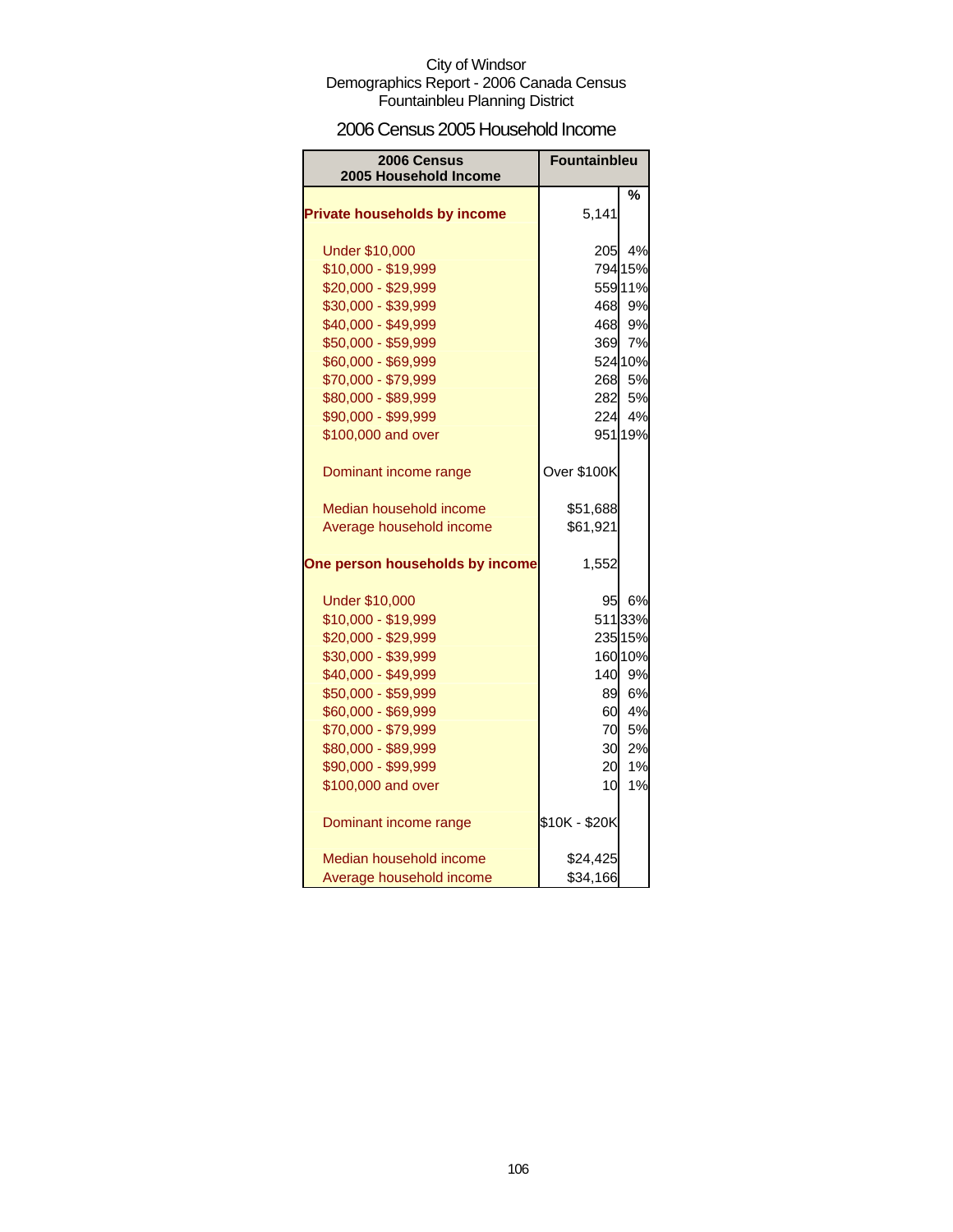### 2006 Census 2005 After-Tax Household Income

| 2006 Census<br>2005 After-Tax Household Income | <b>Fountainbleu</b> |         |
|------------------------------------------------|---------------------|---------|
|                                                |                     |         |
| Private households by after-tax income         | 5,151               | %       |
| <b>Under \$10,000</b>                          |                     | 235 5%  |
| \$10,000 - \$19,999                            |                     | 849 16% |
| \$20,000 - \$29,999                            |                     | 573 11% |
| \$30,000 - \$39,999                            |                     | 646 13% |
| \$40,000 - \$49,999                            |                     | 493 10% |
| \$50,000 - \$59,999                            |                     | 555 11% |
| \$60,000 - \$69,999                            |                     | 399 8%  |
| \$70,000 - \$79,999                            |                     | 266 5%  |
| \$80,000 - \$89,999                            |                     | 298 6%  |
| \$90,000 - \$99,999                            | 199                 | 4%      |
| \$100,000 and over                             |                     | 532 10% |
| Dominant income range                          | \$10K - \$20K       |         |
| Median household income                        | \$44,459            |         |
| Average household income                       | \$51,921            |         |
| One person households by after-tax income      | 1,537               |         |
| <b>Under \$10,000</b>                          | 95                  | 6%      |
| \$10,000 - \$19,999                            |                     | 54936%  |
| \$20,000 - \$29,999                            |                     | 260 17% |
| \$30,000 - \$39,999                            |                     | 220 14% |
| \$40,000 - \$49,999                            |                     | 169 11% |
| \$50,000 - \$59,999                            | 90                  | 6%      |
| \$60,000 - \$69,999                            | 65                  | 4%      |
| \$70,000 - \$79,999                            | 20                  | 1%      |
| \$80,000 - \$89,999                            | 20                  | 1%      |
| \$90,000 - \$99,999                            | 10                  | 1%      |
| \$100,000 and over                             | 20                  | 1%      |
| Dominant income range                          | \$10K - \$20K       |         |
| Median household income                        | \$24,423            |         |
| Average household income                       | \$28,679            |         |